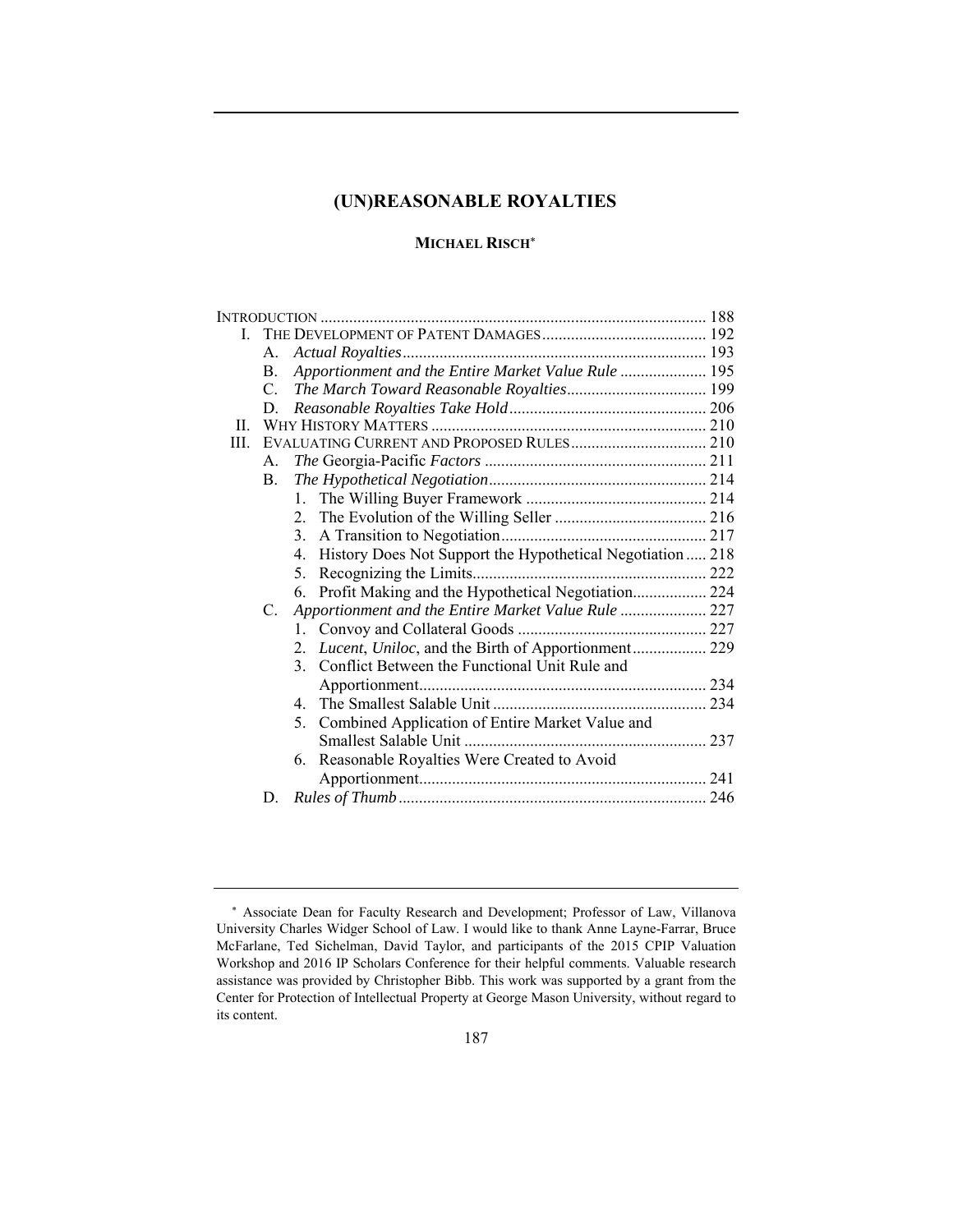188 *BOSTON UNIVERSITY LAW REVIEW* [Vol. 98:187

|  | 3. Neutral Experts as Quasi-Special Masters in High-Stakes |  |
|--|------------------------------------------------------------|--|
|  |                                                            |  |
|  |                                                            |  |

*Though reasonable royalty damages are ubiquitous in patent litigation, they are only a hundred years old. But in that time they have become deeply misunderstood. This Article returns to the development and origins of reasonable royalties, exploring both why and how courts originally assessed them.*

*It then turns a harsh eye toward all that we think we know about reasonable royalties. No current belief is safe from criticism, from easy targets such as the twenty-five percent "rule of thumb" to fundamental dogma such as the hypothetical negotiation. In short, this Article concludes that we are doing it wrong, and have been for some time.*

*This Article is agnostic as to outcome; departure from traditional methods can and has led to both overcompensation and undercompensation. But it challenges those who support departure from historic norms—all while citing cases from the same period—to justify new rules, many of which fail any economic justification.*

# **INTRODUCTION**

Despite significant recent interest in patent damages, $<sup>1</sup>$  the state of damages</sup> law has gotten worse, not better, in the doctrinal sense. At the forefront is the reasonable royalty analysis in which courts guess at what a hypothetical negotiation would have looked like if the parties had worked out a payment before the infringement. This Article makes a simple claim that is agnostic to the amount of reasonable royalties awarded: quite plainly, we are doing it wrong and have been for some time.

This Article explores why reasonable royalties were created as an alternative to lost profit recovery, how they evolved, and—importantly—where the rules started down the wrong path. Neither the history nor the purpose of reasonable royalties is borne out in how patent trials are conducted today. Unlike so many others, this Article stakes no claim that damages are too high or too low. How

<sup>&</sup>lt;sup>1</sup> A search of Westlaw's Journals and Law Reviews database for [patent & ("reasonable") royalties")] yields 586 articles since 2007 and 334 in the history of all its databases until 2006; twenty-nine of these (nearly ten percent) were published in 2006. David O. Taylor, *Using Reasonable Royalties to Value Patented Technology*, 49 GA. L. REV. 79, 81-84 (2014), briefly lists some of the extensive recent literature.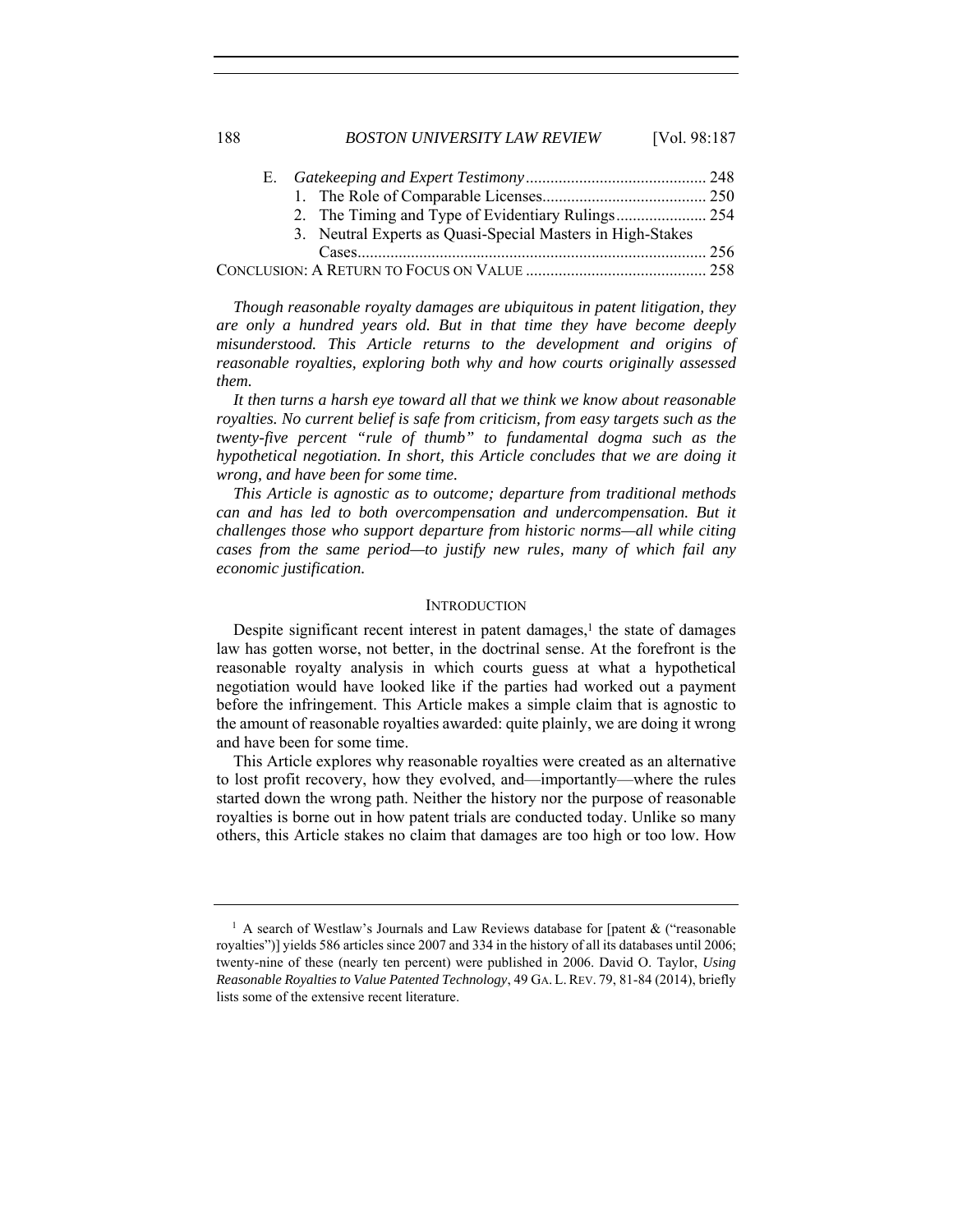would we know? Compared to what? The only attempts at empirical study<sup>2</sup> are untied to the value of each patent or some other baseline that is somehow the "right" amount of damages.<sup>3</sup> As this Article discusses, both plaintiffs and defendants have unquestioningly used our current wrong-headed rules to their advantage when it suits them. Doing so departs from tradition.

Reasonable royalties are relatively new to patent law, having turned only a hundred years old. They were created for the cases where patentees could not prove actual damages through lost profits or otherwise. In short, they were intended to be a general damages measure used to compensate patentees who could not clearly show how they were harmed. The goal throughout was that patent owners would be compensated in relation to the value of their inventions.4

But this calculation is not easy. Even before current trends, reasonable royalty analysis was a "difficult judicial chore," fraught with peril from beginning to end, involving "more the talents of a conjurer than those of a judge."5 Among other concerns that the parties did not negotiate and at least one of them likely never wanted to, the patent likely only covers a small portion of the accused product and its value, the defendant's pricing model did not account for having to pay licensing fees, there are few benchmarks to determine what an appropriate fee might be, and experts diverge wildly in their assumptions when estimating an appropriate fee.

Despite these flaws, the standards used to determine reasonable royalty damages were reasonably stable for the first fifty years, focusing on the value of the technology. In 1970, courts began to use the hypothetical negotiation rule, which viewed the reasonable royalty as a byproduct of what the parties might have agreed to if they had actually negotiated. Although this rule had roots in past practices, it constituted a departure because it required considering not only the invention's value, but also how the parties would have negotiated that value. Over time, this dogma has led to an almost fetishization of the hypothetical negotiation, with some parties arguing that damages should be based on relative bargaining power rather than the actual value of the invention.

The first decade of the 2000s saw widespread concern that patent damage awards were too high. It prompted congressional testimony on damages as part

<sup>2</sup> *See, e.g.*, Daniel Harris Brean, *Ending Unreasonable Royalties: Why Nominal Damages Are Adequate to Compensate Patent Assertion Entities for Infringement*, 39 VT. L. REV. 867, 875 (2015); Mark A. Lemley & Carl Shapiro, *Patent Holdup and Royalty Stacking*, 85 TEX. L. REV. 1991, 2025-29 (2007).

<sup>3</sup> David W. Opderbeck, *Patent Damages Reform and the Shape of Patent Law*, 89 B.U. L. REV. 127, 137 (2009).

<sup>4</sup> Taylor, *supra* note 1, at 86-87 (characterizing damages as the value of the "patent technology" as opposed to the value of the "patent right").

<sup>5</sup> Fromson v. W. Litho Plate & Supply Co., 853 F.2d 1568, 1574 (Fed. Cir. 1988).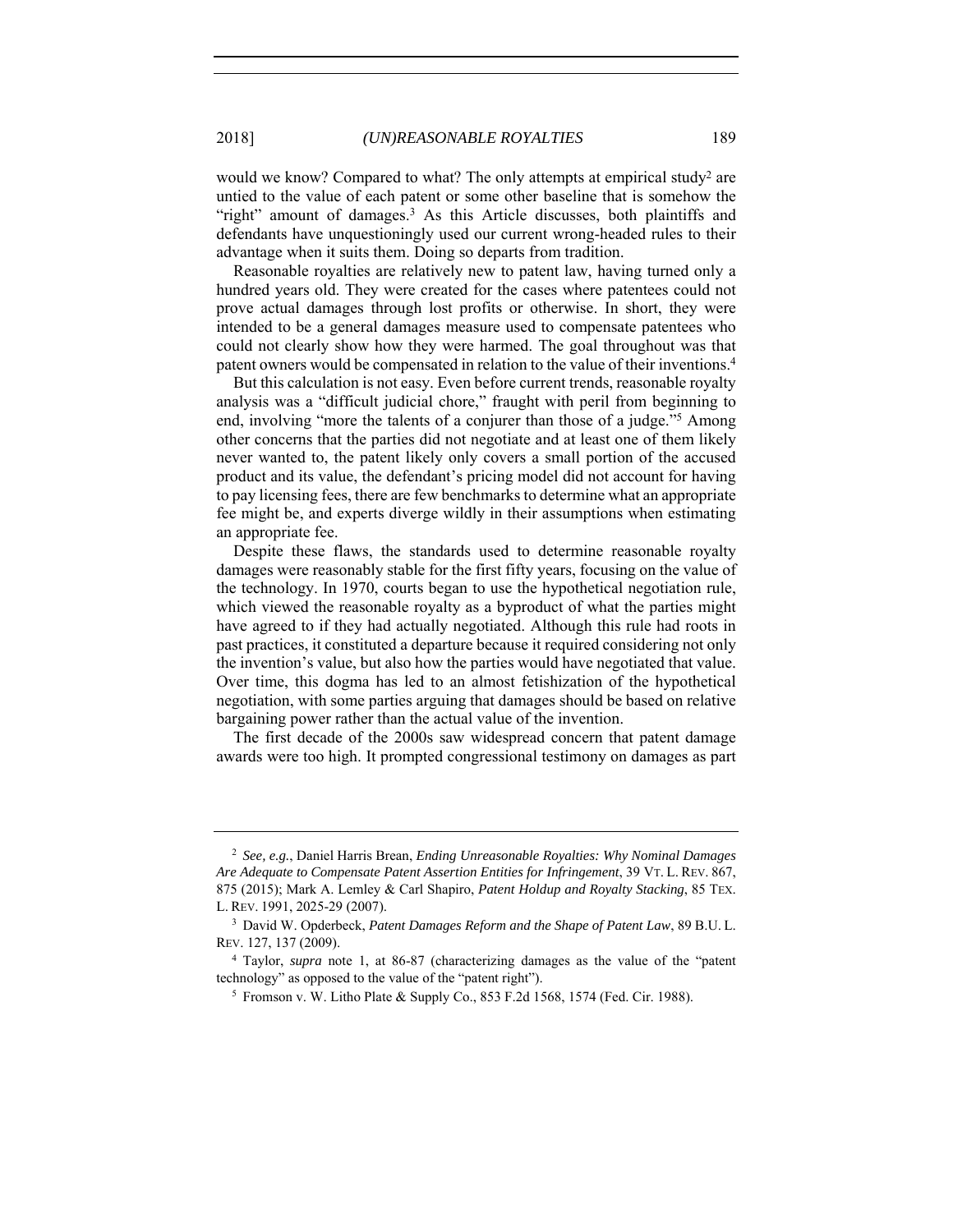of proposed patent reform,<sup>6</sup> as well as many, many articles. Whether verdicts delivered actual, rather than perceived, overcompensation is unclear from the evidence.7 It may have simply been that the number of damage awards was growing.8

Tied to damage award concerns, some worried that non-practicing entities ("NPEs"), pejoratively "patent trolls," had no product to sell and were perceived to assert lower quality patents.<sup>9</sup> As a result, these plaintiffs could theoretically demand and negotiate settlements that were too high compared to the asserted patents' value. Whether this is true is hotly contested.10 To the extent that these settlements were used as evidence at trial, damage awards might be inflated.

Courts had historically recognized that those who did not practice the patent were not helped, but instead were disadvantaged because they lacked evidence of the invention's value on the market. As such, it was more rational for companies to infringe because the worst case scenario would be paying for a license they would have had to pay for anyway.<sup>11</sup> It appears that this traditionally recognized disadvantage has borne out: a study of all damages awards from 1995-2011 showed that a very small percentage of NPE cases actually went to judgment, and when they did win a judgment, the awards were smaller,<sup>12</sup> though one NPE achieved a high profile victory in the hundreds of millions of dollars.13

<sup>13</sup> Mark Heinzl & Amol Sharma, *Getting the Message: RIM to Pay NTP \$612.5 Million to Settle BlackBerry Patent Suit*, WALL STREET J., Mar. 4, 2006, at A1 ("Research In Motion Ltd., on the brink of a possible court-ordered shutdown of its widely used BlackBerry wireless

<sup>6</sup> *Patent Reform in the 111th Congress: Legislation and Recent Court Decisions: Hearing Before the S. Comm. on the Judiciary*, 111th Cong. (2009), http://www.judiciary.senate.gov/ meetings/patent-reform-in-the-111th-congress-legislation-and-recent-court-decisions [https:/ /perma.cc/U9Z7-MVMF]. 7 Michael J. Mazzeo, Jonathan H. Ashtor & Samantha Zyontz, *Do NPEs Matter?* 

*Non-Practicing Entities and Patent Litigation Outcomes*, 9 J. COMPETITION L. & ECON. 879, 894-95 (2013) (showing median awards higher during 2000-2010 than during 1995-2000, but not generally increasing during 2000s). 8 *Id.* at 892.

<sup>&</sup>lt;sup>9</sup> This perception is borne out to some degree in reality, as many NPEs tend to have a lower win rate. *See generally* John R. Allison, Mark A. Lemley & David L. Schwartz, *How Often Do Non-Practicing Entities Win Patent Suits?*, 32 BERKELEY TECH. L.J. 235 (2017); John R. Allison, Mark A. Lemley & Joshua Walker, *Patent Quality and Settlement Among Repeat Patent Litigants*, 99 GEO. L.J. 677 (2011); Michael Risch, *A Generation of Patent Litigation*, 52 SAN DIEGO L. REV. 67 (2015). 10 *See* Michael Risch, Editorial, *Framing the Patent Troll Debate*, 24(2) EXPERT OPINION

ON THERAPEUTIC PATENTS 127, 129 (2014) ("A leading theory is that NPEs obtain remedies that far exceed the value of the patents by suing inadvertent infringers who are locked in and face high design around costs, which may also reduce *ex ante* incentives to invest."). 11 *See* Fromson v. W. Litho Plate & Supply Co., 853 F.2d 1568, 1574-75 (Fed. Cir. 1988).

<sup>12</sup> *See* Mazzeo et al., *supra* note 7, at 881.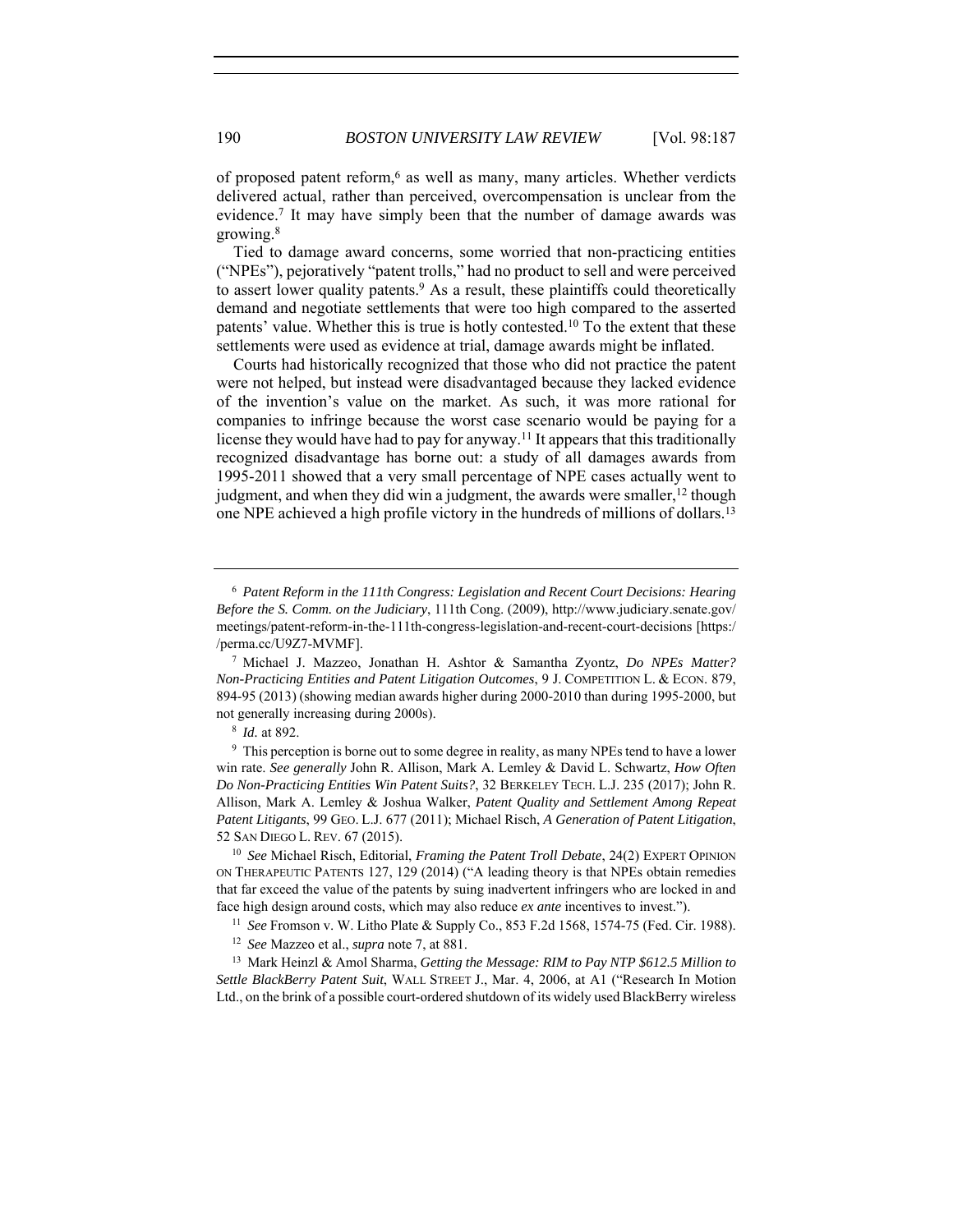Whether damage awards were too high or not, courts took action. In 2009, the Federal Circuit reversed a large—too large, really—damages award. But in doing so, it took an old rule about lost profits and applied it to reasonable royalties.<sup>14</sup> The opinion flipped the law on its ear,<sup>15</sup> despite protestations that it was not doing so.

This departure buoyed defendants all too tired of patent damages risk, especially in specious cases brought by patentees with marginal-quality inventions and even weaker patents. Patentees now complain that they cannot win any damages. Defendants point to a few huge awards and say balderdash. Expert witness economists on both sides complain that the courts are making damages rulings unsupported by economic rationale.

This Article does not attempt to determine who is correct, a virtually unknowable answer. Instead, it takes a hard look at when and how the current law departed from traditional methods, and evaluates some proposals for improving the system that are consistent with those methods.

Part I explores the slow development of the reasonable royalties remedy. This detailed analysis provides new insights into the history that is missing in contemporary analysis. It shows that the goal of reasonable royalties was to be compensatory, applying when plaintiffs could not show other types of damages. It concludes that the calculation of reasonable royalties was meant to be flexible and imprecise, though time-tested evidentiary methods ensured that patent damages remained within a reasonable band of compensation.<sup>16</sup>

Part II explains why this history matters. Those who support a departure from history, yet still cite to it, have the burden of showing that traditional methods were insufficient to determine reasonable royalties. Given the weak economic rationale for many of the new rules, this is a tall order.

Part III examines many recent and proposed changes to the reasonable royalty framework. An historical examination shows that lost profits and reasonable royalties are different, and for that reason they should be treated differently.17 Reasonable royalties were intended to compensate the patentee for harm when other proof was unavailable. The remedy was not created to mimic some sort of

<sup>15</sup> *See id.*

*Damages Cases*, 10 VA. J.L. & TECH. 1, 3 n.2 (2005); Mark A. Lemley, *Distinguishing Lost Profits from Reasonable Royalties*, 51 WM. & MARY L. REV. 655, 669 (2009).

email device, agreed to pay \$612.5 million to settle its long-running legal battle with NTP Inc.").

<sup>14</sup> *See* Taylor, *supra* note 1, at 90.

<sup>16</sup> *See, e.g.*, Amy L. Landers, *Let the Games Begin: Incentives to Innovation in the New Economy of Intellectual Property Law*, 46 SANTA CLARA L. REV. 307, 340 (2006); Thomas F. Cotter, *Patent Damages Heuristics* 13 (Univ. Minn. Law Sch. Legal Studies Research Paper Series, Paper No. 16-21, 2016), https://papers.ssrn.com/sol3/papers.cfm?abstract\_id= 2809917 [https://perma.cc/STH5-36FR]. 17 *See, e.g.*, Eric E. Bensen, *Apportionment of Lost Profits in Contemporary Patent*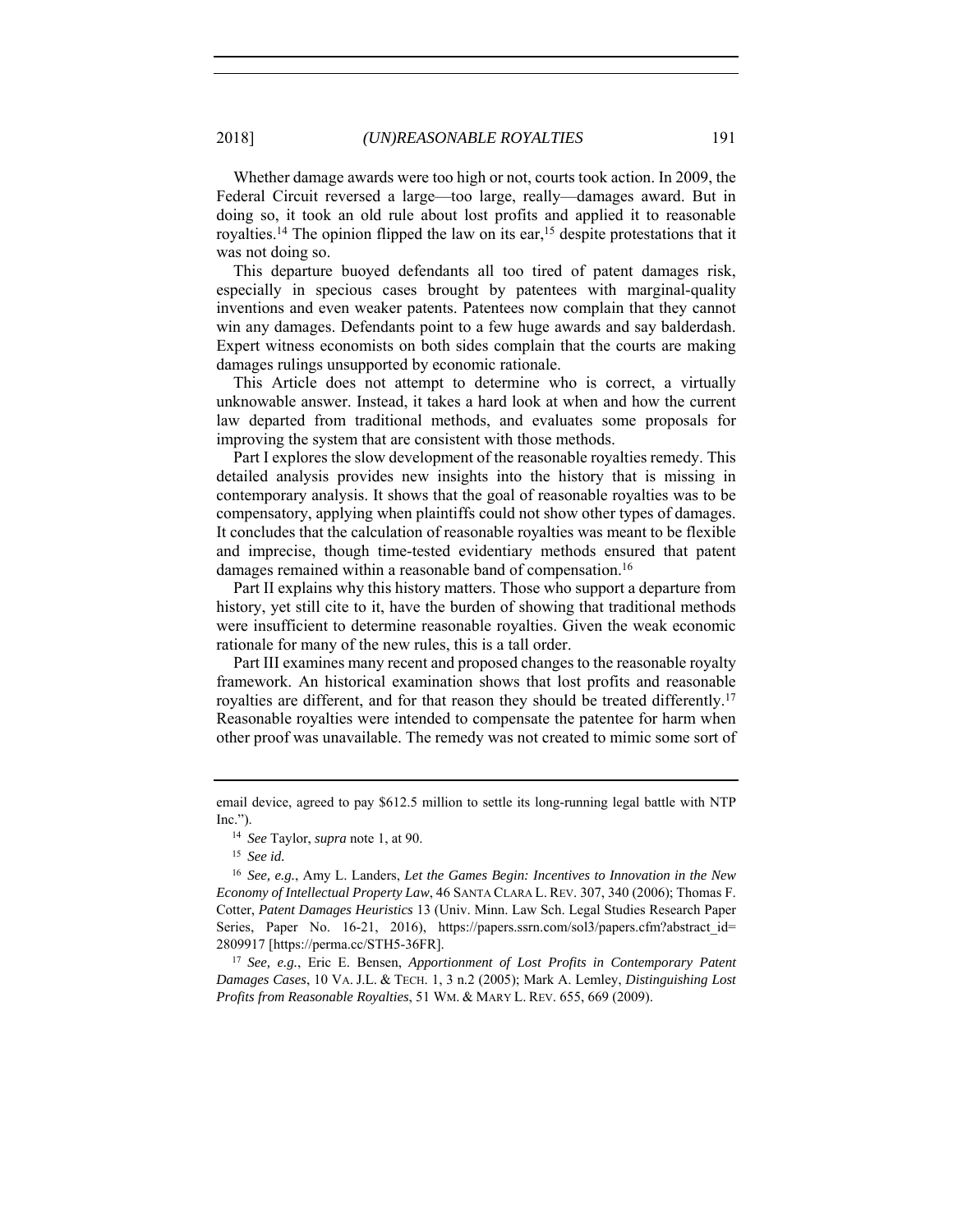hypothetical negotiation.<sup>18</sup> Indeed, the Supreme Court made clear early on that hypothetical negotiation was not the proper approach,<sup>19</sup> but this seems to have been long forgotten. So too with other recent elements of reasonable royalty analysis, whether from the last ten years or from the last forty-five years. For the most part, the analyses are inconsistent with traditional application and do not offer an economically rational justification for change.

This Article concludes that courts should return to the roots of reasonable royalty analysis by focusing on a patent's value above all else. The fact that the most salient, recent cases may involve difficult factual scenarios is no reason to change how the law should be applied. Additionally, there is no reason to believe that traditional methods of calculating royalties would lead to overcompensatory or undercompensatory awards.20 In other words, one can assess damages reasonably without favoring either party.21

# I. THE DEVELOPMENT OF PATENT DAMAGES

Understanding where reasonable royalties went wrong requires understanding where they came from and how they differ from other damages methodology. This Section traces the history of the current damages regime to show where the system went off the tracks. In short, reasonable royalties developed out of the common law to provide just compensation when plaintiffs could not show actual damages. Those damages were a combination of harm to the patentee (e.g., foregone licenses) and benefits to the infringer (e.g., cost savings) but were not a surrogate for the plaintiff's lost profits. Before that point, the only remedy available to plaintiffs who could not prove lost profits was nominal damages. This detailed discussion of history is plainly and directly contrary to the modern retelling of reasonable royalties that imply nominal damages are an appropriate reasonable royalty award.22

<sup>&</sup>lt;sup>18</sup> *Contra* Lemley, *supra* note 17, at 669 ("By contrast, reasonable royalty damages are designed to mimic the result that patentees not interested in or able to take advantage of market exclusivity would have achieved if they had been able to bargain with the infringers beforehand.").<br><sup>19</sup> Sinclair Ref. Co. v. Jenkins Petroleum Process Co., 289 U.S. 689, 693 (1933).

<sup>20</sup> *See, e.g.*, John B. Scherling & Ryan M. Sullivan, *Rational Reasonable Royalty Damages: A Return to the Roots*, 4 LANDSLIDE 55, 55 (2011); Taylor, *supra* note 1, at 90.

<sup>21</sup> *See* Erik Hovenkamp & Jonathan S. Masur, *How Patent Damages Skew Licensing Markets* 30 (Univ. Chi. Coase-Sandor Inst. of Law & Econ. Research Paper Series, Paper No. 774, 2016), http://papers.ssrn.com/abstract=2825236 [https://perma.cc/MPT8-HU23] (arguing that random, imprecise damage calculations are preferable to precise calculations using improper methods).

<sup>22</sup> *See, e.g.*, Brean, *supra* note 2, at 898; Oskar Liivak, *When Nominal Is Reasonable: Damages for the Unpracticed Patent*, 56 B.C. L.REV. 1031, 1045-62 (2015). *But cf.* Nathaniel C. Love, *Nominal Reasonable Royalties for Patent Infringement*, 75 U. CHI. L. REV. 1749, 1766 (2008).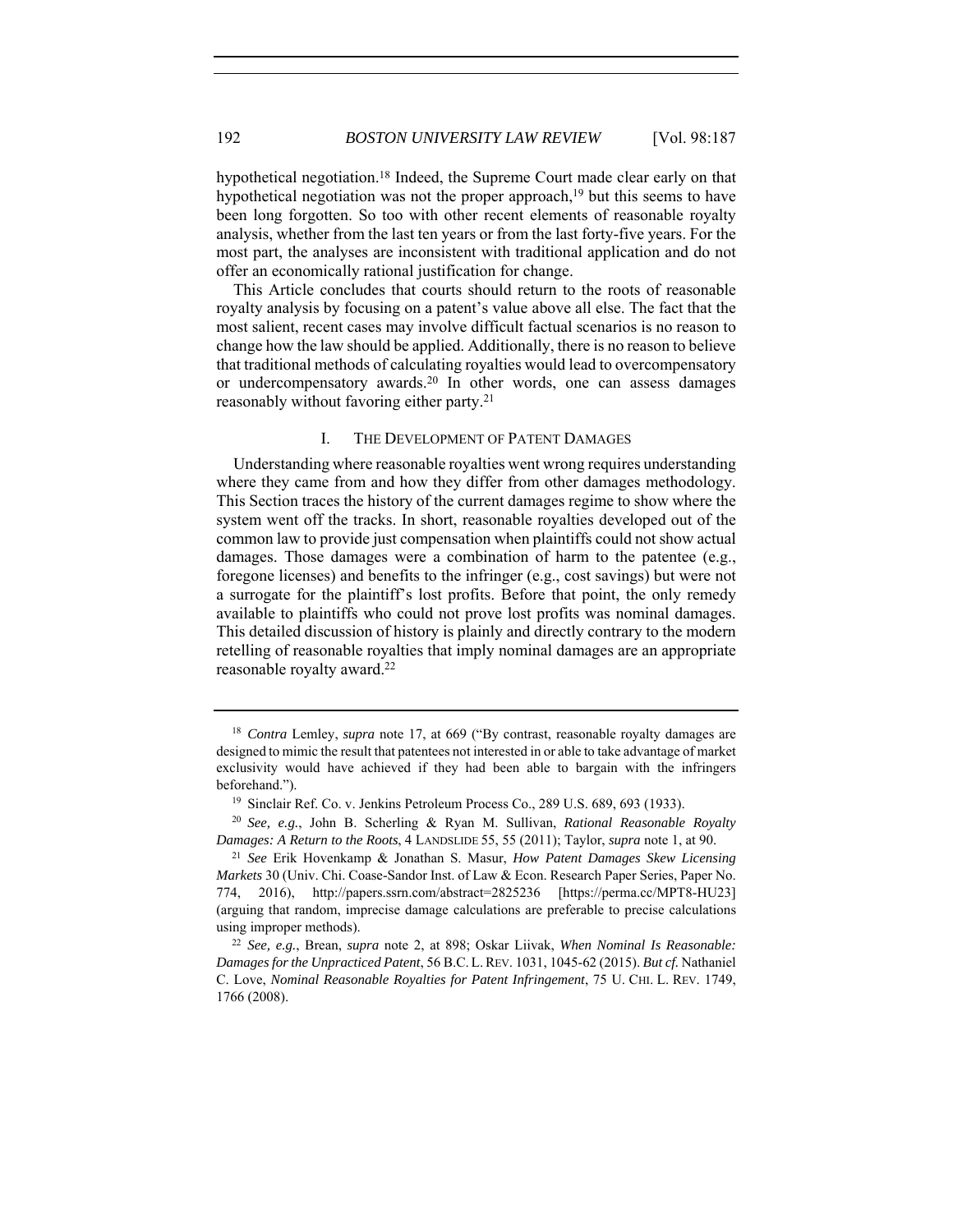#### A. *Actual Royalties*

The notion that patent infringement should be remedied by a reasonable royalty for the use of the invention is so commonplace and ubiquitous that it may surprise some to learn that the concept is only about a hundred years old and first appeared in statutory form in 1946. Nonetheless, the Supreme Court has grappled with the proper way to calculate damages in complex cases for much longer than reasonable royalties have been around.

Consider the touchstone case of *Seymour v. McCormick*, <sup>23</sup> a case in law before a jury. In that case, the plaintiff was an NPE (it did not make the device at issue) and the patent claimed an improvement. The Court considered these facts and opined:

Where an inventor finds it profitable to exercise his monopoly by selling licenses to make or use his improvement, he has himself fixed the average of his actual damage, when his invention has been used without his license. If he claims any thing above that amount, he is bound to substantiate his claim by clear and distinct evidence. When he has himself established the market value of his improvement, as separate and distinct from the other machinery with which it is connected, he can have no claim in justice or equity to make the profits of the whole machine the measure of his demand.24

*Seymour* is considered the first case to require limiting damages to the value added by the patent. For context, the statute at the time required "actual damages" at law as a remedy.25 Thus, in one fell swoop, the Court limited damages to only those *actually incurred* by the licensor, which were limited to only the *added value* of the improvement.26 But this was not a reasonable royalty analysis, because it was based on the patentee's actual licensing history with other licensees, not an estimate of what might have been licensed if the plaintiff were so inclined.

And it was not apportionment, a concept limited to dividing profits. The Court went on to describe the type of proof required:

It is only where, from the peculiar circumstances of the case, no other rule can be found, that the defendant's profits become the criterion of the plaintiffs loss. Actual damages must be actually proved, and cannot be

<sup>23</sup> 57 U.S. (16 How.) 480, 481 (1853). 24 *Id.* at 490.

<sup>25</sup> The prior statute provided for treble damages as a matter of course. *Id.* at 481, 488.

<sup>26</sup> The Court even recognized royalty stacking. *Id.* at 490-91 ("[I]t follows that each one who has patented an improvement in any portion of a steam engine or other complex machines may recover the whole profits arising from the skill, labor, material, and capital employed in making the whole machine, and the unfortunate mechanic may be compelled to pay treble his whole profits to each of a dozen or more several inventors of some small improvement in the engine he has built. By this doctrine even the smallest part is made equal to the whole . . . .").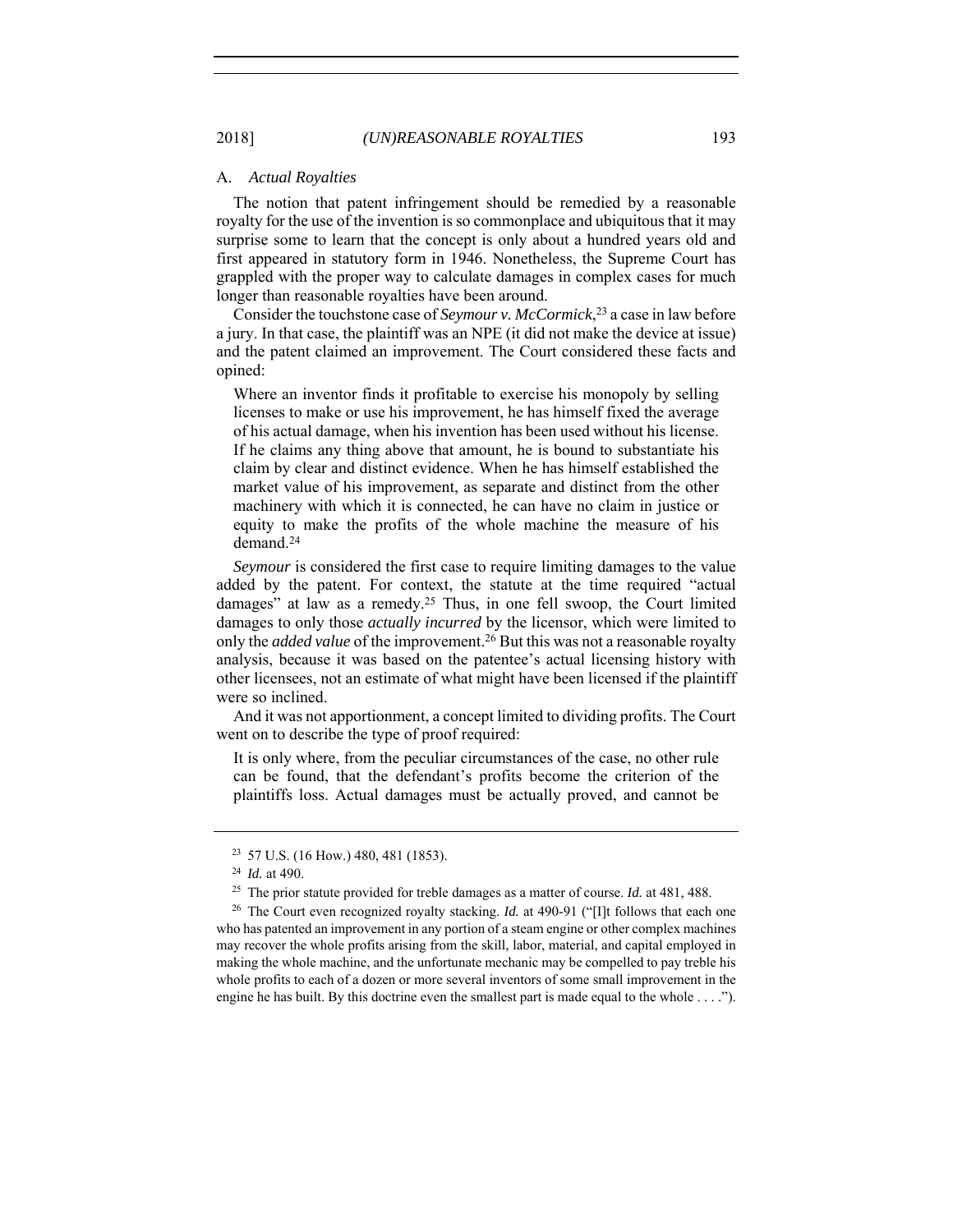assumed as a legal inference from any facts which amount not to actual proof of the fact. . . . The question is not what speculatively he may have lost, but what actually he did lose.<sup>27</sup>

*Seymour v. McCormick* is a prescient opinion, foreseeing many of the challenges that courts and litigants face today. But it was also intimately bound up with the statute of its time. Only *actual* damages were allowed at law before a jury: the plaintiff's lost profits, either through sales or loss of actual licensing activity.

Lest there be any confusion on this point, about five years later in *Corporation of New York v. Ransom*, 28 the Court explicitly rejected a jury instruction that involved an estimated royalty based on the value to the infringer:

[T]he jury are at liberty to infer . . . that the defendant . . . has saved the cost of the purchase and operation of the additional number of engines which would have been required to produce the same results if this invention had not been used; and that . . . if they had admitted the plaintiffs' rights, would have paid the amount of this additional cost, or a large portion of it, as the consideration for a license to use this invention . . . and that the plaintiffs have therefore lost by the infringement what the defendant would have so paid to secure such license.<sup>29</sup>

Instead, the Court makes clear that damages could *only* occur if the defendant somehow made a profit that the plaintiff could have earned had it made or sold the invention.30

This pronouncement seems to create a "working requirement" and close the door on NPEs. But five years after *Ransom*, in *Suffolk Co. v. Hayden*, 31 the Court ruled (without mentioning *Ransom*) that "general evidence"—that is, evidence of the benefit to the infringer—might be used to calculate the loss to the patentee when there were no actual licenses from which to determine a royalty:

There being no established patent or license fee in the case, in order to get at a fair measure of damages, or even an approximation to it, general evidence must necessarily be resorted to. And what evidence could be more appropriate and pertinent than that of the utility and advantage of the invention over the old modes or devices that had been used for working out similar results? . .  $[A]$  jury will be in possession of material and controlling facts that may enable them, in the exercise of a sound judgment,

<sup>27</sup> *Id.* at 490; *see also id.* at 489 ("An infringer of such a patent could not be liable to damages to the amount of the profits of his railroad, nor could the actual damages to the patentee be measured by any known ratio of the profits on the road."). <sup>28</sup> 64 U.S. (23 How.) 487 (1860).

<sup>29</sup> *Id.* at 489-90 (1860) (rejecting jury instruction); *accord* Packet Co. v. Sickles, 86 U.S. (19 Wall.) 611, 618 (1874) (reversing jury instruction to consider saved costs and the like).

<sup>30</sup> *Ransom*, 64 U.S. (23 How.) at 490-91.

<sup>31</sup> Suffolk Co. v. Hayden, 70 U.S. (3 Wall.) 315 (1865).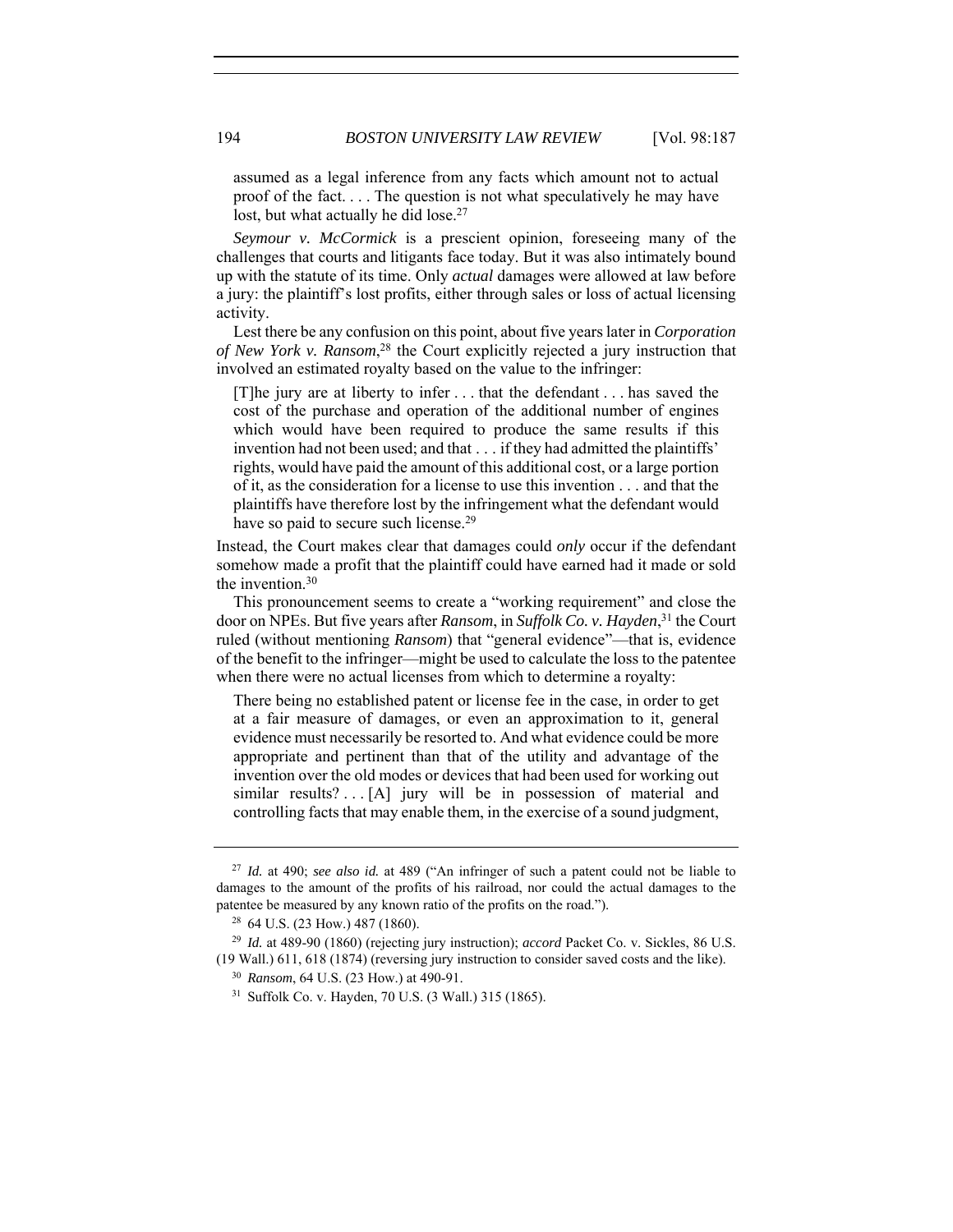to ascertain the damages, or, in other words, the loss to the patentee or owner, by the piracy, instead of the purchase of the use of the invention.<sup>32</sup>

Ten years later, though, in *Packet Co. v. Sickles*, the Court again ruled that defendant's saved costs could *not* be used to determine loss of plaintiff's value, at least not all the time.33 The Court did not mention *Ransom*. Instead, it distinguished *Suffolk* by noting that the availability of actual prior licenses that could be used as evidence meant that "general evidence" of cost savings could not be used.34

Importantly, this was the last time *Suffolk* would be used to imply that damages could be based on gains to the defendant for some forty years. Indeed, as late as 1895—and without mention of *Suffolk*—in *Coupe v. Royer*<sup>35</sup> the Court reversed a jury verdict based on evidence of cost savings by the defendant and ordered nominal damages because there was no showing of actual harm to the patentee and no actual royalties.36 This, of course, is contrary to *Suffolk* and even contrary to the *Packet* dicta that general damages might be available where actual royalty evidence was unavailable.

# B. *Apportionment and the Entire Market Value Rule*

But the concept of *actual damages* as set forth by the *Seymour* Court was too narrow and too difficult to prove at law. In 1819, courts were given equity jurisdiction,<sup>37</sup> and they began awarding profits as an accounting. Requests for an accounting of defendant's profits were brought in equity, and damages requests for lost sales or lost actual royalties were brought at law.38 No damages were allowed in equity in early cases.<sup>39</sup> In 1870, Congress recognized this trend and amended the patent statute to explicitly allow "profits to be accounted for

<sup>38</sup> *See* Livingston v. Woodworth, 56 U.S. (15 How.) 546, 559-60 (1853) ("Under these circumstances, were the infliction of damages, by way of penalty, ever consistent with the practice of courts of equity, there can be perceived in this case no ground whatever for the exercise of such a power.").

<sup>39</sup> *See* Elizabeth v. Pavement Co., 97 U.S. 126, 138 (1878).

<sup>32</sup> *Id.* at 320. 33 *Packet*, 86 U.S. (19 Wall.) at 617.

<sup>34</sup> *Id.*

<sup>35</sup> 155 U.S. 565 (1895). 36 *Id.* at 582-85.

<sup>&</sup>lt;sup>37</sup> Act of Feb. 15, 1819, ch. 19 ("That the circuit courts of the United States shall have cognizance, as well in equity as at law, of all actions, suits, controversies, and cases, arising under any law of the United States . . . ."); *see also* Patent Act of 1836, ch. 357, § 17 ("And be it further enacted, [t]hat all actions, suits, controversies, and cases arising under any law of the United States, granting or confirming to inventors the exclusive right to their inventions or discoveries, shall be originally cognizable, as well in equity as at law, by the circuit courts of the United States. . . ."); Tilghman v. Proctor, 125 U.S. 136, 148 (1888); Root v. Ry. Co., 105 U.S. 189, 194 (1882).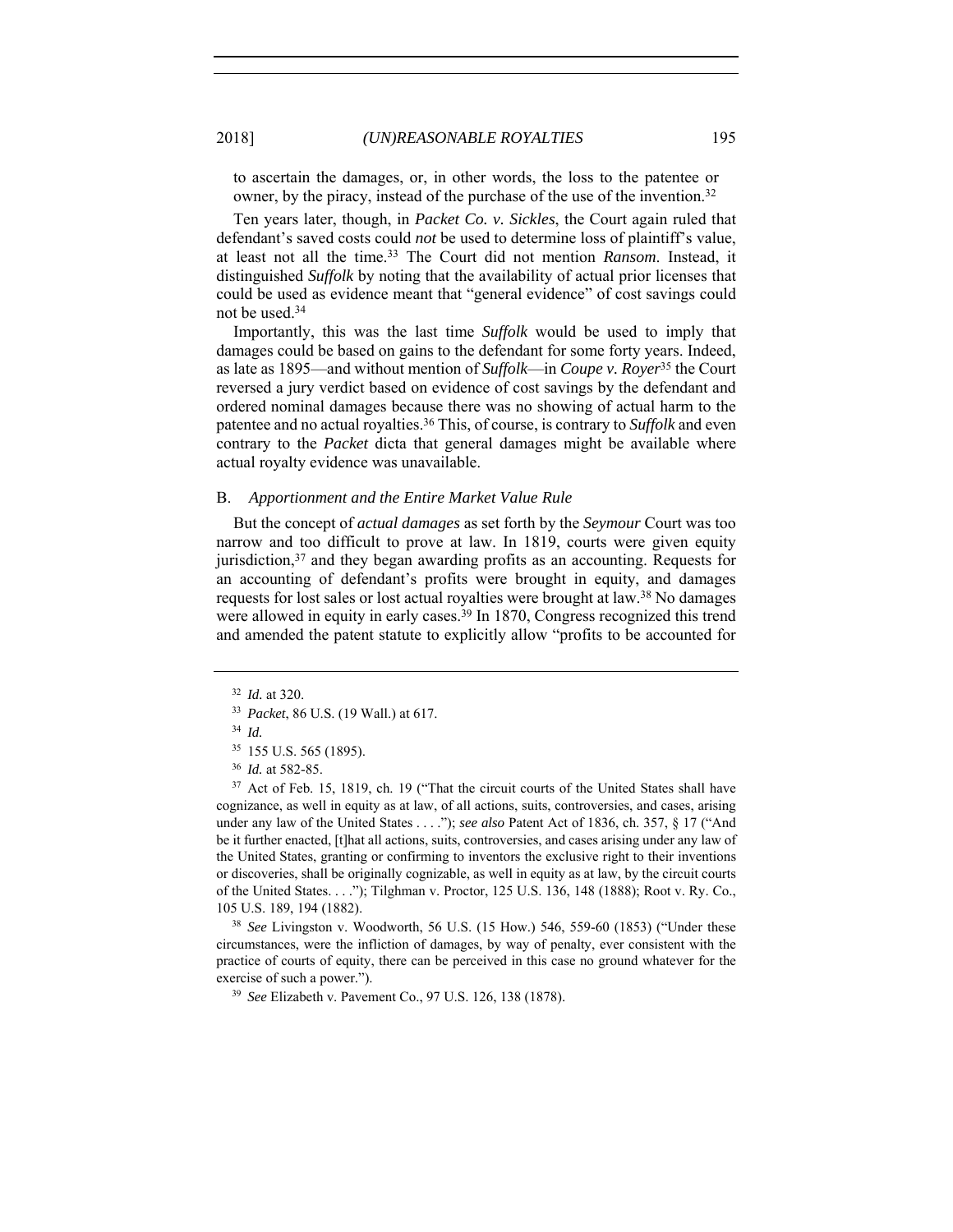by the respondent" in addition to actual damages if profits were insufficient, but only in suits in equity.40 Thus, damages (actual lost royalties) might be had in equity, but they were kept distinct from defendants' profits.41 As a practical matter, plaintiffs preferred a hundred percent of defendant's profits to a royalty. An important limitation, though, only made defendants' profits available where some other equitable relief was allowed, such as permanent injunctions or where there were inadequate remedies at law.<sup>42</sup> If a plaintiff could not find an equity hook, then only damages at law were available.

When granted in equity, the profits were to be "accounted." The notion of profit apportionment in equity grew in parallel to the separate strand of royalty/licensing damages from *Seymour*. Apportionment was associated with lost profits—generally limiting damages to only the portion of profits associated with the value of the patented invention; it was rare to allow full profits.<sup>43</sup>

Thus, although *Seymour* mentions the importance of limiting damages to the value of the improvement, the case does not actually apportion royalty damages. Instead, because the patentee had licensed the *improvement* for a fixed sum, then the damages for infringing that improvement amounted to the lost licensing revenue.

But enter damages based on profits of any kind; in that case, apportionment must be explicitly considered, though courts struggled with this calculation, as they continue to do now. The norm became to assign the damages inquiry to a special master in equity when the only question was a calculation of profits held by the defendant in trust for the plaintiff.44 This was in contrast to leaving a lost royalty determination up to a jury in actions at law.45 This made the profits inquiry technical, but the courts still guided just what was to be tallied. Some complain today that courts are ill-equipped to be rendering damages judgments and that judges should not tinker with expert opinions. Whatever the merits of this concern, it is not a new feature in patent damages. Even one hundred thirty

<sup>40</sup> Birdsall v. Coolidge, 93 U.S. 64, 68-69 (1876) (interpreting 1870 Patent Act). *Compare* REVISED STATUTES OF THE UNITED STATES, PASSED AT THE FIRST SESSION OF THE FORTY-THIRD CONGRESS 1873-1874, tit. LX, ch. 1, § 4921 (providing that in suits at equity: "upon a decree [injunction] being rendered . . . complainant shall be entitled to recover, in addition to the profits to be accounted for by the defendant, the damages the complainant has sustained thereby"), *with id.* § 4919 (providing that in suits at law: "Damages for the infringement of any patent may be recovered . . . . [T]he court may enter judgment thereon for any sum above the amount found by the verdict as the actual damages sustained . . . not exceeding three times the amount of such verdict . . . .").

<sup>41</sup> Marsh v. Seymour, 97 U.S. 348, 360 (1878).

<sup>42</sup> *Root*, 105 U.S. at 215-16.

<sup>43</sup> Rubber Co. v. Goodyear, 76 U.S. (9 Wall.) 788, 803 (1869).

<sup>44</sup> *See* Packet Co. v. Sickles, 86 U.S. (19 Wall.) 611, 617-18 (1874).

<sup>45</sup> *See, e.g.*, *Birdsall*, 93 U.S. at 70-71.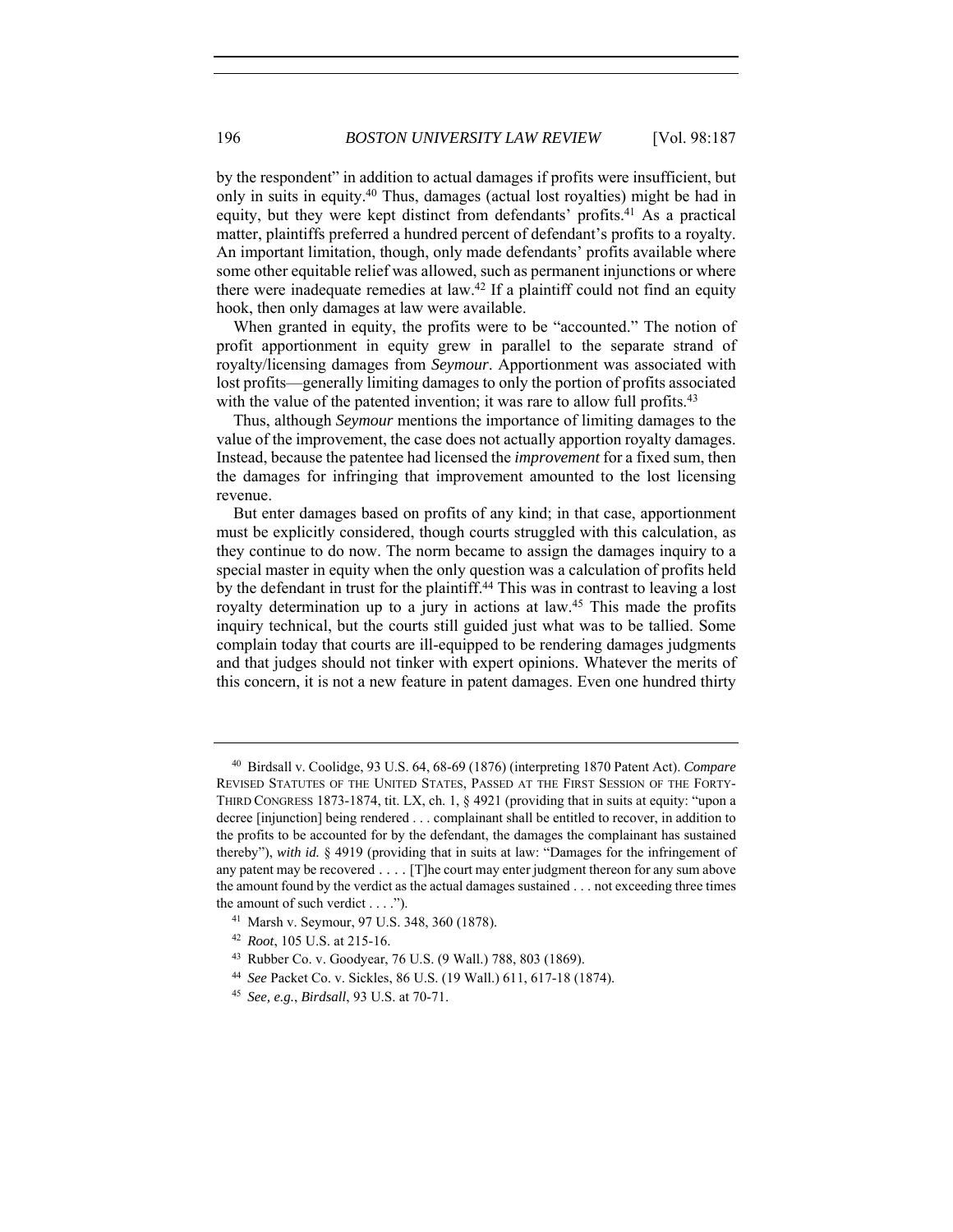years ago, the Supreme Court took issue with expert findings and rendered its own instead.46

In *Mowery v. Whitney*, 47 for example, the Court limited damages to the specific advantage that the defendant obtained over use of the prior art.<sup>48</sup> But by this time, perhaps because of statutory changes, the Court's thinking had expanded beyond the rule that damages may only be the plaintiff's lost profits and began considering saved costs and other competitive advantages that might enhance the defendant's profit.49

In *Littlefield v. Perry*, 50 the Court held that only profits associated with improvements to a stove would be allowed, and not profits on all stove sales.<sup>51</sup> In *Manufacturing Co. v. Cowing*, 52 the Court considered whether an improvement so benefited the product that it displaced the prior competing products, justifying an award of all profits (rather than apportionment).53

Gradually, a general trend formed; profits could not be awarded on all sales unless the patent was responsible for all sales. The Court in *City of Elizabeth v. American Nicholson Pavement Co*. 54 put it this way:

[T]hough the defendant's general business be ever so profitable, if the use of the invention has not contributed to the profits, none can be recovered. The same result would seem to follow where it is impossible to show the profitable effect of using the invention upon the business results of the party infringing. It may be added, that, where no profits are shown to have accrued, a court of equity cannot give a decree for profits, by way of damages, or as a punishment for the infringement. But when the entire profit of a business or undertaking results from the use of the invention, the patentee will be entitled to recover the entire profits, if he elects that remedy.55

<sup>46</sup> *E.g.*, Mfg. Co. v. Cowing, 105 U.S. 253, 256-57 (1882); *see also* Tilghman v. Proctor, 125 U.S. 136, 157 (1888); *In re* Cawood Patent, 94 U.S. 695, 709-10 (1876); Livingston Gifford, *The Patent Situation from the Standpoint of the Manufacturer*, 39 ANN. REP. A.B.A. 702, 720 (1916) ("In the next place the inquisition for the ascertainment of profit has been the most prolific source of endless proceedings before masters and in the end has resulted in the court jumping at conclusions, often mere guesses in all but name. No court, however, will ever admit that its guess is a guess.").

<sup>47</sup> 81 U.S. (14 Wall.) 620 (1872).

<sup>48</sup> *Id.* at 651.

<sup>49</sup> *Id*.

<sup>50</sup> 88 U.S. (21 Wall.) 205 (1875).

<sup>51</sup> *Id.* at 229.

<sup>52</sup> 105 U.S. 253 (1881).

<sup>53</sup> *Id.* at 255; *see also* Warren v. Keep, 155 U.S. 265, 269 (1894).

<sup>54</sup> 97 U.S. 126 (1877).

<sup>55</sup> *Id.* at 139 (citing Livingston v. Woodworth, 56 U.S. (15 How.) 546 (1853)).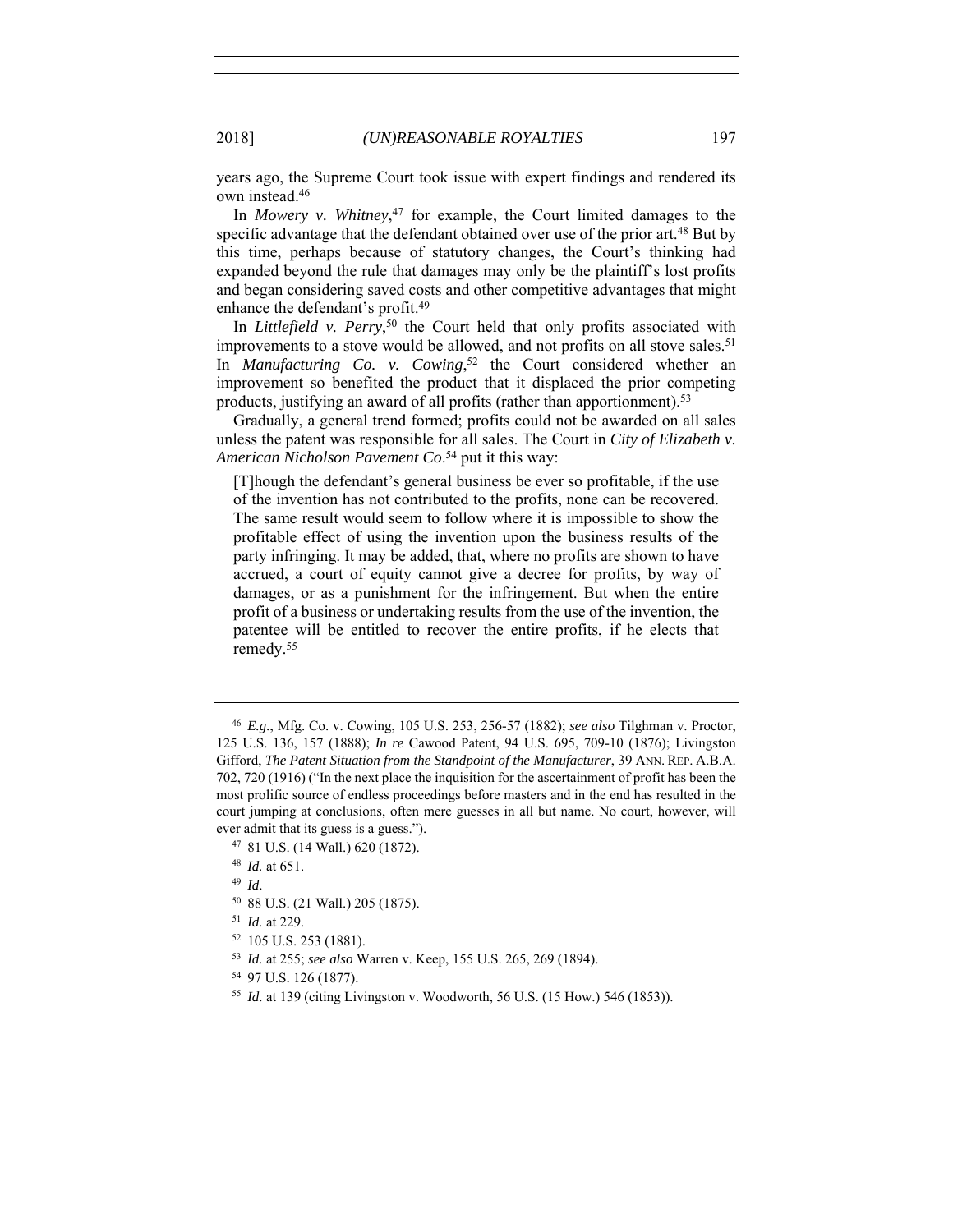The next important case, *Garretson v. Clark*, 56 synthesized this precedent in an enduring way: the entire market value rule.57 In a brief opinion, the Court stated that patent plaintiffs have a choice, either "give evidence tending to separate or apportion the defendant's profits and the patentee's damages between the patented feature and the unpatented features, and such evidence must be reliable . . . and not conjectural or speculative";<sup>58</sup> or "show, by equally reliable and satisfactory evidence, that the profits and damages are to be calculated on the whole machine, for the reason that the entire value of the whole machine, as a marketable article, is properly and legally attributable to the patented feature."59

The mandate of *Garretson* and its predecessors is clear. When apportioning profits, there must be no speculation, and there must be apportionment if there is no basis for attributing all of the profits to the patented invention. In *Garretson*, the plaintiff provided sales price and manufacturing costs of mop heads, without apportioning for the value of the invention (a better way to attach the mop head to the broomstick) or proving that the entire value was in the better attachment feature. As a result, only nominal damages were awarded.

But *Garretson* came at a time of expansion in equity jurisdiction. The 1870 Act's addition of actual damages to profit accountings gave the courts significantly more flexibility in assessing remedies. It is no wonder, therefore, that virtually all of the Supreme Court opinions from this time were from bench trials held in equity.60

Thus, in *Seymour*, the Court affirmed a damages award in equity of a \$5 per unit license fee, because the defendant "improvidently" had no profits.<sup>61</sup> But the Court often gave with one hand and took away with the other. For example, in *Black v. Thorne*, 62 the Court ruled that *any* cost improvement for the defendant by using the infringing method or device constituted a profit for the purposes of accounting in equity.63 But the Court ruled that one must consider benefits of the invention compared to *any* available alternative, not just the one that the defendant happened to be using prior to the infringement.<sup>64</sup>

<sup>61</sup> Marsh v. Seymour, 97 U.S. 348, 359-60 (1878).

<sup>64</sup> *Id.* at 124; *see also* H. A. Toulmin, Jr., *Problems in Profits and Damages in Patent Accountings*, 2 VA. L. REV. 507, 515 (1915) (discussing difficulties in determining whether alternatives are those practically available or theoretically available).

<sup>56</sup> 111 U.S. 120 (1884).

<sup>57</sup> *Id.* at 121-22.

<sup>58</sup> *Id.* at 121.

<sup>59</sup> *Id.*

<sup>60</sup> *But see* Root v. Ry. Co., 105 U.S. 189, 215-16 (1882) (holding that equity jurisdiction is unavailable where no equitable remedy is available, such as with expired patents).

<sup>62</sup> 111 U.S. 122 (1884).

<sup>63</sup> *Id.* at 122-24.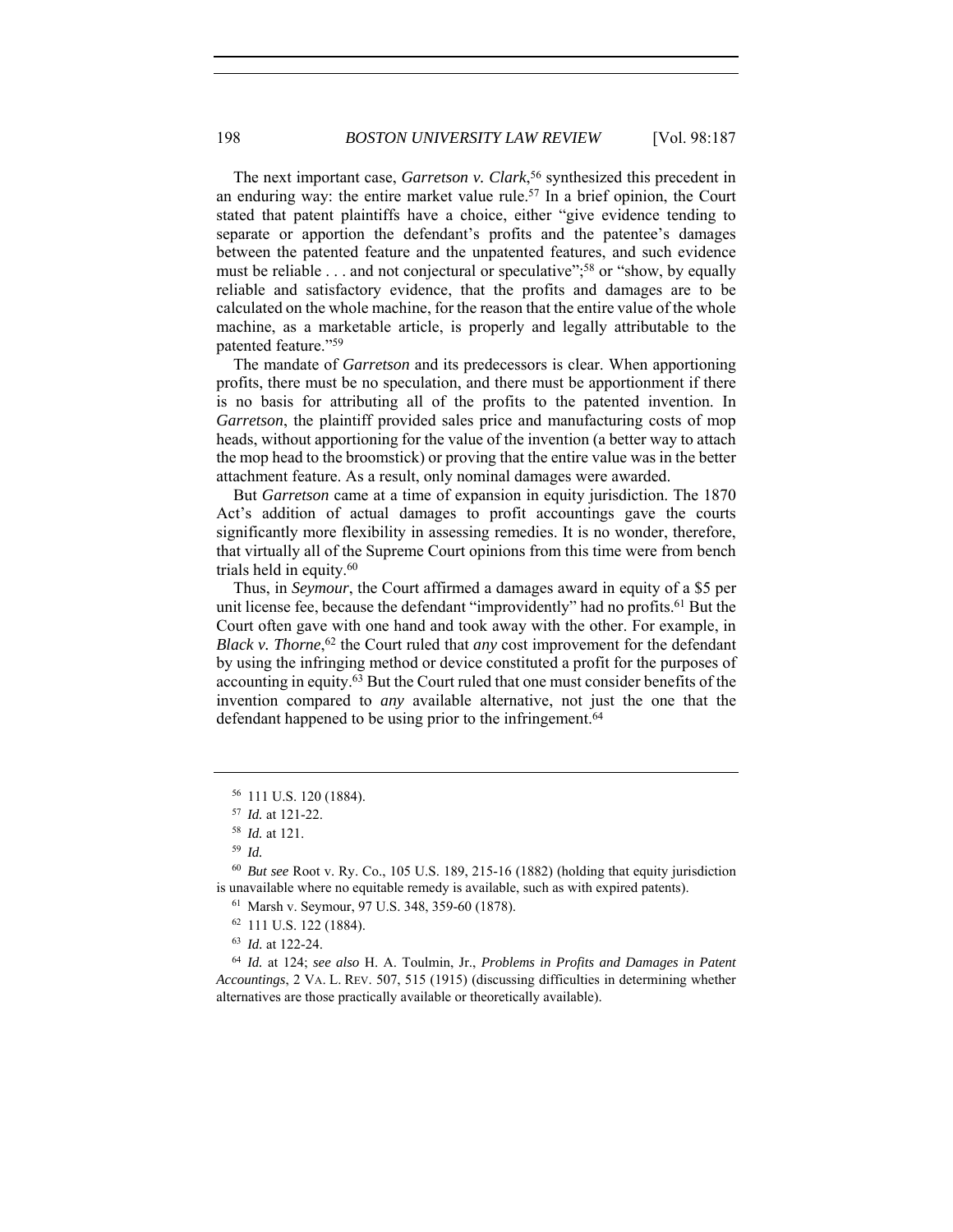In *Tilghman v. Proctor*, the Court extended this view, noting that benefits to the defendant, if proven, would constitute profits even in the absence of an actual profit.65 The Court then conducted an extended review of the special master's report determining how much money was saved by using the infringing process and assessing that amount as the profits to be returned in equity.<sup>66</sup>

Nonetheless, the Court in *Dobson v. Hartford Carpet Co*. 67 drove home the point that equitable remedies were always about apportionment of profits, and not actual damages.68 The Court allowed only nominal damages because there was no evidence that a patented carpet design was the reason for any price difference (profit) as compared to an equally durable carpet, and there was no other evidence of actual damages.69 Congress overturned *Dobson* as to design patents with a new rule that ostensibly granted all of a defendant's profits to the patentee.70 But, driving home the point that the apportionment was here to stay, Congress did not meddle with the apportionment rule for profit determinations in the case of utility patents.

# C. *The March Toward Reasonable Royalties*

Despite the popularity of profit accounting in equity, the *Seymour* rule that actual damages at law must be tied to actual licenses lost continued as well. But what constituted a lost royalty? The Court confronted this issue in *Rude v.*  Westcott.<sup>71</sup> There, the plaintiff waived profit damages (presumably due to apportionment problems), and the evidence of damage was several settlement agreements with other parties.72 The Court noted that such royalties would be biased by the risk facing each defendant:

Many considerations other than the value of the improvements patented may induce the payment in such cases. The avoidance of the risk and expense of litigation will always be a potential motive for a settlement. . . . It is plain, without regard to the settlement had, that an

they were paid prior to infringement).

<sup>72</sup> *Id.* at 159.

<sup>65</sup> 125 U.S. 136, 146 (1888). 66 *Id.* at 152-61.

<sup>67</sup> 114 U.S. 439 (1885).

<sup>68</sup> *Id.* at 444.

<sup>69</sup> *Id.* 

<sup>70</sup> 35 U.S.C. § 289 (2012) (extending liability to "total profit" for infringement of design patents); Frederic H. Betts, *Some Questions Under the Design Patent Act of 1887*, 1 YALE L.J. 181, 181-82 (1892); Mark A. Lemley, *A Rational System of Design Patent Remedies*, 17 STAN. TECH. L. REV. 219, 223 (2013). The Supreme Court recently ruled that profits may be granted on less than an entire product. Samsung Elec. Co., Ltd. v. Apple, Inc., 137 S. Ct. 429, 436 (2016) (holding that relevant product for determining damages does not need to be entire product, but can also be component of full product).<br><sup>71</sup> 130 U.S. 152, 165 (1889) (holding that evidence of royalties can only be introduced if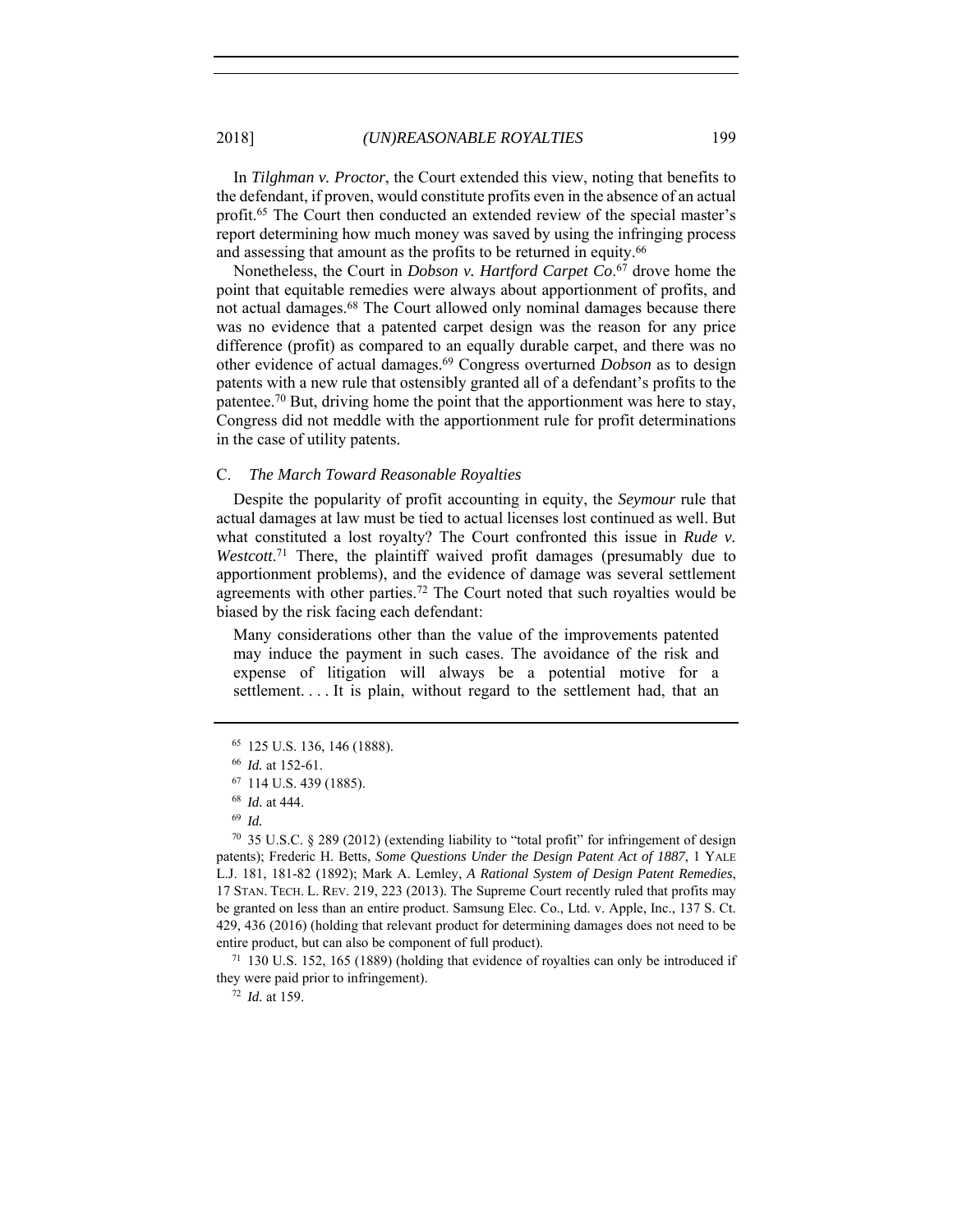agreement of this kind, where the charge may be fixed at the pleasure of the owner of the patent, cannot be received as evidence of the value of the improvements patented so as to bind others having no such agreement.73

In so ruling, the Court held that the *only* evidence of a royalty could be that which was paid before infringement.<sup>74</sup>

Thus, actual royalties were an uneasy lodestar. They were the best evidence, but also the worst evidence. As one commentator noted:

Great caution should be exercised by the master and the court to ascertain whether or not this license fee is sporadic or does truly represent the legitimate market value of the device or structure in question. It is only when the license fee represents a market price that it becomes a safe and sane guide.<sup>75</sup>

Such proof of consistent license fees was hard to come by, and without it plaintiffs were forced to settle for nominal damages<sup>76</sup> unless they could prove profits in equity. For example, in *Hurlbut v. Schillinger*, 77 the special master's finding of a five cent per unit royalty was unsupported by facts,  $\frac{7}{8}$  but the Court upheld an award of defendant's full profits (four cents per unit) under the entire market value rule.79

It bears repeating that, throughout all of the history laid out in this Article, district courts employed special masters to sift through the evidence and make factual determinations in cases tried to the bench. In *Rude v. Wescott*, for example, following the denial of settlement royalties, the special master heard and weighed evidence of what a reasonable value of the improvement might have been, a finding that was affirmed in part by the district court.<sup>80</sup> The Supreme Court reversed, making clear that the calculation of damages required fixed numbers and not estimates of value: "Actual damages must be calculated,

<sup>73</sup> *Id.* at 164.

<sup>74</sup> *Id.* at 165.

<sup>&</sup>lt;sup>75</sup> Toulmin, *supra* note 64, at 522.<br><sup>76</sup> *See, e.g.*, Blake v. Robertson, 94 U.S. 728, 733-34 (1877) ("No license fee charged by the complainant is shown. The burden of proof rests upon him. Damages must be proved; they are not to be presumed. The complainant made a profit of forty dollars an inch on the width of the jaws of the numerous machines he had sold. But inventions covered by other patents were embraced in those machines. It was not shown how much of the profit was due to those other patents, nor how much of it was manufacturer's profit. The complainant was, therefore, entitled only to nominal damages.").

<sup>77</sup> 130 U.S. 456 (1889).

<sup>78</sup> *Id.* at 458.

<sup>79</sup> *Id.* at 472.

<sup>80</sup> Rude v. Wescott, 130 U.S. 152, 161 (1889).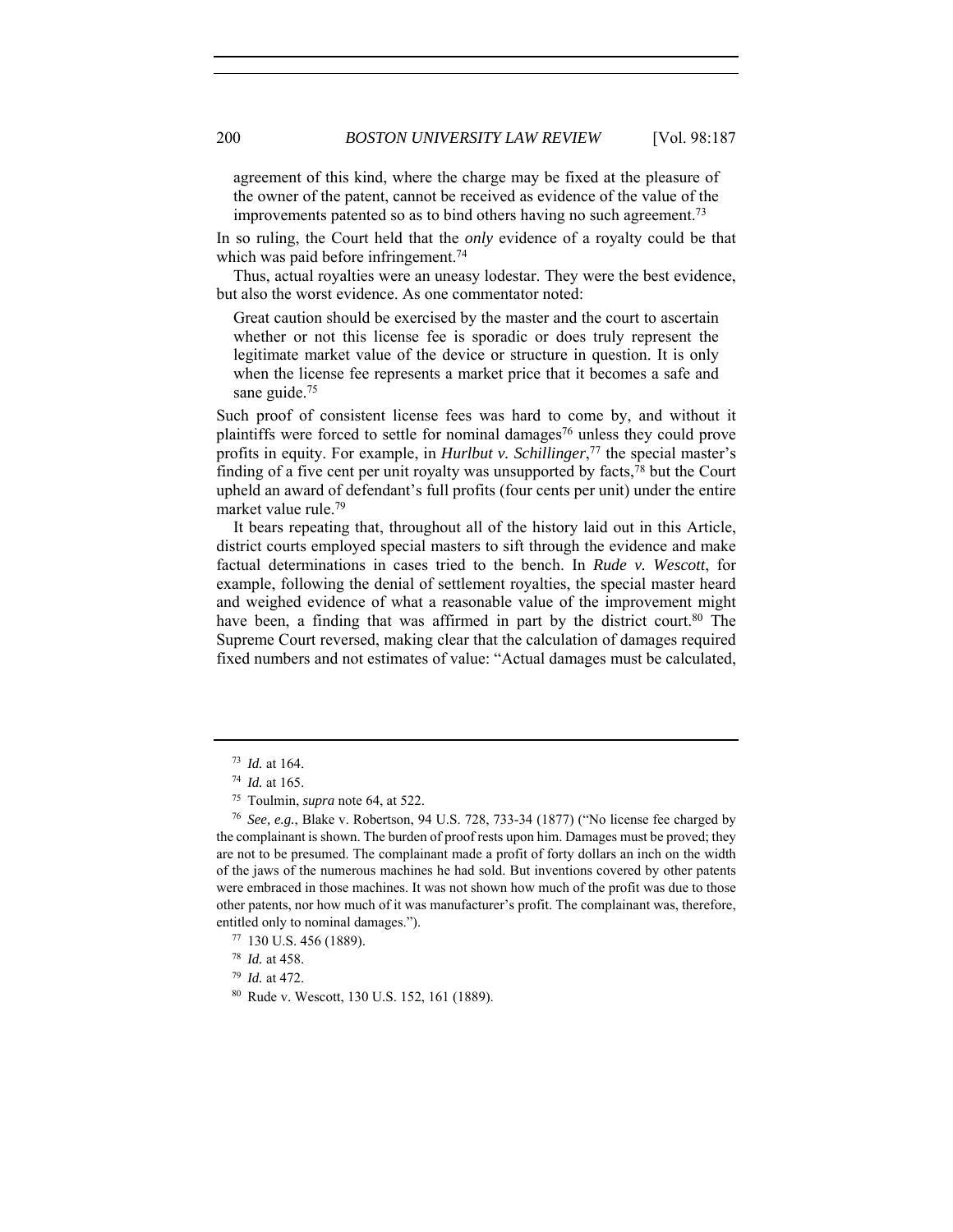not imagined; and an arithmetical calculation cannot be made without certain data on which to make it."81

However, the Court saw the damages provisions as amended in 1870 to grant judges far more leeway to do justice with damages. For example, before the 1870 Act, judges could not modify equity profit awards if they were insufficient due to unfairly low pricing,<sup>82</sup> but, as noted above, the new statute explicitly allowed for such mixing of damages and profits. Furthermore, after 1870 judges at law could elect to increase any damages award up to three times as circumstances dictated.83 This included finding royalties that varied from the exact evidence provided where the infringing use was less than what the prior licenses contemplated.84 By this time, some lower courts were interpreting the case law to allow for damages in equity not just when profits were unavailable, but rather, anytime damages exceeded profits.85

Courts, however, were not completely willing to diverge from the past. For example, in *Keystone Manufacturing Co. v. Adams*, 86 nominal damages were awarded because there was no proof of an actual royalty nor profits by the defendant, and the Court disallowed consideration of profits by companies similar to the defendant. This was an ironic ruling, given the general rule that profits due to cost savings were to be compared by looking at *any* available alternatives, <sup>87</sup> not just the alternative available to the defendant. In short, defendants could show lack of benefit if anyone else obtained benefit from an unpatented process, but plaintiffs could not show benefits even if everyone else benefited from the patent except the defendant.

Even so, the strictness of awarding only nominal damages in the absence of actual damages (or profits) did not last forever. By 1912, in *Westinghouse Electric and Manufacturing Co. v. Wagner Electric and Manufacturing Co.*, 88 the Supreme Court began to see how difficult it could be to prove damages:

[T]his statutory right has been often nullified by those infringers who had ingenuity enough to smother the patent with improvements belonging to themselves or to third persons.... [T]he greater the number of improvements the greater the difficulty of separating the profits. And if that

<sup>81</sup> *Id.* (quoting New York v. Ransom, 64 U.S. (23 How.) 487, 488 (1860)).

<sup>82</sup> Birdsall v. Coolidge, 93 U.S. 64, 69-70 (1876). 83 *Id.* at 70.

<sup>84</sup> *Id.* at 70-71.

<sup>85</sup> *E.g.*, Kissinger-Ison Co. v. Bradford Belting Co., 123 F. 91, 93 (6th Cir. 1903) ("Neither is there any doubt . . . where the injury resulting from an infringement shall be greater than the gains and profits made by the infringer, the patentee, in addition to the profits to be accounted for, is entitled to recover the damages he has sustained." (citations omitted)). 86 151 U.S. 139, 148 (1894).

<sup>87</sup> *See, e.g.*, Sessions v. Romadka, 145 U.S. 29, 45-46 (1892); McCreary v. Pa. Canal Co., 141 U.S. 459, 465-66 (1891).

<sup>88</sup> 225 U.S. 604 (1912).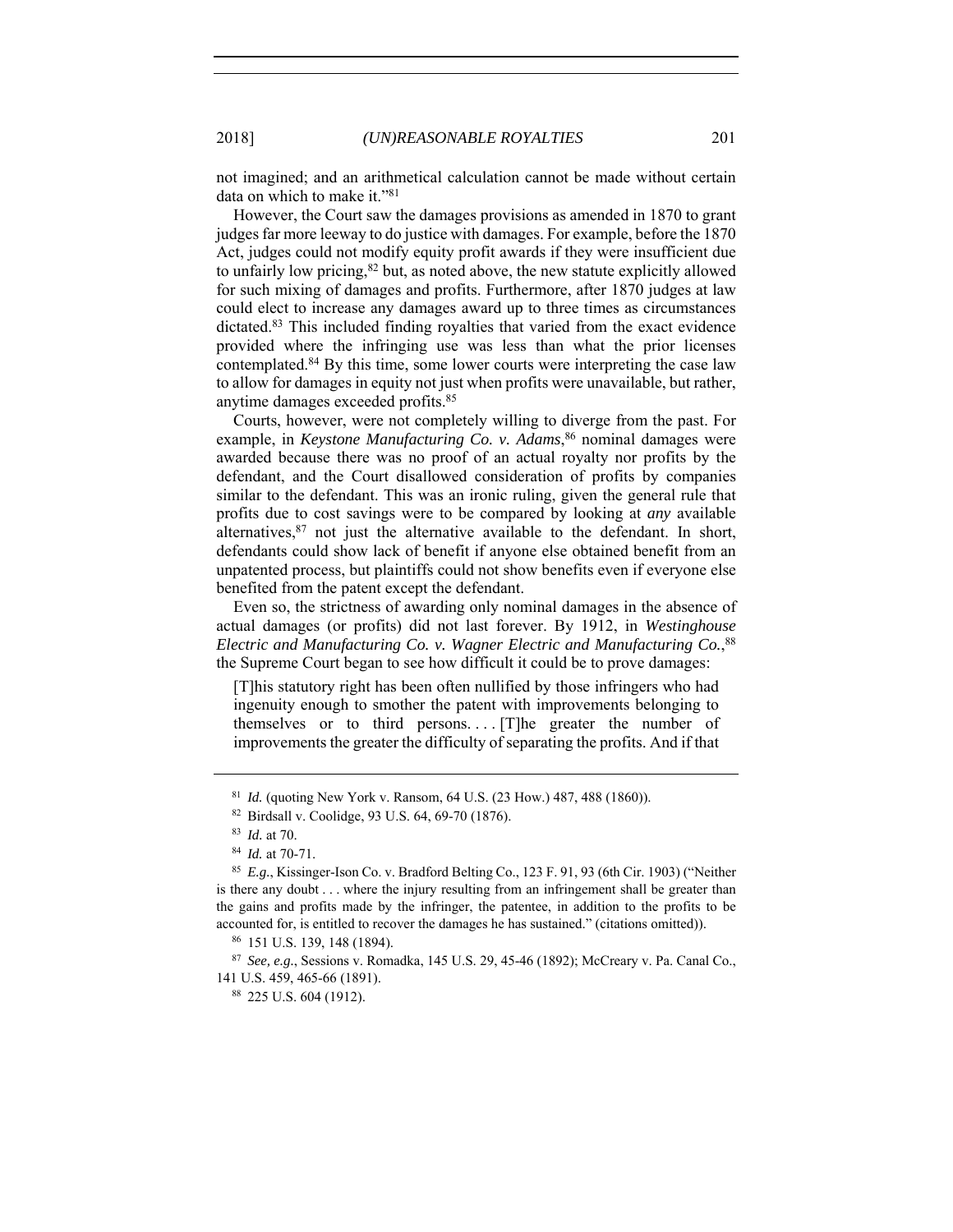difficulty could only be converted into an impossibility the defendant retained all of the gains.  $\ldots$ .<sup>89</sup>

Thus, the Court ruled that if apportionment was impossible, then *all* of the defendant's profits must be awarded.<sup>90</sup>

Just a short time later, however, in *Dowagiac Manufacturing Co. v. Minnesota Moline Plow Co.*, <sup>91</sup> the Court walked this back, making clear that the plaintiff still had the burden to show apportionment or, in the alternative, to show that apportionment was impossible.92 *Dowagiac* was an action in equity referred to a special master to determine both profits and damages under the 1870 Act.

While reaffirming that apportionment of profits was required, the Court nevertheless opened up a new avenue for damages. First, the Court repeated the notion from *Westinghouse* that exactness was no longer required and that reasonable approximation from experts might be allowed.93 More importantly, the Court explicitly endorsed the notion that reasonable royalties—not actual royalties—might be allowed. In *Dowagiac*, the plaintiff had no licensees—it held the patent for its own use, but it did not provide apportionment evidence of the defendant's profits.<sup>94</sup> However, the Court made no mention that such apportionment evidence would have been required to show a reasonable royalty, instead implying that a reasonable royalty is the fallback when apportionment evidence is missing.95 As the Court noted:

[T]here was no established royalty. In that situation it was permissible to show the value by proving what would have been a reasonable royalty, considering the nature of the invention, its utility and advantages, and the extent of the use involved. Not improbably such proof was more difficult to produce, but it was quite as admissible as that of an established royalty.96

<sup>96</sup> *Dowagiac*, 235 U.S. at 648.

<sup>89</sup> *Id.* at 615.

<sup>90</sup> *Id.* at 620-22.

<sup>91</sup> 235 U.S. 641 (1915).

<sup>92</sup> *Id.* at 646-47.

<sup>&</sup>lt;sup>93</sup> *Id.* at 647 (explaining that when "mathematical exactness [is] not possible ... that degree of accuracy is not required but only reasonable approximation").

<sup>94</sup> *Id.* at 646.

<sup>95</sup> *Accord* Packet Co. v. Sickles, 86 U.S. (19 Wall.) 611, 617-18 (1874); Philp v. Nock, 84 U.S. (17 Wall.) 460, 462 (1873) (describing that licensing damages may be proven, or in alternative profit damages with apportionment may be proven).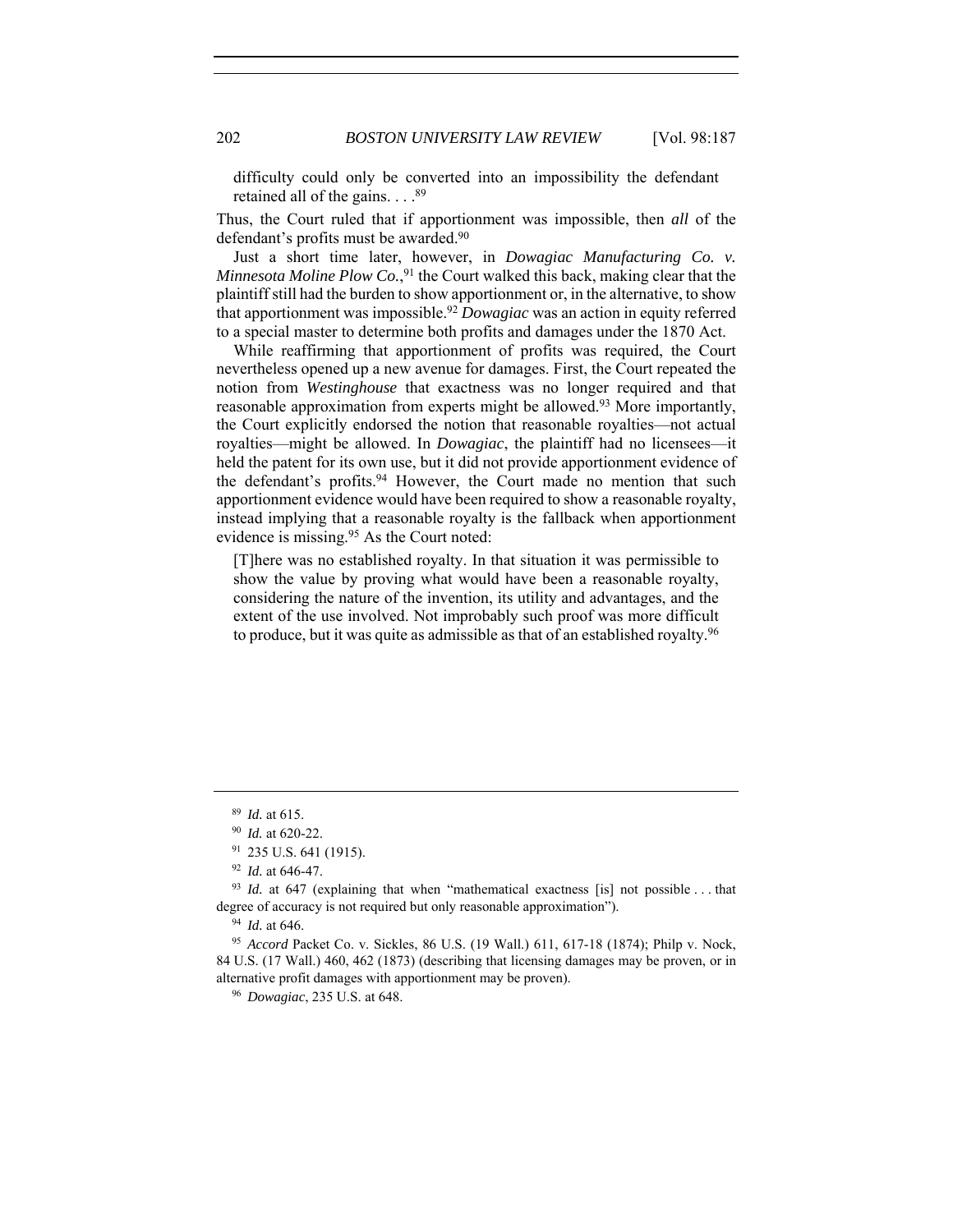The notion of reasonable royalties had been percolating for a few years, <sup>97</sup> but there was no governing rule that allowed them.98 Nonetheless, the *Dowagiac* Court implied that reasonable royalties were the law all along, citing the longignored *Suffolk* decision, which allowed consideration of benefits to the defendant in the absence of existing licenses,99 and *Packet*, which contemplated the use of such evidence but disallowed it in that case because there were existing licenses.100

Because appeals were no longer mandatory after the Judiciary Act of 1891,<sup>101</sup> the push toward reasonable royalties came almost completely from the lower courts through creative reinterpretation of Supreme Court jurisprudence. For example, one case cited in *Dowagiac* stated boldly: "The principle of *Suffolk v. Hayden* was frequently applied by the Supreme Court,"<sup>102</sup> which is simply false. Another case cited is *Philp v. Nock*, which did not support reasonable royalties at all, but instead held that "the profit made by the defendant and *that lost by the plaintiff* are among the elements" to be considered.<sup>103</sup> Another, *Burdell v. Denig*, 104 said that if either plaintiff's profits or actual royalties are unavailable, the other may be considered.105 In another, the Court discussed "cost savings" but only in the context of apportionment of profits.<sup>106</sup> None of these cases even hint at the historic shift to reasonable royalties in *Dowagiac*. Indeed, *Dowagiac* cites some of these cases for their original propositions—that royalty damages required evidence of actual prior royalties.<sup>107</sup>

Thus, other than *Suffolk*, the *Dowagiac* Court primarily relied on circuit court opinions, such as *Hunt Bros. Fruit-Packing Co. v. Cassiday*, 108 a decision that allowed a jury to determine a reasonable royalty based on a portion of the selling

<sup>&</sup>lt;sup>97</sup> ANTHONY WILLIAM DELLER, WALKER ON PATENTS  $\S$  563, 1850-51 (1937) suggested that this was the law. *But see* City of Seattle v. McNamara, 81 F. 863, 864 (9th Cir. 1897) (ruling that Walker on Patents did not express current state of law, and plaintiff had to prove damages with evidence).

<sup>98</sup> H. A. Toulmin, Jr., *Problems in Profits and Damages in Patent Accountings (Part II)*, 3 VA. L. REV. 34, 36 (1915).

<sup>99</sup> Suffolk Co. v. Hayden, 70 U.S. (3 Wall.) 315, 320 (1865).

<sup>&</sup>lt;sup>100</sup> Packet Co. v. Sickles, 86 U.S. (19 Wall.) 611, 618 (1874).<br><sup>101</sup> Act of Mar. 3, 1891, ch. 517, 26 Stat. 826.

<sup>102</sup> U.S. Frumentum Co. v. Lauhoff, 216 F. 610, 618 (6th Cir. 1914).

<sup>103</sup> Philp v. Nock, 84 U.S. 460, 462 (1873) (emphasis added). That is, actual loss, not reasonable royalties or cost savings, was to be considered. 104 92 U.S. 716 (1876).

<sup>105</sup> *Id.* at 720.

<sup>106</sup> Sessions v. Romadka, 145 U.S. 29, 45 (1892) (holding that cost savings can be considered in estimating damages without royalty).

<sup>107</sup> Dowagiac Mfg. Co. v. Minn. Moline Plow Co., 235 U.S. 641, 648 (1915).

<sup>108</sup> 64 F. 585 (9th Cir. 1894).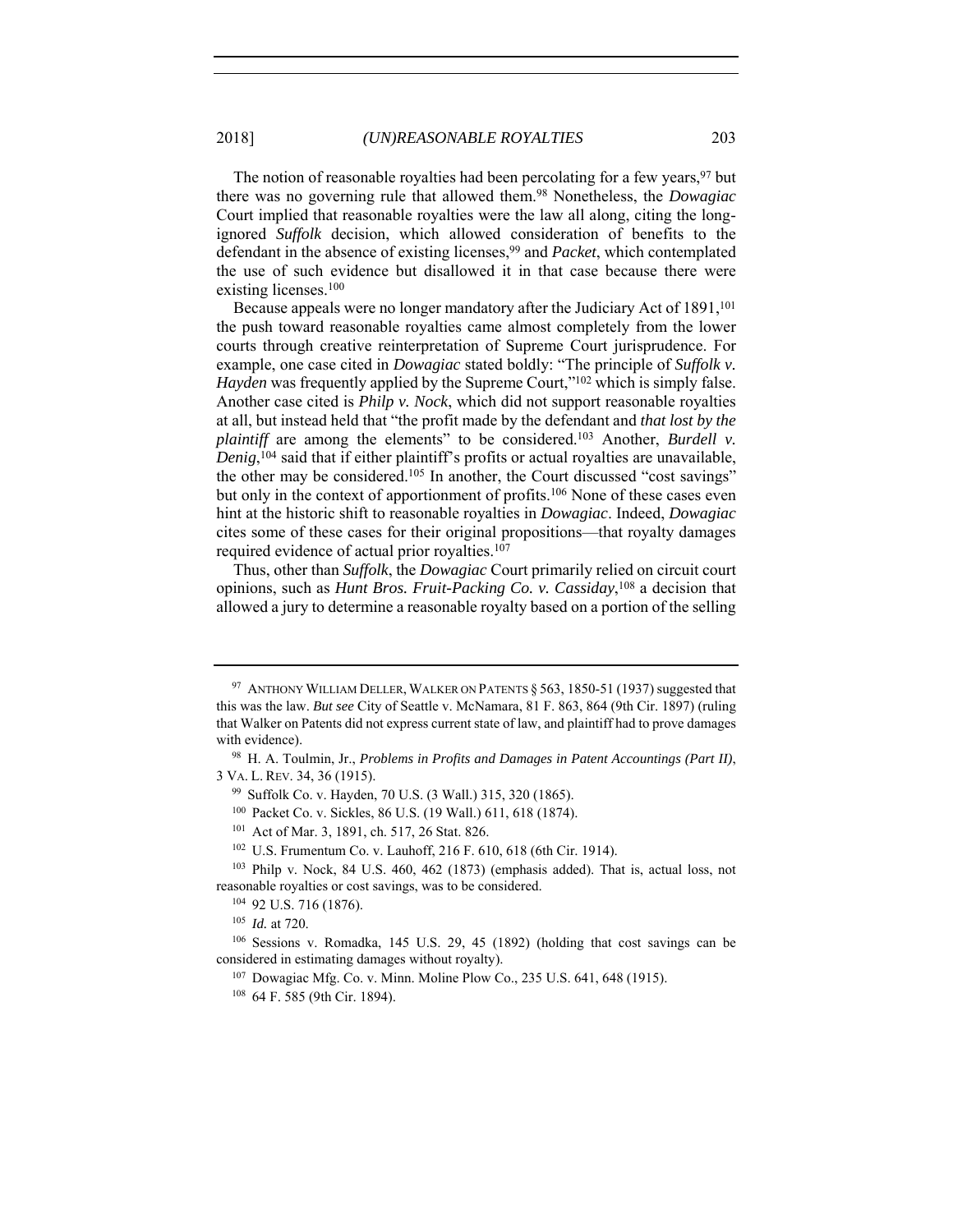price of the patentee's (not the infringer's) machine.<sup>109</sup> The court held that such reasonable royalties were only to be allowed in the absence of lost profits in competition and lack of evidence of actual royalties collected.110 It further relied on other circuit court opinions that had applied *Suffolk*. <sup>111</sup> Ironically, *Cassiday* was later abrogated in the Ninth Circuit,<sup>112</sup> based on the Supreme Court's opinion in *Coupe*. However, the *Dowagiac* opinion made no mention of this, and instead reinterpreted *Coupe*. 113 Although *Coupe* quite plainly disallowed consideration of cost savings, *Dowagiac* implied that the plaintiff's problem in *Coupe* was that there was simply insufficient evidence of a reasonable royalty, and had there been such evidence, then surely reasonable royalties would have been allowed.

Even with its dubious assertion that reasonable royalties were always allowed, the Court remanded the case for further hearings, recognizing that the evidence was heard prior to *Westinghouse*'s shift in the nature of proof required. In any event, *Dowagiac* represents the practical, if not actual, birth of reasonable royalties as an alternative to the complexities of awarding profits and the apportionment of those profits to the contribution of the invention.

To recap, at the time that the Supreme Court first made reasonable royalties available as a measure of damages, they were intended to reflect actual damages in the absence of evidence relating to existing license fees.114 They were to be based almost exclusively on cost savings to the defendant (a form of profit), but were distinguished from disgorgement of the defendant's profits in equity. As

as directed by Supreme Court, that damages are to be assessed only to extent that they are proven by evidence).<br><sup>113</sup> Dowagiac Mfg. Co. v. Minn. Moline Plow Co., 235 U.S. 641, 648 (1915) ("True, some

courts have regarded [*Coupe*] as impliedly holding that this practice was not permissible, but the decision does not admit of such an interpretation."). Other cases had wondered whether *Coupe* implicitly overruled *Suffolk. E.g.*, *McCune*, 154 F. at 64 (noting that *Suffolk* has been

cited as support for proposition that measure of damages was not changed). 114 Taylor, *supra* note 1, at 100 ("And the guideline that courts adopted focused on the value of patent rights based on the tort law principle of making the patent owner whole.").

<sup>&</sup>lt;sup>109</sup> *Id.* at 586-87 (holding that in absence of established royalty or proof of lost sales, it is up to jury to establish reasonable royalty). 110 *Id.* at 587.

<sup>111</sup> U.S. Frumentum Co. v. Lauhoff, 216 F. 610, 617-18 (6th Cir. 1914) (citing trend of cases toward reasonable royalties: "To send the successful plaintiff away after years of litigation and with only nominal damages is repellent to the sense of justice. Such a result has been many times condemned . . . ."); McCune v. Balt. & O. R. Co., 154 F. 63, 63-64 (3d Cir. 1907) (applying *Suffolk Co.* and determining that *Coupe* did not overrule it); *see also* Merrell Soule Co. v. Powdered Milk Co. of Am., 7 F.2d 297, 299 (2d Cir. 1925) ("But we think any reader of that ruling decision will say that what turned the scale in favor of liberality was the line of cases there reviewed and coming from various lower courts. . . .").<br><sup>112</sup> City of Seattle v. McNamara, 81 F. 863, 864 (9th Cir. 1897) (announcing new doctrine,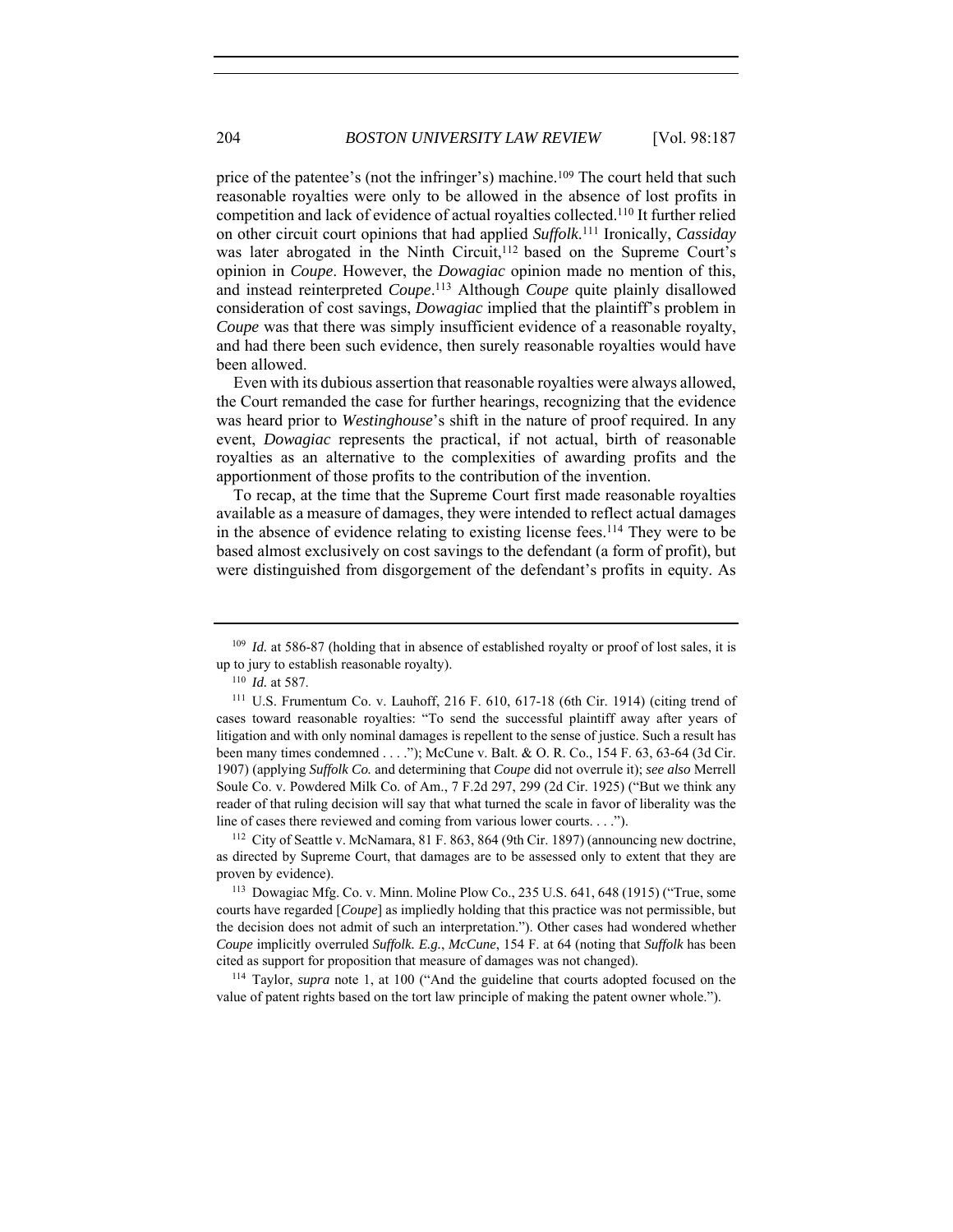such, there was no disgorgement of profits or apportionment calculation. This benefited plaintiffs and defendants alike.<sup>115</sup>

Finally, there was no hypothetical negotiation contemplated—reasonable royalties were distinctly not an estimated substitute for an actual royalty, if only the parties had agreed. Indeed, actual licenses were not used, because that constituted evidence of actual damages; reasonable royalties were explicitly contemplated in their absence.

Professor Liivak argues that *Dowagiac* did not overrule or otherwise modify *Rude* and *Coupe*, and that no reasonable royalties should be paid where the plaintiffs cannot prove harm.116 With respect, this Article plainly disagrees, both as to the interpretation of those cases (which were about quality of proof and what might constitute proper damages if not lost profits) and as to *Dowagiac* (which clearly reinterpreted *Coupe* to be a lost profits case). *Suffolk* (also never overruled) considered benefits to the infringer to be a measure of harm to the patentee who could have obtained a license, even after the fact. <sup>117</sup> *Rude* and *Coupe* nowhere set forth the strong statement of a duty to commercialize that Professor Liivak attributes to them, and instead relate to the ability to *prove* damages.<sup>118</sup>

Indeed, commentators at the time viewed reasonable royalties to be a clean break from prior law that denied damages to those who could show no harm.119 As one commentator after *Dowagiac* noted, proof of damages became easier:

The proofs are of necessity general and simple. They may include in addition to proof of the amount of infringement committed, evidence of the custom of the trade, of the royalty charged for similar articles, or even the mere opinion of persons familiar with the trade as to what would be fair under all the circumstances. It can be based on a percentage of the selling price, a price per piece, or per unit of time, or of the product produced.120

These types of proof do not evince a contemporary understanding that actual harm must be shown. As one court put it: "This damage or compensation is not, in precise terminology, a royalty at all . . . this phrase is a convenient means of

<sup>115</sup> Gifford, *supra* note 46, at 720-21 ("What then is the remedy for this intolerable condition [unfair and costly damage calculation procedures]? It is . . . the assessment of a reasonable royalty."). 116 Liivak, *supra* note 22, at 1055.

<sup>117</sup> Suffolk Co. v. Hayden, 70 U.S. (3 Wall.) 315, 320 (1865).

<sup>118</sup> Dicta in the *Aro Manufacturing Co. v. Convertible Top Replacement Co.* plurality opinion does not change this conclusion. 377 U.S. 476, 505-07 (1964).

<sup>119</sup> Toulmin, *supra* note 98, at 34-43; *see also* James Ryan, *A Short History of Patent Remedies*, 6 CYBARIS INTELL. PROP. L. REV. 150, 195 (2015) (stating that *Dowagiac* "marked a fundamental shift from how patent damages were approached just twenty years earlier"). 120 George P. Dike, *The Trial of Patent Accountings in Open Court: A Proposed Reform* 

*in Procedure*, 36 HARV. L. REV. 33, 44 (1922).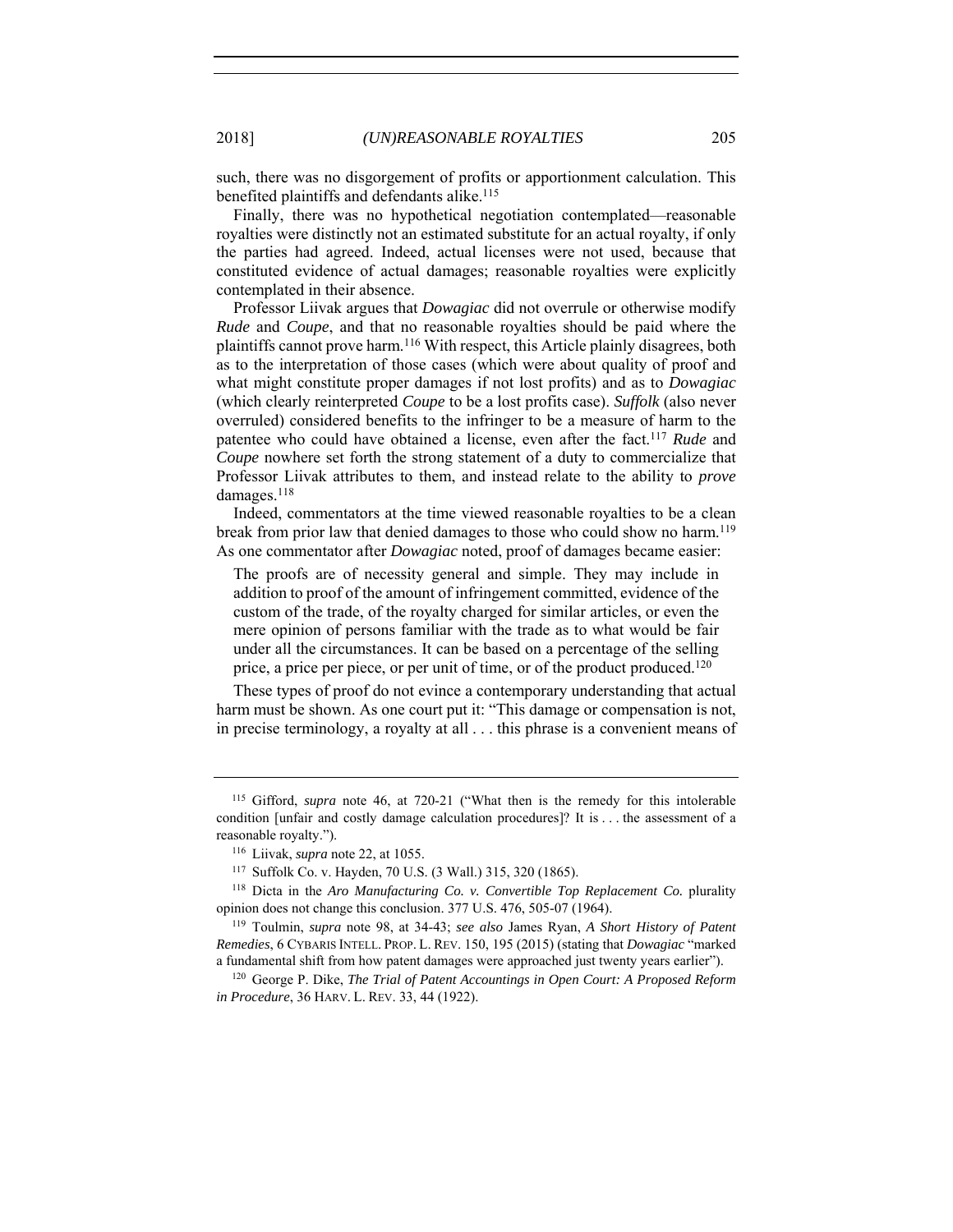naming this particular kind of damage."121 In other words, reasonable royalties were *not* a replacement for established royalties or hypothesized royalties, as some have argued.122

# D. *Reasonable Royalties Take Hold*

Importantly, *Dowagiac* implied that reasonable royalties were to be determined by a jury, at least in matters at law. After *Dowagiac*, courts unsurprisingly saw more reasonable royalty arguments, and damages awards grew because there were fewer nominal damages awards.

Courts initially required that royalty determinations be tied to the specific value of the patent. In doing so, emphasis on subject matter expertise was often favored over credentialed economics expertise. For example, one case affirmed a mechanical engineer as an expert.123 Another case relied on the uncontradicted testimony of an independent inventor in the field as to what a royalty should be.124 One court excluded testimony from an accountant in a fruit peeling patent case because he was not familiar with the operations of canneries, even if he was familiar with the books.<sup>125</sup>

Because many of the determinations were made by special masters, expertise in presenting subject matter testimony was likely less important. Upon failure of apportionment evidence, courts were willing to calculate their own reasonable royalty despite a lack of express testimony about them,<sup>126</sup> and appellate courts were more willing to affirm factual findings upon the admission of relevant underlying evidence.127

Indeed, some defendants' representatives argued that whereas damages had previously been unfair to plaintiffs they were now unfair to defendants.128 But

<sup>125</sup> Dunkley Co. v. Cent. Cal. Canneries, 7 F.2d 972, 976 (9th Cir. 1925).

<sup>&</sup>lt;sup>121</sup> U.S. Frumentum Co. v. Lauhoff, 216 F. 610, 617 (6th Cir. 1914) ("It may also be well called 'general damage'; that is to say, damage not resting on any of the applicable, exact methods of computation but upon facts and circumstances which permit the jury or the court to estimate in a general, but in a sufficiently accurate, way the injury to plaintiff caused by each infringing sale.").

<sup>122</sup> *See* Eric E. Bensen & Danielle M. White, *Using Apportionment to Rein in the* Georgia-Pacific *Factors*, 9 COLUM. SCI. & TECH. L. REV. 1, 25-26 (2008).

<sup>123</sup> Fox Typewriter Co. v. Underwood Typewriter Co., 287 F. 453, 454 (6th Cir. 1923).

<sup>124</sup> Munger v. Perlman Rim Corp., 275 F. 21, 25 (2d Cir. 1921) ("[A] pioneer in motor exploitation and himself an inventor and manufacturer, gave it as his opinion that from 10 per cent. to 15 per cent. of the sale price of infringing rims would be a reasonable royalty . . . .").

<sup>126</sup> *See, e.g.*, K.W. Ignition Co. v. Temco Elec. Motor Co., 283 F. 873, 878-79 (6th Cir. 1922).

<sup>127</sup> *See, e.g.*, Malleable Iron Range Co. v. Lee, 263 F. 896, 900-01 (7th Cir. 1920).

<sup>&</sup>lt;sup>128</sup> See The "Profits and Damages" Section of the Nolan Bill, 2 J. PAT. OFF. Soc'y 546, 549 (1920); *see also, e.g.*, *Malleable Iron Range Co.*, 263 F. at 898 ("[T]he District Judge . . . contrary to the finding and recommendation of the master, added 20 per cent. as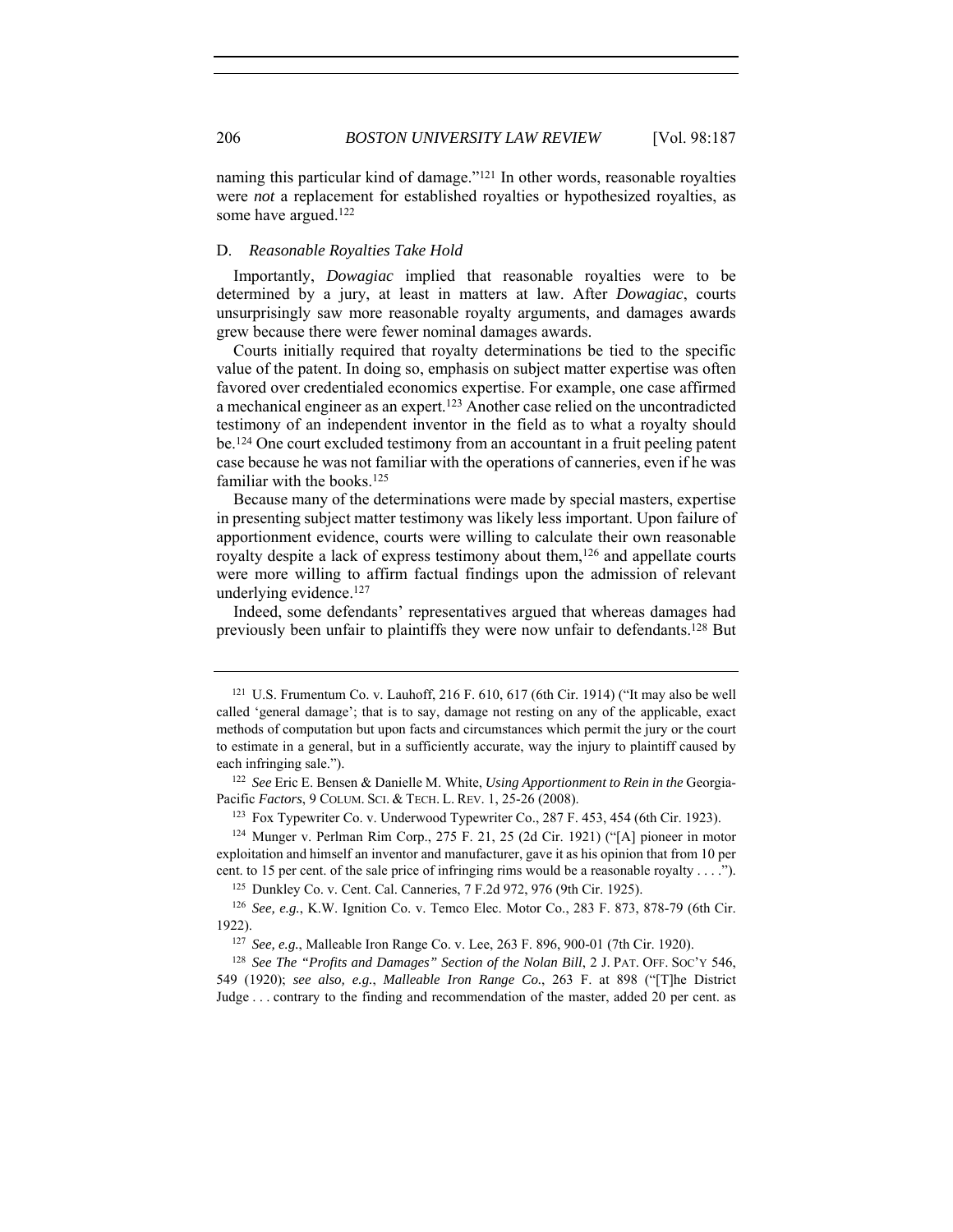accountings in equity (and along with it, reasonable royalty calculations) were often still done by special masters, which was a costly and secretive process that afforded little future precedent.<sup>129</sup> This is not to say that courts blindly accepted calculations by special masters; as before, such calculations continued to be questioned even under reasonable royalty analysis.<sup>130</sup>

The end result of this uncertainty was competing proposals for damages reform, which ended in a revision passed in 1922 that removed the separation of equity and law in damages, giving all courts the right to award profits.131 Furthermore, the *Westinghouse* rule was memorialized in the statute, allowing for an award even with uncertainty in the calculation of damages.132 The statute also explicitly contemplated the use of experts and consideration of reliable testimony in open court, but also explicitly allowed for estimation where concrete data was unavailable.133

Notably, however, the revised statute did not reflect the attempt of defendant representatives to limit damages to reasonable royalties. The initial proposal was that upon uncertain proof, the court might adjudge a "reasonable sum as a royalty or general damages,"134 but the final text allowed the judge to award "a reasonable sum as profits or general damages."135

It was not until 1946 that reasonable royalties were explicitly authorized by statute.136 At the same time, the statute removed defendants' profits from the menu of allowed remedies, and instead authorized only "general damages," as "due compensation," but "not less than a reasonable royalty."<sup>137</sup> Thus, reasonable royalties were to be the damages for all innocent infringement.138

<sup>130</sup> Page Mach. Co. v. Dow, Jones & Co., 238 F. 369, 372-73 (S.D.N.Y. 1916) (L. Hand, J.).

<sup>131</sup> Act of Feb. 18, 1922, ch. 58, sec. 8, § 4291, 42 Stat. 389, 392 (codified at R.S. § 4921 (1923); 35 U.S.C. § 70 (1934)).

<sup>133</sup> *Id.*

<sup>135</sup> 42 Stat. at 392.

<sup>136</sup> *See* Act of Aug. 1, 1946, ch. 726, 60 Stat. 778 (codified at 35 U.S.C. § 70 (1946)).

<sup>137</sup> 35 U.S.C. § 70 (1946).

<sup>138</sup> *Compare* Eli E. Fink, *The New Measure of Damages in Patent Cases*, 29 J. PAT. OFF. SOC'Y 822, 824 (1947) ("It appealed to one's sense of justice that the patentee without an established royalty or lost sales was entitled to a reasonable royalty, no more and no less,

punitive damages."); Reliance Constr. Co. v. Hassam Paving Co., 248 F. 701, 702 (9th Cir. 1918) (awarding reasonable royalty nearly double defendant's profits). *But see* Dowagiac Mfg. Co. v. Deere & Webber Co., 284 F. 331, 350 (8th Cir. 1922) (awarding both profits and reasonable royalty); Metallic Rubber Tire Co. v. Hartford Rubber Works Co., 275 F. 315, 323 (2d Cir. 1921) (denying reasonable royalty where evidence of profits was available because "the payment of a royalty under all the circumstances of even 1 1/2 per cent. would be in the nature of a gratuity"). 129 Dike, *supra* note 120, at 33.

<sup>132</sup> *Id.*

<sup>134</sup> *The "Profits and Damages" Section of the Nolan Bill*, *supra* note 128, at 546.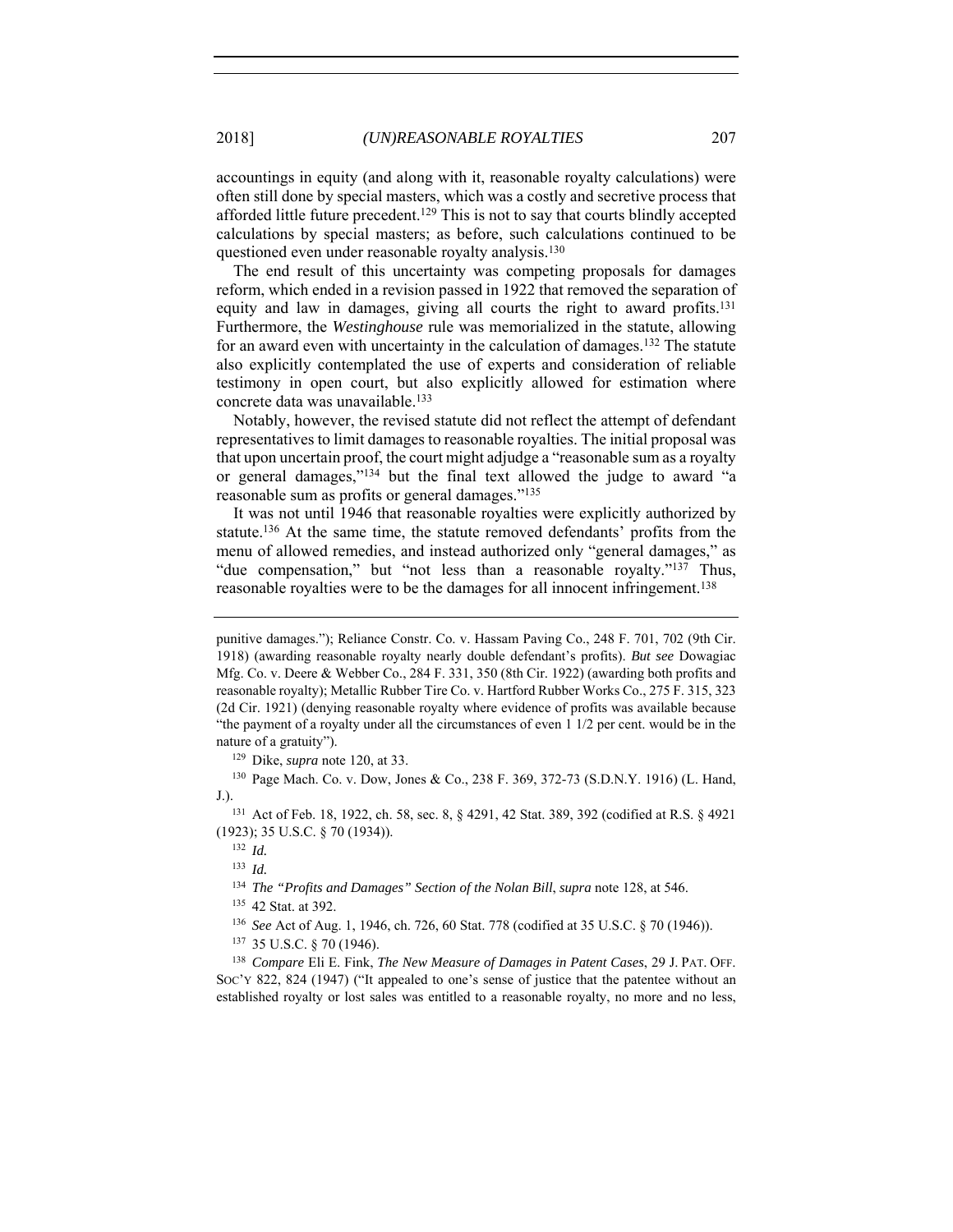The 1952 Patent Act simplified the language, but retained the basic core of the 1946 law, including the right to hear expert testimony: "[T]he court shall award the claimant damages adequate to compensate for the infringement, but in no event less than a reasonable royalty for the use made of the invention by the infringer  $\dots$  ."<sup>139</sup> The statute has remained unchanged ever since.

Courts continued the trend from *Dowagiac* and *Suffolk* that value was to be broadly construed, including cost savings or price advantages.140 But the underlying guideline never changed: damages, including a reasonable royalty, should be commensurate with the patent's value. Thus, one court required apportionment of an actual royalty received between valid patents, invalid patents, and unpatented items, but also considered evidence of manufacturing costs, marketing, sales prices, and other indicia of value.141

Courts were no longer willing to limit royalties to nominal damages simply because a non-patented alternative was possible.<sup>142</sup> Instead, the recognition, likelihood of implementation, and benefits of such alternatives affected the royalties calculation.<sup>143</sup> Further, the focus was on value rather than profits.<sup>144</sup> Because factors other than the patent's value affected profits, a reasonable royalty was determined without reference to profits, and could even exceed profits.145

<sup>143</sup> Christopher B. Seaman, *Reconsidering the* Georgia-Pacific *Standard for Reasonable Royalty Patent Damages*, 2010 BYU L. REV. 1661, 1672-73.

<sup>144</sup> Paul M. Janicke, *Contemporary Issues in Patent Damages*, 42 AM. U. L. REV. 691, 716-18 (1993) (noting tension between compensation for loss to patentee and value to infringer, which might exceed that potential loss).

<sup>145</sup> *Austin-Western Rd. Mach. Co.*, 291 F. at 304-05 ("The contention that 'the judgment should be reversed, because it exceeds the actual total profit made by defendant,' is clearly without merit. A reasonable royalty is a measure of damages, and is recoverable without respect to profits." (citing Dowagiac Mfg. Co. v. Minnesota Plow Co., 235 U.S. 641 (1915))).

against an innocent infringer."), *with* William F. Lee & A. Douglas Melamed, *Breaking the Vicious Cycle of Patent Damages*, 101 CORNELL L. REV. 385, 446 (2016) (arguing that innocent infringers should be treated differently, and that "paradigmatic" case does not apply where parties do not pre-clear patents).<br><sup>139</sup> Act of July 19, 1952, ch. 950, 66 Stat. 792, 813 (codified at 35 U.S.C. § 284).

<sup>&</sup>lt;sup>140</sup> Note, *Recovery in Patent Infringement Suits*, 60 COLUM. L. REV. 840, 849 (1960).<br><sup>141</sup> *See* Austin-Western Rd. Mach. Co. v. Disc Grader & Plow Co., 291 F. 301, 304-05 (8th Cir. 1923).

<sup>142</sup> *See* Devex Corp. v. Gen. Motors Corp., 667 F.2d 347, 356 (3d Cir. 1981), *aff'd on other grounds*, 461 U.S. 648 (1983); Fox Typewriter Co. v. Underwood Typewriter Co., 287 F. 453, 455 (6th Cir. 1923); Malleable Iron Range Co. v. Lee, 263 F. 896, 900 (7th Cir. 1920); *cf.* Page Mach. Co. v. Dow, Jones & Co., 238 F. 369, 372 (S.D.N.Y. 1916) (L. Hand, J.). *But see* Union Carbide Corp. v. Graver Tank & Mfg. Co., 282 F.2d 653, 670 (7th Cir. 1960) (citing to a pre-*Dowagiac* case and implying that nominal damages were proper if infringing alternative could be found).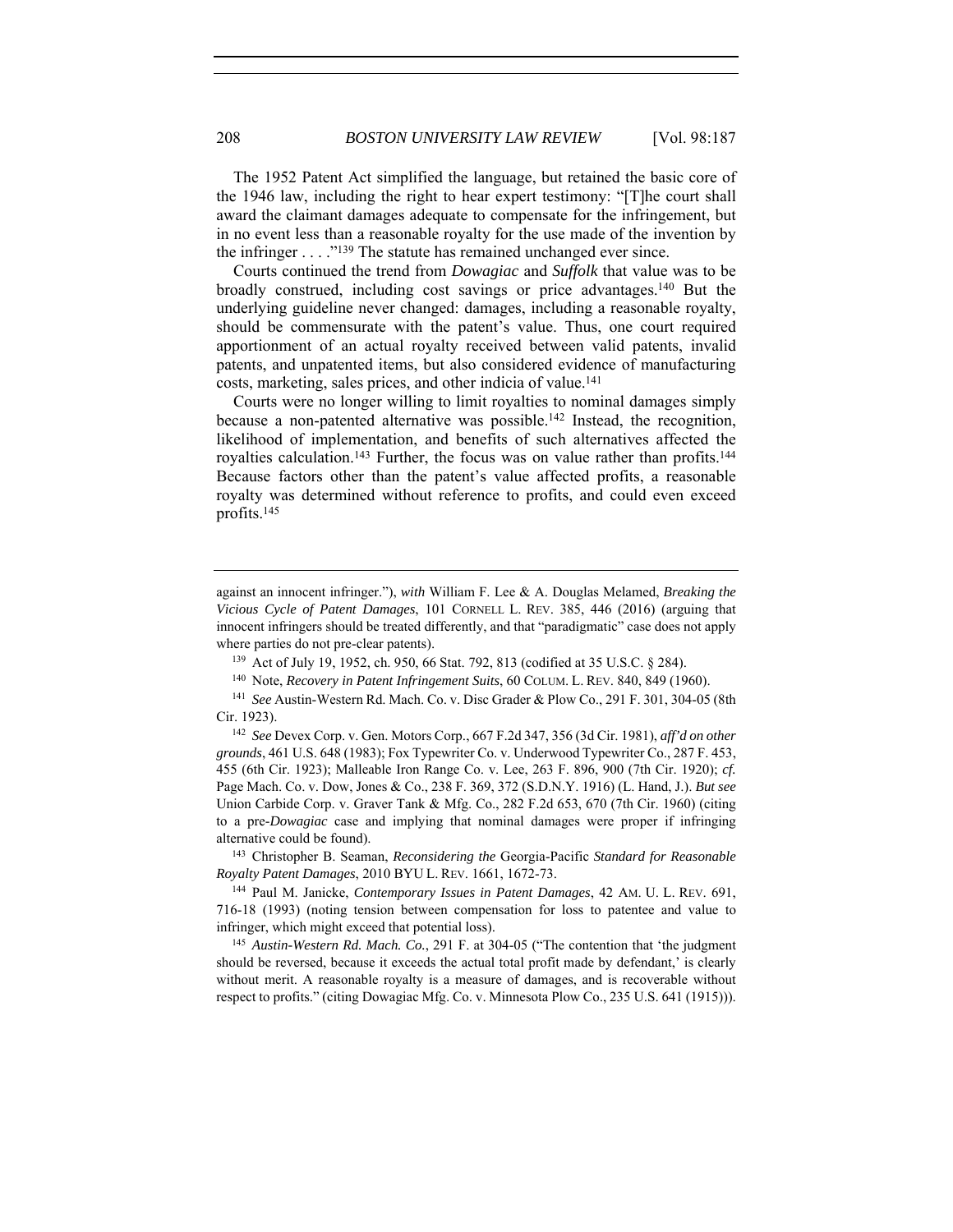At bottom, though, the courts recognized that determining a reasonable royalty was ultimately a rough estimate, prone to error.<sup>146</sup> Essentially any reasonable method for determination could be used.147 Attempts to seek too much detail unrelated to the patent's value were rejected.148

After a 1978 Sixth Circuit case<sup>149</sup> (whose rule was later adopted by the Federal Circuit)150 made it more difficult to win lost profits, virtually every case became a reasonable royalty case.<sup>151</sup> The first ninety-five years of reasonable royalties saw a steady progression of doctrinal standards that culminated with perhaps one of the most influential and most cited district court opinions in history.152 As a result, assuming that the evidence was properly admitted, the court's or jury's damages determinations have almost never been questioned.153 Indeed, until 2009, royalty findings were almost always affirmed.154 But the standards were not policed as well as some may have preferred, and they met new challenges that accompanied growth in patenting, which led to a concern about overcompensation. This, in turn, led to changes in how reasonable royalties were calculated, especially because the Supreme Court revised how all expert testimony was to be considered. Part III, below, evaluates some of these changes in light of the history described in this Section.

(sustaining objection to thirty-two-page interrogatory with hypothetical question that was "lacking in many essentials of such a question, and not embracing a fair statement of defendant's proof"), *aff'd*, 157 F.2d 517 (7th Cir. 1946).<br><sup>149</sup> Panduit Corp. v. Stahlin Bros. Fibre Works, Inc., 575 F.2d 1152, 1157 (6th Cir. 1978).

<sup>150</sup> State Indus., Inc. v. Mor-Flo Indus., Inc., 883 F.2d 1573, 1577 (Fed. Cir. 1989).

<sup>151</sup> Lemley, *supra* note 17, at 656.

<sup>152</sup> *See generally* Georgia-Pacific Corp. v. U.S. Plywood Corp., 318 F. Supp. 1116 (S.D.N.Y. 1970), *modified*, Georgia-Pacific Corp. v. U.S. Plywood-Champion Papers Inc., 446 F.2d 495 (2d Cir. 1971); *see also* Janicke, *supra* note 144, at 725; Seaman, *supra* note 143, at 1681. 153 *See, e.g.*, Lindemann Maschinenfabrik v. Am. Hoist & Derrick Co., 895 F.2d 1403,

1406 (Fed. Cir. 1990) (affirming very low award and noting that party challenging damages "must show that the award is, in view of all the evidence, either so outrageously high or so outrageously low as to be unsupportable"). 154 *E.g.*, Lucent Techs., Inc. v. Gateway, Inc., 580 F.3d 1301, 1336 (Fed. Cir. 2009); *see* 

*also, e.g.*, Union Carbide Corp. v. Graver Tank & Mfg. Co., 282 F.2d 653, 671 (7th Cir. 1960); Dunkley Co. v. Cent. Cal. Canneries, 7 F.2d 972, 977 (9th Cir. 1925).

<sup>146</sup> *See* Cincinnati Car Co. v. N.Y. Rapid Transit Corp., 66 F.2d 592, 595 (2d Cir. 1933) (L. Hand, J.) ("The whole notion of a reasonable royalty is a device in aid of justice, by which that which is really incalculable shall be approximated, rather than that the patentee, who has suffered an indubitable wrong, shall be dismissed with empty hands.").<br><sup>147</sup> Merrell Soule Co. v. Powdered Milk Co. of Am., 7 F.2d 297, 300 (2d Cir. 1925)

<sup>(&</sup>quot;[S]ince the Dowagiac decision . . . if the evidence indicates any reasonable method by which a jury could award general damages against a trespasser upon the patent property of the plaintiff, either the jury or the court may estimate and award such damages.").<br><sup>148</sup> Activated Sludge, Inc. v. Sanitary Dist. of Chi., 64 F. Supp. 25, 34 (N.D. Ill. 1946)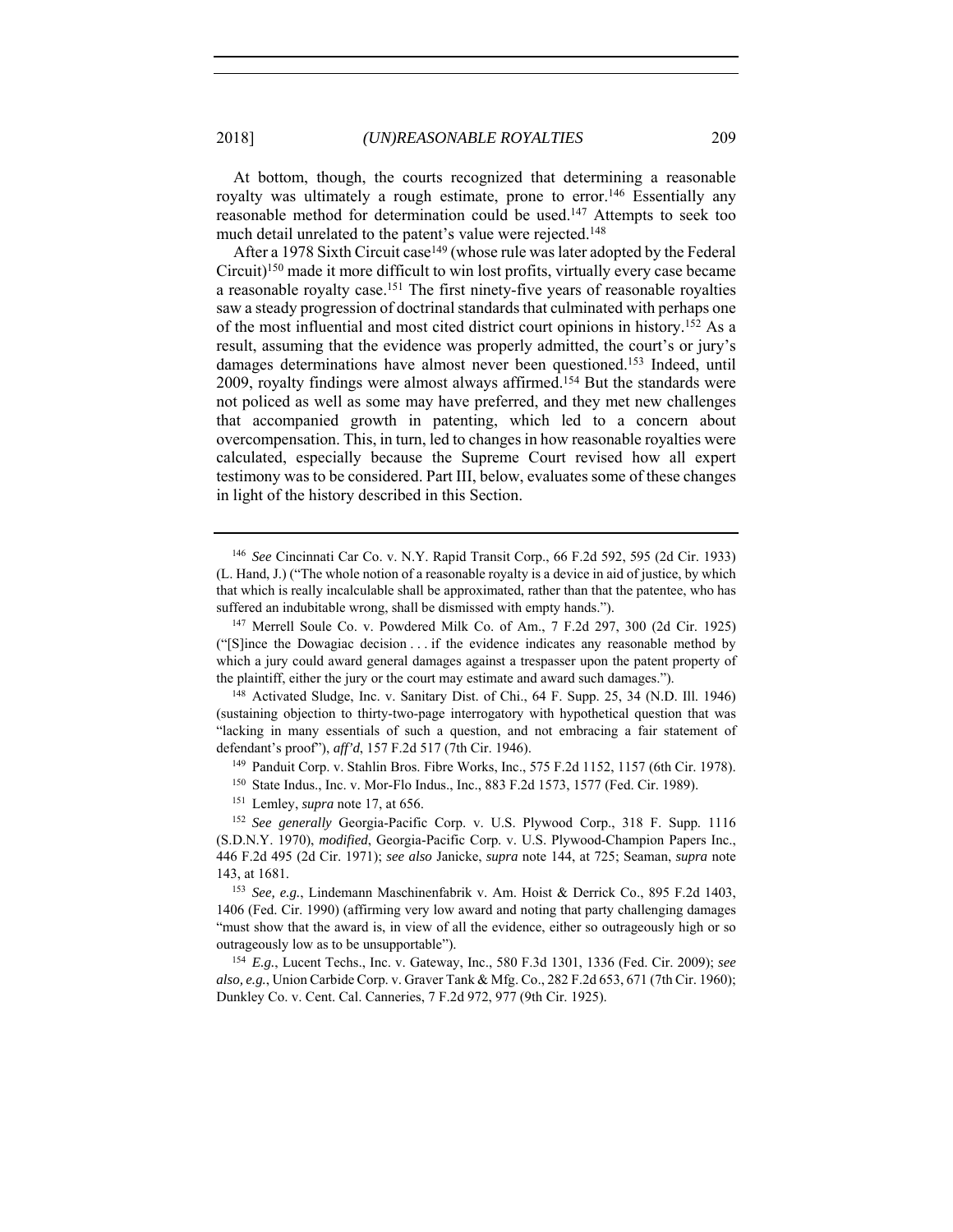# II. WHY HISTORY MATTERS

Fidelity to historic patent standards is important for a variety of reasons. Patent damage cases from the late nineteenth and early twentieth centuries remain vibrant. Indeed, many nineteenth century cases are routinely cited for the proposition that reasonable royalties damages should be limited or apportioned. These cases cannot be fully understood without the context of related cases the ones that are not usually cited today but that are the focus here. Indeed, studying the circumstances leading to the creation of reasonable royalties reminds us of the problems associated with their absence. Any proposal to change how such damages are calculated ought to consider whether the same limitations were long ago rejected due to deleterious effect.

Relatedly, studying the history of reasonable royalties brings focus to the purpose of the damages measure: to do justice. This traditional purpose is often forgotten, misstated, or misunderstood today.155 Identifying the compensatory purpose can guide normative discussion of damages rules more clearly than analysis rendered in a vacuum.156

Finally, history creates a presumption, at least in this area, because all sides seem to keep citing old cases. As discussed above, courts a hundred years ago confronted many of the same concerns that arise today, resolving those concerns in a particular way. Thus, anyone departing from the same history he or she claims to embrace has some burden of proof to show that the current methods are normatively better, address some unforeseen problem, or are otherwise justified. This paper examines—cursorily, at least—the economic rationality of some recent changes to the law. Where those changes make little economic sense, the burden of departing from traditional methods grows. Where proposals are made to change the current law, history can support those proposals. For example, as discussed in the next Section, many commentators criticize the current application of the *Georgia-Pacific* factors, both as overcompensatory and undercompensatory. But the real problem is that the *Georgia-Pacific* factors should never have been adopted as a matter of doctrine or tradition. The current critiques support that argument, but history shows that proposals to abandon these factors are not without some basis in historical doctrine, and proposals to continue the use of these factors must show why.

#### III. EVALUATING CURRENT AND PROPOSED RULES

A close examination of current trends in calculating reasonable royalties shows that such methods are not in congruence with history and are no better

<sup>155</sup> *See* Janicke, *supra* note 144, at 722 (commenting on "[t]he list of justice-oriented premises that courts have *now artificially encrusted* upon the concept of hypothetical negotiation" (emphasis added)). 156 *See* Taylor, *supra* note 1, at 111-17 (exploring public policy reasons to focus on

traditional measures of technology valuation rather than hypothetical negotiation).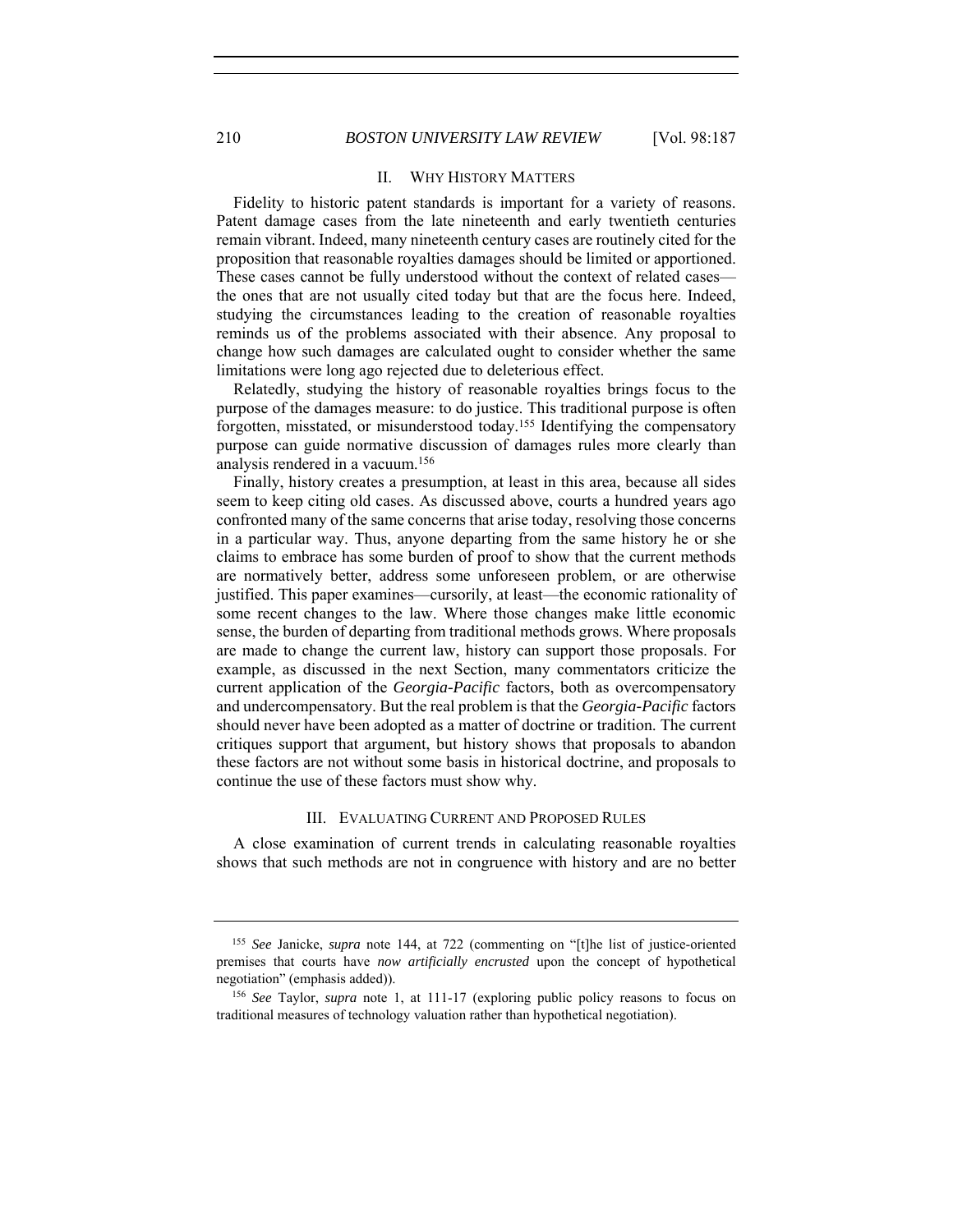than historical methods. In many ways, they are worse. There are a few proposals, however, that are more consistent with historic trends.

This analysis does not necessarily mean that calculating royalties will be easier using traditional methods. Nor does it mean that calculating royalties will be more accurate regardless of how one might define that term. And it surely does not require a finding that royalties should move in a particular direction. Instead, the process and evidentiary methods are critical to evaluating proper damages.

# A. *The* Georgia-Pacific *Factors*

*Georgia-Pacific* was a case about plywood that had been pending since the 1950s. Indeed, the special master considered damages for six or seven years before awarding profits, and when that was rejected by the court, the master spent another few years considering reasonable royalties.<sup>157</sup> The case is famous and a worthy starting point.

The court listed fifteen factors—without citation—that it claims had been used to determine royalties in the past.<sup>158</sup> This alone renders the case

<sup>157</sup> *See Georgia-Pacific Corp.*, 318 F. Supp. at 1117-18.

<sup>158</sup> *Id.* at 1120. The factors are

<sup>1.</sup> The royalties received by the patentee for the licensing of the patent . . . .

<sup>2.</sup> The rates paid by the licensee for the use of [comparable] patents . . . .

<sup>3.</sup> The nature and scope of the license, as exclusive or non-exclusive; or as restricted or non-restricted in terms of territory or with respect to whom the manufactured product may be sold.

<sup>4.</sup> The licensor's established policy and marketing program to maintain his patent monopoly by not licensing others . . . .

<sup>5.</sup> The commercial relationship [and competition] between the [parties] . . . .

<sup>6.</sup> The effect of selling the patented specialty in promoting sales of other products of the licensee . . . .

<sup>7.</sup> The duration of the patent and the term of the license.

<sup>8.</sup> The established profitability [and success] of the [infringing] product . . . .

<sup>9.</sup> The utility and advantages of the patent property over the [prior art].

<sup>10.</sup> The nature of the patented invention; the character of the commercial embodiment of it as owned and produced by the licensor . . . .

<sup>11.</sup> The extent to which the infringer has made use of the invention . . . .

<sup>12.</sup> The portion of the profit or of the selling price that may be customary . . . to allow for the use of the invention or analogous inventions.

<sup>13.</sup> The portion of the realizable profit that should be credited to the invention as distinguished from non-patented elements, the manufacturing process, business risks, or significant features or improvements added by the infringer.

<sup>14.</sup> The opinion testimony of qualified experts.

<sup>15.</sup> The amount that a licensor (such as the patentee) and a licensee (such as the infringer) would have agreed upon (at the time the infringement began) if both had been reasonably and voluntarily trying to reach an agreement; that is, the amount which a prudent licensee—who desired, as a business proposition, to obtain a license to manufacture and sell a particular article embodying the patented invention—would have been willing to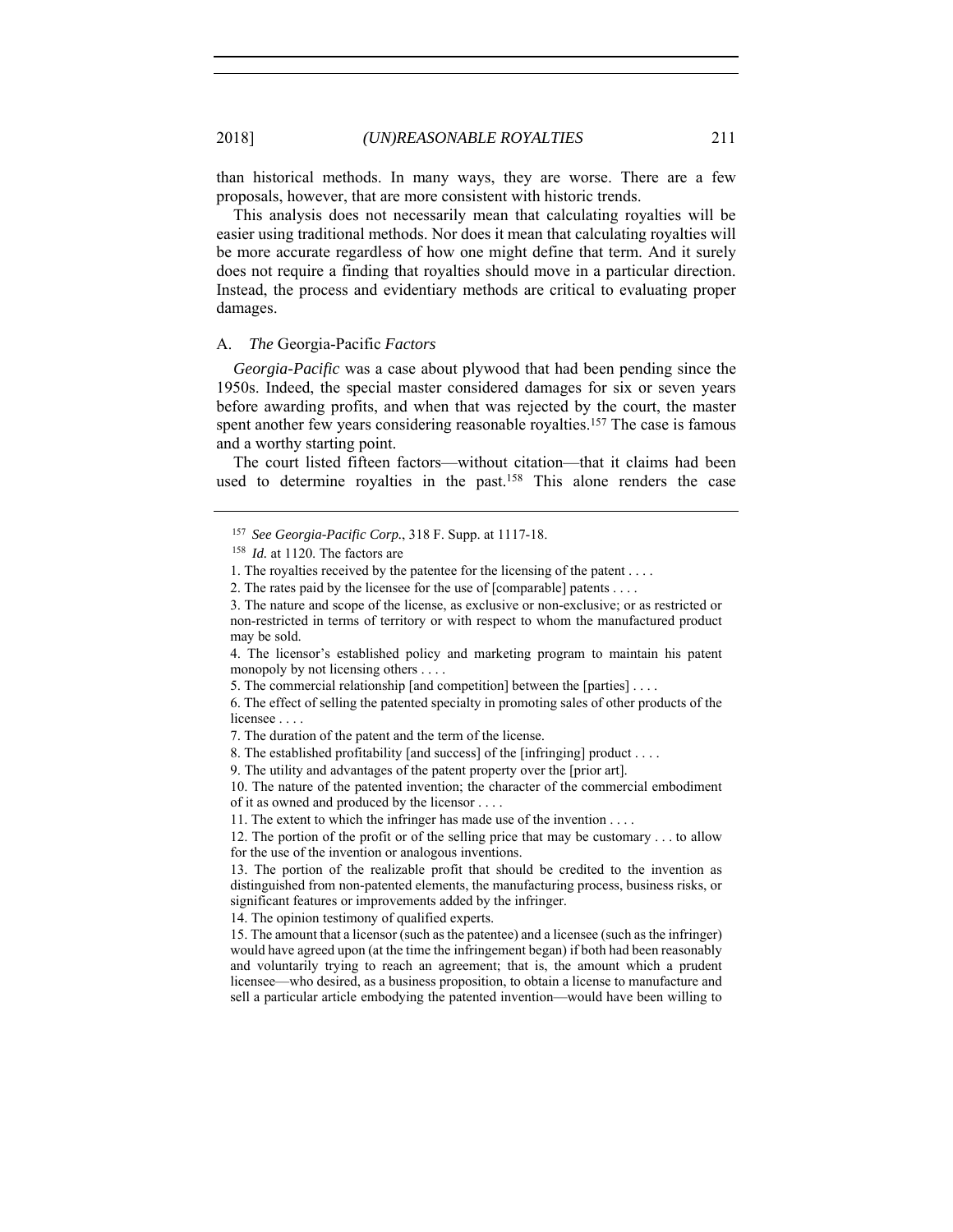problematic; the listing of elements of analysis without context, precedent, or explanation provides no guidance, certainty, or aid to fact finders.<sup>159</sup>

Nonetheless, these factors are essentially required discussion for experts and courts alike. According to Lexis, as of November 2017 the decision has been cited by over seven hundred opinions, twelve hundred court documents, three hundred law review articles, and one hundred treatise sections, $160$  making it one of the most cited district court opinions in history.

The factors are straightforward and primarily relate to the value considerations discussed in prior cases.161 But, as discussed further below, the list includes a hypothetical negotiation as a factor, and discusses licensors and licensees as if the factors are describing arms-length negotiations. The list could have been taken from a licensing handbook as opposed to a conglomeration of cases.

Despite listing the factors and describing a hypothetical negotiation that included market and bargaining considerations, the *Georgia-Pacific* court does not seem to actually consider the factors when determining the royalty. In that sense, the case gives little guidance about how to use the factors to actually calculate a reasonable royalty.162

But the case has much to say in addition to the list of factors. For example, the plaintiff's experts, credited by the court, were the general counsel and head of sales for the patentee.163 This is consistent with evidence allowed in earlier cases that focused on the specific value of the patent. Indeed, the court estimated the profits of the infringer by looking at the profits of the patentee,<sup>164</sup> a somewhat flexible method of determining a royalty.

The case also introduces the notion of apportionment to reasonable royalties, citing a lost profits case. The defendant argued that because other patents gave value to the product, apportionment should apply.165 The court disagreed, finding instead that the patent-in-suit provided the primary value of the product.166 But this finding was odd on two fronts. First, there was surely some

*Id.*

*Reasonable Royalties*, 14 LEWIS & CLARK L. REV. 627, 636 (2010).

pay as a royalty and yet be able to make a reasonable profit and which amount would have been acceptable by a prudent patentee who was willing to grant a license.

<sup>159</sup> *See* Seaman, *supra* note 143, at 1704.

<sup>&</sup>lt;sup>160</sup> References to: Georgia-Pacific Corp. v. U.S. Plywood Corp., LEXIS https://advance.lexis.com (search "318 F. Supp. 1116"; then follow "Find references to this case" hyperlink) (last visited Dec. 28, 2017). 161 *See* Daralyn J. Durie & Mark A. Lemley, *A Structured Approach to Calculating* 

<sup>162</sup> Cotter, *supra* note 16, at 31.

<sup>163</sup> *See Georgia-Pacific Corp.*, 318 F. Supp. at 1142.

<sup>164</sup> *Id.* at 1131.

<sup>165</sup> *See id.* at 1132.

<sup>166</sup> *Id.*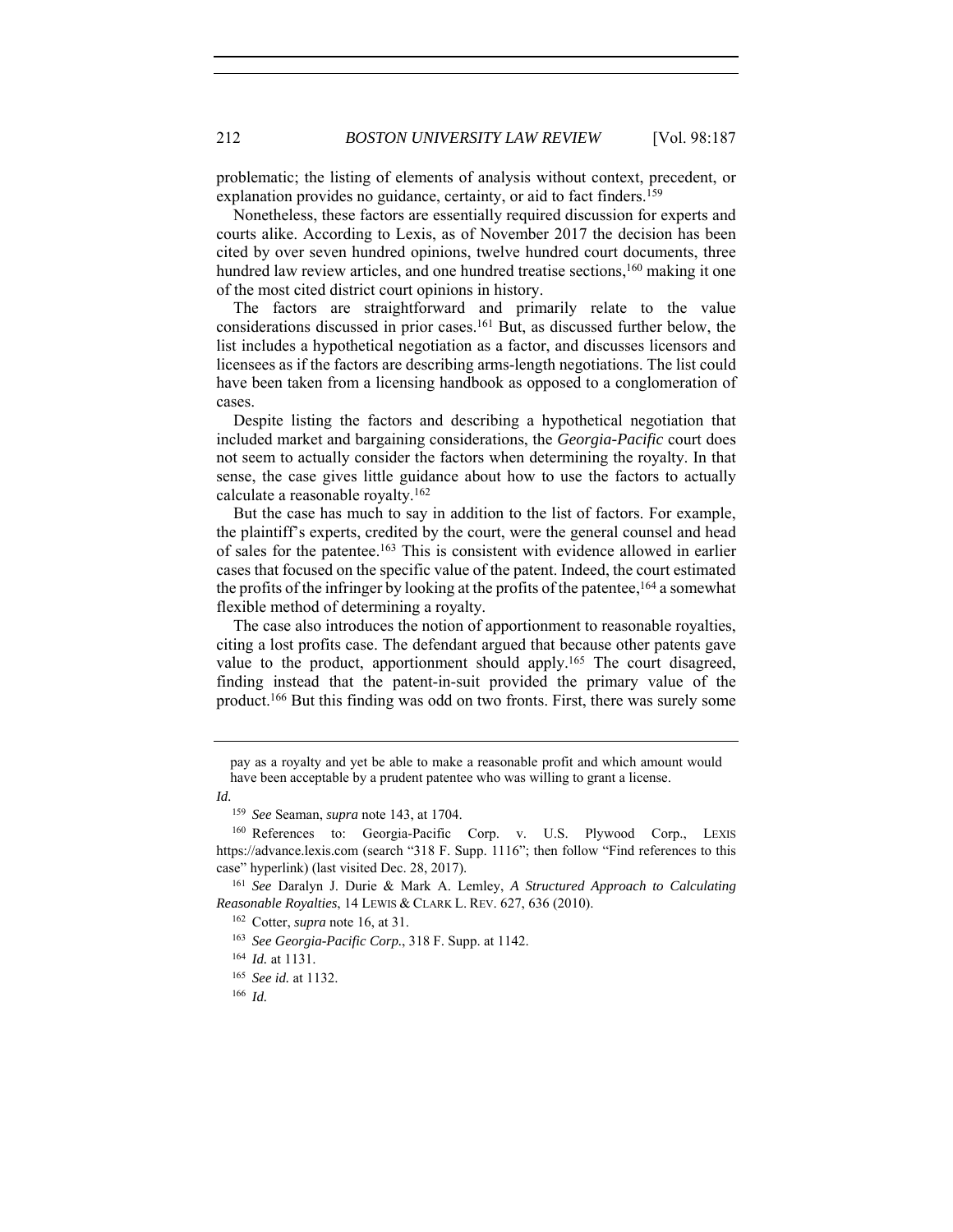other value in the product, like the wood itself and even the cost of manufacturing. Second, this was not a lost profits case, and the court did not hint at what would happen to the royalty if there was apportionment. The list of factors would have already taken that into account.

Relatedly, the court found that sales that would have been made along with the wood, so-called convoyed and collateral sales, would have affected the royalty, even if they were not provable as lost profits under the entire market value rule.<sup>167</sup> In a hypothetical negotiation, the licensing party would expect to get paid additionally for those sales, though not at the same rate as lost profits because not all of the sales would be due to the infringement.

Despite its outsized importance—or perhaps because of it—*Georgia-Pacific* was a disaster in light of the history of reasonable royalties as it existed at that point in time. First, it introduced the notion of apportionment with respect to reasonable royalties but cited cases that all held that reasonable royalties only apply if you *cannot* apportion *profits*. 168 This error continues today, as discussed *infra* in Section III.C. Second, having introduced this error, *Georgia-Pacific* gets the analysis wrong by finding that the patent was responsible for all the profits, which is unlikely and tends to overstate the patent's value.<sup>169</sup>

Third, despite listing many factors to consider, the court did not actually analyze any of them to reach a conclusion. Instead it weighed one party's experts against the other's.170 Indeed, the court of appeals reversed the district court's damages calculation.171

From a traditional standpoint, value should be the primary focus, not a baseline royalty to be "adjusted" by the value metrics of *Georgia-Pacific*. Even *Georgia-Pacific* itself did not propose this "adjustment" methodology. Although the factors are reasonably helpful proxies for value, they were never intended to be adjustors, they were meant to be initial considerations.

Thus, modern courts that allow testimony of the adjustment methodology seem to depart from traditional methods.<sup>172</sup> Indeed, the Federal Circuit has recognized that the *Georgia-Pacific* factors are dicta and criticized district courts

<sup>167</sup> *Id.* at 1130.

<sup>168</sup> *See id.* at 1130; *see also* Union Carbide Corp. v. Graver Tank & Mfg. Co., 282 F.2d 653, 671-72 (7th Cir. 1960).

<sup>169</sup> *See Georgia-Pacific Corp.*, 318 F. Supp. at 1131.

<sup>170</sup> *See id.* at 1140-42.

<sup>171</sup> Georgia-Pacific Corp. v. U.S. Plywood-Champion Papers Inc., 446 F.2d 295, 299 (2d Cir. 1971). Contrary to the positions taken in other cases, the court did *not* rule that defendants must always be left with a profit, only that they may be. *Id.*

<sup>172</sup> *See, e.g.*, Commonwealth Sci. & Indus. Research Org. v. Cisco Sys., Inc., 809 F.3d 1295, 1305-06 (Fed. Cir. 2015) (remanding for district court to use factors to adjust downward); i4i Ltd. P'ship v. Microsoft Corp., 598 F.3d 831, 854 (Fed. Cir. 2010) (affirming use of adjustment methodology to increase royalty), *aff'd on other grounds*, 564 U.S. 91 (2011).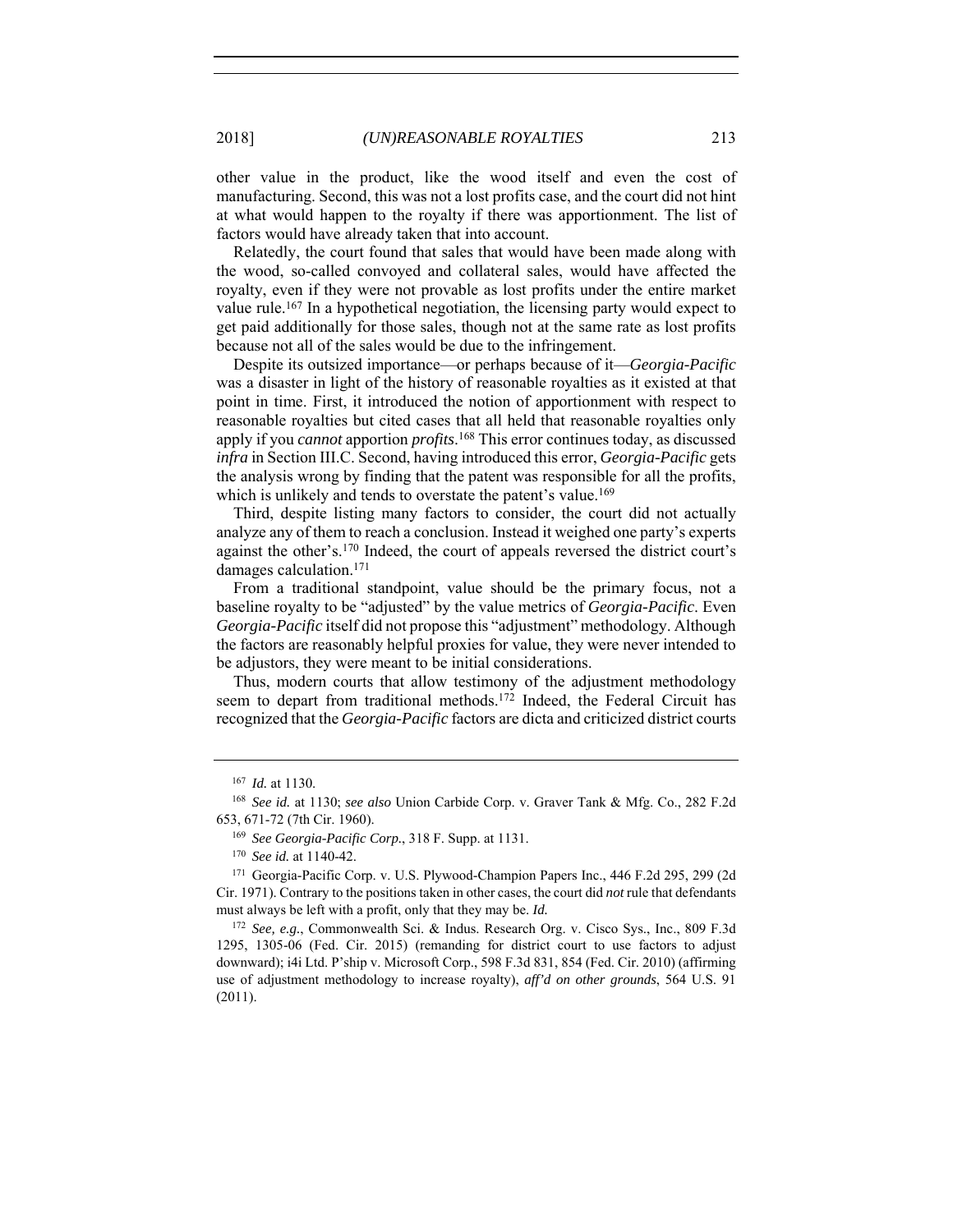for relying on the factors rather than focusing on what the *Georgia-Pacific* court actually held.173 This appellate concern for the outsized role of *Georgia-Pacific* has not waned:

Although we have never described the *Georgia-Pacific* factors as a talisman for royalty rate calculations, district courts regularly turn to this 15-factor list when fashioning their jury instructions. Indeed, courts often parrot all 15 factors to the jury, even if some of those factors clearly are not relevant to the case at hand. And, often, damages experts resort to the factors to justify urging an increase or a decrease in a royalty calculation, with little explanation as to why they do so, and little reference to the facts of record.174

In *WhitServe, LLC v. Computer Packages, Inc.*, 175 the court found that a damages award was not supported by the evidence because the expert provided neither evidence nor explanation about why a particular royalty rate should be awarded.176 The court was especially critical of witnesses listing *Georgia-Pacific* factors without further explanation.<sup>177</sup>

In sum, although the factors may be reasonably helpful in determining value, the way they are currently used is inconsistent with how value has long been determined.

# B. *The Hypothetical Negotiation*

The hypothetical negotiation is a staple of reasonable royalty analysis by parties and courts, but it is not—as currently applied, at least—consistent with the traditional reasonable royalty framework. This Section considers how the current rule came to be and evaluates proposals to abandon it.

# 1. The Willing Buyer Framework

To the extent that hypothetical negotiation has any roots in history, it is based on appraisal and valuation rather than negotiation. As reasonable royalty jurisprudence developed, appellate courts tried to guide damages determinations. While they focused on value and the royalties owed even in the

<sup>173</sup> *See, e.g.*, Fromson v. W. Litho Plate & Supply Co., 853 F.2d 1568, 1578 (Fed. Cir. 1988) (noting, in reference to defendant's use of *Georgia-Pacific*, that "[c]ases should not be cited for mere words" but rather "what the court did in a cited case").

<sup>174</sup> Ericsson, Inc. v. D-Link Sys., Inc., 773 F.3d 1201, 1230 (Fed. Cir. 2014).

<sup>175</sup> 694 F.3d 10 (Fed. Cir. 2012).

<sup>176</sup> *Id.* at 32-33.

<sup>&</sup>lt;sup>177</sup> *Id.* at 31 ("[R]eciting each factor and making a conclusory remark about its impact on the damages calculation before moving on does no more than tell the jury what factors a damages analysis could take into consideration. Expert witnesses should concentrate on *fully* analyzing the *applicable* factors, not cursorily reciting all fifteen." (citation omitted)).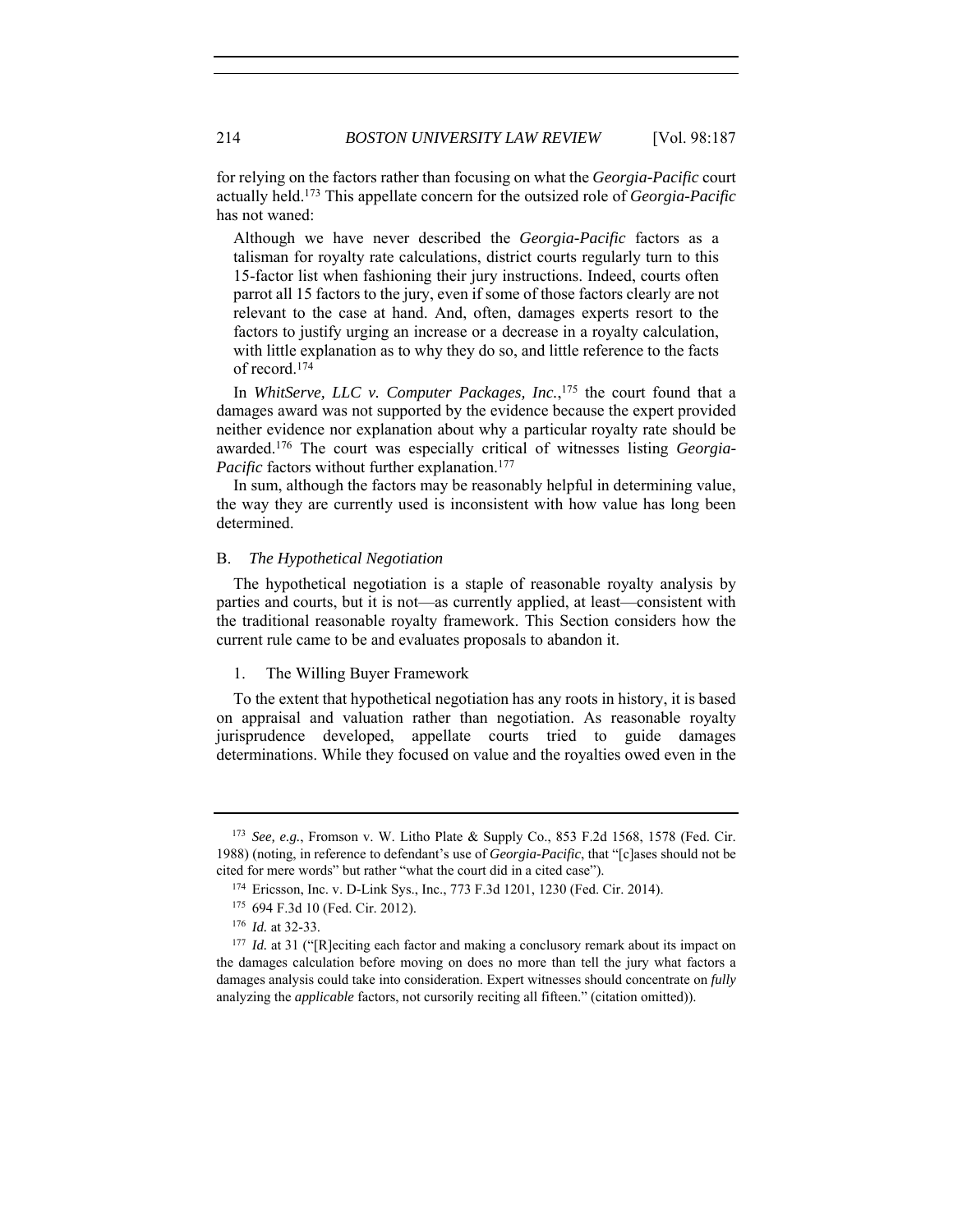presence of noninfringing alternatives, the Supreme Court provided little other guidance for royalty calculations.

Some courts settled on an offshoot of a basic accounting principle—that the fair market value of something must be what a willing buyer would pay and what a willing seller would accept.178 Thus, Judge Learned Hand provided an early discussion in a 1916 noninfringing alternative opinion: "the plaintiff must show that that preference [to infringe] would have been strong enough to compel it to pay the reasonable royalty rather than to adopt such [prior art]."179 But cases as early as 1878 considered this formulation.<sup>180</sup>

A few years later, in *Austin-Western*, the court stated that fact-finders were to

determine what amount a person desiring to manufacture and sell the patented article would, as a business proposition, be willing to pay as a royalty; that is, what amount could he fairly pay as a royalty and be able to make and sell in the market the patented article at a reasonable profit to himself.181

Further, this amount did not consider the profits at the infringing price point, but instead what the profits might have been if the royalty were included as a cost.182 The role of profits continued to be part of the analysis through the years.<sup>183</sup>

But as the formulations note, early courts did not require willing parties on both sides. For example, in *Merrell Soule Co. v. Powdered Milk*, 184 the patent was exclusively licensed to the plaintiff who had no intention of licensing to third parties.185 The court quoted *Austin-Western*, discussed the value of the patented process to the plaintiff, and then jumped directly to the buyer side of the analysis without giving any further thought to what a willing seller would do.186

<sup>&</sup>lt;sup>178</sup> For a contemporary example, see LAWRENCE ROBERT DICKSEE & FRANK TILLYARD, GOODWILL AND ITS TREATMENT IN ACCOUNTS 68 (3d ed. 1906) (describing valuation of surplus profits as between willing buyer and seller and noting that "no rules can be laid down, as each individual case will possess special features which require to be taken into consideration before it is possible to arrive at a fair estimate of the value").<br><sup>179</sup> Page Mach. Co. v. Dow, Jones & Co., 238 F. 369, 372 (S.D.N.Y. 1916) (L. Hand, J.).

Note that Judge Hand's opinion is based in part on the now-disregarded "standard of comparison" law, but the willing buyer portion of the analysis continues to be applied. *See id.*

<sup>180</sup> *See* McKeever's Case, 14 Ct. Cl. 396, 425 (1878).

<sup>181</sup> Austin-Western Rd. Mach. Co. v. Disc Grader & Plow Co., 291 F. 301, 304 (8th Cir. 1923). 182 *Id.* at 305.

<sup>183</sup> *See, e.g.*, Faulkner v. Gibbs, 199 F.2d 635, 639 (9th Cir. 1952); Georgia-Pacific Corp. v. U.S. Plywood Corp., 243 F. Supp. 500, 539 (S.D.N.Y. 1965). 184 7 F.2d 297 (2d Cir. 1925).

<sup>185</sup> *Id.* at 300.

<sup>&</sup>lt;sup>186</sup> *Id.* at 299-300 ("The question then is, What would a reasonable man, who wished to go into this business in the hope of procuring a reasonable profit, be willing to pay for the use of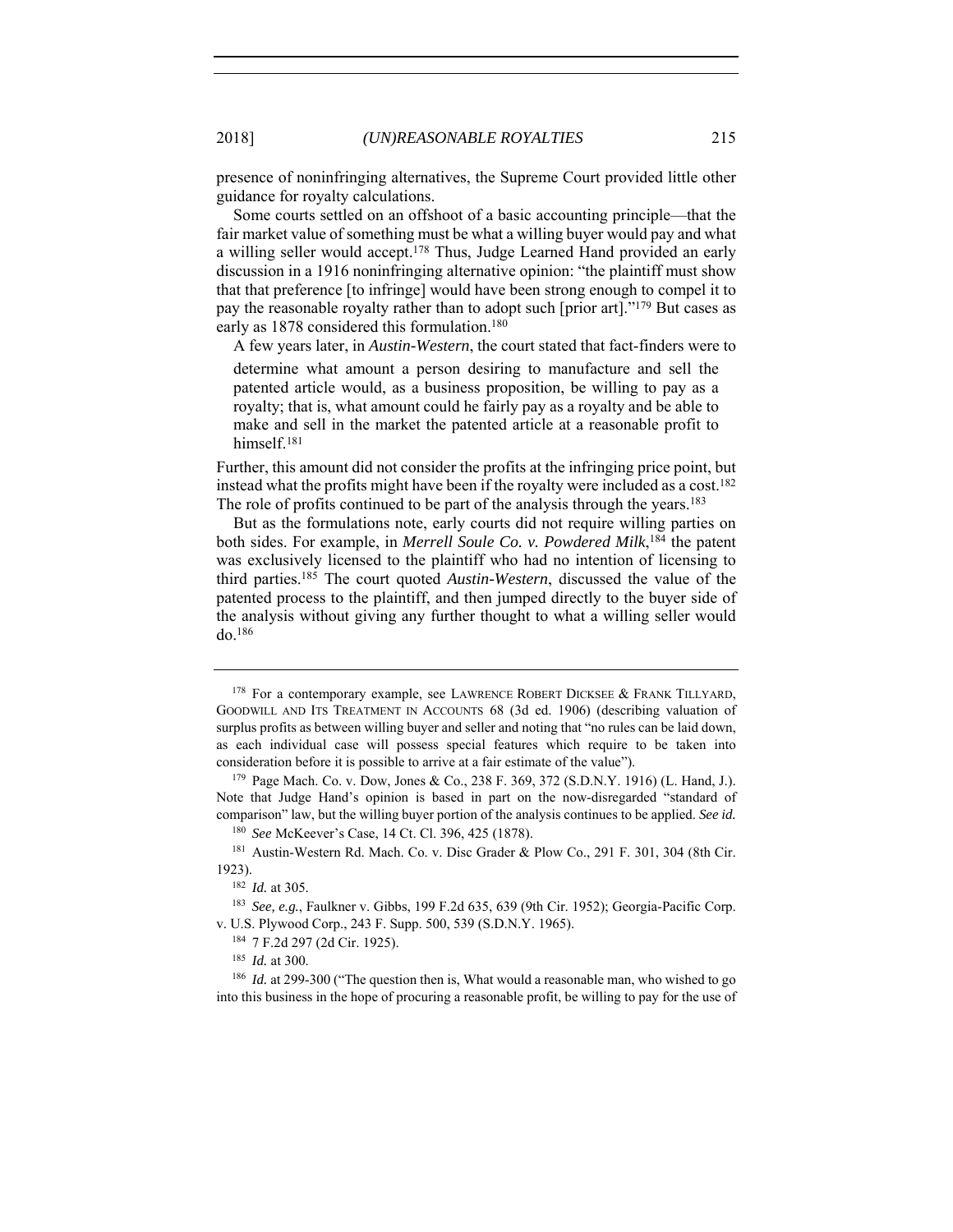Future courts grasped on to this framework. For example, cases in 1930, 1937, and 1952 quoted the *Austin-Western* standard.187 And though noninfringing alternatives no longer negated damages, they were relevant to willing buyers: "[Royalties] should be fixed at such a sum as the defendants would probably have consented to pay, rather than dispense with the patented machine" and use the noninfringing alternative.188 At the same time, "having [infringed, defendant] cannot be heard to dispute the utility of the patent."<sup>189</sup>

2. The Evolution of the Willing Seller

Courts also slowly evolved the willing buyer framework to add willing sellers. In 1921, *A. Mecky Co. v. Garton Toy Co.*<sup>190</sup> discussed "endeavoring to ascertain what these parties would say to each other, if, being honorable business rivals, the defendant should desire, and the plaintiff should be willing to grant, a license upon reasonable terms."191 In 1928, the *Egry Register Co. v. Standard Register Co.*192 case offered a similar definition without citation to any other case: "the fiction that a license was to be granted at the time of beginning the infringement, and then to determine what the license price should have been . . . . what the parties would have agreed upon, if both were reasonably trying to reach an agreement."193

Then, in 1938, the court in *Horvath v. McCord Radiator & Manufacturing Co.*194 stated that the measure should be "that which would be accepted by a prudent licensee who wished to obtain a license but was not so compelled and a prudent patentee, who wished to grant a license but was not so compelled."195 *Horvath* cited *Austin-Western*, *Powdered Milk*, and *Egry*, among others, and it has been cited by many as the source of the willing buyer/willing seller framework.196 But for decades, the framework was simply that a willing

a necessary process . . . .").

<sup>187</sup> *Faulkner*, 199 F.2d at 639; Goodyear Tire & Rubber Co. v. Overman Cushion Tire Co., 95 F.2d 978, 984 (6th Cir. 1937); Rockwood v. Gen. Fire Extinguisher Co., 37 F.2d 62, 66 (2d Cir. 1930). 188 Dunkley Co. v. Cent. Cal. Canneries, 7 F.2d 972, 976 (9th Cir. 1925) (citing Page

Mach. Co. v. Dow, Jones & Co., 238 F. 369, 372 (S.D.N.Y. 1916) (L. Hand, J.)).

<sup>189</sup> *Id.* at 976-77.

<sup>190</sup> 277 F. 507 (E.D. Wis. 1921).

<sup>191</sup> *Id.* at 511.

<sup>192</sup> 23 F.2d 438 (6th Cir. 1928).

<sup>193</sup> *Id.* at 443 (introducing fiction of license and agreement but not citing *Austin-Western* or *Powdered Milk* and noting that the commercial situation, parties' expectations, and other factors will affect analysis). 194 100 F.2d 326 (6th Cir. 1938).

<sup>195</sup> *Id.* at 335.

<sup>196</sup> *See id.* at 335-36. For cases discussing the effects of *Horvath*, see *Trio Process Corp.* 

*v. L. Goldstein's Sons, Inc.*, 612 F.2d 1353 (3d Cir. 1980); *Schnadig Corp. v. Gaines*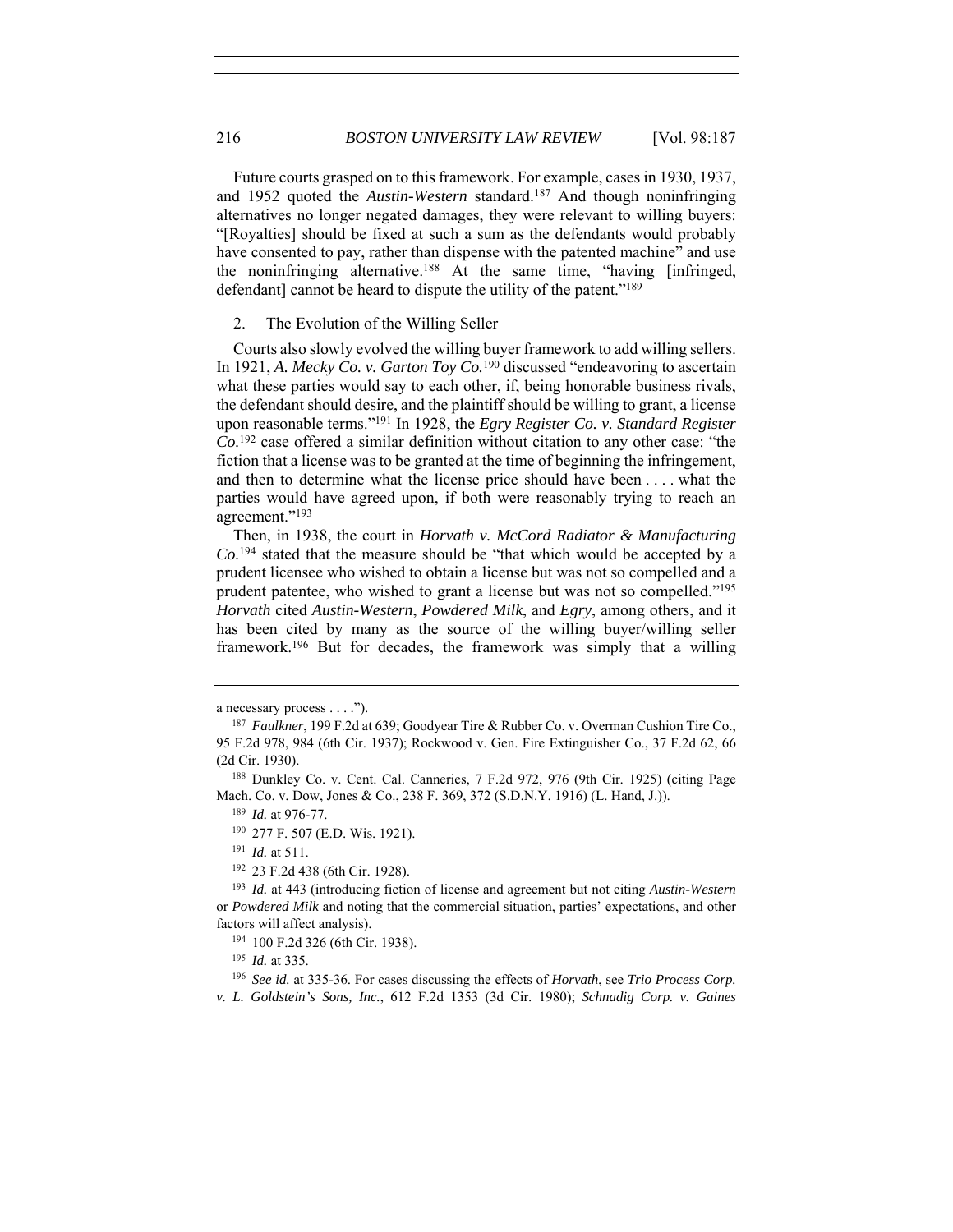buyer/willing seller framework, expressing at most the legal fiction that the valuation determinations would be based on parties who would pay or accept payment instead of accepting the best noninfringing alternative.

# 3. A Transition to Negotiation

Many, even those who recommend against the hypothetical negotiation, consider the willing buyer framework and the hypothetical negotiation to be one and the same.197 But the notion of a hypothetical negotiation did not appear for more than sixty years after reasonable royalties took hold. A search on Lexis for "hypothetical negotiation" in November 2017 yielded 961 appearances of the term in cases: one each in 1960, 1972, 1974, 1975, and 1977, with the remainder in the last forty years.

The first published case containing the term "hypothetical negotiation" came from a special master in 1960, who used it to justify a reasonable royalty that aided sales of noninfringing goods.198 Although the royalty was assessed only on infringing sales, the royalty calculation considered that a royalty rate negotiation would have included the potential of the infringing product to aid unrelated sales.199

The special master used the term almost nonchalantly, as if it were a term of art already in play, which implies that the state of expertise at the time may have included hypothetical negotiations even if courts did not.200 On the other hand, the third appearance of the term "hypothetical negotiation" cites back to

<sup>199</sup> *Id.* ("It must be kept in mind that the Master calculated no royalty upon the sale by Lincoln of non-infringing material, but that such royalty was confined solely to the sale of the infringing flux. It seems a logical and commonsense view that Lincoln, if it had been negotiating with Union Carbide for a license, would have taken into consideration all advantages which might accrue to it in determining a royalty which it would be willing to pay."). This will become relevant to the discussion of the entire market value rule in Section III.C.

<sup>200</sup> For example, *A. Mecky Co. v. Garton Toy Co.*, 277 F. 507, 511 (E.D. Wis. 1921), discusses whether negotiating parties would have agreed to an overly high royalty given costs, but that case has never been cited for the negotiation point as a method of calculating royalties. It is possible, however, that the analysis was used.

*Manufacturing Co.*, 620 F.2d 1166 (6th Cir. 1980); *Henry Hanger & Display Fixture Corp. of America v. Sel-O-Rak Corp.*, 270 F.2d 635 (5th Cir. 1959).

<sup>197</sup> Taylor, *supra* note 1, at 122.

<sup>198</sup> Union Carbide Corp. v. Graver Tank & Mfg. Co., 282 F.2d 653, 671 (7th Cir. 1960) ("The fact that Lincoln had such sales of supplies, equipment and machines and the extent thereof and the profit therefrom was given weight by me in arriving at the conclusion that in the hypothetical negotiation of a reasonable royalty the parties would have taken such facts into consideration and that Lincoln as a proposed licensee would be willing, if thought necessary and desirable, to charge part or all of the royalty agreed upon to other operations rather than include the royalty in the selling price of its 660 flux.").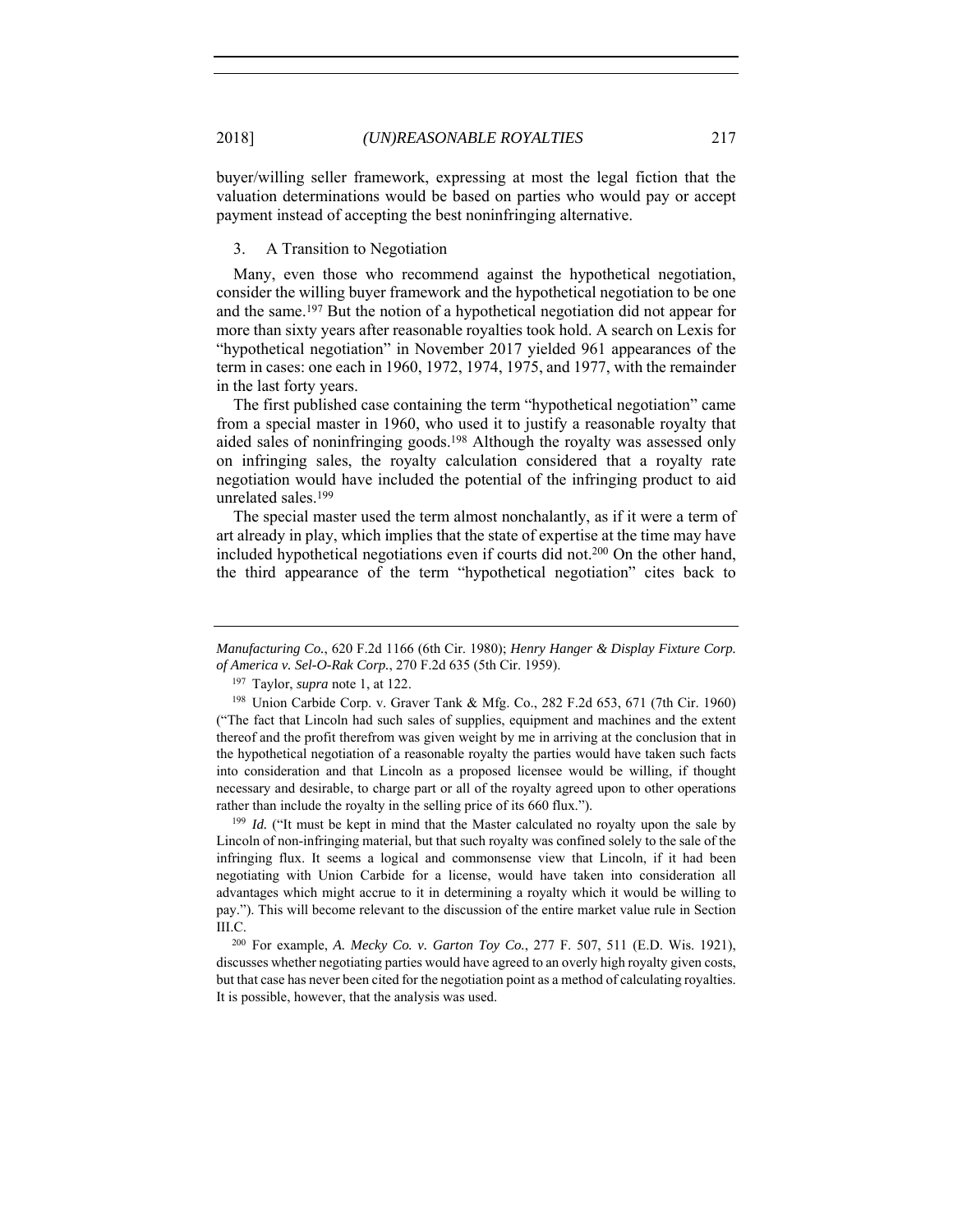Powdered Milk,<sup>201</sup> which had no willing seller and thus could not have been about a hypothetical negotiation.202

The heavily cited *Georgia-Pacific* case both implicitly and explicitly expands the determination of value from the economics facing a willing buyer to encompass a full-blown negotiation, complete with bargaining power:203

[T]he hypothetical negotiations would not occur in a vacuum of pure logic. They would involve a market place confrontation of the parties, the outcome of which would depend upon such factors as their relative bargaining strength; [and other economic and business factors listed related to the patent and its value].204

This departure from precedent was without citation or justification, and radically changed how royalties are calculated.205

4. History Does Not Support the Hypothetical Negotiation

Despite its entrenchment since 1970—or perhaps because of it—the hypothetical negotiation is inconsistent with historical practice. As discussed below, even after 1970, courts expressed discomfort with the concept. So too have some commentators who suggest scaling it back or even abandoning it.<sup>206</sup> But even the critiques and reform proposals take for granted that hypothetical negotiation was a feature of the established tradition—when, in fact, it was a departure from tradition.

The hypothetical negotiation complicates the more economically relevant and straightforward question: What is the reasonable value of the invention given the patent, other technology, and market conditions?207 The willing

<sup>201</sup> Foster v. Am. Mach. & Foundry Co., 492 F.2d 1317, 1322 (2d Cir. 1974) (discussing fact-specific difficulties that would shape hypothetical negotiation between parties and referencing *Powdered Milk* for how these difficulties must be considered).

<sup>202</sup> *But see* Ned L. Conley, *An Economic Approach to Patent Damages*, 15 AIPLA Q.J. 354, 377-78 (1987) (arguing that willing buyer and willing seller analysis is no different than hypothetical negotiation).<br><sup>203</sup> Georgia-Pacific Corp. v. U.S. Plywood Corp., 318 F. Supp. 1116, 1121, 1132

<sup>(</sup>S.D.N.Y. 1970).

<sup>204</sup> *Id.* at 1121. 205 John M. Golden, *"Patent Trolls" and Patent Remedies*, 85 TEX. L. REV. 2111, 2141 (2007). Taylor, *supra* note 1, at 104-05, describes this as a shift from valuing the patented technology to valuing the patent right. 206 *Cf.* Seaman, *supra* note 143, at 1711 (suggesting that non-infringing substitutes should

play greater role in hypothetical negotiation); Scherling & Sullivan, *supra* note 20, at 56 ("[W]e ultimately want the outcome, not the bargaining drama, of the hypothetical negotiation."); Ted Sichelman, *Purging Patent Law of "Private Law" Remedies*, 92 TEX. L. REV. 517, 554 (2014) (arguing that hypothetical negotiation does not promote innovation goals).

<sup>207</sup> Durie & Lemley, *supra* note 161, at 636.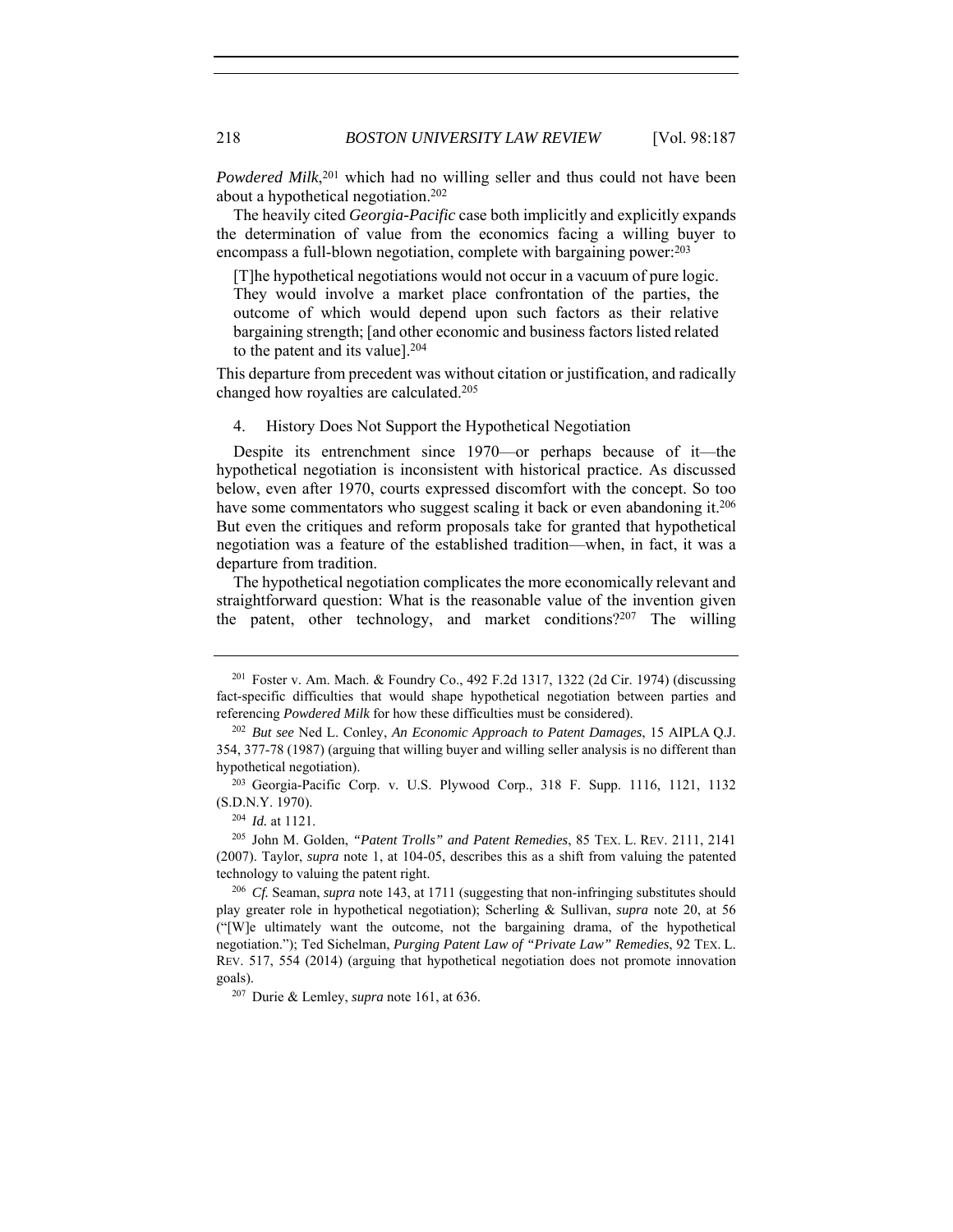buyer/willing seller analysis might sound the same, but it is not. The hypothetical negotiation includes many extraneous elements that have no place in a damages calculation, like bargaining power<sup>208</sup> and a guarantee of profit. Furthermore, a focus on negotiation implies that the value of a patent must be fixed before the infringement, and successful patents should go uncompensated if the success was a surprise.<sup>209</sup> Early cases contemplated neither of these implications.<sup>210</sup> Instead, courts held that reasonable royalties were sufficiently compensatory.211

The Supreme Court itself has weighed in on pre-infringement hypothetical negotiation and found it wanting. In 1933, the Supreme Court made it clear that damages need not be limited to a willing buyer and willing seller at the time of infringement; in fact, the value of the patent may not be fully known until much later.<sup>212</sup> It is not as if this case were unheard of; a key passage was quoted in

<sup>211</sup> *Compare* ResQNet.com, Inc. v. Lansa, Inc., 594 F.3d 860, 869 (Fed. Cir. 2010) ("At all times, the damages inquiry must concentrate on compensation for the economic harm caused by infringement of the claimed invention."), *with* Janicke, *supra* note 144, at 722-27 (discussing problems with hypothetical negotiation and suggesting it be discarded in favor of damages based on business realities), *and* Sichelman, *supra* note 206, at 554 (arguing that compensatory framework of patent law is misguided). 212 Sinclair Ref. Co. v. Jenkins Petroleum Process Co., 289 U.S. 689, 699 (1933) ("An

imaginary bid by an imaginary buyer, acting upon the information available at the moment of the breach, is not the limit of recovery where the subject of the bargain is an undeveloped patent. Information at such a time might be so scanty and imperfect that the offer would be nominal."). *But see* Lee & Melamed, *supra* note 138, at 413 (arguing that ex post knowledge

<sup>208</sup> *Compare* Einer Elhauge, *Do Patent Holdup and Royalty Stacking Lead to Systematically Excessive Royalties?*, 4 J.COMPETITION L. & ECON. 535, 543 (2008) ("Nothing in this literature provides any reason to think it would be appropriate to discount all the patent holders' returns by . . . a measure of a bargaining power . . . ."), *with* Lemley & Shapiro, *supra* note 2, at 1999 (arguing that benchmark royalty includes what patentee can bargain for). 209 Lee & Melamed, *supra* note 138, at 411-12. Similarly, poorly performing inventions

might lead to high damages if ex ante estimates were wrong.

<sup>210</sup> *See* Standard Brands, Inc. v. Fed. Yeast Corp., 38 F.2d 314, 328 (D. Md. 1930) ("[A rule requiring the defendant to make a profit] would be abhorrent to the well-settled rules designed for the protection of private property. The infringer should not be enabled, through the effect of his own wrongful act, to compel the owner of the patent to deal with him as if he were the lawful prospective purchaser of a license under the patent."); A. Mecky Co. v. Garton Toy Co., 277 F. 507, 513 (E.D. Wis. 1921) (considering costs and profits of infringer, but not willfulness: "in the application of the rule care should be taken to ascertain reasonableness of a royalty as of the time and under the circumstances attending the commencement and duration of the infringement"); Lee & Melamed, *supra* note 138, at 422-23, argue that *A. Mecky* implies that damages should only be considered prior to infringement, but that seems inconsistent with the analysis in that case that considered post-infringment costs and profits. Indeed, each of the cases cited by Lee & Melamed imply that post-infringement information should be used, and that "at the time of infringement" never meant an ex ante bargaining cutoff, but instead meant "not at the time of patenting."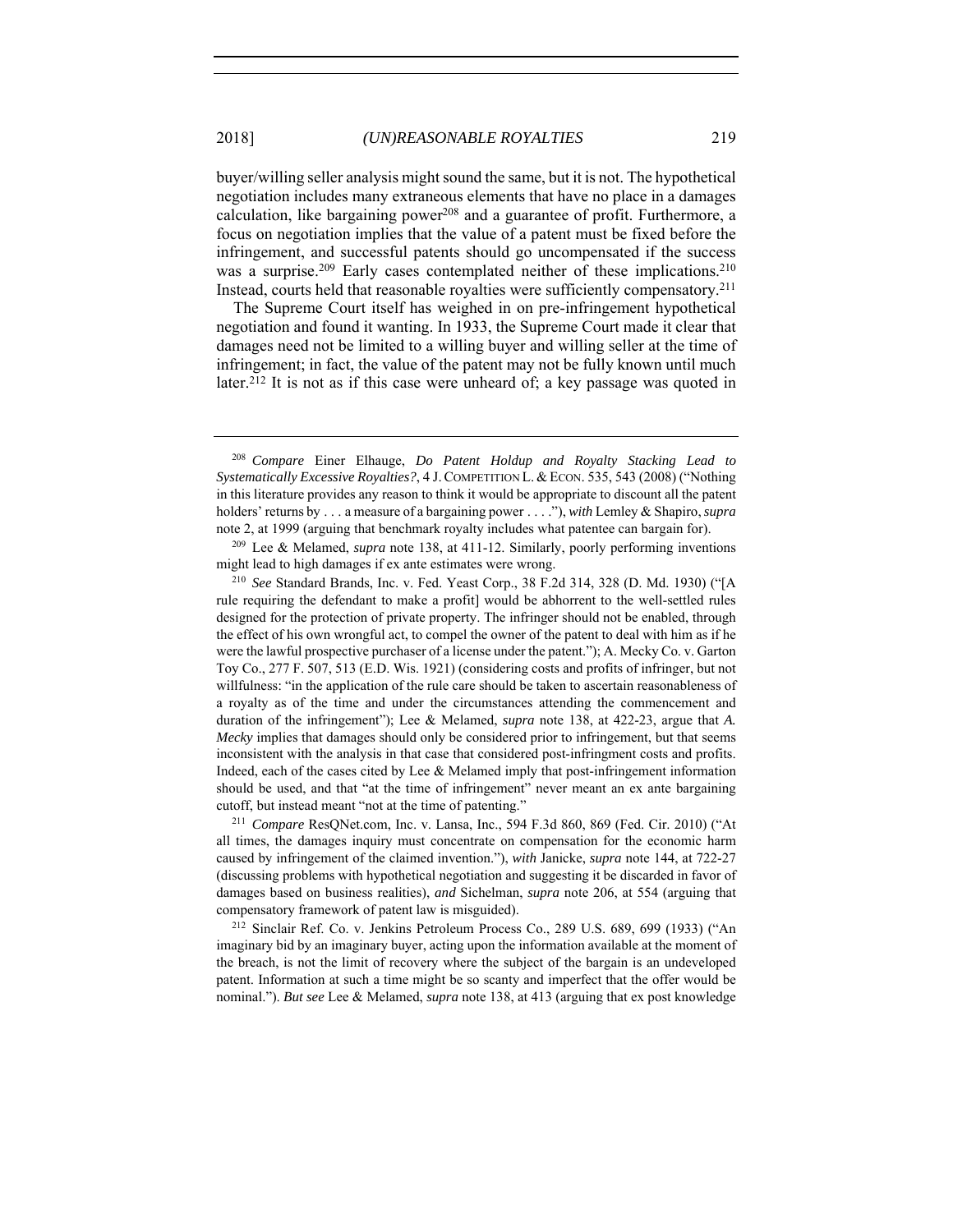*Lucent Technologies, Inc. v. Gateway, Inc.*: "Here is a book of wisdom [the value of the patent after infringement] that courts may not neglect."213

Of course, courts and commentators $2^{14}$  have long recognized that the hypothetical negotiation is entirely speculative:

The methodology encompasses fantasy and flexibility; fantasy because it requires a court to imagine what warring parties would have agreed to as willing negotiators; flexibility because it speaks of negotiations as of the time infringement began, yet permits and often requires a court to look to events and facts that occurred thereafter and that could not have been known to or predicted by the hypothesized negotiators.215

In another famous case, *Panduit Corp. v. Stahlin Bros. Fibre Works*, 216 the court was not so enamored with the *Georgia-Pacific* description of the negotiation and cited back to the original willing buyer language from *Austin-Western*. 217 The court expressed reservations:

[A] reasonable royalty . . . cannot be treated, as it was here, as the equivalent of ordinary royalty negotiations among truly "willing" patent owners and licensees. That view would constitute a pretense that the infringement never happened. It would also make an election to infringe a handy means for competitors to impose a "compulsory license" policy upon every patent owner . . . . [T]he infringer would have nothing to lose, and everything to gain if he could count on paying only the normal, routine royalty non-infringers might have paid. As said by this court in another context, the infringer would be in a "heads-I-win, tails-you-lose" position.

. . . .

 Determination of a "reasonable royalty" . . . rests on a legal fiction. Created in an effort to "compensate" when profits are not provable, the "reasonable royalty" device conjures a "willing" licensor and licensee, who like Ghosts of Christmas Past, are dimly seen as "negotiating" a "license." There is, of course, no actual willingness on either side, and no license to do anything, the infringer being normally enjoined  $\dots$ .<sup>218</sup>

Instead of relying on a license negotiation, the *Panduit* court cited the earliest reasonable royalty cases focusing on the value of the invention. 219 The court

about value was properly applied to breach of contract in *Sinclair*, but that same considerations should not apply to reasonable royalties).

<sup>213</sup> Lucent Techs., Inc. v. Gateway, Inc., 580 F.3d 1301, 1333 (Fed. Cir. 2009).

<sup>214</sup> Lemley & Shapiro, *supra* note 2, at 2019.

<sup>215</sup> Fromson v. W. Litho Plate & Supply Co., 853 F.2d 1568, 1575 (Fed. Cir. 1988).

<sup>216</sup> 575 F.2d 1152, 1157 (6th Cir. 1978).

<sup>217</sup> *Id.* at 1158.

<sup>218</sup> *Id.* at 1158-59.

<sup>219</sup> *Id.* at 1157-58 (citing cases from 1928 to 1963).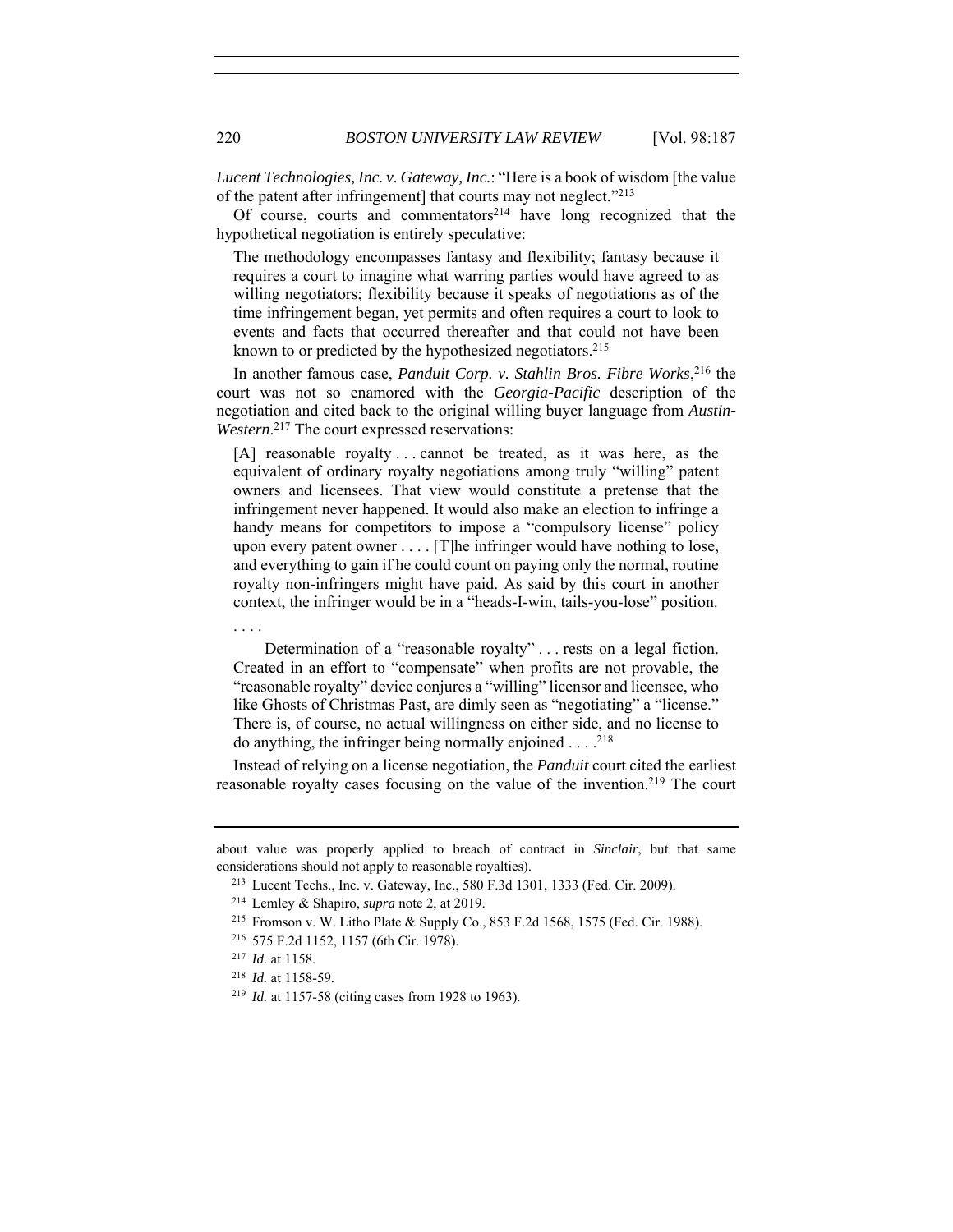noted that defendants cannot deny the utility of the patent that they infringed.220 It allowed royalty evidence based on technical experts, but found error in expert testimony about licensing that was unrelated to the value of the invention.221 Further, the court noted that considerations of noninfringing alternatives must look at the quality of the substitution.<sup>222</sup> Finally, the court discounted evidence of royalties associated with litigation settlements because "[l]icense fees negotiated in the face of a threat of high litigation costs 'may be strongly influenced by a desire to avoid full litigation.'"223

The *Panduit* court's pronouncements are consistent with the history of reasonable royalty analysis. Interestingly, *Georgia-Pacific*'s conception of the hypothetical negotiation seems to have gained more credence than *Panduit*'s skeptical approach. It is unclear why this occurred, given *Panduit*'s dominance in lost profit analysis.224 It may be that wide citation of the *Georgia-Pacific* factors meant that its view of the hypothetical negotiation rode *Panduit*'s coattails to broad acceptance.

Notwithstanding some skepticism, courts continue to enforce the hypothetical bargain as if it were written in stone.<sup>225</sup> For example, having quoted the Supreme Court's edict that courts should not limit themselves to the time of negotiation, in *Lucent*, the Federal Circuit doubled down on the notion that post-infringement value *should be estimated at the time of infringement*: "Even though parties to a license negotiation will usually not have precise data about future usage, they often have rough estimates as to the expected frequency of use."226 To be fair, the *Lucent* court noted the lack of evidence showing post-infringement use of the invention by customers.<sup>227</sup> Nonetheless, the squeezing of post-infringement use into a hypothetical pre-infringement forecast is confusing, unnecessary, and inconsistent with historical application of reasonable royalties.

Further, the *Lucent* court's analysis of a lump sum (rather than percentage) award caused odd hypothetical negotiation issues. As the court noted: "Faced with the jury's selection [of a lump sum], our task is to determine . . . whether substantial evidence supports the jury's implicit finding that Microsoft would have agreed to, at the time of the hypothetical negotiation, a lump-sum, paid-infull royalty of about \$358 million."<sup>228</sup> The court goes on to analyze the relative

<sup>227</sup> *Id.*

<sup>220</sup> *Id.*

<sup>221</sup> *Id.* at 1161-62.

<sup>&</sup>lt;sup>222</sup> *Id.* at 1162-63.<br><sup>223</sup> *Id.* at 1164 n.11 (citing Rude v. Westcott, 130 U.S. 152 (1888)).<br><sup>224</sup> The case has been cited over five hundred times. References to: Panduit Corp. v. Stahlin

Bros. Fibre Works, LEXIS, https://advance.lexis.com (search "575 F.2d 1152;" then follow "Find references to this case" hyperlink) (last visited Dec. 28, 2017).

<sup>225</sup> Fromson v. W. Litho Plate & Supply Co., 853 F.2d 1568, 1574 (Fed. Cir. 1988).

<sup>226</sup> Lucent Techs., Inc. v. Gateway, Inc., 580 F.3d 1301, 1334 (Fed. Cir. 2009).

<sup>228</sup> *Id.* at 1325.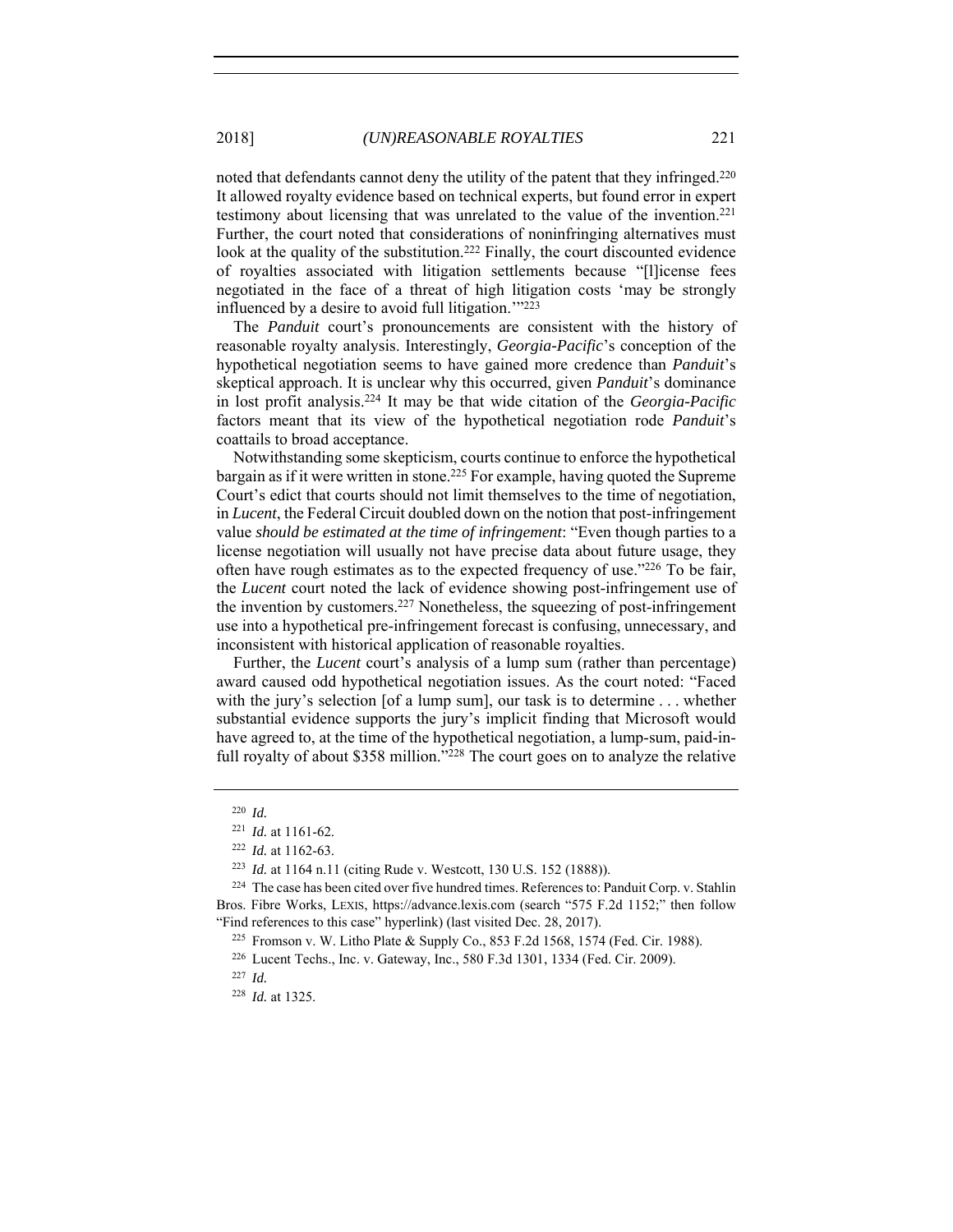benefits and risks of running royalties versus lump-sum payments, and how the parties might have negotiated for them.229 Lucent had not asked for a lump-sum royalty, and there was no evidence that the parties would have negotiated for one exceeding \$350 million.230 Regardless, the court followed this odd methodology. That a plaintiff would have sought a lump sum, even if true, highlights difficulties of the hypothetical negotiation. The timing of payments a plaintiff might desire should have no bearing on the value of the invention.

Hypothetical negotiation does not necessarily disregard history in a manner that favors either plaintiffs or defendants.231 For example, in *Hanson*, the royalty was based on the purchase of an infringing snow-making machine that was used sparingly for experimental purposes.<sup>232</sup> The court held that because a hypothetical negotiation would have yielded a per machine (rather than per use) royalty, it did not matter that the machines were not actually used much,<sup>233</sup> as if compensatory damages should be the same for one minute of infringement versus one year. This ruling is inconsistent with prior Supreme Court precedent which limited damages when the use period was limited.<sup>234</sup> This does not mean that damages must necessarily be based on actual hours of use, but it does mean that devotion to the hypothetical negotiation leads the damages calculation away from its remedial underpinnings.235

The following quote offers perhaps the best example of the excesses of the hypothetical negotiation: "In addition, during its closing argument to the jury, Home Depot went so far as to suggest that Mr. Powell might have offered to allow it to use his patented invention for free."236 At this point, the hypothetical negotiation has ceased to be a damages framework and is simply a free-for-all.

5. Recognizing the Limits

There is some evidence that the Federal Circuit has begun to view the hypothetical negotiation a bit more skeptically,<sup>237</sup> though it has not hinted at abandoning it. Most recently the Federal Circuit described the hypothetical

<sup>229</sup> *Id.* at 1326-27.

<sup>230</sup> *See id.* at 1327-28.

<sup>&</sup>lt;sup>231</sup> Thus, ex post information should be used whether the value goes up or down. Lee  $\&$ Melamed, *supra* note 138, at 416.<br><sup>232</sup> Hanson v. Alpine Valley Ski Area, Inc., 718 F.2d 1075, 1076 (Fed. Cir. 1983).

<sup>233</sup> *Id.* at 1080.

<sup>234</sup> Birdsall v. Coolidge, 93 U.S. 64, 70-71 (1876).

<sup>235</sup> Fromson v. W. Litho Plate & Supply Co., 853 F.2d 1568, 1577-78 (Fed. Cir. 1988).

<sup>236</sup> Powell v. Home Depot U.S.A., Inc., 663 F.3d 1221, 1239 (Fed. Cir. 2011).

<sup>237</sup> *See* Carnegie-Mellon Univ. v. Marvell Tech. Grp., Ltd., 807 F.3d 1283, 1304 (Fed. Cir. 2015) ("[A]ny reconstruction of the hypothetical world in which the infringer did not actually infringe but negotiated in advance for authority to practice the patents, does not require 'mathematical exactness,' but a 'reasonable approximation' under the circumstances." (citing Dowagiac Mfg. Co. v. Minn. Moline Plow Co., 235 US 641 (1915))).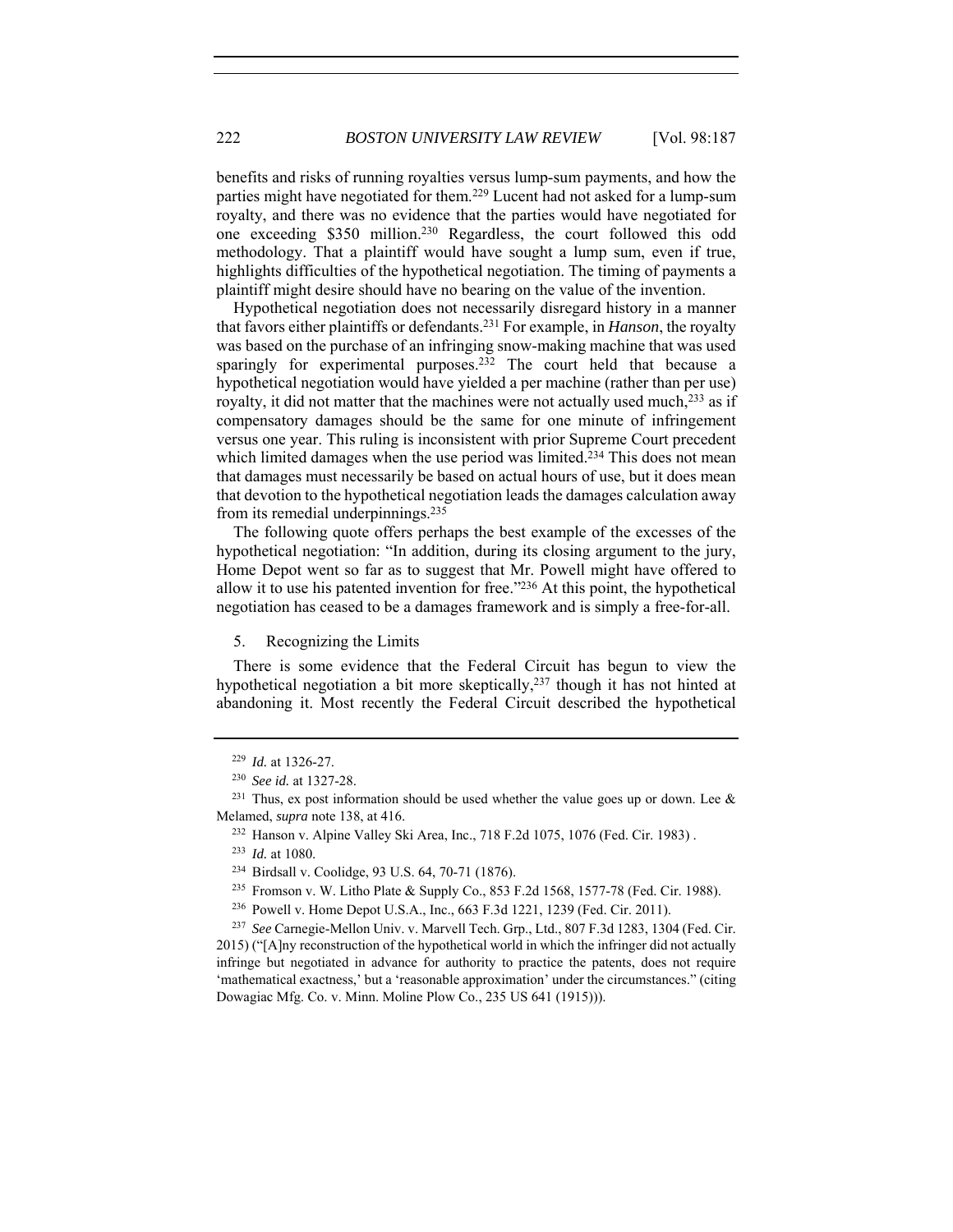negotiation as "one approach."238 In *Apple Inc. v. Motorola, Inc.*, 239 the court recognized the limits of the hypothetical negotiation.240 The district court had excluded an expert because the underlying source of factual information was a technical expert hired by the plaintiff, Apple. The district court reasoned that in a hypothetical negotiation, no party would agree to a royalty based only on facts provided by the other party.<sup>241</sup> The Federal Circuit reversed, holding that experts are allowed to base their opinions on any facts allowed by the Federal Rules of Evidence.242 The court further distanced itself from the hypothetical negotiation by affirming exclusion of an expert who testified that the first patent in a portfolio would be licensed for forty to fifty percent of the portfolio rate but did not justify that rate based on the individual value of the patent.<sup>243</sup>

This leads to the general point—reasonable royalties are supposed to be compensatory in nature. The question is not what the parties would have negotiated, it is what the appropriate amount of compensation should be. Even a running royalty looks like a lump sum when assessed as damages after the fact. The only question is the amount. And that analysis is hard enough; trying to *also* speculate whether the parties would have negotiated a lump sum or a running royalty adds an unnecessary layer of complexity.244 In *Lucent*, this uncertainty was exacerbated because Lucent's counsel apparently referred to a price per unit royalty (as opposed to a percentage of sales royalty) as a "lump sum" royalty.245 This type of imprecision should not make a difference, but it does if one holds jury verdicts up to the test of what a hypothetical negotiation would have been.246

This comparative historical approach should be distinguished from normative valuation proposals, such as setting damages so that parties are no better and no

<sup>245</sup> Lucent Techs., Inc. v. Gateway, Inc., 580 F.3d 1301, 1330 (Fed. Cir. 2009).

<sup>238</sup> *Id.* at 1303.

<sup>239</sup> 757 F.3d 1286 (Fed. Cir. 2014), *overruled on other grounds by* Williamson v. Citrix Online, LLC, 792 F.3d 1339 (Fed. Cir. 2015). 240 *Id.* at 1320-21.

<sup>241</sup> *Id.*

<sup>242</sup> *Id.* at 1321.

<sup>243</sup> *Id.* at 1325. 244 John C. Jarosz & Michael J. Chapman, *The Hypothetical Negotiation and Reasonable Royalty Damages: The Tail Wagging the Dog*, 16 STAN. TECH. L. REV. 769, 829 (2013) ("Our approach focuses on the contributions of the patent, licensing comparables, and design around costs. Each of those should be assessed objectively, without the distractions and distortions introduced by bargaining drama."); Jay Pil Choi, *How Reasonable is the "Reasonable" Royalty Rate? Damage Rules and Probabilistic Intellectual Property Rights* 17-18 (CESifo Working Paper No. 1778, 2006) (discussing economic illogic of hypothetical negotiation when patents are probabilistic).

<sup>246</sup> Cotter, *supra* note 16, at 17.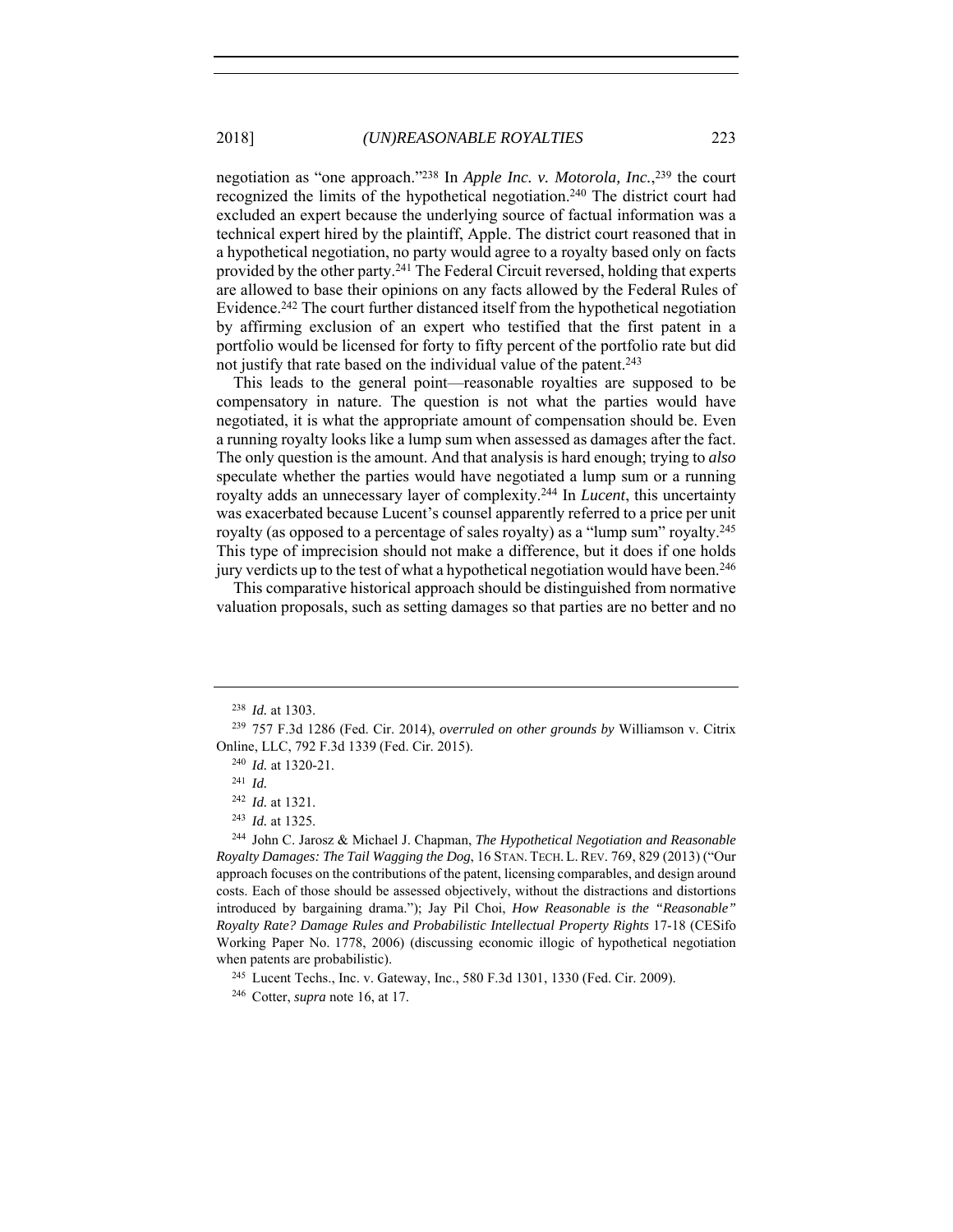worse off than they would have been without infringement.<sup>247</sup> The but-for view of damages is one way to calculate value, and accepting it is a normative judgment.<sup>248</sup> One can determine what would have happened without infringement without resorting to the hypothetical negotiation.<sup>249</sup>

To be clear, however, eliminating the hypothetical negotiation in favor of the traditional approach is not meant to limit the parties' arguments. A party might well argue that the context of the invention and the infringing product are such that a payment untethered to actual sales should be allowed. But the notion that damages should be limited in a wildly successful product using a wildly productive invention because there was uncertainty at the time of infringement that might have affected a bargaining process that never happened departs dramatically from the traditional remedial point of view.

### 6. Profit Making and the Hypothetical Negotiation

One common explanation for the hypothetical negotiation is that it allows for damages that leave the infringer with a profit.<sup>250</sup> This too is inconsistent with the historical treatment of damages. While the willing buyer analysis always considered whether a profit could be obtained at the reasonable royalty, the caselaw's development did not assume that a profit must be obtained at the current offering price.<sup>251</sup>

Recent cases are inconsistent on this point. For example, in *WesternGeco L.L.C. v. Ion Geophysical Corp.*, 252 the court affirmed exclusion of testimony that would have set a reasonably royalty at four times the infringing product's revenues, apparently because the expert estimated the rate at ten percent of the infringer's *customers*' revenues.253 While the outcome of this decision makes sense from a value standpoint, the district court arrived at the conclusion through devotion to the hypothetical negotiation: "As a matter of law, no such risk can be taken in a hypothetical negotiation in which infringement is deemed known. . . . With knowledge of validity and infringement, such a financially

<sup>247</sup> *See* ROGER D. BLAIR & THOMAS F. COTTER, INTELLECTUAL PROPERTY: ECONOMIC AND LEGAL DIMENSIONS OF RIGHTS AND REMEDIES 61 (2005); Thomas F. Cotter, *Patent Holdup, Patent Remedies, and Antitrust Responses*, 34 J. CORP. L. 1151, 1176 (2009).

<sup>&</sup>lt;sup>248</sup> This Article takes no view on the but-for formulation. On the one hand, it is a reasonable way to determine value. On the other hand, given difficulties of detection, costs of enforcement, and effects on negotiation, simple neutrality may not be an appropriate way to design a compensatory remedy.<br><sup>249</sup> Even if the appropriate measure is what the parties would have agreed to, the

hypothetical negotiation construct is not an appropriate way to answer the question. Indeed, the hypothetical negotiation could be used to distort such a determination.

<sup>250</sup> *See, e.g.*, Lee & Melamed, *supra* note 138, at 416.

<sup>251</sup> *See, e.g.*, Hanson v. Alpine Valley Ski Area, Inc., 718 F.2d 1075, 1081 (Fed. Cir. 1983).

<sup>252</sup> 791 F.3d 1340 (Fed. Cir. 2015).

<sup>253</sup> *Id.* at 1353 n.9.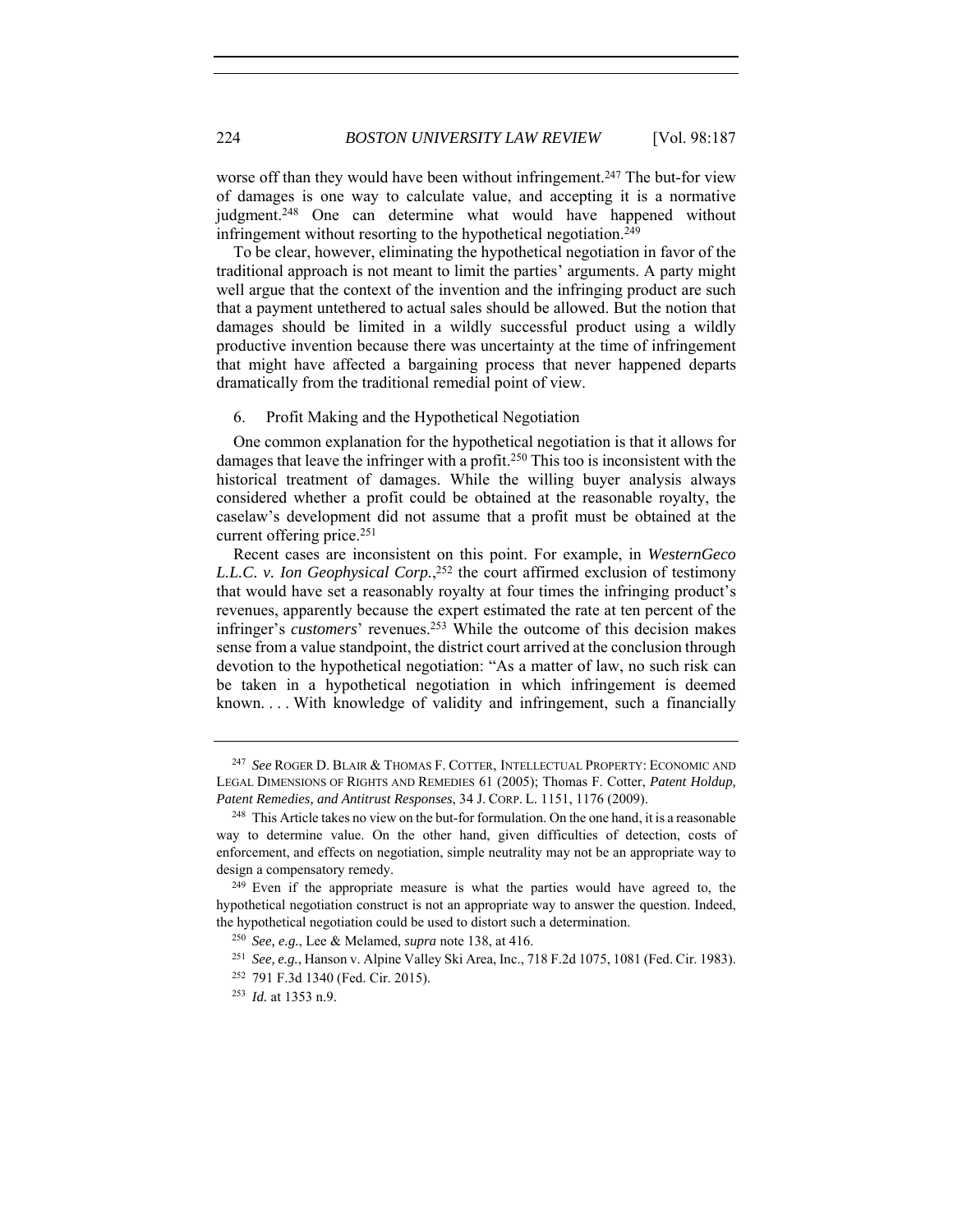catastrophic agreement would have been totally unreasonable."254 That a party would not have taken the risk is *not* a reason to deny damages if the compensatory amount is otherwise reasonable. Indeed, the Federal Circuit noted that reasonable royalties might well exceed profits.255 Instead, the problem was that the royalty far exceeded the value of the invention, and thus was not based on any reasonable economic principle.

The closest any recent court has come to recognizing the traditional rule about profits is in *Aqua Shield v. Inter Pool Cover Team*, 256 in which the court noted that anticipated profits without the infringement as compared to anticipated profits with the infringement would be the likely measure of the invention's value.257 Further, the court noted something very important—something that is often lost in discussions of royalty stacking and component parts. Even if a royalty eliminates a profit, that profit is based on a price set without paying the royalty.258 In other words, profit can be maintained with a price increase, and if companies paid the full cost for all the inventions in each product, they would simply cost more money.<sup>259</sup> Of course, much of the analysis depends on the competitive landscape, noninfringing alternatives, and whether the defendant is a price taker.260 Royalties may still be overcompensatory, but complaints about the system rarely take dynamic pricing effects into account.

But even despite consideration of what actually occurred, the *Aqua Shield* court couched the analysis in terms of a hypothetical negotiation, as if a profit forecast could determine the value of the invention, and even reversed the award because the actual profits were used as a cap.261 It is unclear why a forecasted profit is better than the actual profit to determine the invention's value. Indeed, some courts have described this method—called the analytical method—as separate from the hypothetical negotiation,<sup>262</sup> though if that were really true, it is unclear why projections should be the starting point.

This is not to say that the forecast is irrelevant; the forecast might, for example, highlight a lack of profit due to management choices.263 But relying

<sup>261</sup> *Id.* at 772.

<sup>263</sup> Radio Steel & Mfg. Co. v. MTD Prods., Inc., 788 F.2d 1554, 1557 (Fed. Cir. 1986) (querying whether low profit was due to sale as loss leader).

<sup>254</sup> *Id.* at 1353.

<sup>255</sup> *Id.*

<sup>256</sup> 774 F.3d 766 (Fed. Cir. 2014).

<sup>257</sup> *Id.* at 770-71. 258 *Id.* at 772.

<sup>259</sup> *E.g.*, Douglas Dynamics, LLC v. Buyers Prods. Co., 717 F.3d 1336, 1346 (Fed. Cir. 2013) ("The infringer's selling price can be raised if necessary to accommodate a higher royalty rate, and indeed, requiring the infringer to do so may be the only way to adequately compensate the patentee for the use of its technology."). 260 *Aqua Shield*, 774 F.3d at 772.

<sup>262</sup> Lucent Techs., Inc. v. Gateway, Inc., 580 F.3d 1301, 1324 (Fed. Cir. 2009).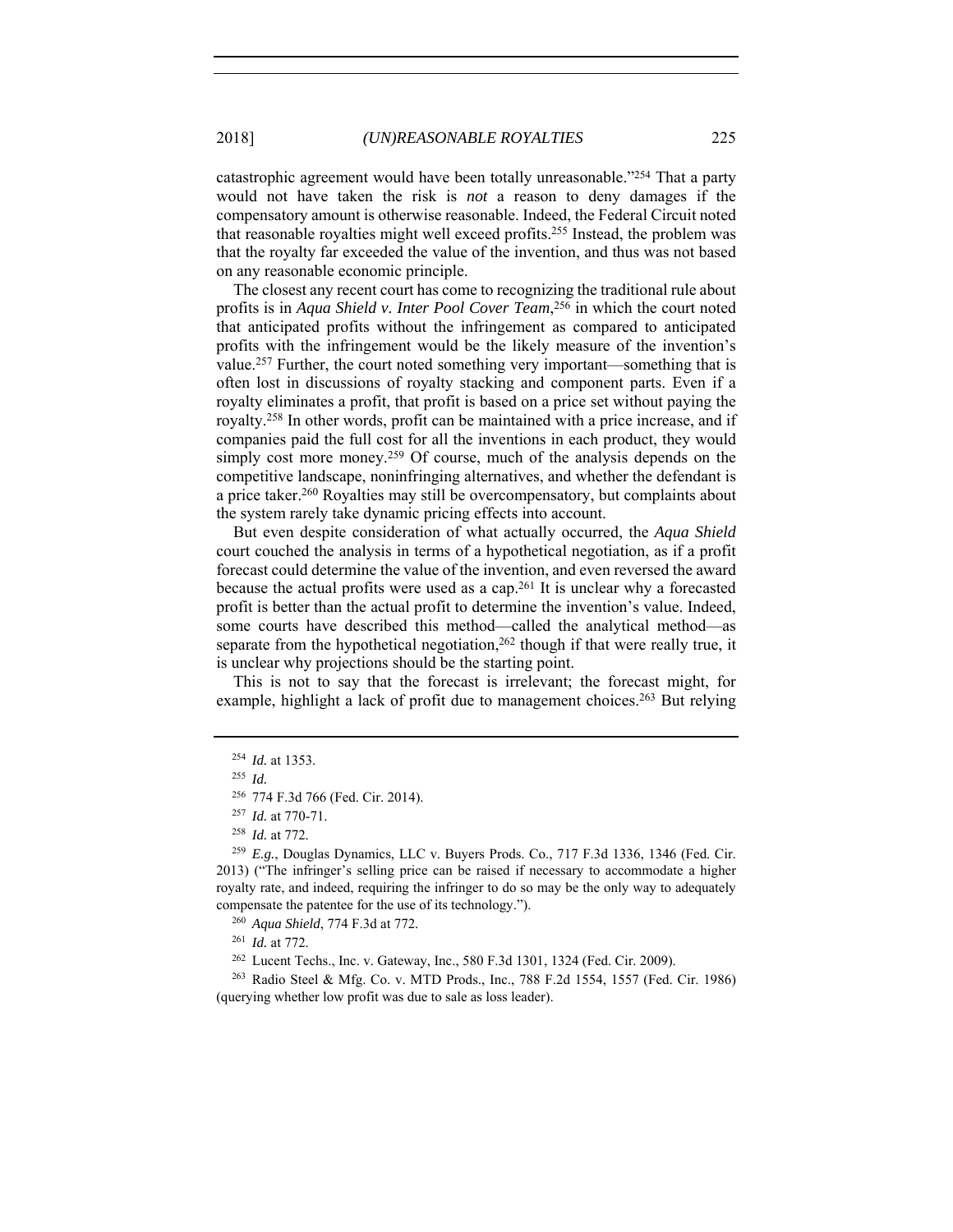on a forecast risks overcompensation. In one case, an expert seized on a business plan created just before infringement began and testified that the hypothetical negotiation would have yielded a one-time, lump sum payment based on estimated sales.<sup>264</sup> That is, the royalty base was hypothesized to be the estimate, and the jury awarded hypothesized damages even though the actual royalty base—and thus use of the invention—turned out to be far lower than the estimates. The Federal Circuit affirmed, saying: "The fact that [defendant] did not subsequently meet those projections is irrelevant to [defendant's] state of mind at the time of the hypothetical negotiation."265 Here, again, devotion to the hypothetical negotiation led to an outcome divorced from the value of the invention, something far removed from traditional analysis.

But what if the invention is wildly successful and drives substantial profits? Here, too, damages for infringement should not be based on a hypothetical negotiation that would occur before anyone knew how popular the invention would be. Such a measure is non-compensatory.<sup>266</sup> The willing buyer/willing seller framework was intended to aid courts in considering economic value through a simple willingness-to-pay framework. The hypothetical negotiation that this simple standard has since grown into has become detached from the very economic measure of value that parties purport to want.

A contrary example shows how such a calculation might be done. In *Summit*  6, LLC v. Samsung Electronics  $Co$ ,  $2^{67}$  a patent related to shrinking the file size of photos down in order to send them via text message was infringed by a cell phone camera.<sup>268</sup> The expert (1) estimated revenues associated with the camera only, (2) used surveys to determine the percentage of users that took photos and sent them via the infringing system, (3) determined the profit margin on only that percentage of use, and (4) determined a per unit profit, which profit the expert then opined would be evenly split between the parties.<sup>269</sup>

This methodology appears to be a reasonable and straightforward way to do what the courts have long commanded—determine the value of the invention. It avoids net sales, focuses on actual use using the defendant's own survey data, and considers both costs of production and all the other features of the product. Yet, the defendant attacked it as unreliable, *because such an analysis had never been done before*. 270 This novelty assertion is false, as such methods are routinely how damages were calculated prior to *Georgia-Pacific*. It is also a telling statement about how poorly tied expert witness testimony may sometimes

<sup>264</sup> Interactive Pictures v. Infinite Pictures, 274 F.3d 1371, 1384-85 (Fed. Cir. 2001).

<sup>265</sup> *Id.* at 1385.

<sup>266</sup> *Cf.* Sichelman, *supra* note 206, at 552 (arguing that hypothetical negotiation is unnecessary because damages should be sufficient to incentivize invention).

<sup>267</sup> 802 F.3d 1283 (Fed. Cir. 2015).

<sup>268</sup> *Id.* at 1287-88.

<sup>269</sup> *Id.* at 1295-96.

<sup>270</sup> *Id.* at 1294.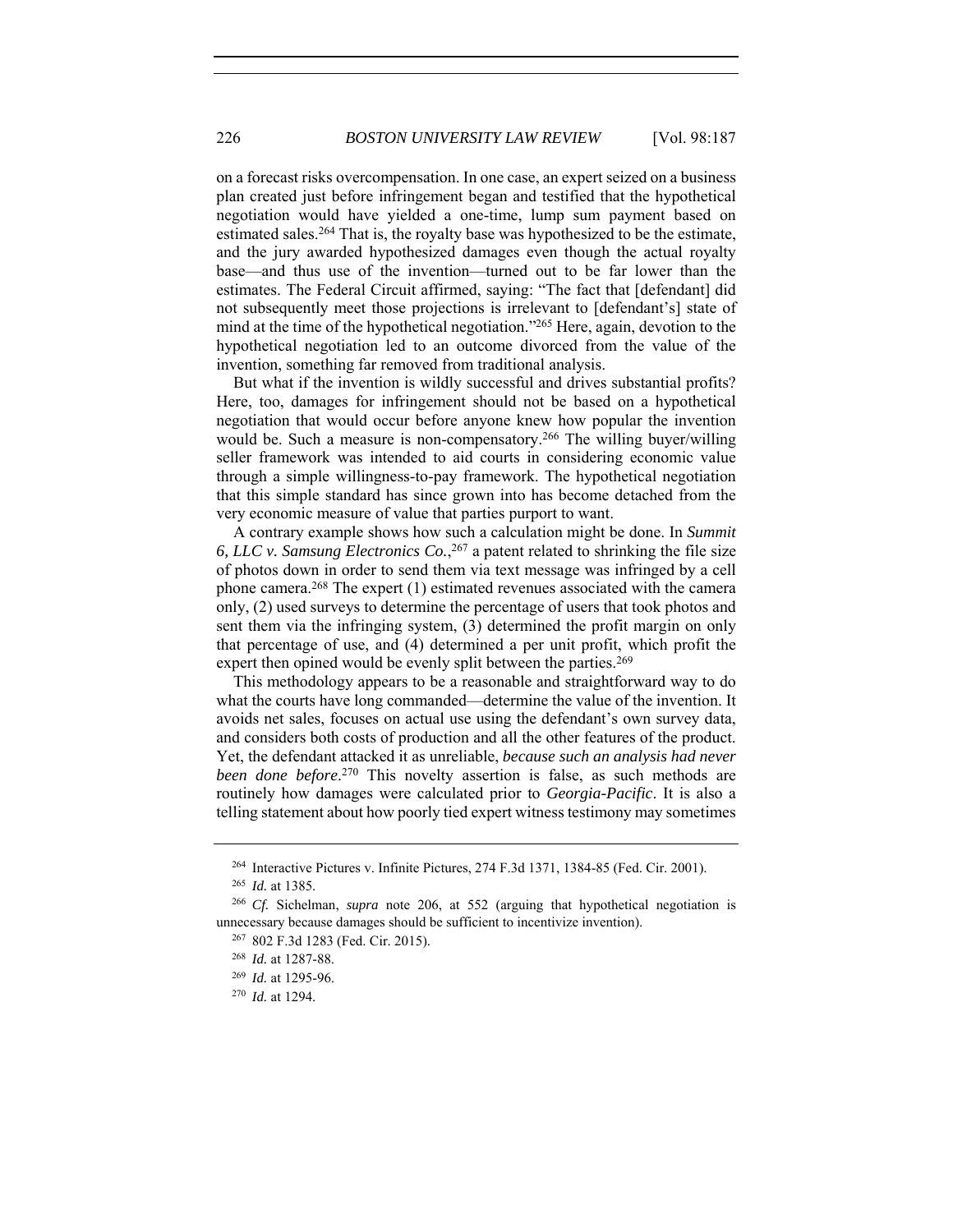be to the actual value of the invention. Indeed, to defend its position, the plaintiff argued that the opinion was reliable "because it was within the framework of *Georgia-Pacific*."271 In affirming this "novel" valuation methodology, the court even noted that "[t]here is no dispute that use of the claimed invention is relevant under *Georgia-Pacific*."272

### C. *Apportionment and the Entire Market Value Rule*

How to properly assign value to the invention in multi-component products has garnered more attention, both positive and negative, than any other aspect of reasonable royalties. At its core, the reasonable royalty is usually some royalty percentage applied to some royalty base, such as ten percent of all sales. But how the royalty base is determined, and its interplay with the royalty rate, can be complex. The base might be smaller than sales of the entire product due to apportionment, or larger if sales of other, noninfringing goods are considered.

The current manner in which courts and some commentators would like royalties calculated represents a marked divergence from the original goals of reasonable royalties. This Section discusses the path of legal changes and assesses them through the lens of history.

### 1. Convoy and Collateral Goods

The entire market value rule had always been used in lost profits analysis to justify awarding *all* profits. The rule had been expanded to include the profits of related goods expected to be sold at the same time—referred to as convoy and collateral goods.273

Convoy sales migrated to reasonable royalties, allowing royalties to be collected on related goods.<sup>274</sup> This is different from the discussion of a royalty on related goods, such as that in *Georgia-Pacific*. There, the court talked about increasing the royalty rate on *infringing* goods to account for collateral sales.275 The entire market value rule, however, would expand the "royalty base" by exacting a royalty on *noninfringing* goods.276

<sup>271</sup> *Id.*

<sup>&</sup>lt;sup>272</sup> *Id.* at 1298.<br><sup>273</sup> *See, e.g.*, Nat'l Gypsum Co. v. Steel Sys. Int'l, Inc., No. 85-cv-02134, 1988 U.S. Dist. LEXIS 11641, at \*6 (D. Or. 1988) ("It is appropriate to grant damages for a non-patented part such as the 'J track' where 'the patentee can normally anticipate the sale of the non-patented component together with the sale of the patented components.'" (citations omitted)). 274 *See, e.g.*, Trans-World Mfg. Corp. v. Al Nyman & Sons, Inc., 750 F.2d 1552, 1568

<sup>(</sup>Fed. Cir. 1984). 275 Georgia-Pacific Corp. v. U.S. Plywood-Champion Papers Inc., 446 F.2d 295, 299 (2d

Cir. 1971).

<sup>276</sup> *Trans-World Mfg. Corp.*, 750 F.2d at 1568.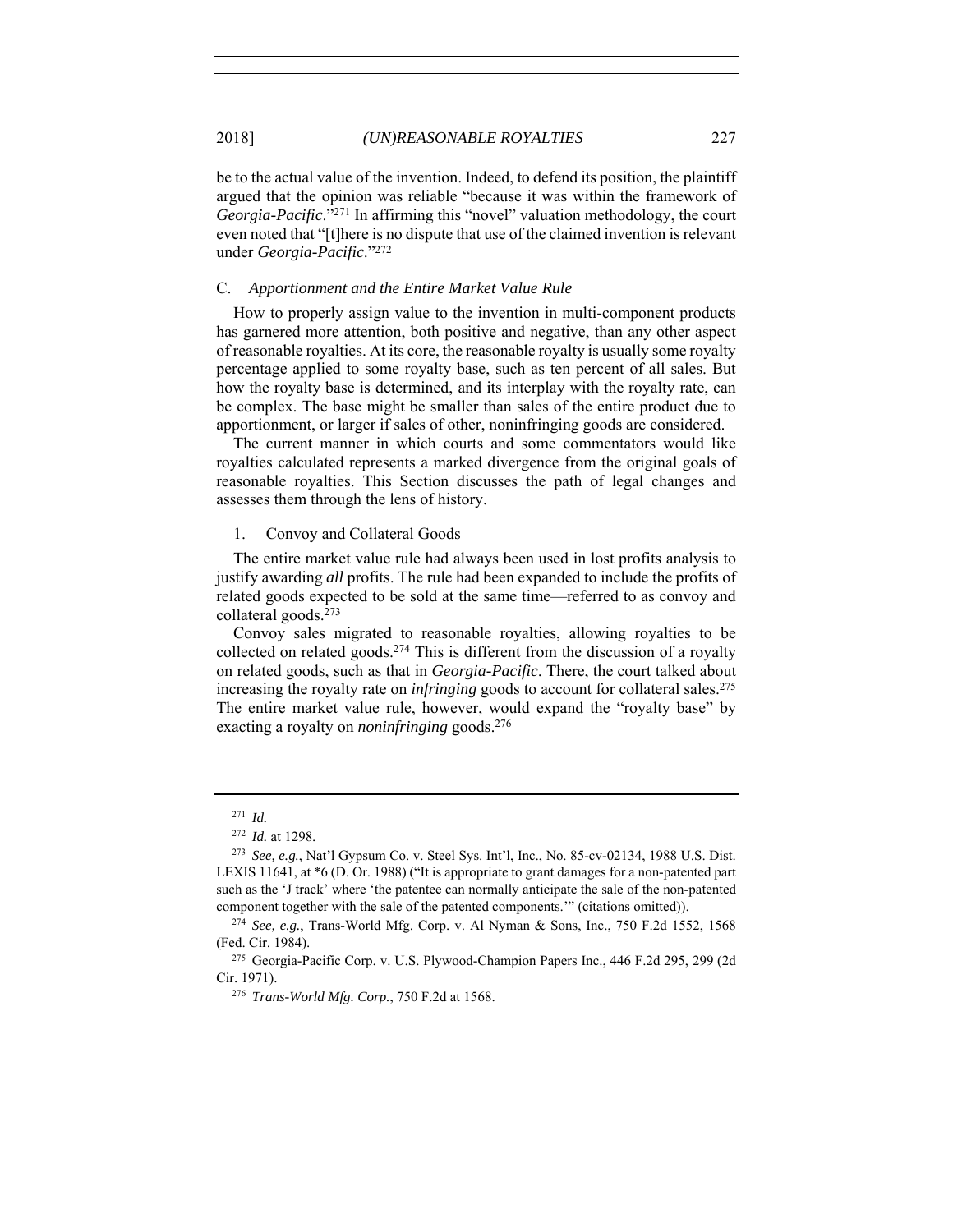In *Rite-Hite Corp. v. Kelley Co.*, 277 the court explicitly noted the differences in determining the value of collateral sales in setting a royalty rate from analysis of the entire market value royalty base.278 The case the *Rite-Hite* court cited as the basis for increasing the "royalty base,"279 *Leesona Corp. v. United States*, 280 was a convoy good royalty case—multiple separate components had been requisitioned by the U.S. government, which induced infringement of one of them, but the other components were also purchased at the same time.<sup>281</sup> *Leesona* itself cited *Marconi Wireless Telegraph Co. of America v. United States*, 282 a 1940s Court of Claims case that applied the entire market value rule to exact a royalty on spare parts sold with the infringing radios.283

In *TWM Manufacturing Co. v. Dura Corp.*, 284 the defendant had long sold wheels and axels with the infringing automobile suspension system.<sup>285</sup> The court ruled that because the *infringer* failed to provide evidence that the wheels were ever sold separately, it found no error in including them in the royalty base.<sup>286</sup> The court cited several lost profits cases to support the view that the wheels and axels were part of the package, but then used the hypothetical negotiation to imply that this would have affected the reasonable royalty.<sup>287</sup>

Traditionally, one of the questions for convoy and collateral sales has been what constitutes the full product. In *Rite-Hite*, for example, the court implied that so long as all the patented and unpatented components function as a single unit and are ordinarily sold together, they should be included in the royalty

<sup>&</sup>lt;sup>277</sup> 56 F.3d 1538 (Fed. Cir. 1995).<br><sup>278</sup> *Id.* at 1549 n.9 ("This issue of royalty base is not to be confused with the relevance of anticipated collateral sales to the determination of a reasonable royalty rate.").

<sup>279</sup> *Id.* at 1549.

<sup>280</sup> 599 F.2d 958 (Ct. Cl. 1979)

<sup>&</sup>lt;sup>281</sup> *Id.* at 975 ("We recognize that Leesona could not prevent Eagle Picher from manufacturing and selling anodes, cathodes, and covers for a metal-air battery. But the point is that the Marine Corps wanted a mechanically rechargeable air battery and established specifications for such a battery. The government was not merely buying a battery. It was buying a mechanically rechargeable battery, and to be so rechargeable the anodes were needed.").<br><sup>282</sup> 99 Ct. Cl. 1 (1942).

<sup>&</sup>lt;sup>283</sup> *Id.* at 56 (allowing royalties on spare parts sold with product but held for later repair). <sup>284</sup> 789 F.2d 895 (Fed. Cir. 1986).

<sup>&</sup>lt;sup>285</sup> *Id.* at 897 (discussing fact that defendant sold products with infringing system from at least 1967 until lawsuit was brought in 1973).

<sup>286</sup> *Id.* at 901.

<sup>&</sup>lt;sup>287</sup> *Id.* ("Where a hypothetical licensee would have anticipated an increase in sales of collateral unpatented items because of the patented device, the patentee should be compensated accordingly."); *see also* Deere & Co. v. Int'l Harvester Co., 710 F.2d 1551, 1559 (Fed. Cir. 1983).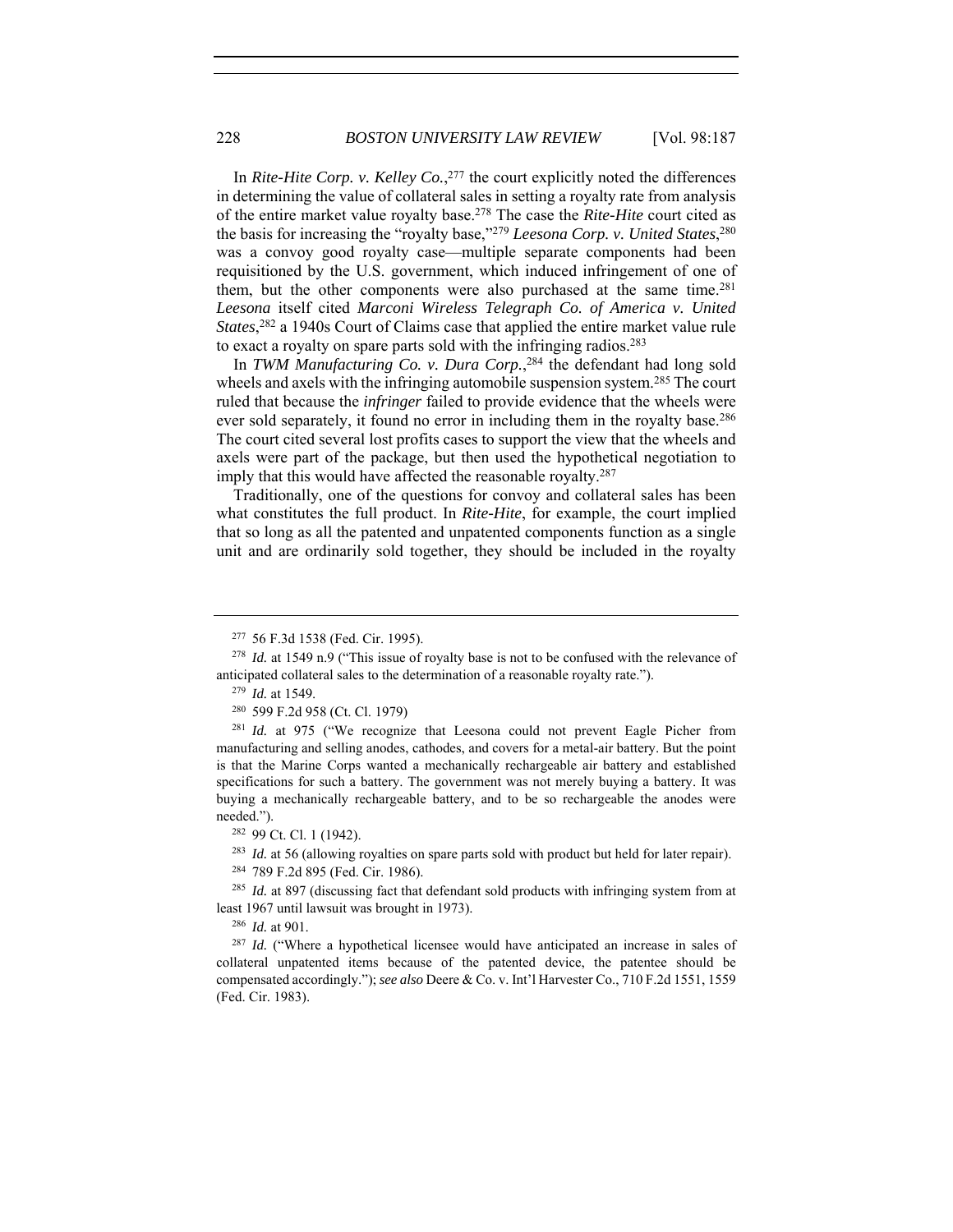base.288 This "single functioning unit test" did not originate with *Rite-Hite*, however, since at least one Federal Circuit case attributes it to *Georga-Pacific*'s entire market value analysis of whether the patent is an "entirety" (i.e., a functional unit).289

Considering whether parts are sold together to form a single unit makes sense when considering convoy and collateral sales. Indeed, this is how *Marconi* initially applied the rule as far back as 1942 when discussing spare parts.<sup>290</sup> Concerns associated with awarding royalties on noninfringing goods should be fairly obvious: such damages are arguably outside the statute because they award damages for noninfringing sales. While such awards had been contemplated at least since the 1940s, Federal Circuit opinions confirming such royalties in the late 1980s and 1990s may have brought new attention to the issue.

### 2. *Lucent*, *Uniloc*, and the Birth of Apportionment

The *Lucent* case involved an old Bell Labs patent relating to the graphical selection of information.<sup>291</sup> The infringing products were "date pickers" in Microsoft Money and Microsoft Outlook that allowed users to select a date by clicking a day on a calendar rather than by typing numbers.292 The jury awarded approximately \$358 million as a reasonable royalty.293 The *Lucent* court's analysis, however, was complicated by two facts. First, Microsoft had failed to object to plaintiff's evidence in support of the royalty.294 Second, the jury awarded a "lump sum" royalty rather than a running royalty,<sup>295</sup> which makes it hard to apply a royalty rate to a sales royalty base because, theoretically, a lump sum royalty is fixed no matter how many sales there were. *Lucent* held that the lump sum award was simply unsupported by substantial evidence, even with plaintiff's evidence all having been admitted.296 The jury award was more (as much as four times more) than all of the comparable licenses, which covered additional technology and patents.297

Having ruled that the evidence did not support the jury's royalty verdict, the Federal Circuit went further and addressed Microsoft's argument that the jury

<sup>288</sup> Rite-Hite Corp. v. Kelley Co., 56 F.3d 1538, 1549-50 (Fed. Cir. 1995); *see also* Tec Air, Inc. v. Denso Mfg. Mich. Inc., 192 F.3d 1353, 1362 (Fed. Cir. 1999).

<sup>289</sup> Fromson v. W. Litho Plate & Supply Co., 853 F.2d 1568, 1578 (Fed. Cir. 1988).

<sup>290</sup> Marconi Wireless Tel. Co. of Am. v. United States, 99 Ct. Cl. 1, 22-23, 56 (1942).

<sup>291</sup> Lucent Techs., Inc. v. Gateway, Inc., 580 F.3d 1301, 1308 (Fed. Cir. 2009).

<sup>292</sup> *Id.* at 1323.

<sup>293</sup> *Id.* at 1335.

<sup>294</sup> *Id.* at 1325.

<sup>295</sup> *Id.*

<sup>296</sup> *Id.* at 1335.

<sup>297</sup> *Id.* at 1332.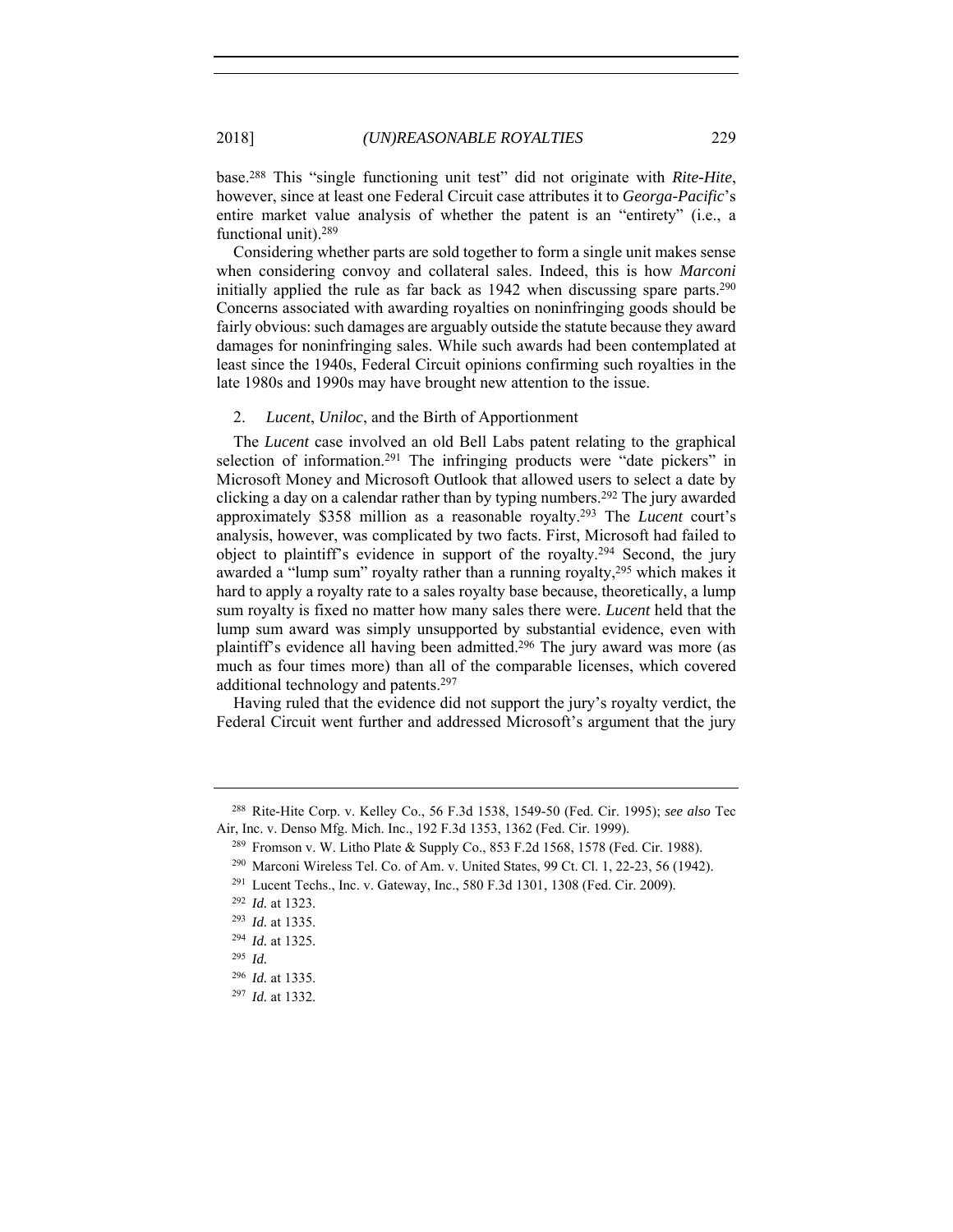improperly considered the entire market value of the Outlook software. The court noted that considering the entire market value would have been an error.298

The court stated, as if it were well-settled law, that the plaintiff must prove that the *feature* is the basis for customer demand for the whole product.299 The feature demand requirement was a marked change from past royalty cases, which had instead considered whether all of the components worked as a functioning unit. There was little precedential support for the feature demand view of the entire market value rule. The *Lucent* court cited to *Rite-Hite* (a convoy goods case about noninfringing products sold in addition to the infringing product), *TWM* (a convoy goods case), and *Bose Corp. v. JBL, Inc.* (which endorsed the functioning unit standard, not the "feature demand" standard).300 The court then discussed historic lost profit apportionment cases and the importance of awarding damages associated with value,<sup>301</sup> but nowhere did the court address the elephant in the room: that reasonable royalties are different from lost profits, that the purposes of the rules are different, that the old cases initially never applied the entire market value rule to reasonable royalties, and that when they finally started to do so it was to *add on* to the royalty base as a convoy good, not to apportion a single functioning unit to a smaller amount.

For example, the *Rite-Hite* court cited to *Western Electric Co. v. Stewart-Warner Corp.*<sup>302</sup> for the notion that the entire market value rule applies to "components" of a whole for calculating a royalty base.303 But in *Western Electric* where the court granted royalties on the whole—the unpatented components were simply plastic housing and leads of a silicon chip, and the whole product had already been used in actual license agreements.<sup>304</sup> The court noted that had the base been smaller, the rate would have been higher.<sup>305</sup> In *Western Electric*, the entire market value rule was discussed briefly, in the last paragraph, citing a lost profits case to note that the district court had not erred in including the entire product in the royalty base.306 *Western Electric* is hardly a

<sup>305</sup> *Id.* at 340 ("The court also noted that the base used by Western in its licensing contracts was the housed device and not the chip, and that if Western had in fact used the value of the chip, it probably would have used a substantially larger royalty rate than it was using.  $\dots$  What [defendant] wants us to do is to hold the  $1\frac{1}{2}\%$  rate intact, but significantly reduce the base.").

<sup>306</sup> *Id.* at 341 (citing Westinghouse Co. v. Wagner Mfg. Co., 225 U.S. 604, 614-15 (1912)).

<sup>298</sup> *Id.* at 1336.

<sup>299</sup> *Id.* at 1337.

<sup>300</sup> Bose Corp. v. JBL, Inc., 274 F.3d 1354, 1361 (Fed. Cir. 2001).

<sup>301</sup> *Lucent*, 580 F.3d at 1339.

<sup>302</sup> 631 F.3d 333 (4th Cir. 1980). 303 Rite-Hite Corp. v. Kelley Co., 56 F.3d 1538, 1549-50 (Fed. Cir. 1995) (citing *W. Elec.*, 631 F.3d at 333). 304 *W. Elec.*, 631 F.3d at 340-41.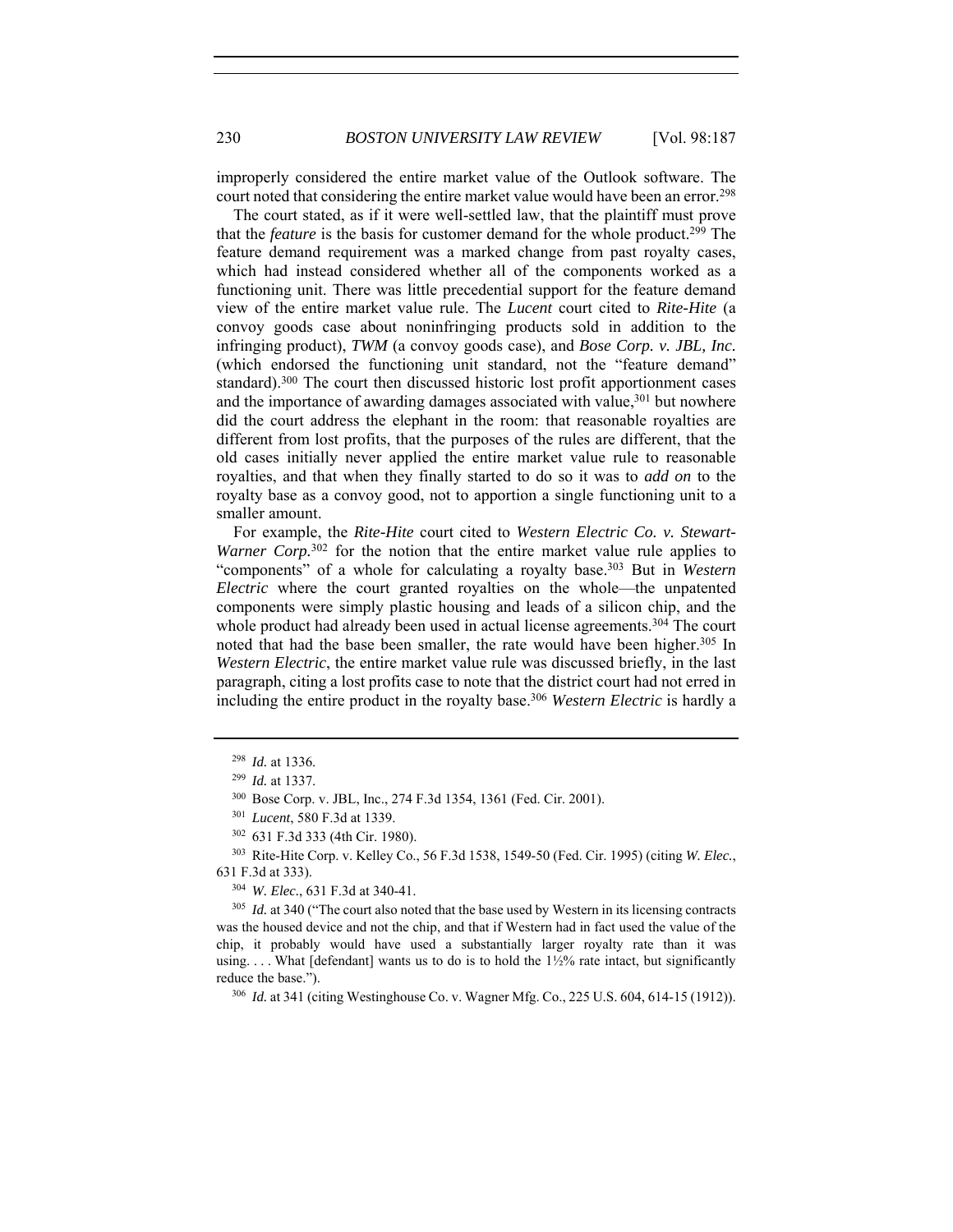strong statement that royalty base must be apportioned. *Lucent* represents the first real application of the entire market value rule as a way to apportion the royalty base to a *lower* amount, rather than to a larger amount to cover convoy and collateral goods.

The *Lucent* opinion points out two reasons to support its new rule that it would have been legal error to use total product sales as a royalty base. First, the patent at issue was not responsible for customer demand of the program, which is a straightforward application of the rule  $\ldots$  if it were a lost profits case.<sup>307</sup> Second, the expert originally suggested a one percent royalty on the sales price of the whole computer, but later testified to eight percent of the sales price of Outlook.308 This, the court would not abide: "Being precluded from using the computer as the royalty base, he used the price of the software, but inflated the royalty rate accordingly. This cannot be an acceptable way to conduct an analysis of what the parties would have agreed to in the hypothetical licensing context."309

In one sense, the court was right about the problem. The comparable license information as well as the value of the invention implied a small (perhaps one percent) royalty rate, *but not on entire computers*, and so the district court was correct to disallow testimony suggesting a one percent rate on sales revenue for all computers equipped with Outlook software. And thus, raising the rate to eight percent of Outlook revenues in order to achieve the same total damages was simply an end-run around the court's prior order, and the Federal Circuit recognized it for what it was.310

But in another sense, the royalty base and the royalty rate must bear some relationship to each other. Indeed, the court even noted: "Simply put, the base used in a running royalty calculation can always be the value of the entire commercial embodiment, as long as the magnitude of the rate is within an acceptable range (as determined by the evidence)."311 Indeed, the court noted that Microsoft would not be complaining about the royalty base if the rate were

<sup>307</sup> *See* Lucent Techs., Inc. v. Gateway, Inc., 580 F.3d 1301, 1333 (Fed. Cir. 2009).

<sup>308</sup> The district court barred the initial expert report. *Id.* at 1338.

<sup>309</sup> *Id.*

<sup>310</sup> *Id.*; *see also* Elizabeth M. Bailey, Gregory K. Leonard & Mario A. Lopez, *Making Sense of "Apportionment" in Patent Damages*, 12 COLUM. SCI. & TECH. L. REV. 255, 259 (2011) ("The underlying cause of problem damages awards is the approach sometimes taken by damages experts of choosing the royalty rate and royalty base independently of each other, and without reference to the economic value of the patented technology."). 311 *Lucent*, 580 F.3d at 1338-39 ("Thus, even when the patented invention is a small

component of a much larger commercial product, awarding a reasonable royalty based on either sale price or number of units sold can be economically justified.").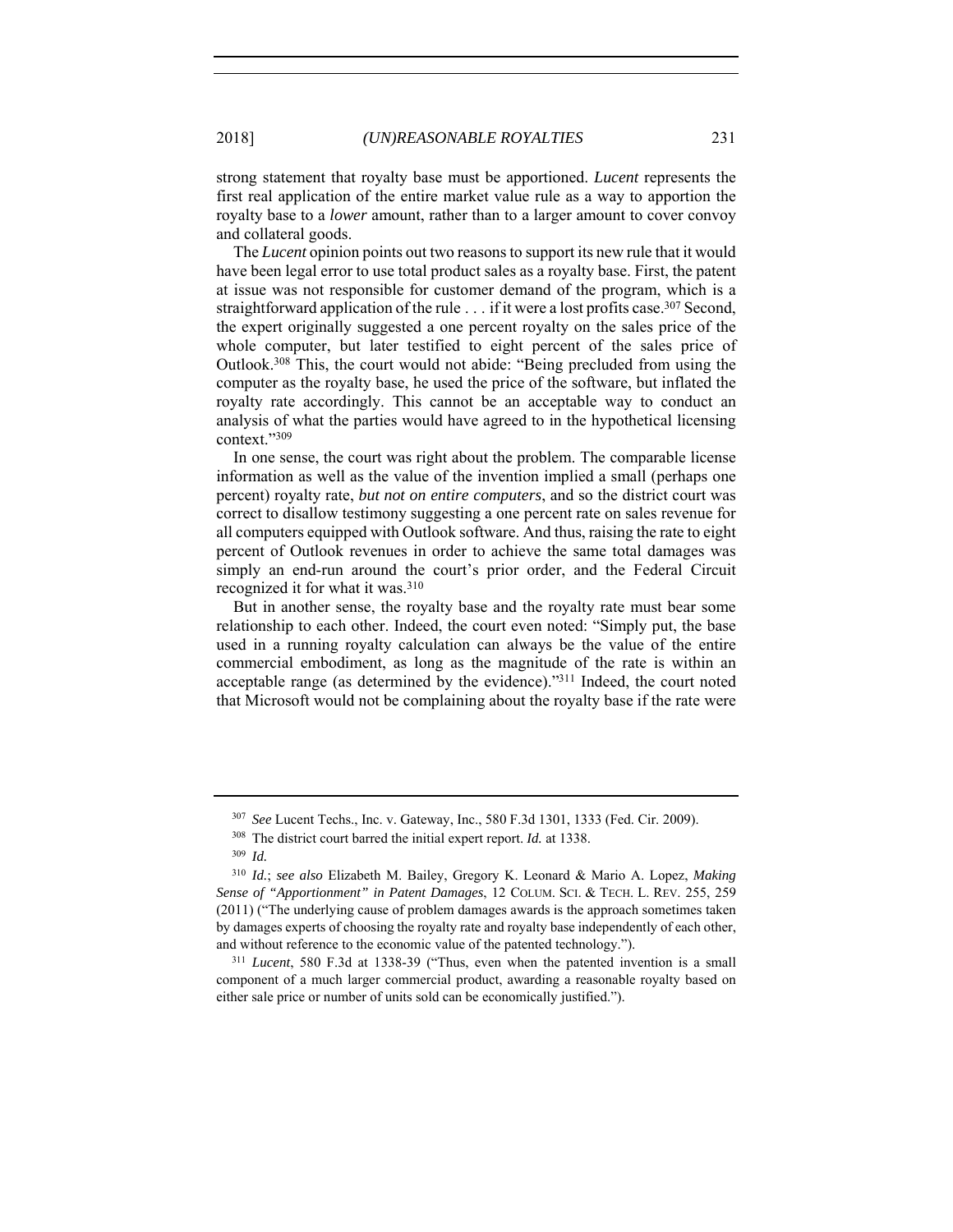a tenth of one percent instead of eight percent.312 The court pointed to the complexities of modern licensing to justify a flexible approach. 313

Thus, the court seemed to be defending the entire market value rule against detractors. But the detractors were complaining about the use of the entire market value rule to allow for adding unpatented convoy and collateral goods that is, *increasing* royalty awards—not about using the rule to apportion royalty bases of infringing products *downward*. 314 Apportioning the royalty base to a lower amount was a concept that was essentially foreign to legal scholarship until 2005.315

In *Uniloc*, the Federal Circuit extended the apportionment view of the entire market value rule first espoused in *Lucent*. A primary basis for the court's concern with using the entire revenues as a base is that the invention—product activation—did not drive customer demand or account for the entire value of the software.<sup>316</sup> Nobody buys Windows for the anti-piracy key. Even so, it is unclear why that should make a difference if there was other reliable evidence of the value of product activation. Consider, for example, if the product activation functionality allowed Microsoft to increase its revenue by ten percent. If true, then the three percent royalty on all sales requested by the plaintiff (about one third of the additional value associated with the patented technology) might be reasonably attributed to the invention. An obsessive focus on "demand" and "entire value" detracts from what should be the real question long taught by the case law: What is the value of this invention and how should that be determined?

The *Uniloc* court instead created a new rule: experts must apportion the royalty base, and *then* determine a royalty rate.317 In other words, contrary to the entire history of how reasonable royalties have been calculated, unless the entire market value rule is satisfied, courts cannot admit evidence of the infringing product's sales, *no matter how low the royalty rate is*: "The Supreme Court and

<sup>312</sup> *Id.* at 1339.

<sup>&</sup>lt;sup>313</sup> See id. ("There is nothing inherently wrong with using the market value of the entire product, especially when there is no established market value for the infringing component or feature, so long as the multiplier accounts for the proportion of the base represented by the infringing component or feature."). 314 Landers, *supra* note 16, at 362; Lemley, *supra* note 17, at 662 n.34 ("And the Federal

Circuit in *Lucent v. Gateway* said that the entire market value rule applied to reasonable royalty cases, though a review of the opinion suggests that the court actually confused the entire market value rule with the question of the royalty base."). 315 *Compare* Bensen, *supra* note 17, at 3 n.2 (noting that only one district court case

contemplated apportionment of royalty base, and that other courts have not followed), *with* Bensen & White, *supra* note 122, at 31-34 ("[A]pportionment should be a threshold determination in every reasonable royalty analysis.").<br><sup>316</sup> Uniloc USA, Inc. v. Microsoft Corp., 632 F.3d 1292, 1319 (Fed. Cir. 2011).

<sup>317</sup> *Id.* at 1318-19 (citing *Garretson v. Clark*, 111 U.S. 120 (1884), as the basis for the need to apportion first).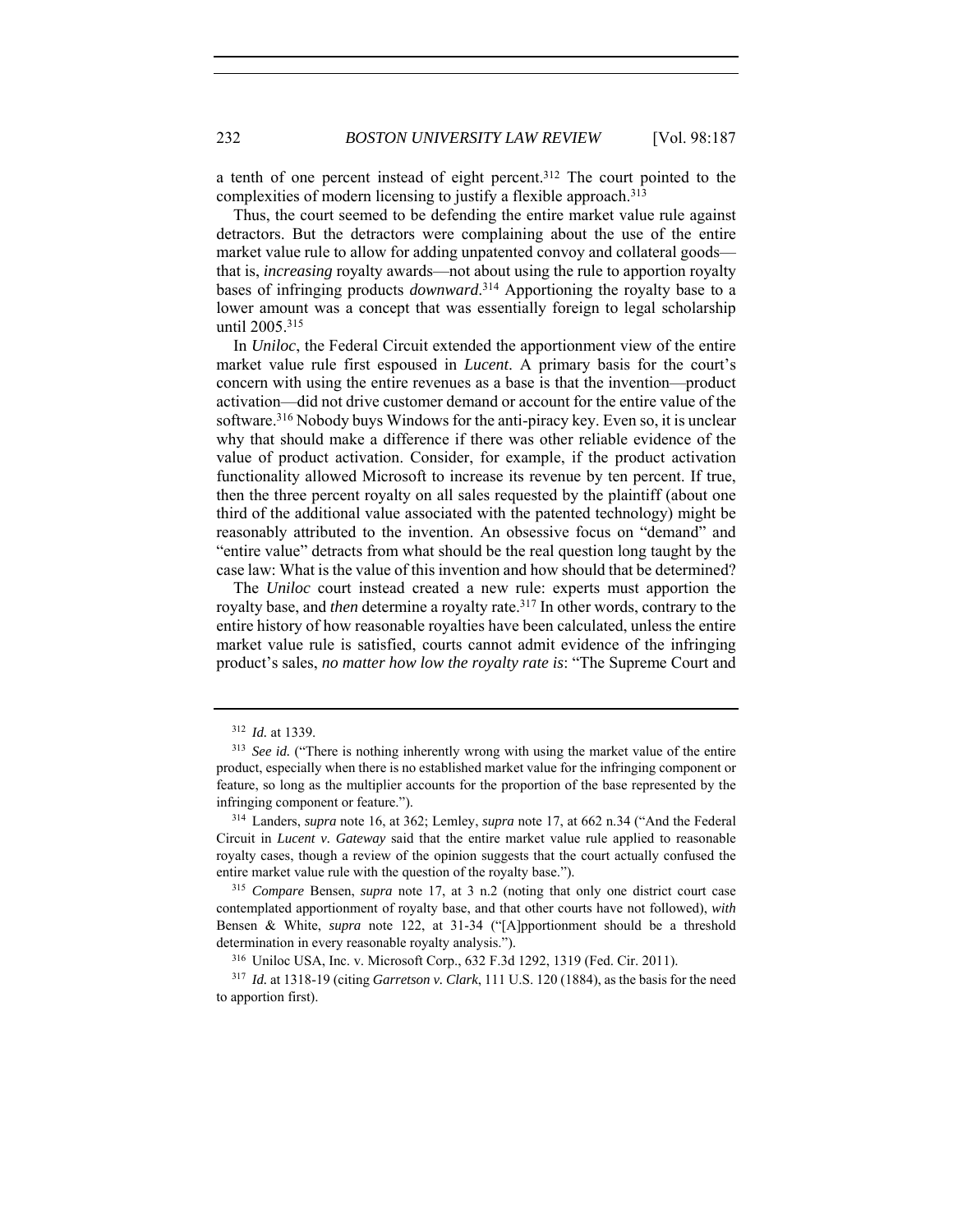this court's precedents do not allow consideration of the entire market value of accused products for minor patent improvements simply by asserting a low enough royalty rate."318

Despite broad, unspecified reliance on the Supreme Court and Federal Circuit precedents, the *Uniloc* pronouncement was contrary to what the court had *just written* in *Lucent*: "Simply put, the base used in a running royalty calculation can always be the value of the entire commercial embodiment, as long as the magnitude of the rate is within an acceptable range (as determined by the evidence)."319

Nonetheless, the *Uniloc* court cited *Lucent* to support its view that courts must *always* apportion the royalty base, presumably because *Lucent* was the first case to hold such an apportionment should happen.320 Like *Lucent*, the court also cited *Garretson* (a lost profits apportionment case), *Rite-Hite* (which cites *Leesona*, a convoy goods case, and otherwise allowed for broad recovery), *TWM* (which was a convoy sale case and cited only lost profits cases), and *Bose Corp. v. JBL, Inc.*321 (which cites *Fonar Corp. v. General Electric Co.*, 322 which cites *Paper Converting Machine Co. v. Magna-Graphics Corp.*323—a lost profit case—and which endorsed the single functioning unit theory rather than the "entire market demand" theory).<sup>324</sup> Not one of these cases implies, let alone *requires*, that a plaintiff must apportion the royalty base independently of the determination of the royalty rate.

To be sure, like *Lucent*, the *Uniloc* court was addressing a real problem. The defense's expert's theory was that damages were only .000035% of Microsoft's \$20 billion in sales.<sup>325</sup> And perhaps that percentage is too low,<sup>326</sup> just as the 2.9% requested by the plaintiff may be too high.327 After all, product activation likely generated more than \$7 million in value for Microsoft. A proper reconciliation of this wide difference, though, surely cannot be achieved through conjuring some hypothetical royalty base on which to assess a percentage. This completely flouts the remedial goals of reasonable royalties.

<sup>318</sup> *Id.* at 1319-20.

<sup>319</sup> Lucent Techs., Inc. v. Gateway, Inc., 580 F.3d 1301, 1338-39 (Fed. Cir. 2011).

<sup>320</sup> *Uniloc*, 632 F.3d at 1318, 1320 (citing *Lucent* for tracing history of entire market value rule).

<sup>321</sup> 274 F.3d 1354, 1361 (Fed. Cir. 2001).

<sup>322</sup> 107 F.3d 1543, 1552 (Fed. Cir. 1997).

<sup>323</sup> 745 F.2d 11, 22-23 (Fed. Cir. 1984).

<sup>324</sup> *Uniloc*, 632 F.3d at 1320.

<sup>325</sup> *Id.* at 1320-21.

 $326$  This percentage obviously seemed too low for the jury, which awarded approximately \$388 million, which, in turn, was far less than the \$564 million requested. *Id.* at 1301. <sup>327</sup> *Id.* at 1311.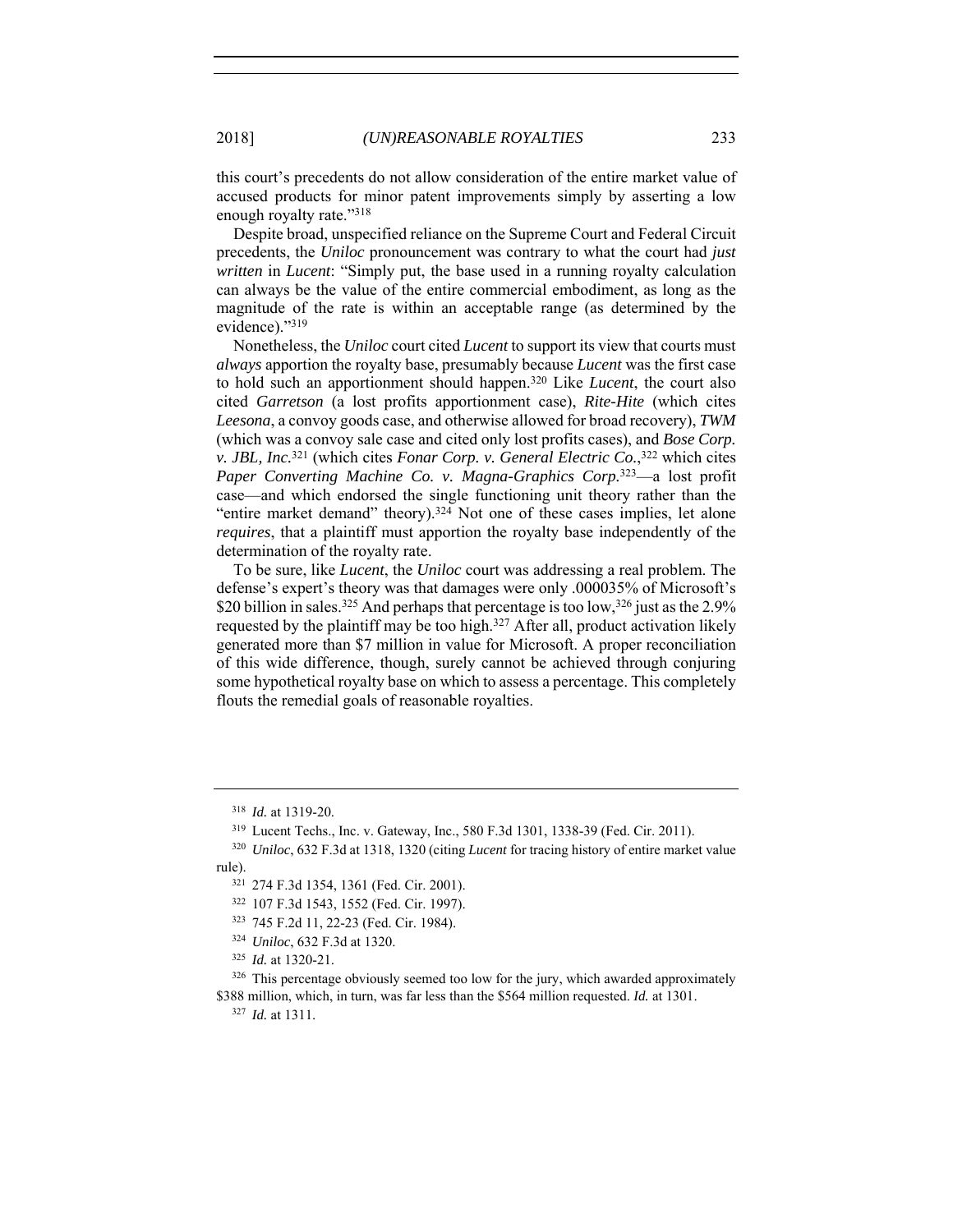## 3. Conflict Between the Functional Unit Rule and Apportionment

As noted above, the downward apportionment of the royalty base where the feature does not drive demand is a marked departure from the traditional functional unit analysis. When applied to apportionment of the royalty base as opposed to convoy sales, the functional unit view of the entire market value rule would lead to little apportionment. Most products that defendants wish to apportion downward are single units containing many components. Thus, there would be no reason to apportion under the functional unit rule, because the royalty base would always apply to the entire product. This is the rule working as designed. With respect to reasonable royalties, the entire market value rule was originally used to determine whether convoy sales—that is, sales *beyond* the functional unit—should be included in the royalty base. There was no need to consider market demand of features because the entire market value rule had never been used to decrease the royalty base when all the parts formed a single unit.

This new application of the entire market value rule to apportion the royalty base downward, however, creates a divergence between the new (requiring the invention to drive customer demand) and the old (requiring the parts to work together). Mixing and matching application of the rule without recognizing this divergence only increases the confusion. For example, in a recent case an expert testified that he did not apply the entire market value rule; a *Daubert* motion followed because there were unpatented components in the product.328 The court denied the motion, noting that the parts are a "single functioning unit."329

This Article does not claim that allowing royalties on convoy and collateral goods is the best economic policy. It does, however, make clear that application of a market demand version of the entire market value rule is a recent departure that has no basis in history, and only serves to confuse analysis.

# 4. The Smallest Salable Unit

The "smallest salable unit" rule, an extension of using the entire market value rule as a downward apportionment of the royalty base, first made an appearance in *Cornell University v. Hewlett-Packard Co.*, 330 a 2009 district court decision disallowing use of the whole device (a computer) as the royalty base.<sup>331</sup> Instead, the court stated that the royalty should have been assessed on revenues associated with the smallest component on a price list (or otherwise for sale) in which the patented technology appeared.<sup>332</sup> The edict was prompted in part by

<sup>328</sup> Ergotron, Inc. v. Rubbermaid Commercial Prods., LLC, No. 10-cv-02010, 2012 U.S. Dist. LEXIS 121795, at \*11 (D. Minn. Aug. 28 2012).

<sup>329</sup> *Id.* at \*37-38.

<sup>330</sup> 609 F. Supp. 2d 279, 292 (N.D.N.Y. 2009).

<sup>331</sup> *Id.* at 292.

<sup>332</sup> *Id*. at 288.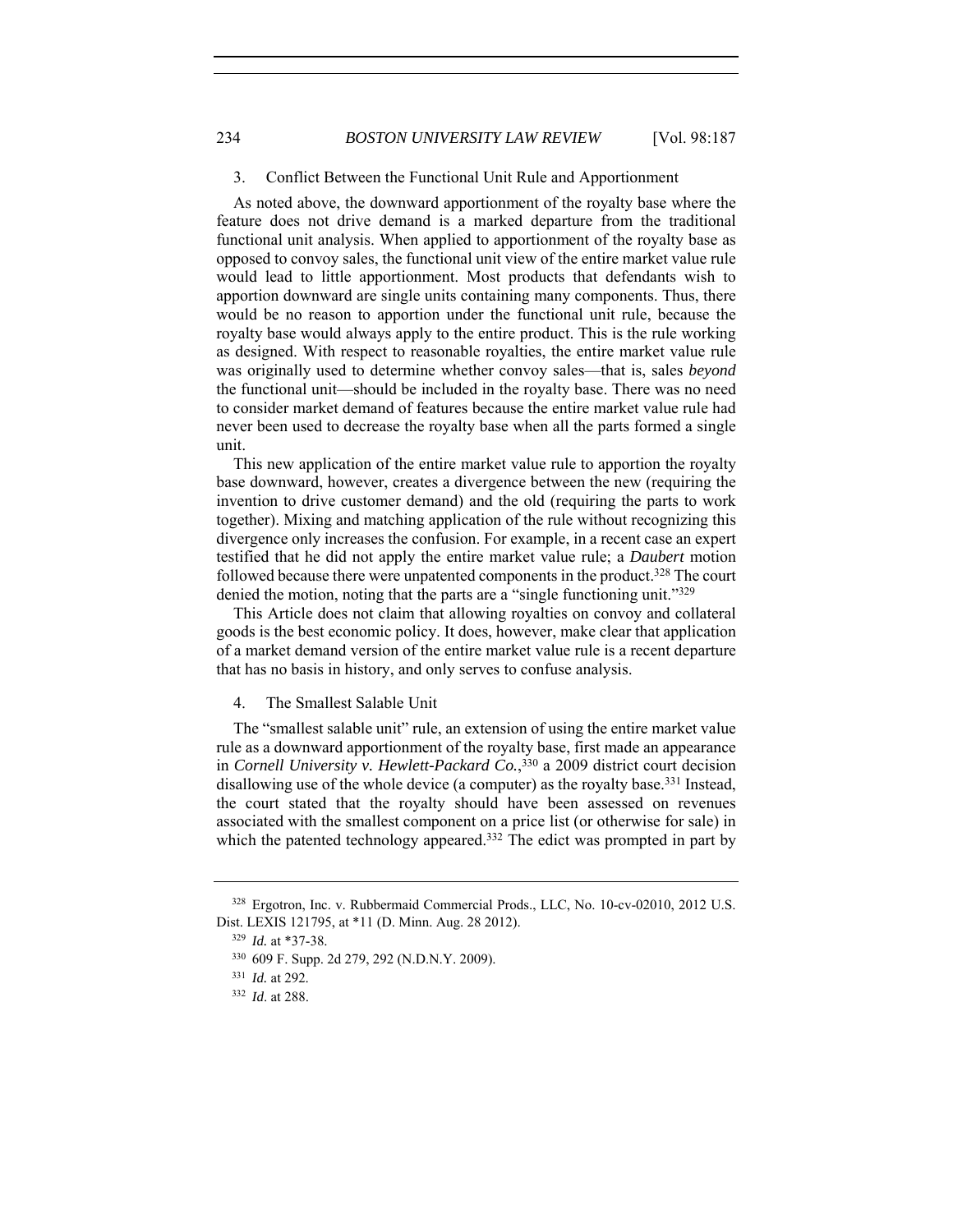the plaintiff expert's response to a prior order to apportion the royalty base (consistent with *Lucent*), in which the expert hypothesized a new royalty base for a smaller unit (which was not for sale), rather than simply focusing on the value of the invention compared to the whole.<sup>333</sup> The court noted that the expert should have apportioned the royalty base to a salable unit rather than trying to extrapolate the value of a non-salable unit.<sup>334</sup>

By 2013, courts were calling apportionment to the smallest salable unit a *requirement*, with a royalty based on sales price now an exception to the rule under the "entire market value rule."335 Suddenly, the smallest salable unit rule was engrained as if it had always been the law, despite having been made out of whole cloth just a couple years earlier.<sup>336</sup>

Part of the confusion about royalty base apportionment and smallest salable unit arises from a footnote in a prior case. As noted above, *Rite-Hite* expanded the royalty base for convoy sales under the entire market value rule, but noted in a footnote that this expansion was different than increasing the royalty rate under a hypothetical negotiation because parties might have anticipated convoy sales.337

In 1995, a district court cited *Rite-Hite*, *TWM*, and profit cases to justify limiting the royalty base to just a component of an infringing device, with no explanation of how that base should be calculated.338 Though not much came of this ruling, it clearly shows the confusion spawned by the footnote in *Rite-Hite*.

Almost fifteen years later, the misunderstanding came back in *Cornell University*339: "As the Federal Circuit explained in *Rite-Hite,* whether or not a plaintiff is entitled to include the entire market value of a system incorporating infringing and noninfringing components in the royalty base is separate from the analysis of the effect of convoyed or collateral sales on the royalty rate."340 What this restatement leaves out is that *Rite-Hite* was only considering the addition of convoyed sales to the royalty base; the *Cornell University* decision implies that

<sup>340</sup> *Id.* at 289.

<sup>333</sup> *Id.*

<sup>334</sup> *Id*.

<sup>335</sup> AVM Techs., LLC v. Intel Corp., No. 10-cv-00610, 2013 U.S. Dist. LEXIS 1165, at \*5-6 (D. Del. Jan. 4, 2013).

<sup>336</sup> *See* Versata Software, Inc. v. SAP Am. Inc., 717 F.3d 1255, 1268 (Fed. Cir. 2013) ("The entire market value rule is a narrow exception to the general rule that royalties are awarded based on the smallest salable patent-practicing unit.").<br><sup>337</sup> Rite-Hite Corp. v. Kelley Co., 56 F.3d 1538, 1549 n.9 (Fed. Cir. 1995).

<sup>338</sup> Mars, Inc. v. Coin Acceptors, No. 90-cv-00049, 1995 U.S. Dist. LEXIS 21697, at \*7-9 (D.N.J. Oct. 31, 1995) (citing *Rite-Hite*, 56 F.3d at 1549; Slimfold Mfg. Co. v. Kinkead Indus., Inc., 932 F.2d 1453, 1458 (Fed. Cir. 1991); State Indus., Inc. v. Mor-Flow Indus., Inc., 883 F.2d 1573, 1580 (Fed. Cir. 1989); TWM Mfg. Co. v. Dura Corp., 789 F.2d 895, 901 (Fed. Cir. 1986)).

<sup>339</sup> 609 F. Supp. 2d 279 (N.D.N.Y. 2009).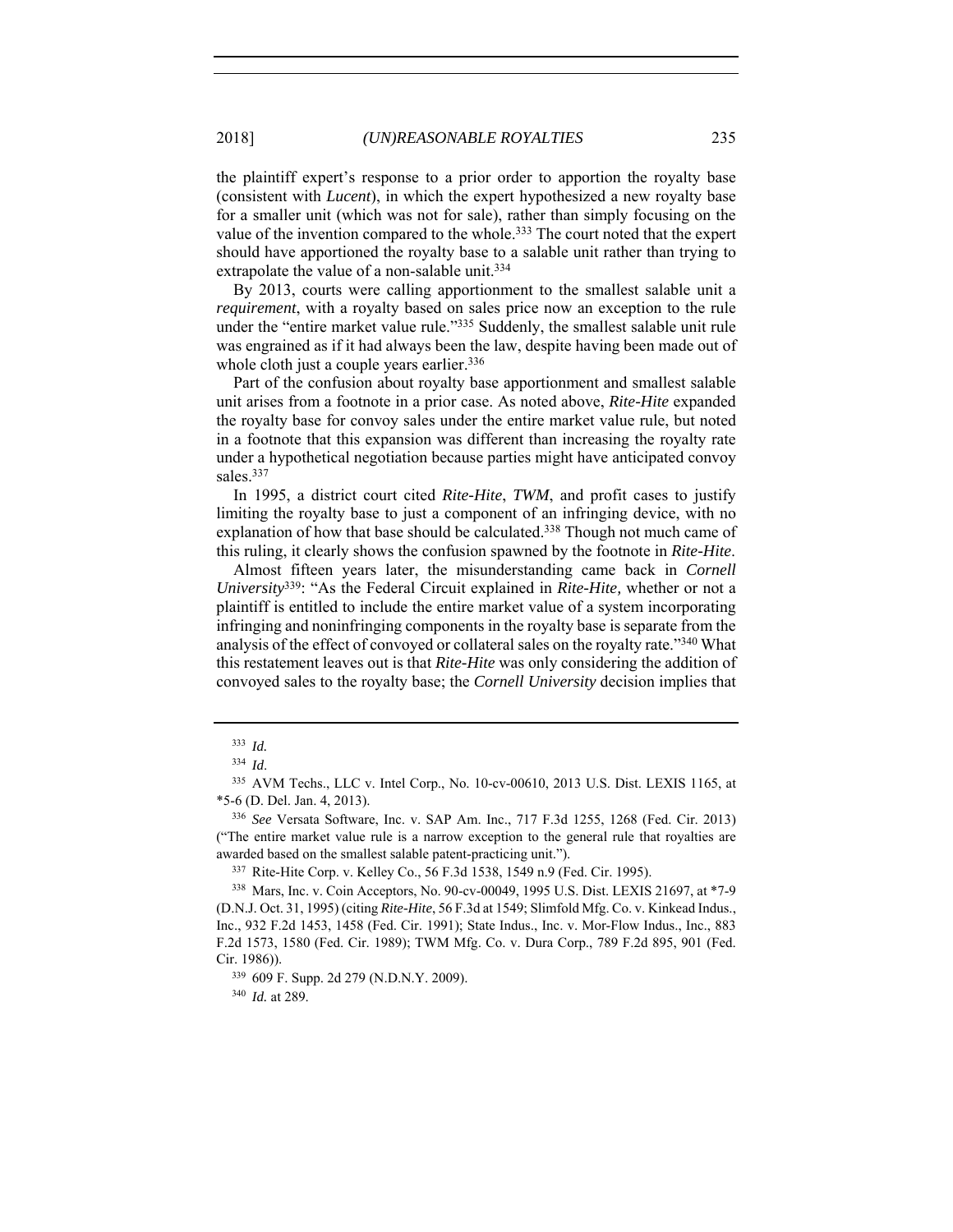the statement was somehow directed to apportioning the royalty base downward based on components of a complete product, which was not even remotely the case.

The *Cornell University* reading was not a given. At least some courts understood *Rite-Hite*'s distinction between the entire market value rule for adding convoy sales and apportioning the royalty base to a smaller amount.341 And another district court clearly understood TWM as a convoy case.<sup>342</sup>

Furthermore, *Cornell University* does not even seem to apply the very rule it created. In *Cornell University*, neither the processor "brick" nor the "processor" that the court thought should be used for the royalty base was entirely sold separately, and both were often sold as parts of whole machines.<sup>343</sup> Calling the processor a "salable" unit when it was not, in fact, sold makes little sense. Nonetheless, courts have seized on the rule. For example, one opinion would require even more apportionment—if the smallest salable unit also has many components, then the royalty base must be apportioned even more. 344

In *LaserDynamics, Inc. v. Quanta Computer, Inc.*, 345 the Federal Circuit accepted the smallest salable unit method of *Cornell University* as a "general" rule,<sup>346</sup> without even a hint that the term was invented by a district court judge just two years prior. A Lexis search for "smallest salable" yields one hit in 2009 (*Cornell University*), one in 2010, one in 2011, and then in August of 2012 (when *LaserDynamics* declared it to be the "general rule") *many* matches thereafter.347 It is unclear when or how the smallest salable unit requirement became a general rule in such a short time as applied only in district court cases. Like much of *Georgia-Pacific*, it was essentially a break with history.

*LaserDynamics* attempts to explain this break by discussing how the entire market value rule is derived from old Supreme Court caselaw about apportioning profit,348 though none of the cited cases so held—and certainly not for reasonable royalty analysis. *LaserDynamics* then reversed what had been the law of reasonable royalty for its nearly hundred-year history: "Importantly, the requirement to prove that the patented feature drives demand for the entire

<sup>341</sup> *See* Century Wrecker Corp. v. E.R. Buske Mfg. Co., Inc., 913 F. Supp. 1256, 1276 (N.D. Iowa 1996).

<sup>342</sup> *See* Fototec Int'l Corp. v. Polaroid Corp., No. 94-cv-00821, 1996 U.S. Dist. LEXIS 6757, at \*13-14 (N.D. Ga. Feb. 21, 1996) (citing *TWM Mfg.*, 789 F.2d at 901).

<sup>343</sup> *Cornell Univ.*, 609 F. Supp. 2d at 290.

<sup>344</sup> AVM Techs., LLC v. Intel Corp., No. 10-cv-00610, 2013 U.S. Dist. LEXIS 1165, at \*7 (D. Del. Jan. 4, 2013).

<sup>345</sup> 694 F.3d 51 (Fed. Cir. 2012).

<sup>&</sup>lt;sup>346</sup> *Id.* at 67 ("Thus, it is generally required that royalties be based not on the entire product, but instead on the 'smallest salable patent-practicing unit.'").<br><sup>347</sup> References to: "smallest salable", LEXIS, https://advance.lexis.com (search "smallest

salable") (last visited Nov. 22, 2017).

<sup>348</sup> *Id.*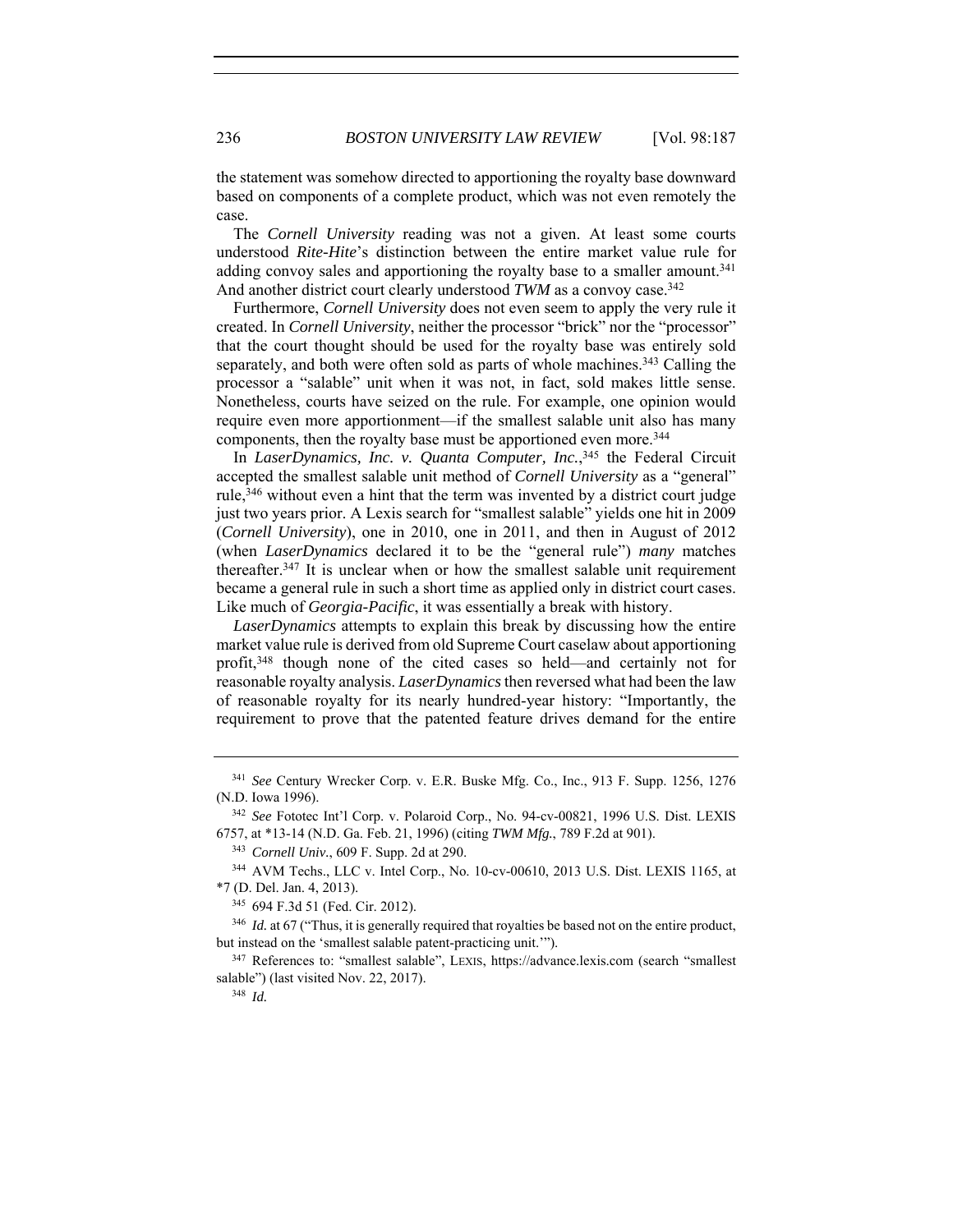product may not be avoided by the use of a very small royalty rate."349 For this contention, *LaserDynamics* relied on *Uniloc*, 350 which, as noted above, was contrary to the language in *Lucent* from just a couple of years earlier—that a low enough royalty would be sufficient to offset a high royalty base.

To be sure, the problem facing the court was real: plaintiff's proposed royalty in *LaserDynamics* was ridiculous—two percent of the entire revenues of a laptop for a small patent on one component of the machine. The patent was surely not worth two percent of the laptop's sales price, which included the hardware and operating system, among other things. But the solution was not to make up noneconomically rational rules that depart from nearly a century of legal precedent. The solution was to better utilize the general tools available to rein in ridiculous awards. For example, in *LaserDynamics*, what evidence could there possibly have been that two percent of a laptop's sales price was attributable to the patent? Why was the expert testimony admitted in the first place? The *LaserDynamics* court noted as much: "Furthermore, [the expert's apportionment and royalty rate] appears to have been plucked out of thin air . . . . . . . . . . . . . . . 1951 Most troublesome is that the infringing device was not actually sold by the defendant—that is, it was not actually a smallest salable unit. The court was untroubled by this, however, suggesting that the plaintiff offer either testimony of a lump sum royalty or sales price data from other manufacturers, as if either of these speculative enterprises were somehow better than actually doing the hard work of determining the value of the patented invention within the infringing product.<sup>352</sup>

5. Combined Application of Entire Market Value and Smallest Salable Unit

In *VirnetX, Inc. v. Cisco Systems, Inc.*, 353 the plaintiff's expert offered three damages theories for technology relating to secure communication services used in Facetime and virtual private networking.<sup>354</sup> The first was based on a one percent royalty on the entire sales price, yielding an estimate of more than \$700 million.355 The second was based on a Nash Bargaining Solution, which is discussed further below. Third, the expert determined that eighteen percent of the Apple iOS sales were due to Facetime, and a forty-five percent split after Nash bargaining would yield a reasonable royalty of \$606 million.356

<sup>349</sup> *Id.*

<sup>350</sup> Uniloc USA, Inc. v. Microsoft Corp., 632 F.3d 1292, 1319-20 (Fed. Cir. 2011).

<sup>351</sup> *LaserDynamics*, 694 F.3d at 69.

<sup>352</sup> *Id.* at 70.

<sup>353</sup> 767 F.3d 1308 (Fed. Cir. 2014).

<sup>354</sup> *Id.* at 1325.

<sup>355</sup> *Id.*

<sup>356</sup> *Id.* at 1325-26.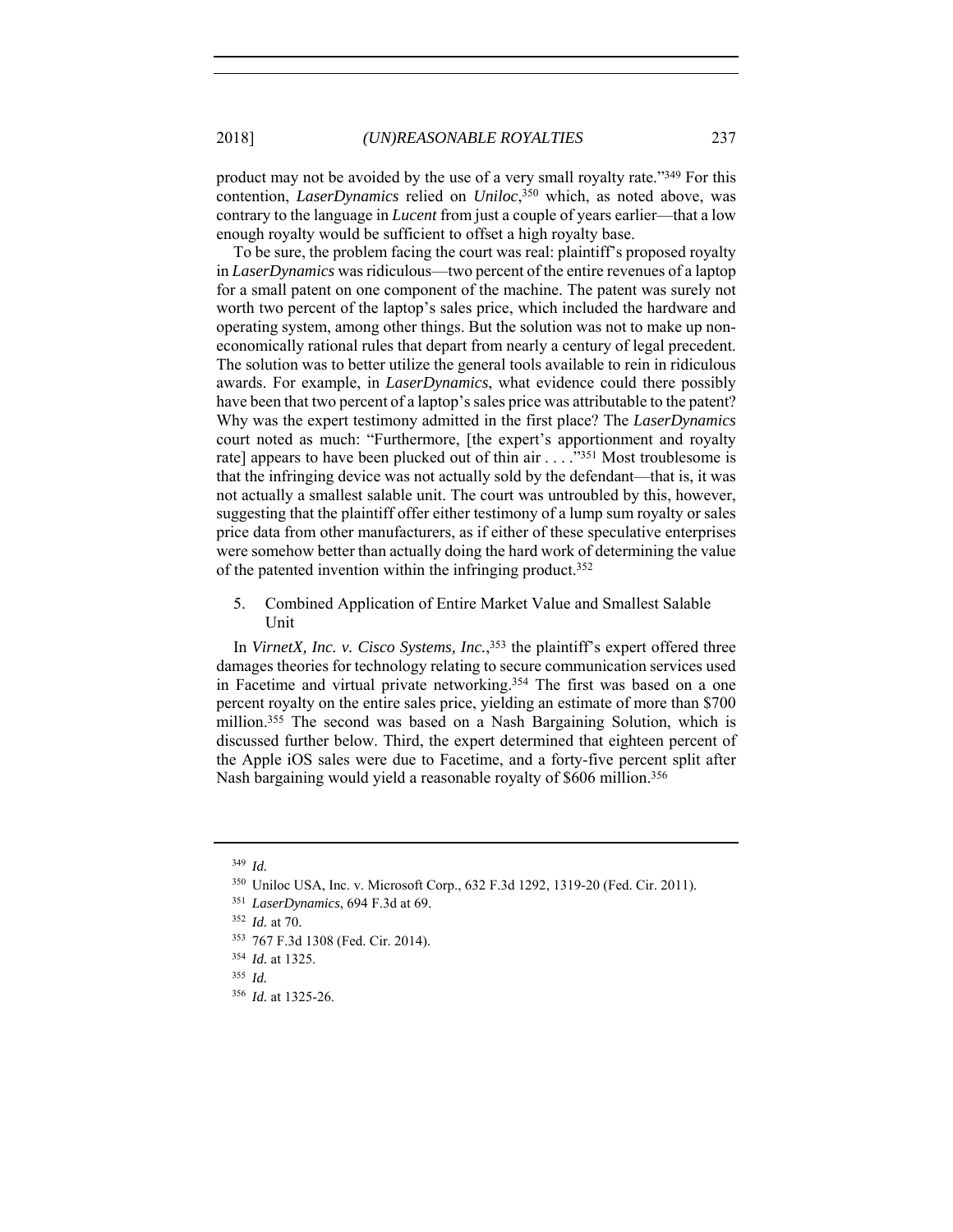The Federal Circuit reversed the judgment. It ruled that the entire market value rule required an apportionment of the royalty base associated with the value of the patent *prior to* setting the royalty rate.357 Indeed, the court intimated that showing the jury all of the net revenues could be prejudicial in and of itself.358 Thus, the court held that even if the smallest salable unit is the whole product, the expert must still determine some way to apportion the royalty base, in addition to calculating a percentage.359 Of course, this only increases uncertainty, because even if one follows the supposed smallest salable unit rule, a judgment might be overturned.

But more generally, the language of *VirnetX* makes one thing clear: the entire market value rule was now being used to routinely require apportionment of the royalty base downward regardless of whether the base has any relationship to something that is actually on sale. A mere five years earlier, *Lucent* announced such a proposition for the first time in the history of patent damages calculation, and even that case recognized that the royalty rate should be tied to the royalty base. But at most five years later (and maybe only three years later in *LaserDynamics*360), the idea that experts must apportion the royalty base independent of their determination of the royalty rate was not just commonplace, but mandatory without exception.

To say that this method is nontraditional is an understatement. One reason the new method departs from past practice is that it is unclear how such an apportionment would be done while also presenting a royalty rate based on economic rationale and evidence.<sup>361</sup> Ironically, this vision of the entire market value rule comes to a complete loggerhead with the hypothetical negotiation. *VirnetX* apparently stands for the proposition that one cannot have both, because hypothetical negotiators do not apportion the sales base prior to fixing a royalty rate.

That said, as noted above, the hypothetical negotiation is no better a way to determine compensatory value than is downward apportionment of the royalty base. Neither one of them follows from history, nor makes any economic sense.362 For example, in *VirnetX*, Apple argued that three licenses from 2012 could not be compared, because "at the time those licenses were entered into,

papers.cfm?abstract\_id=2764614 [https://perma.cc/3JEL-V2AY]. 362 Thomas F. Cotter, *Four Principles for Calculating Reasonable Royalties in Patent Infringement Litigation*, 27 SANTA CLARA COMPUTER & HIGH TECH. L.J. 725, 751 (2011).

<sup>357</sup> *Id.* at 1329.

<sup>&</sup>lt;sup>358</sup> *Id.* at 1327.<br><sup>359</sup> *Id.* Unlike some prior cases, the court recognized that the smallest salable unit rule is new, not some long-established rule. *Id.*

<sup>360</sup> LaserDynamics, Inc. v. Quanta Comput., Inc., 694 F.3d 51, 68 (Fed. Cir. 2012).

<sup>361</sup> *See* David J. Teece & Edward F. Sherry, *On the "Smallest Saleable Patent Practicing Unit" Doctrine: An Economic and Public Policy Analysis* 19 (Tusher Ctr. for the Mgmt. of Intellectual Capital, Working Paper No. 11, 2016), http://papers.ssrn.com/sol3/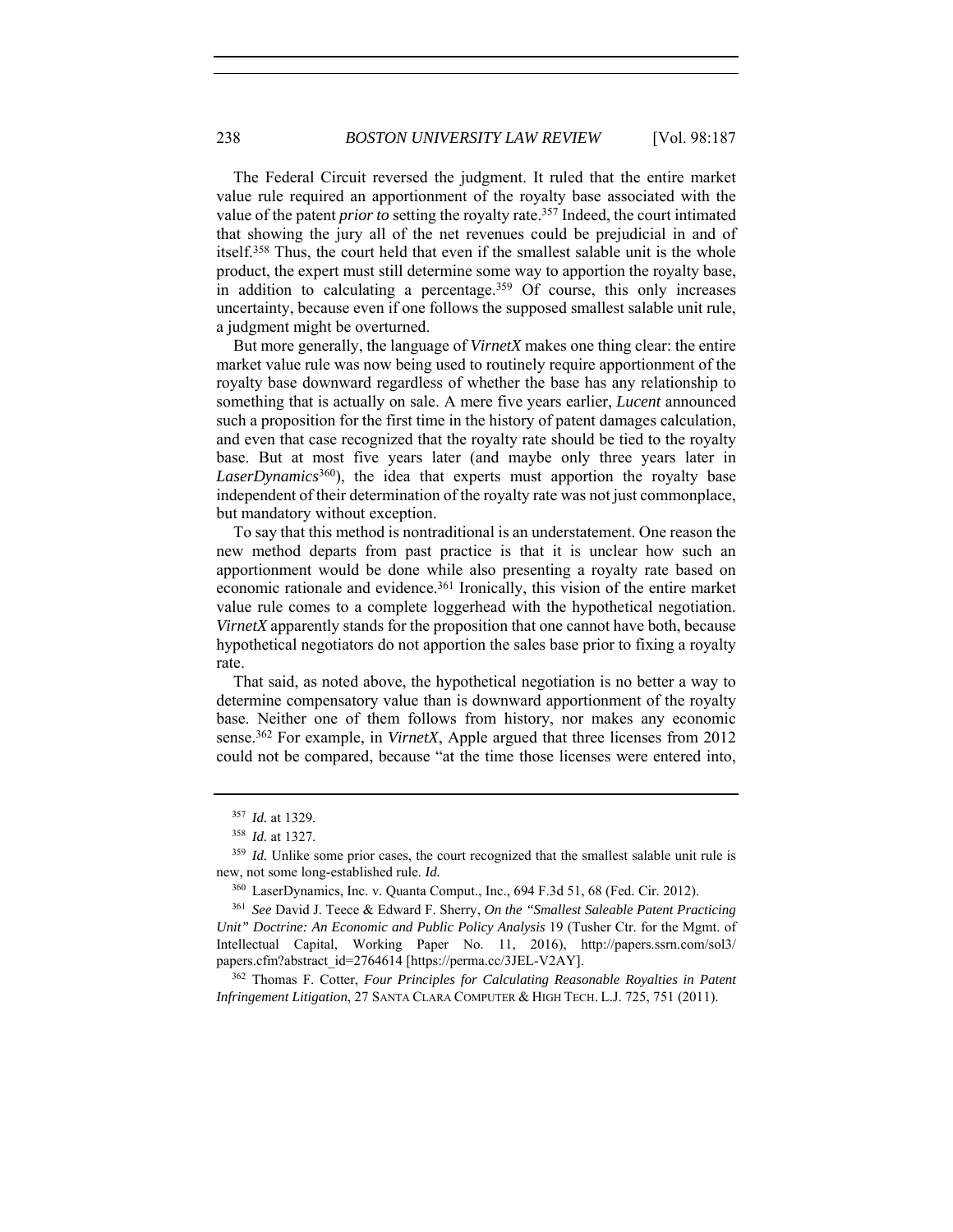VirnetX was in a much better financial position (and therefore a better bargaining position) than it was in 2009."363 If damages are to be compensatory based on the loss, value, cost savings, or other measurement, they should not vary based on the financial strength of the plaintiff. Apple's argument amounts to a theory that poorer plaintiffs deserve less damages, simply because they lack bargaining leverage. This is contrary to the history and purpose of reasonable royalties. It is surely not the way to calculate infringement damages.

The entire market value rule, though not part of a hypothetical negotiation, does no better. In *VirnetX*, the court ruled that the royalty *rate* presented by the plaintiff was acceptable; it was based on comparable licenses, which were allowable because they were sufficiently related to the patents in suit.364 But those comparable licenses and their associated rates *were based on full net revenue*. This means that the royalty rate already took the value of the inventions into consideration using the *full* royalty base.<sup>365</sup> Thus, if the royalty base were apportioned downward as the court seems to require, then the royalty rate would necessarily have to increase. It is hard, then, to see how Apple could object given that the court approved the comparable licenses.

On retrial, the jury awarded \$334 million to VirnetX instead of \$368 million.366 That verdict was reversed by the District Court on non-damages grounds,367 and after a *third* trial, the jury awarded \$302 million.368 The damages expert took other (percentage-based) licenses obtained by VirnetX and divided the revenue received by the units sold to determine a per-unit royalty at trial. Apple objected, but the court ruled that the expert's methodology did not implicate the entire market value rule because it was based on a per-unit cost from other licenses rather than the price of the iPhone.<sup>369</sup> Although Apple may

<sup>367</sup> VirnetX, Inc. v. Apple, Inc., Memorandum Opinion & Order at 13-14, No. 6:12-cv-00855, 2013 U.S. Dist. LEXIS 185621, at \*30-31 (E.D. Tex. July 22, 2013).

<sup>368</sup> Andrew Chung, *Apple Just Lost its Patent Retrial to VirnetX*, REUTERS (Oct. 11, 2016), https://www.reuters.com/article/us-apple-suit-virnetx-holdg/apple-loses-patent-retrial-tovirnetx-owes-302-4-million-idUSKCN1212Y5 [https://perma.cc/7PZJ-BU4R].

<sup>369</sup> VirnetX, Inc. v. Apple, Inc., Memorandum Opinion & Order at 17, No. 6:10-cv-00417 (E.D. Tex. Sept. 29, 2017) ("The licenses upon which Mr. Weinstein's analysis was based were already apportioned, and Mr. Weinstein explained to the jury the differences between the licenses and the hypothetical negotiation. . . . Further, VirnetX did not present a theory

<sup>363</sup> VirnetX, Inc. v. Cisco Sys., Inc., 767 F.3d 1308, 1330 (Fed. Cir. 2014). The court did not accept this argument, but neither did it explicitly rule it out. *Id.* at 1330-31.

<sup>364</sup> *Id.* at 1330-31. *See infra* Section III.E for a discussion of comparable licenses.

<sup>&</sup>lt;sup>365</sup> It is entirely possible, of course, that the comparable royalty rates overvalued the invention, but the jury likely took that into account by awarding much less than was requested. Further, once admitted as comparable, the onus was on Apple to show that the rate was too high. 366 Jess Davis, *Apple Hit With \$625M Verdict In VirnetX Patent Rematch*, LAW360 (Feb.

<sup>3, 2016),</sup> https://www.law360.com/ip/articles/754652?nl\_pk=7545a5b5-6a94-47d3-8aa3- 2e19884905c5&utm\_source=newsletter&utm\_medium=email&utm\_campaign=ip.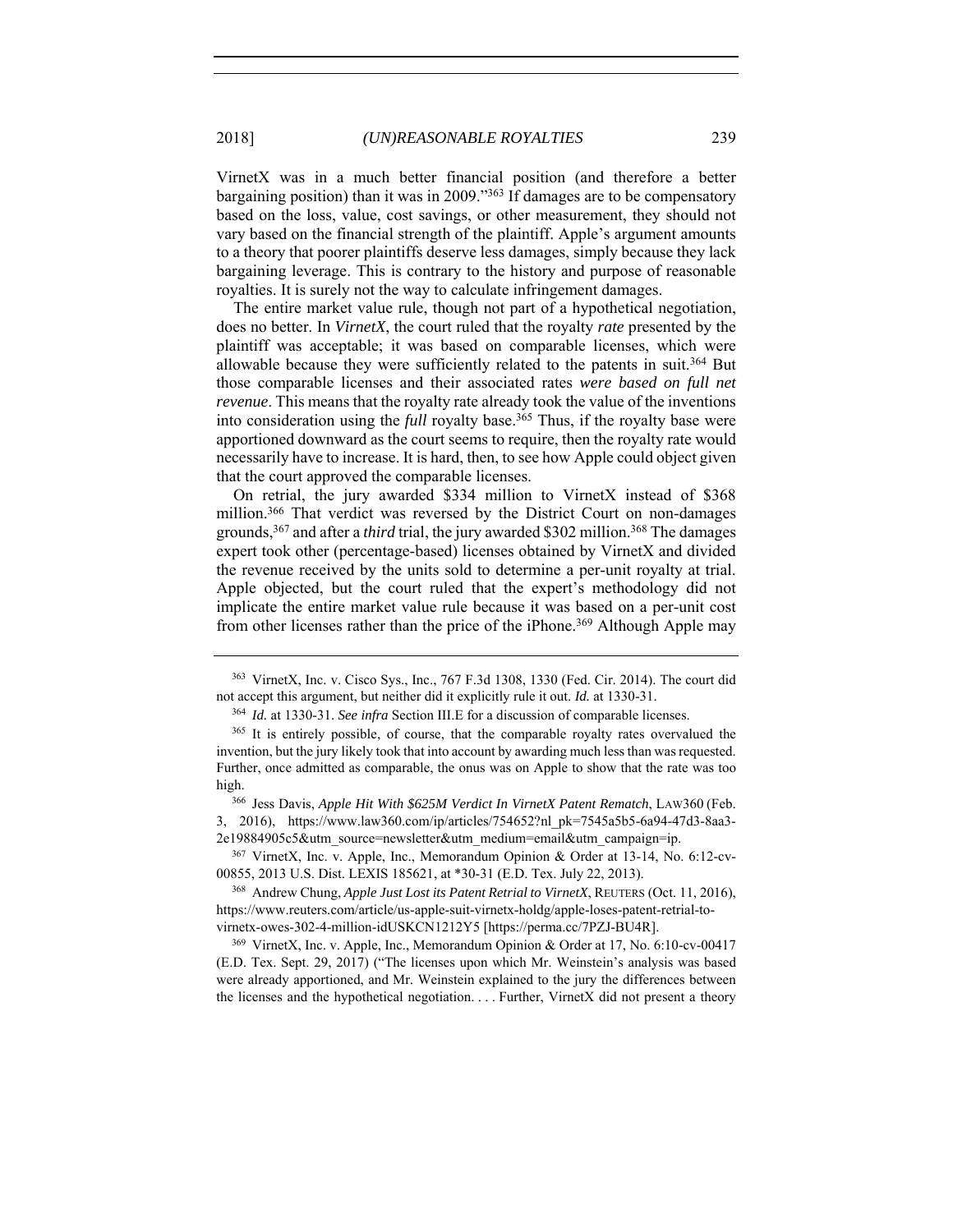be right that the per-unit price is too high, whether VirnetX sought a lower percentage of end-product revenue or a higher percentage of apportioned revenue is both opaque and immaterial.370 The case is now pending appeal.

Recent cases continue to highlight the tension between the hypothetical negotiation and the entire market value rule. The Federal Circuit continues to treat the smallest salable unit rule as something that has been long adopted.371 The same is true for the entire market value rule as applied to apportioning the royalty base.372 But even in doing so, the court has ruled that these principles did not apply where there was good evidence in the hypothetical negotiation. Instead, the court affirmed the district court's use of actual licensing negotiations, which focused on end-unit sales.373

The preference for actual negotiations (which used all revenue as a base) highlights the dissonance created by rules such as the smallest salable unit and apportionment of the royalty base—especially if one believes in the hypothetical negotiation.374 The court distinguishes its finding from the smallest salable/apportionment rules by noting that the per-unit dollar royalty would be the same whether assessed by chip or final unit,<sup>375</sup> but this simply supports this Article's contention that apportioning the royalty base is mostly irrelevant if the royalty rate is adjusted as well. The per-unit price will be a lower percentage of end-unit sales and a higher percentage of per-chip sales. Bright-line rules simply do not dictate how parties negotiate.376

1302 (Fed. Cir. 2015).

<sup>372</sup> *Id.* ("[W]e have also explained that '[t]he entire market value rule is a narrow exception to this general rule' 'derived from Supreme Court precedent' in *Garretson*." (quoting LaserDynamics, Inc. v. Quanta Comput., Inc., 694 F.3d 51, 67 (Fed. Cir. 2012))).<br><sup>373</sup> *Id.* at 1303.<br><sup>374</sup> J. Gregory Sidak, *The Proper Royalty Base for Patent Damages*, 10 J. COMPETITION L.

& ECON. 989, 993 (2014) (arguing that consideration of downstream retail price is justified because it is used in hypothetical negotiation). 375 *Commonwealth Sci. & Indus. Research Org*, 809 F.3d at 1303 n.1.

<sup>376</sup> The case adds a wrinkle to apportionment, which is that inclusion in a standard might artificially increase the value of the patent for apportionment purposes. *Id.* at 1304-05. The effect of standards on the equation is beyond the scope of this Article, though considering a standard appears to be in line with other apportionment considerations. It is not clear that the analysis should cut either way. A weak invention could be buoyed by adoption, but a strong invention might be adopted because of its prowess.

that violated the entire market value rule, as the jury was not told the total revenue or total price of the accused products, and the Court instructed the jury not to consider any outside

knowledge they may have had about these figures.").<br> $370 \text{ In this case, the per-unit price roughly equaled the prior percentage of end-product}$ revenue, so Apple's argument did not come out of left field. However, the argument still illustrates the problem of requiring apportionment of the royalty base without an approach that ties back to the products at issue. 371 *See* Commonwealth Sci. & Indus. Research Org. v. Cisco Sys., Inc., 809 F.3d 1295,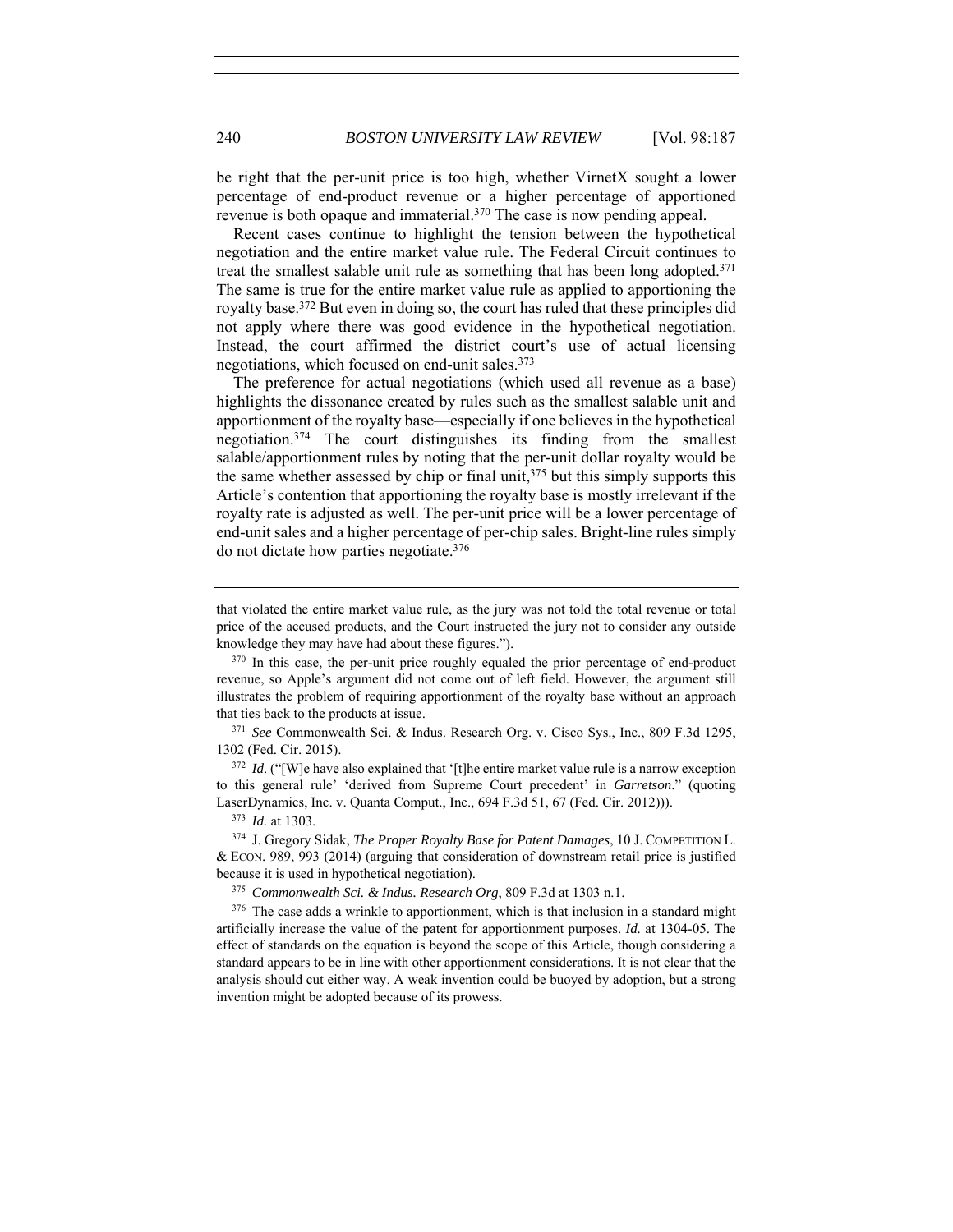The criticism here should not be taken as an endorsement of poor expert damages analysis, but rather of the modern trend toward a rigid rule to deal with such analysis. Returning to the birth of the smallest salable unit rule, as in prior cases like *Lucent* and *Uniloc* that have turned reasonable royalty standards into rules, the *Cornell University* court had a point: "The court is left to wonder why, if the royalty base mattered so little, Cornell exerted so much energy in pushing for the largest possible base before, during, and even after trial."377

Thus, the entire market value rule and its concomitant royalty base apportionment are proxies for a different concern: that royalty rates (or even perunit royalties) simply do not reflect the value of the invention.<sup>378</sup> If that is true, then courts should address that concern head on, rather than by twisting a rule to do something that it was never intended to do and that, instead, only multiplies litigation. Further, defendants should offer better evidence of low value to offset plaintiffs' evidence of high value.

To the extent there is concern that large revenues lead to prejudice with the jury, experts could be required to report per-unit royalties rather than percentage royalties if the evidence allows. For example, in *Medtronic*, the court required an "apportionment" of the defendant's profits, but only to the extent that such division was used to determine how the parties might have split funds in a license based on the value of the invention.379 In other words, the amount requested was too high given the value, and the court fixed a lower royalty as an absolute dollar amount for each and every sale. The court found that admission of full profits data without discussion of the value of the improvement was prejudicial.<sup>380</sup>

#### 6. Reasonable Royalties Were Created to Avoid Apportionment

Downward apportionment and the smallest salable unit rule are inconsistent with historic practices.<sup>381</sup> Quite simply, the law of apportionment of profits was not considered a precursor to apportionment of the royalty base. 382 For example, in one early case, the court only awarded profits for individual parts of a whole device, but awarded royalties on the entire device.<sup>383</sup> Another early case made clear that the reasonable royalty already took the value of the invention as compared to the whole into account.384 Another case was reversed and remanded for reasonable royalty analysis because actual profits and actual royalties could

<sup>377</sup> Cornell Univ. v. Hewlett-Packard Co., 609 F. Supp. 2d 279, 289 (N.D.N.Y. 2009).

<sup>378</sup> Cotter, *supra* note 16, at 39-41.

<sup>379</sup> Medtronic, Inc. v. Catalyst Research Corp., 547 F. Supp. 401, 414 (D. Minn. 1982).

<sup>380</sup> *Id*. at 414-15.

<sup>381</sup> *But see* Brean, *supra* note 2, at 898 (arguing that statute changed historic framework for calculating reasonable royalties, though noting that statute does not require rigid rules).

<sup>382</sup> Fink, *supra* note 138, at 826.

<sup>383</sup> Fox Typewriter Co. v. Underwood Typewriter Co., 287 F. 453, 454 (6th Cir. 1923).

<sup>384</sup> Munger v. Perlman Rim Corp., 275 F. 21, 25 (2d Cir. 1921).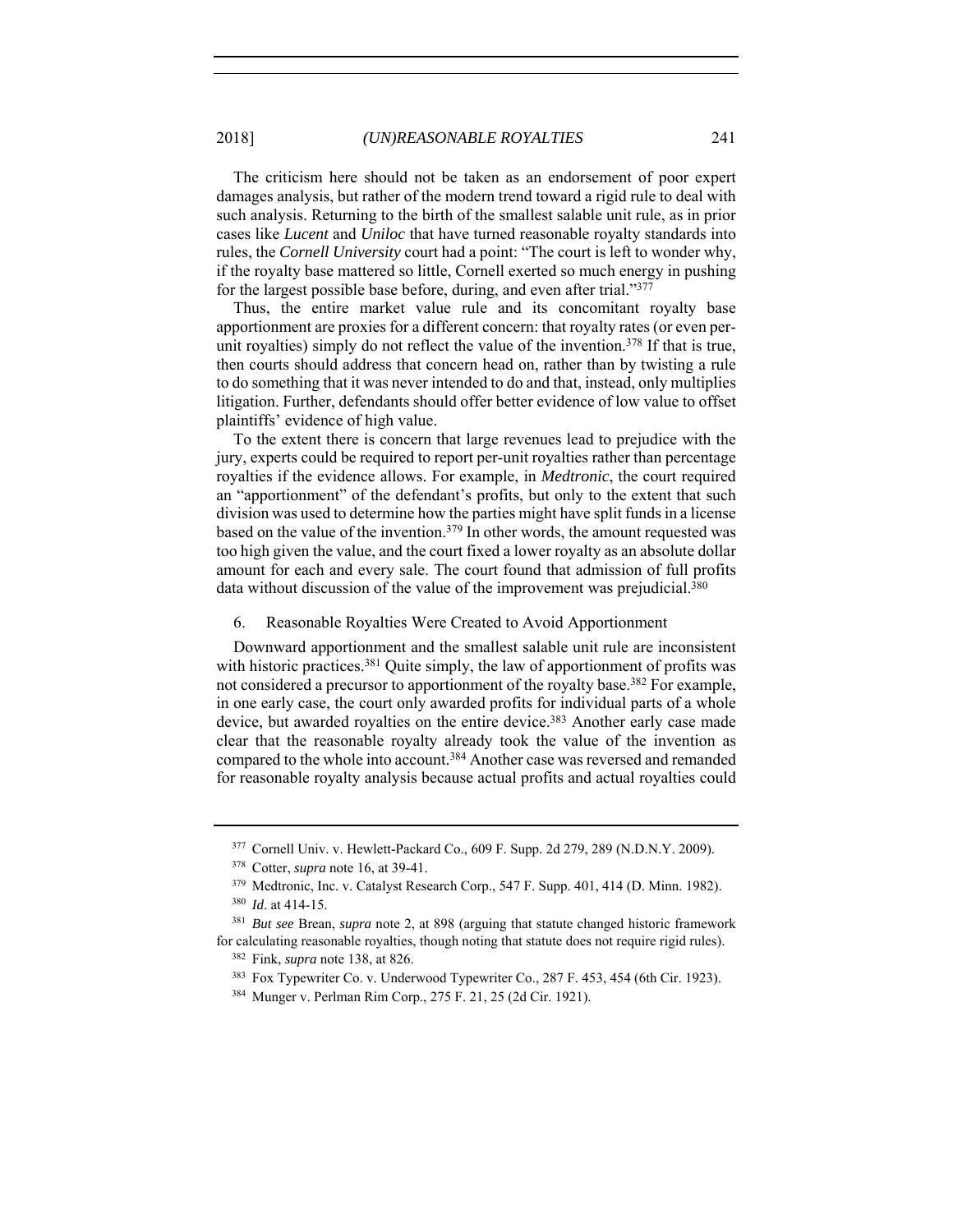not be apportioned.385 In another case, the court considered arguments that the patented improvement was just one of many patented inventions in the infringing device, and that the patented invention had little value.386 Even so, the court awarded a 2.5% royalty *on all sales*. <sup>387</sup> In doing so, it noted that profit apportionment was impossible, which gave rise to reasonable royalties in the first place.388

In short, *the entire point of reasonable royalties was that they should apply when apportionment was not possible*. To require apportionment of reasonable royalties misses the entire reason the remedy was created in the first place.<sup>389</sup> The irony is that the *Lucent* court cites to the entire market value rule for lost profit apportionment as a "rigid rule" dating from "the distant past, before a contemporary appreciation of the economics of infringement damages."390 This is inconsistent with the actual development of the law; the lost profit apportionment cases discussed in *Lucent* and this article make perfect economic sense. Damages should be limited to the value of the patent. What does not make sense is apportioning a revenue base and then further apportioning through a royalty rate. That is double apportionment and it is unclear how experts and juries are supposed to account for the patent's repeated value in a way that makes any economic sense. There is certainly no line of precedent that gives any guidance for this new concept.

Indeed, none of the cases cited in favor of apportionment even hinted at the notion that courts should apportion the royalty base downward. A Lexis search for "(apportion w/20 reasonable royalties) and patent" yielded 74 hits: only 6 before 1960 and almost all in district courts.391 Only one district court case, from the 1990s, suggested that the entire market value rule be used to apportion the royalty base downward prior to *Lucent*, and that unpublished opinion was

 $391$  References to: apportion, reasonable royalties & patent, LEXIS (last visited Dec. 28, 2017), https://advance.lexis.com (search "(apportion w/20 reasonable royalties) and patent").

<sup>385</sup> Alliance Sec. Co. v. De Vilbliss Mfg. Co., 76 F.2d 503, 504-05 (6th Cir. 1935).

<sup>386</sup> Enter. Mfg. Co. v. Shakespeare Co., 47 F. Supp. 859, 864-67 (W.D. Mich. 1942).

<sup>387</sup> *Id.* 

<sup>388</sup> *Id*. 389 *See* Ellipse Corp. v. Ford Motor Co., 461 F. Supp. 1354, 1380 (N.D. Ill. 1978) ("Plaintiff's attempt to apportion a 'profit' to the [infringing component of a whole car] has no relevance to the determination of reasonable royalty. Congress amended the patent statute in 1946 to eliminate the recovery of profits precisely because of the impossibility of apportioning profits to a piece or part of a larger entity.").<br><sup>390</sup> Lucent Techs., Inc. v. Gateway, Inc., 580 F.3d 1301, 1336 (Fed. Cir. 2009).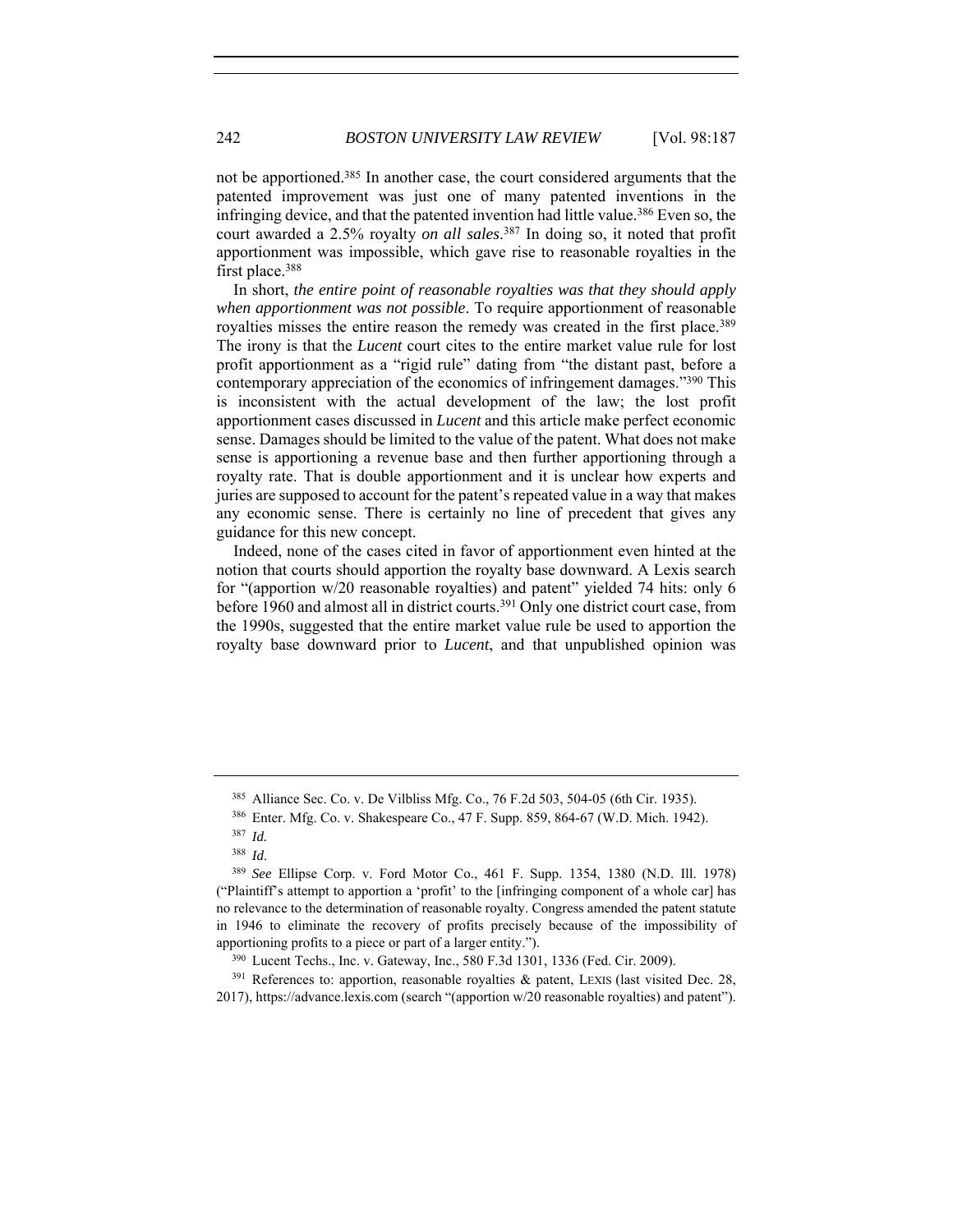ignored.392 By contrast, a search for "(apportion w/20 profits) and patent" yielded 464 hits, many before 1900.393

The earliest use of the term "apportionment" in near proximity of both "royalty base" and the "entire market value rule" is *TWM*, a convoy case precursor to *Rite-Hite*. *TWM* described the entire market value rule with respect to lost profits and unpatented features, citing only to lost profits cases.394 It is not until the next paragraph that the case then mentions the effect of the entire market value rule on a royalty base, but this discussion is not about apportionment of unpatented features, but about convoyed sales of additional products.395 *TWM* cites *King Instrument Corp. v. Otari Corp.*, <sup>396</sup> *Paper Converting Machine Co. v. Magna-Graphics Corp.*, 397 and *Kori Corp. v. Wilco Marsh Buggies & Draglines*, 398 all of which were lost profits cases.

The use of the entire market value rule in proximity to the royalty base was not mentioned again until 1992, in which a district court quoted *TWM* by combining pieces of the *two separate paragraphs* (one on apportionment of profits, one on entire market value inclusion of convoy goods) to imply that the entire market value rule should apply to the royalty base.<sup>399</sup> Even so, the court still made clear that the entire market value rule is about convoy goods.<sup>400</sup>

Indeed, contrary to the *Lucent* court's view, judges have always understood that the entire market value rule was about convoy goods in a reasonable royalty analysis. The birth of the application of the entire market value rule in reasonable royalties can probably be traced to *Marconi*401 in 1942. But even there, the court

<sup>397</sup> 745 F.2d 11, 22-23 (Fed. Cir. 1984).

<sup>401</sup> Marconi Wireless Tel. Co. of Am. v. United States, 99 Ct. Cl. 1, 49 (1942) ("[T]he invention was of such paramount importance that it substantially created the value of the component parts . . . and that it therefore falls within the entire market value rule. The complete cost of the transmitting and receiving sets should be used as the base in the application of a reasonable royalty."). Professor Lemley agrees that *Marconi* is the source of later judicial applications of the entire market value rule to reasonable royalties, though it appears that *Marconi* did so in reasonable royalties as well, and not just in lost profits as Lemley argues. *See* Lemley, *supra* note 17, at 662 n.34.

<sup>392</sup> Mars, Inc. v. Coin Acceptors, No. 90-cv-00049, 1995 U.S. Dist. LEXIS 21697, at \*8-9 (D.N.J. Oct. 31, 1995).

<sup>&</sup>lt;sup>393</sup> References to: apportion, profits & patent, LEXIS (last visited Dec. 28, 2017), https://advance.lexis.com (search "(apportion w/20 profits) and patent").

<sup>394</sup> TWM Mfg. Co v. Dura Corp., 789 F.2d 895, 901 (Fed. Cir. 1986). Note that the court muddied the waters, however, because it described "parts of the whole," when in fact it was applying the rule to related goods.<br><sup>395</sup> *Id*.<br><sup>396</sup> 767 F.2d 853, 865 (Fed. Cir. 1985).

<sup>398</sup> 761 F.2d 649, 653 (Fed. Cir. 1985).

<sup>399</sup> Andrew Corp. v. Gabriel Elecs., Inc., 785 F. Supp. 1041, 1054 (D. Me. 1992) (quoting *TWM Mfg.*, 789 F.2d at 901). 400 *Id.*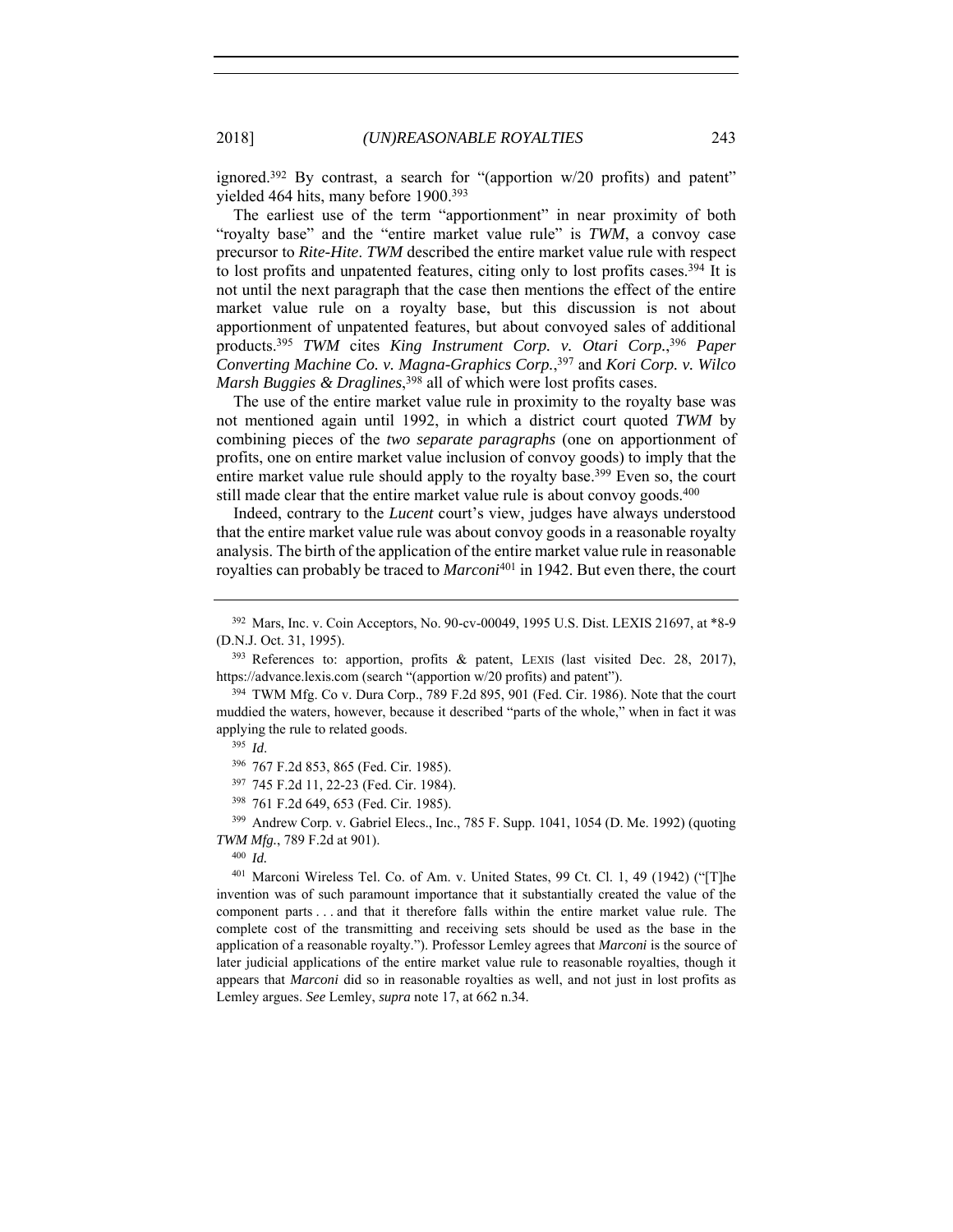recognized that there is a sliding scale between the royalty base and the royalty rate, such that the two were related and not to be considered separately.402 The court was clear that the royalty rate, in conjunction with the base, should be used to properly value the invention, and that traditional profit apportionment was a completely different analysis. This sliding scale relationship between the royalty base and the royalty rate never changed.<sup>403</sup>

The irony is that rote application of the supposed entire market value rule to apportion the royalty base is diametrically opposed to how the same analysis would have been done in a profits analysis. In profits apportionment, the entire market value rule means the patentee recovers *one hundred percent* of the profits (which almost never happens); apportionment means the patentee recovers something less than one hundred percent of the profits based on the value of the invention. But in a reasonable royalty context, *the royalty does the apportionment*. 404 The whole point of a royalty is that the patentee recovers the value of the invention—which is usually less than the profits, but could sometimes be more. Taking the royalty base apportionment view of the entire market value rule to its logical end would mean that if a patentee could prove that the patent were the basis for customer demand, then the royalty should equal one hundred percent of the revenue, and no case has ever so held.

To see why royalty base apportionment had never been considered a viable option—even under the hypothetical negotiation—consider the following hypothetical. Imagine that a product sells for \$100, and the invention is worth \$2, which the parties split. Common sense dictates, and the hypothetical negotiation demands (if you are so inclined), that the royalty rate be one percent on sales of \$100, or even that the royalty be a fixed \$1, regardless of sales price.

But if one is required to apportion the royalty base according to the patent's value, then the royalty base would be \$2 per unit. But at that royalty base, the rate should be fifty percent! This makes little sense from a royalty point of view (who keeps accounting records on fictional component valuations?) and is

<sup>402</sup> *Marconi Wireless*, 99 Ct. Cl. at 47 ("In [lost profits analysis] plaintiff would be entitled only to the profits on the features or elements covered by his patent. If, however, the recovery of compensation in the same instance were measured by a reasonable royalty . . . the differential between the patented and unpatented features of the machine would be taken into account by scaling down the percentage of royalty accordingly. It would make no difference in the ultimate compensation to plaintiff if the reasonable royalty were fixed at 5 percent of the selling price of the complete machine rather than 20 percent of one quarter of the sales price of the machine.").<br><sup>403</sup> *Contra* Brian J. Love, *Patentee Overcompensation and the Entire Market Value Rule*,

<sup>60</sup> STAN. L. REV. 263, 273 (2007) (discussing overcompensation caused by use of entire market value rule, without explaining why royalty rates cannot be used to set proper "benchmark" royalty). 404 Damien Geradin & Anne Layne-Farrar, *Patent Value Apportionment Rules for* 

*Complex, Multi-Patent Products*, 27 SANTA CLARA COMPUTER & HIGH TECH. L.J. 763, 770- 72 (2011).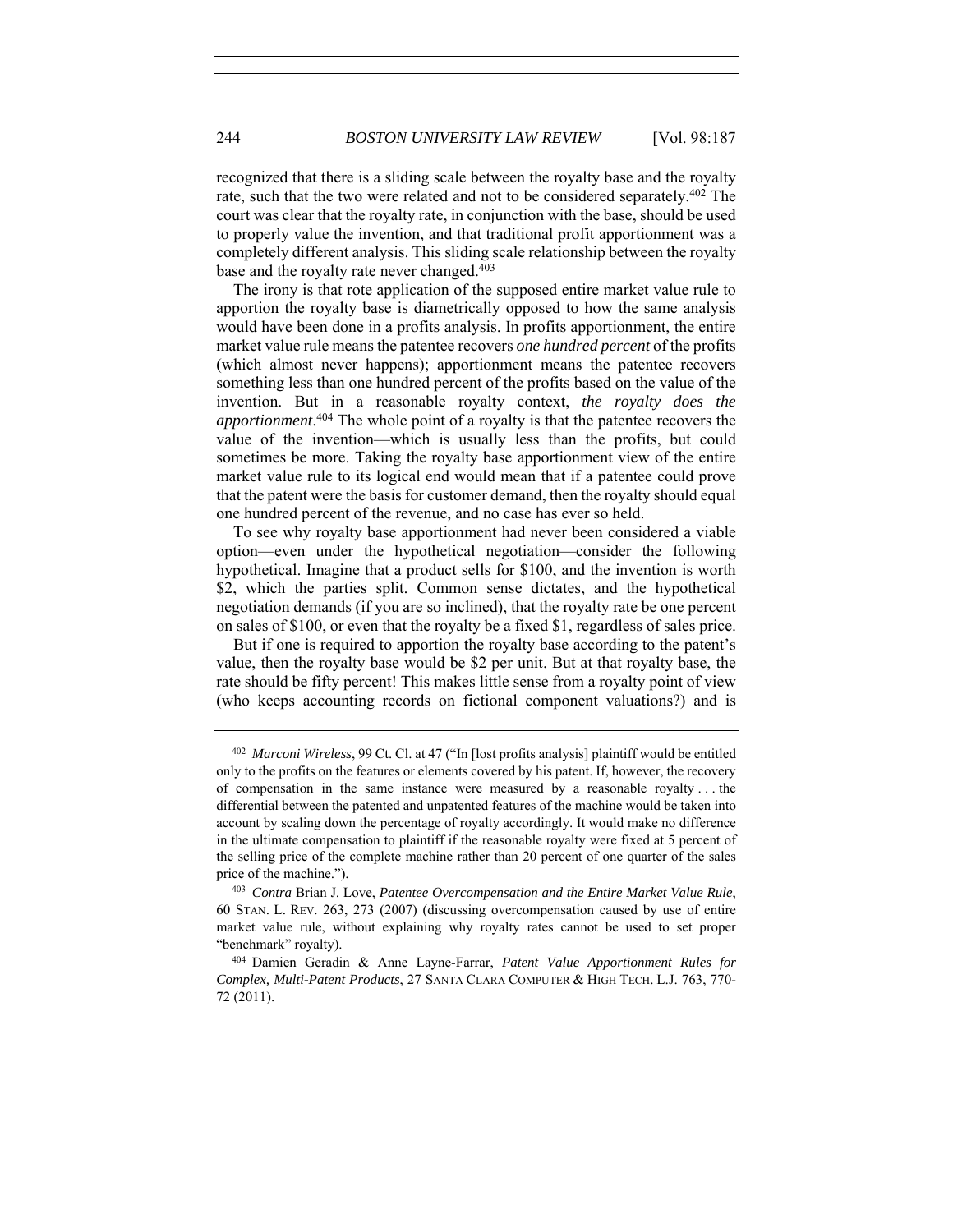nonsense from a hypothetical negotiation point of view (who negotiates for a royalty based on accounting records that nobody keeps and are thus not administrable?). Indeed, it is the very type of split that the court rejected in *VirnetX*. 405

What if the value can only be reduced to an approximation, like \$10, because other products with similar but fewer features cost that much? This is reasonable enough—in fact, some experts might use this type of methodology in order to determine the value of an invention.406 But having done so, the royalty rate would be ten percent.

The most recent cases seem to walk back the bright-line rhetoric of prior cases. For example, in *Ericsson, Inc. v. D-Link Systems, Inc*, <sup>407</sup> the defendant argued that comparable licenses could not be used because they were based on net sales and after *VirnetX* no reasonable royalty could be based on net sales.408 The court rejected this argument and reframed the bright-line language of *VirnetX* and *LaserDynamics*, stating that: "the governing rule is that the *ultimate combination of royalty base and royalty rate* must reflect the value attributable to the infringing features of the product, and no more. As a substantive matter, it is the 'value of what was taken' that measures a 'reasonable royalty' . . . ."409 This is a fair statement of the law as it had always been applied, and even as it had been discussed in *Lucent*.

*Ericsson*'s language is not how the intervening cases like *LaserDynamics* defined the entire market value rule. To harmonize the cases, the court reframes the royalty base apportionment rule as an evidentiary principle—that undue focus on total revenues can bias a jury,<sup>410</sup> and should be avoided under Federal Rule of Evidence 403.411 As a result, courts should give cautionary instructions but admit the license evidence in question.412

This language hearkens back to the *Lucent* opinion which, as discussed above, was essentially a ruling that evidence offered had been prejudicial and could not support the jury's verdict. *Lucent*'s failure was to pin the problem on the entire market value rule, rather than *Ericsson*'s evidentiary concern.

<sup>405</sup> VirnetX, Inc. v. Cisco Sys., Inc., 767 F.3d 1308, 1333 (Fed. Cir. 2014).

<sup>406</sup> *See, e.g.*, Apple Inc. v. Motorola, Inc., 757 F.3d 1286, 1315-16 (Fed. Cir. 2014) (using mouse and trackpad to determine value of gesture invention), *overruled on other grounds by*  Williamson v. Citrix Online, LLC, 792 F.3d 1339 (Fed. Cir. 2015).

<sup>407</sup> 773 F.3d 1201 (Fed. Cir. 2014). 408 *Id.* at 1225-26.

<sup>409</sup> *Id.* at 1226 (emphasis added) (citing *VirtnetX, Inc.*, 767 F.3d at 1326).

<sup>410</sup> *See generally* John Campbell et al., *Countering the Plaintiff's Anchor: Jury Simulations to Evaluate Damages Arguments*, 101 IOWA L. REV. 543 (2016) (simulating anchoring in jury trials).

<sup>411</sup> *Ericsson, Inc.*, 773 F.3d at 1226-27.

<sup>412</sup> *Id.* at 1228.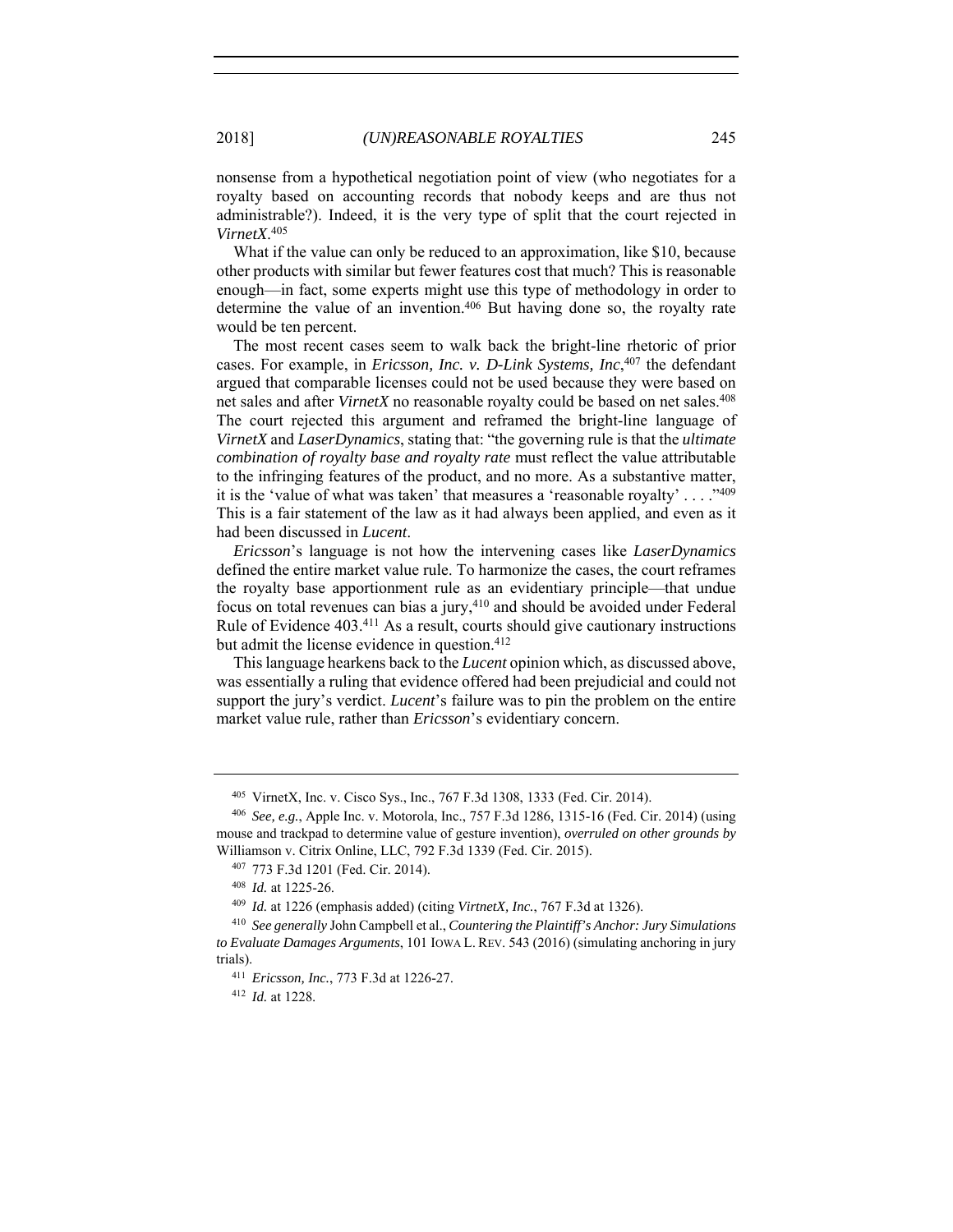Despite *Ericsson*, district courts sometimes apply the bright-line rules.<sup>413</sup> Even if not, the great uncertainty for litigants is that they never know which precedential opinion will be relied on in any given case. Criticism of a rule requiring apportionment of the royalty base should not be confused with criticism of apportionment generally. The history of patent damages has taught that damages ought to be based on the value of the invention. Thus, a call to more critically consider damages evidence is well taken.

The argument here is not that experts should ignore the value of the invention in comparison with all of the non-patented components. Instead, the argument is that experts should determine the value of the invention and estimate the proper royalty, in line with the way such calculations had been done for the entire history of reasonable royalties until 2009.

## D. *Rules of Thumb*

Rules of thumb, in which courts assume shortcuts, are a relatively new phenomenon. Although some of them may be reasonably efficient, rules of thumb depart from the traditional method of valuing the patented invention.

In the 1990s and 2000s, as the number of patent cases grew, courts began to allow such evidence. One rule was the "25% Rule," which hypothesized that a default royalty rate would be twenty-five percent of profits, to be adjusted up or down by the *Georgia-Pacific* factors.<sup>414</sup> The rule had been the topic of several articles purporting to document that twenty-five percent (of profits, not of sales) was common in negotiated agreements, and that several judicial decisions had upheld its use.415

In *Uniloc*, the court rightfully rejected this rule of thumb. *Uniloc*'s product activation invention was implemented in every version of Microsoft Windows.416 The product literally did not work without it—activation was core to Microsoft's anti-piracy strategy.417 The damages stakes were huge. But customers did not buy the product in order to use the activation feature, so the value of the invention was a key point of contention in the case.<sup>418</sup> The damages totaled \$388 million, or two percent of Microsoft's Windows and Office revenues. Uniloc had asked for about three percent.<sup>419</sup>

<sup>413</sup> *See, e.g.*, GoDaddy.com LLC v. Rpost Commc'ns Ltd., No. 14-cv-00126, 2016 U.S. Dist. LEXIS 61670, at \*14-16 (D. Ariz. May 10, 2016).

<sup>414</sup> Uniloc USA, Inc. v. Microsoft Corp., 632 F.3d 1292, 1312-14 (Fed. Cir. 2011) (describing articles supporting, and several cases between 1997 and 2010, accepting 25% Rule evidence).

<sup>415</sup> *Id.* at 1314.

<sup>416</sup> *Id.* at 1298.

<sup>417</sup> *Id.* at 1297.

<sup>418</sup> *Id.* at 1319.

<sup>419</sup> *Id.* at 1313.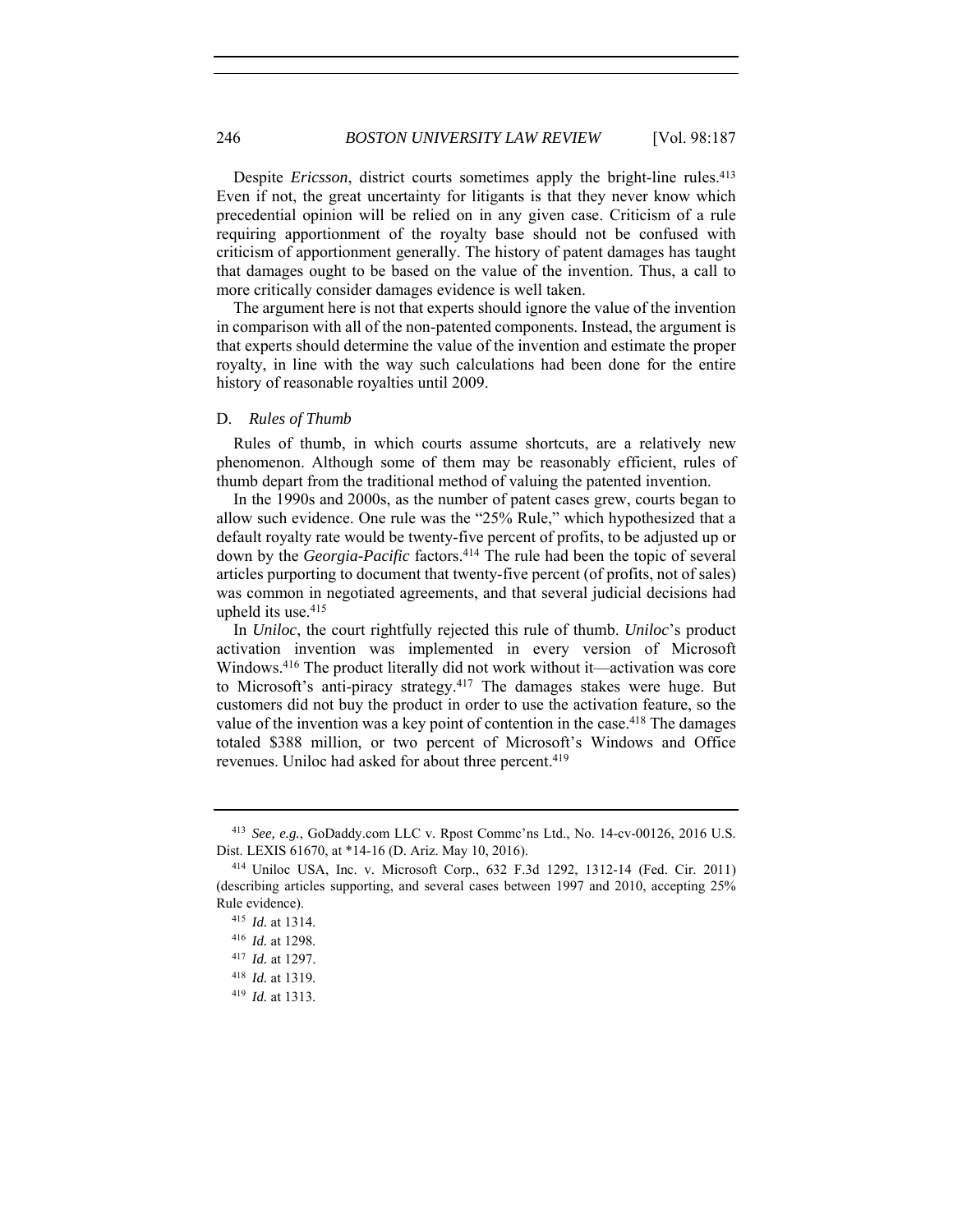The 25% Rule departs from the long history of how reasonable royalty evidence had been allowed by courts. The Federal Circuit noted:

The meaning of these cases is clear: there must be a basis in fact to associate the royalty rates used in prior licenses to the particular hypothetical negotiation at issue in the case. The 25% Rule of thumb as an abstract and largely theoretical construct fails to satisfy this fundamental requirement.420

The rule was arguably based on actual ex ante licensing trends<sup>421</sup> and thus fed into the hypothetical negotiation. But focus on the hypothetical negotiation masked the problems with the 25% Rule—that it was not sufficiently tied to the value of the patent. The rule does tie to any "particular technology, industry, or party."422 It took the court a while to discard the rule of thumb, but if district courts were paying attention, they would have seen that rules of thumb were not historically supported<sup>423</sup> and the Federal Circuit was likely to disallow them at some point.

Using a different rule of thumb, in *VirnetX* the plaintiff's expert offered an opinion based on a Nash Bargaining Solution, which the court described as reaching a fifty-fifty split on profits, totaling \$588 million.<sup>424</sup> The court noted that the expert did not apply the facts of a hypothetical bargain to the assumptions that ordinarily must hold to reach a Nash equilibrium.425

The Federal Circuit ruled that the Nash Bargaining Solution was inadmissible. Essentially, the fifty percent split was no better than the *Uniloc* rule of thumb.426 Though supported by complex mathematical game theory, it started with an unsupported assumption that each party would equally split incremental value.

[https://perma.cc/T8ZM-4NY8] (arguing that twenty-five percent rule is arbitrary because it is applied ex post and does not take into account hypothetical negotiation).

<sup>420</sup> *Id.* at 1317.

<sup>421</sup> John C. Jarosz, Carla S. Mulhern & Michael Wagner, *The 25% Rule Lives On*, LAW360 (Sept. 8, 2010, 11:45 AM), https://www.law360.com/articles/187507/the-25-rule-lives-on; *see also* Stephen A. Degnan & Corwin Horton, *A Survey of Licensed Royalties*, 32 LES NOUVELLES 91, 95 (1997). *But see* Roy J. Epstein, *Modeling Patent Damages: Rigorous and Defensible Calculations* 22 (Paper Presented at the AIPLA 2003 Annual Meeting), http://www.royepstein.com/epstein\_aipla\_2003\_article\_website.pdf

<sup>422</sup> *Uniloc*, 632 F.3d at 1316. 423 *See, e.g.*, Fromson v. W. Litho Plate & Supply Co., 853 F.2d 1568, 1578 (Fed. Cir. 1988) ("[W]e cannot fathom . . . the rationale that led to selection of a 'standard 10% profit'  $\dots$  .").

<sup>424</sup> VirnetX, Inc. v. Cisco Sys., Inc., 767 F.3d 1308, 1325 (Fed. Cir. 2014). The expert actually broke it down to forty-five percent or fifty-five percent based on Apple's stronger hypothetical bargaining power—another nod to the hypothetical negotiation that is completely unrelated to the value of the patent. *Id.*

<sup>425</sup> *Id.* at 1332.

<sup>426</sup> *Id.* at 1333.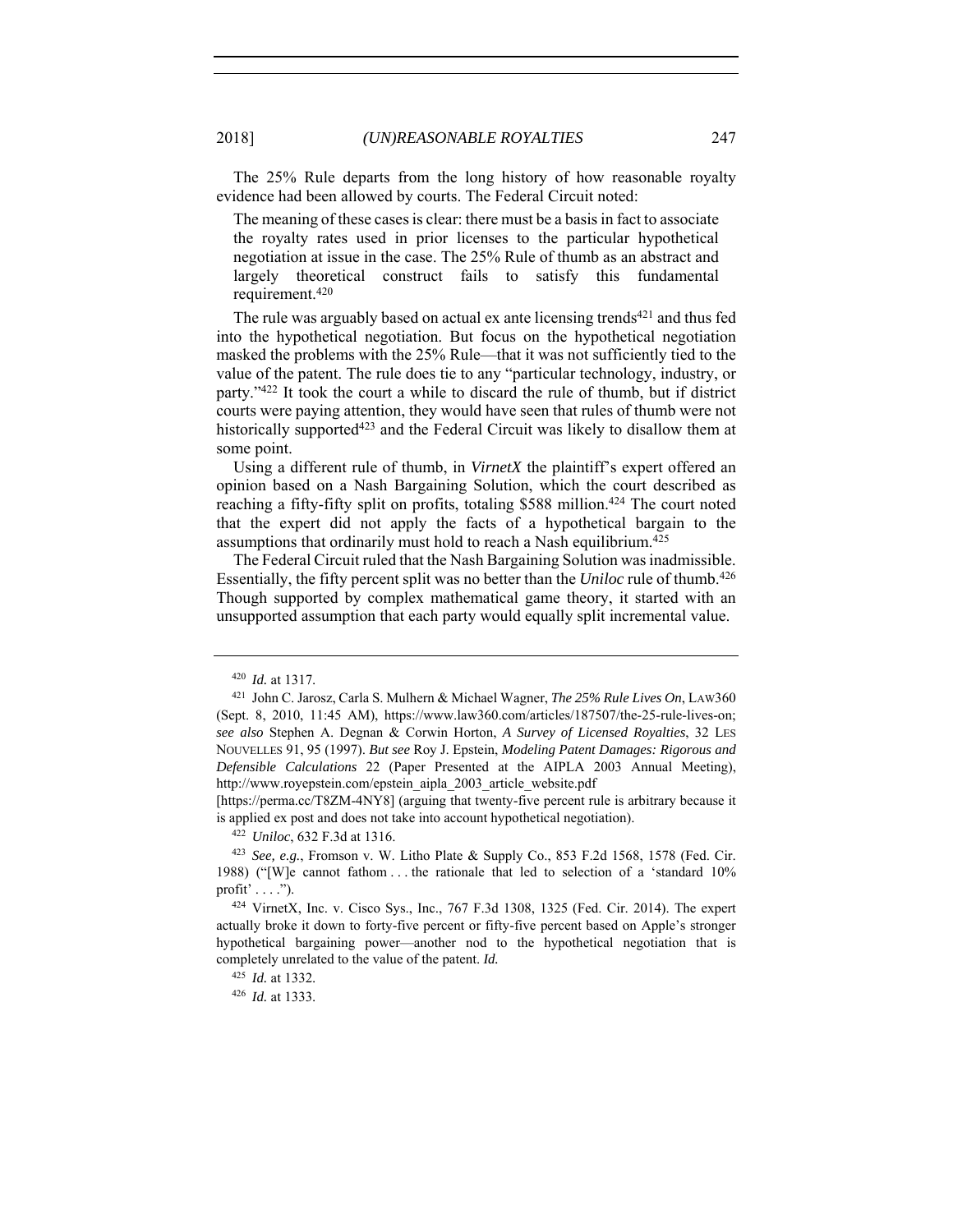Experts complain that courts should not substitute their view of economics when Nash bargaining is well accepted in the field.<sup>427</sup> Indeed, one would expect that royalty estimates need to split profits some way, and fifty-fifty is a reasonable place to start.<sup>428</sup> These expectations are both valid. The problem with Nash Bargaining is not an economic one, but that it departs from the traditional method by taking the hypothetical negotiation too far. To assume that the parties would just split the profits ignores both the value of the invention and also the other things that bring value to the product. More importantly, it ignores all of the assumptions that go into a Nash bargaining equilibrium.429 Despite the mathematical backing, assuming an equal split relies too heavily on the hypothetical negotiation but brings none of the nuanced assumptions of a Nash equilibrium mathematical analysis.

## E. *Gatekeeping and Expert Testimony*

The judicial process used to determine reasonable royalties has necessarily changed over time. Some of those changes are inconsistent with the traditional approach, but are nonetheless required by later statutory or judicial pronouncements. This Section addresses some of the changes and considers how traditional methods might still be implemented.

In 1993, the Supreme Court clarified the standard used for expert testimony in *Daubert*. 430 Such testimony was to be admissible if it was both relevant and reliable.431 Reliability, in turn, required that evidence be based on a scientific method which was validated and otherwise supported by facts rather than speculation.432 Some specific factors to be considered were testing, peer review, acceptance in the community, and so forth, but the Court explicitly rejected a requirement that expert testimony be generally accepted.<sup>433</sup> A few years later, the Court made clear these rules applied to experts with "technical" and "other specialized" knowledge, not just scientists.434 Furthermore, district court judges

<sup>427</sup> *See generally* Lance Wyatt, *Keeping up with the Game: The Use of the Nash Bargaining Solution in Patent Infringement Cases*, 31 SANTA CLARA HIGH TECH. L.J. 427 (2015) (providing thorough discussion of history of using Nash Bargaining in patent damages).

<sup>428</sup> Cotter, *supra* note 16, at 35-36 (arguing that assuming a fifty-fifty split may be the least costly way to estimate damages).

<sup>429</sup> Muriel Niederle, *Nash Bargaining* 10-22, STANFORD UNIV., http://web.stanford.edu/ ~niederle/Nash%20Bargaining.pdf [https://perma.cc/N9EY-XSMV] (describing how knowledge of payoffs to other parties causes Nash bargaining to deviate from fifty-fifty split).

<sup>430</sup> Daubert v. Merrell Dow Pharms., Inc., 509 U.S. 579, 587 (1993).

<sup>431</sup> *Id.* at 589.

<sup>432</sup> *Id.* at 590.

<sup>433</sup> *Id.* at 589, 593-94.

<sup>434</sup> Kumho Tire Co. v. Carmichael, 526 U.S. 137, 141-42 (1999).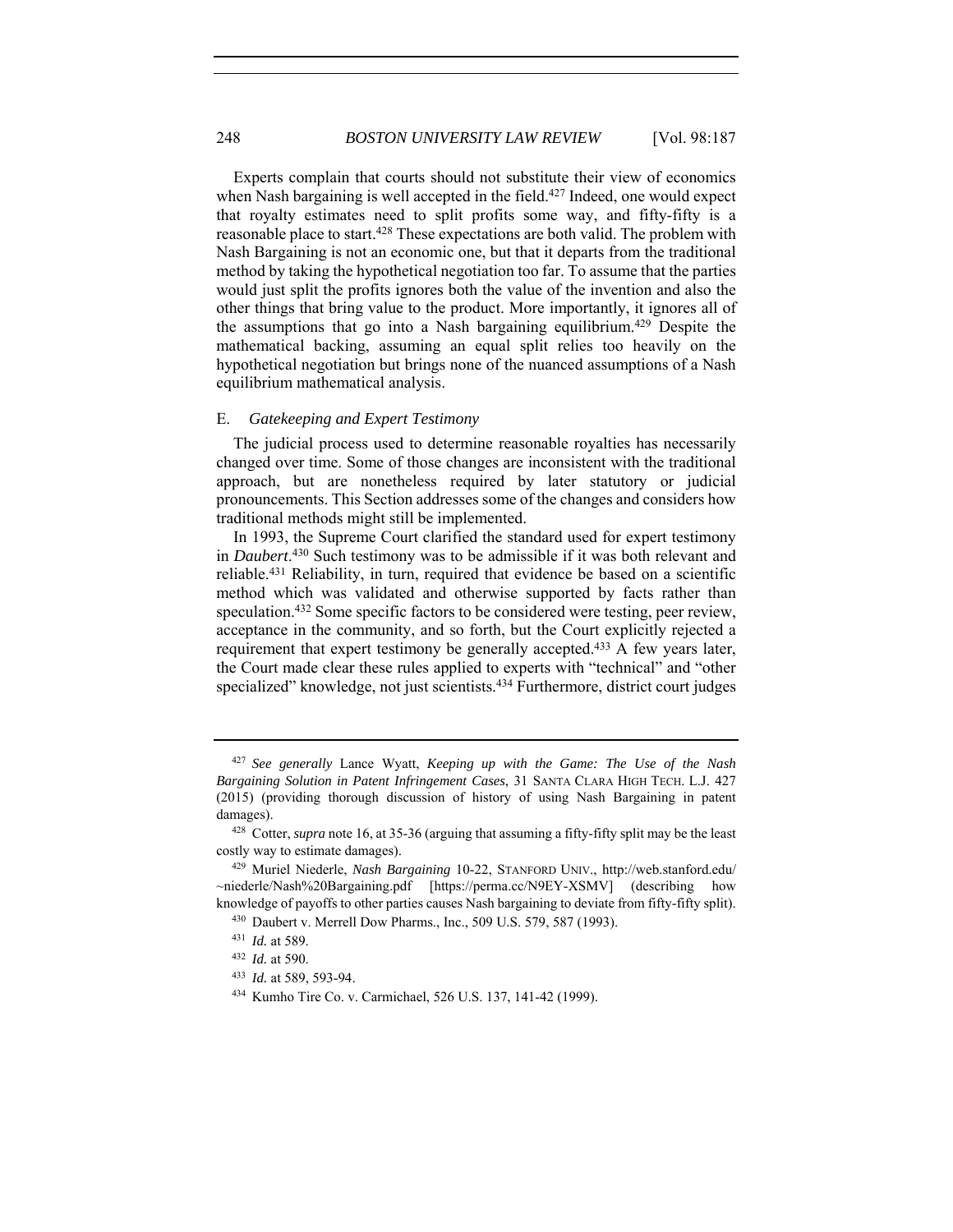were the gatekeepers charged with keeping unreliable expert testimony from the jury.<sup>435</sup>

It is unclear how much the *Daubert* case changed the substantive standard for evidence admitted in reasonable royalty cases. As discussed above, courts had always been both willing to receive underlying factual testimony and skeptical of expert testimony untethered to those facts.436 Additionally, much of the evidence was heard by special masters before that time, so there was not a long history of judicial action. Further, the standard *Daubert* replaced was arguably more stringent. More recently, courts have made clear that *Daubert*, at the very least, *should* force experts to tie their reports to underlying facts, even if the analysis is difficult.437

In addition to any effect on substance, it is clear that *Daubert* changed the procedure by which testimony was admitted. *Daubert* appeared just as special masters waned in usage, and parties were quick to remind courts of their gatekeeper role. Motions in limine, evidentiary motions heard just before trial, were filed in greater and greater number and came to be known as "*Daubert* motions."

A PriceWaterhouseCoopers study of these motions documents their extensive use in financial expert cases, <sup>438</sup> with about twice as many challenges coming against plaintiff experts.439 The study found that forty-four percent of financial expert testimony (in all types of cases) was excluded in 2015.440 Interestingly, that percentage matched the sixteen year average exclusion rate since the rule applied to all experts.441 The average exclusion rate between 2000 and 2015 was highest in intellectual property cases, at forty-nine percent.<sup>442</sup> There was some

<sup>435</sup> *Daubert*, 509 U.S. at 589. 436 Durie & Lemley, *supra* note 161, at 632.

<sup>437</sup> *See, e.g.*, Summit 6, LLC v. Samsung Elecs. Co., 802 F.3d 1283, 1296 (Fed. Cir. 2015) (citing *Kumho Tire*, 526 U.S. at 150).

<sup>438</sup> *See generally* Charles Reddin, Douglas E. Branch & Saleema Damji, Daubert *Challenges to Financial Experts: A Yearly Study of Trends and Outcomes 2000-2015*, PRICEWATERHOUSECOOPERS (May 2016), https://www.pwc.com/us/en/forensicservices/publications/assets/pwc-daubert-study-whitepaper.pdf [https://perma.cc/P78Z-2375]. 439 *Id.* at 34 (stating that, between 2000 and 2015, sixty-eight percent of *Daubert*

challenges were made against plaintiffs and thirty-two percent against defendants). Once challenged, however, the exclusion rates were about the same between plaintiffs and defendants. *Id.* (reporting that an average of forty-four percent of plaintiff-side and forty-six percent of defendant-side financial expert witnesses had testimony excluded from 2000 to 2015).

<sup>440</sup> *Id.* at 25.

<sup>441</sup> *Id.*

<sup>442</sup> *Id.* at 28. Exclusion rates were lowest in antitrust, at thiry-five percent. *Id.*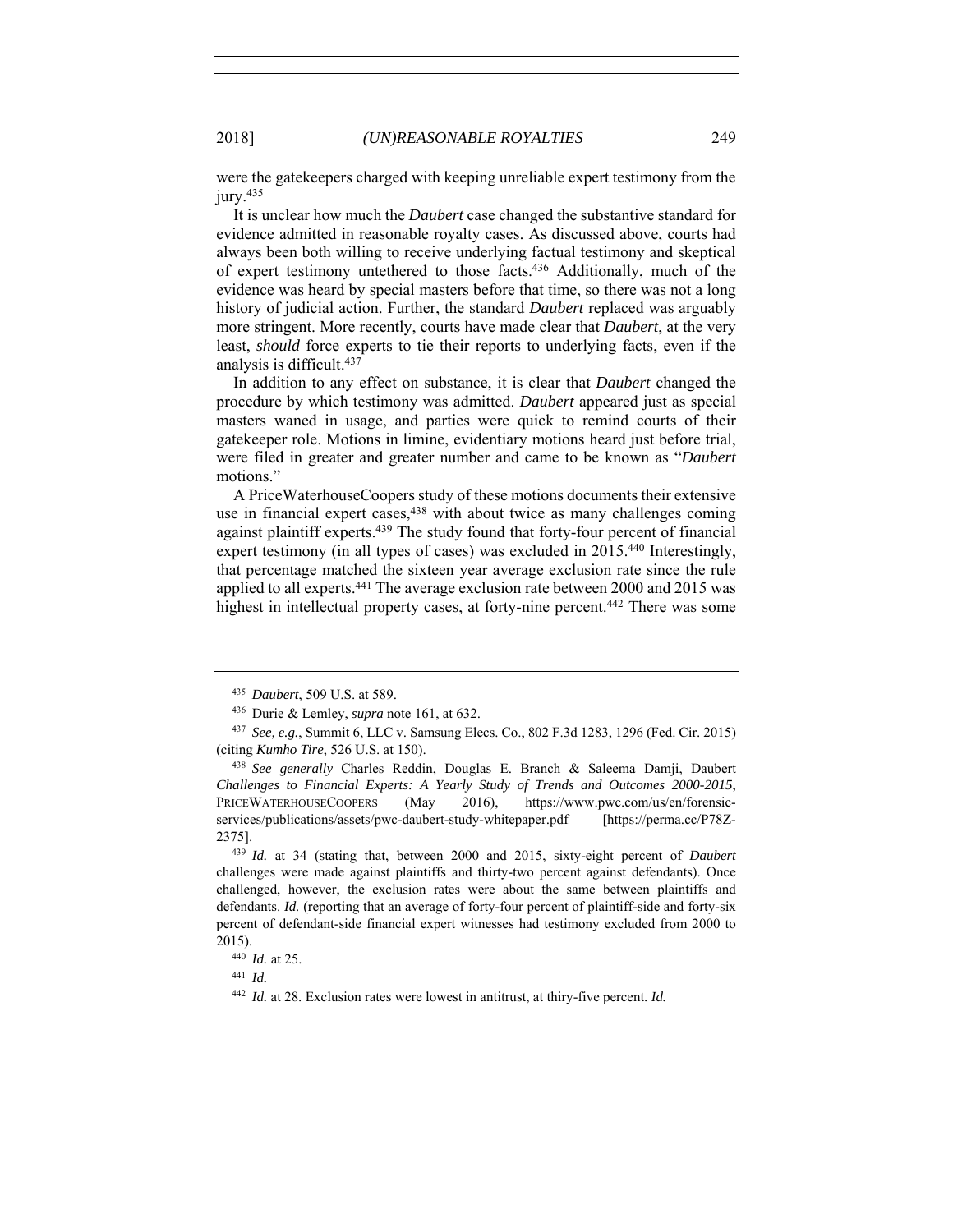variation in district courts by circuit, ranging from thirty-five percent to fiftyfive percent.<sup>443</sup>

But the study showed an interesting trend on appeal. When courts allowed testimony, they were affirmed about eighty-nine percent of the time.<sup>444</sup> But when courts excluded testimony, the exclusion order was reversed forty-two percent of the time.445 Thus, the data indicates two patterns: first, that courts have tended to take the gatekeeping role too far, and second, that appellate courts and district courts were often not on the same page about what evidence to exclude.

There are at least three ways that courts can address the transition from special master to jury in order to return to some of the traditional benefits offered by older methods while hopefully avoiding their pitfalls: (1) controlling the admission of comparable licenses, (2) adjusting the timing and type of evidentiary rulings, and (3) appointing neutral experts.

## 1. The Role of Comparable Licenses

Courts have always been concerned about the proper use of comparable licenses. For example, though sometimes allowed as evidence, courts have traditionally held that settlement royalties have little or no probative value for reasonable royalty,446 and are also inadmissible if negotiated in the midst of the parties' dispute.<sup>447</sup> Furthermore, courts were aware of the potential for royalty stacking (exacting several royalties on a single product) even at the outset.<sup>448</sup>

This skepticism continues today, though for a time district courts may have grown lax in the types of comparables that could be considered.449 The *Lucent*

<sup>447</sup> Deere & Co. v. Int'l Harvester Co., 710 F.2d 1551, 1555-58 (Fed. Cir. 1983).

<sup>443</sup> *Id.* at 30.

<sup>444</sup> *Id.* at 35. 445 *Id.*

<sup>446</sup> Hanson v. Alpine Valley Ski Area, Inc., 718 F.2d 1075, 1082 (Fed. Cir. 1983); Dunkley Co. v. Cent. Cal. Canneries, 7 F.2d 972, 976 (9th Cir. 1925); Gear Grinding Mach. Co. v. Studebaker Corp., 4 F.2d 510, 511 (6th Cir. 1925); Farmers' Handy Wagon Co. v. Beaver Silo & Box Mfg. Co., 259 F. 270, 272 (7th Cir. 1919); *see also* Cotter, *supra* note 16, at 32; Durie & Lemley, *supra* note 161, at 642; Lee & Melamed, *supra* note 138, at 418 (same); Taylor, *supra* note 1, at 102-03. *But see* Jonathan S. Masur, *The Use and Misuse of Patent Licenses*, 110 NW. U. L. REV. 115, 145 (2015) (arguing that settlement licenses may be more accurate than licenses negotiated out of litigation).

<sup>448</sup> *See* Dowagiac Mfg. Co. v. Deere & Webber Co., 284 F. 331, 350 (8th Cir. 1922) (stating nothing about hypothetical negotiation, but noting it was "not fair or just" to charge defendant for entire royalty "where it did not manufacture, but only sold, the infringing articles"); *cf.* Carnegie-Mellon Univ. v. Marvell Tech. Grp., Ltd., 807 F.3d 1283, 1304 (Fed. Cir. 2015). 449 The literature is replete with commentary about the use of comparable licenses. *See,* 

*e.g.*, Masur, *supra* note 446, at 127-44; Tejas N. Narechania & Jackson Taylor Kirklin, *An Unsettling Development: The Use of Settlement-Related Evidence for Damages*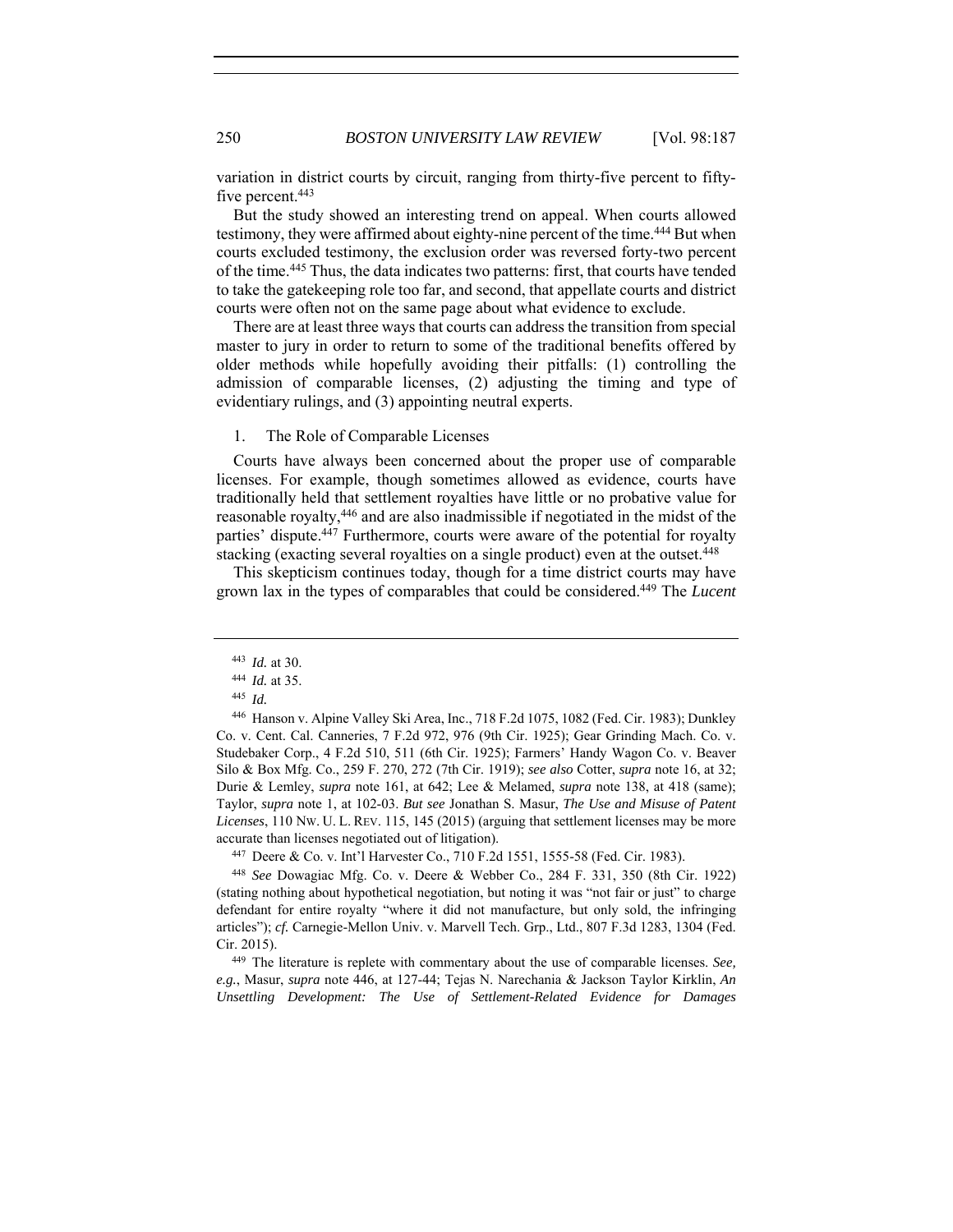court's 2009 finding, however, which stated that a large jury award based on comparable licenses was not supported by substantial evidence, made an impact.450 Importantly, the court did not categorically bar any particular type of license,451 but it did send a message that district courts ought to pay closer attention to the types of evidence used to prove reasonable royalties.452

*Lucent* points out how not to use comparable licenses. The licenses used by Lucent's expert covered many patents at once or were otherwise not technologically comparable to the value of the infringed patent. 453 This leads to a more general point made throughout the history of damages, which is that expert testimony must be based on competent underlying evidence that justifies the use of comparable information.454

Though courts have always been sensitive to licenses, *Lucent*'s high-profile reversal brought new focus by litigants to ensure that only licenses related to the patents and technology at issue be used in damages calculations.

Not every court excluded licenses. In *VirnetX*, for example, the court allowed the expert to use licenses to patents on related technology.455 On the other hand, *ResQNet*456 did not allow the use of some licenses.457 Interestingly, the *ResQNet* majority implied that litigation settlement licenses were acceptable, though such licenses have often been criticized.458 For purposes of this paper, the takeaway is that more than just economics experts should be involved. As in days of old,

<sup>452</sup> *Id.* at 1336 ("[D]istrict court judges must scrutinize the evidence carefully to ensure that the 'substantial evidence' standard is satisfied, while keeping in mind that a reasonable royalty analysis 'necessarily involves an element of approximation and uncertainty.'" (quoting Unisplay, S.A. v. Am. Elec. Sign Co., 69 F.3d 512, 517 (Fed. Cir. 1995))). This was a positive side-effect of *Lucent*'s odd procedural posture whereby Microsoft failed to object to any of the evidence yet later objected to how that evidence was used by the jury. *Id.* at 1325. 453 *Id.* at 1328-29.

<sup>454</sup> *Id.* at 1330 ("But no testimony described how the patented technology of the Vox agreement relates to the licensed graphics boards. Lucent's expert never explained to the jury whether the patented technology is essential to the licensed product being sold, or whether the patented invention is only a small component or feature of the licensed product (as is the case here).").

<sup>455</sup> VirnetX, Inc. v. Cisco Sys., Inc., 767 F.3d 1308, 1330 (Fed. Cir. 2014).

<sup>456</sup> 594 F.3d 860 (Fed. Cir. 2010).

<sup>457</sup> *Id.* at 870 ("These five re-branding or re-bundling licenses ... furnished finished software products and source code, as well as services such as training, maintenance, marketing, and upgrades, to other software companies in exchange for ongoing revenue-based royalties.").

<sup>458</sup> *Id.* at 872.

*Determinations in Patent Litigation*, 2012 U.ILL.J.L. TECH. &POL'Y 1, 39-40; Seaman, *supra* note 143, at 1693-95.

<sup>450</sup> Lucent Techs., Inc. v. Gateway, Inc., 580 F.3d 1301, 1335 (Fed. Cir. 2009). 451 *Id.*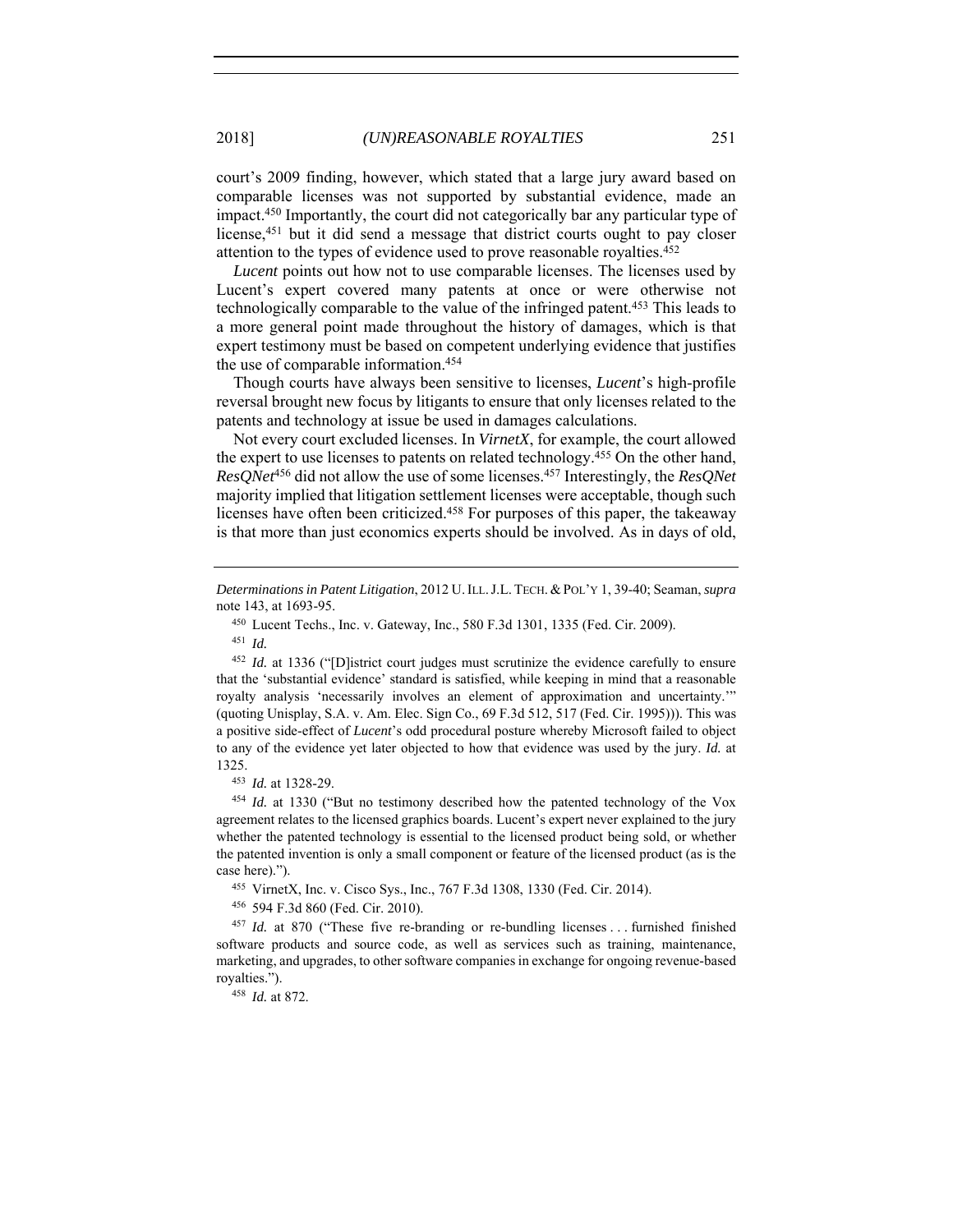those involved in actually negotiating licenses and selling in the market must build the proper foundation about what the license covers, and how it was negotiated.459

In *Oracle America, Inc. v. Google, Inc.*, 460 the district court confronted the comparable license question with respect to prior licenses of the entire Java program.461 Citing only a party's declaration, the court required Oracle's expert to limit any reasonable royalty calculation to only the patented feature value and not use full license rates where the Java language had previously licensed as a whole.<sup>462</sup> In other words, the court allowed the comparable license, but required it to be partitioned.

Herein lies a problem with *Lucent* and its progeny. As noted above regarding *Lucent*—and more importantly by the court—Microsoft did not object to the admission of any of the testimony,<sup>463</sup> and there may well not have been a valid objection had the proper foundation for each license been laid. Instead, the court ruled that the evidence as admitted was insufficient to support the verdict.<sup>464</sup> This ruling ostensibly increases uncertainty because parties cannot know if verdicts will be upheld *even if all of their evidence is admitted*. Indeed, this is exactly the complaint of litigants in the post-*Lucent* world.465

But the uncertainty of *Lucent* need not be propagated. First, even if *Lucent* did not realize it, future plaintiffs should know that comparable license evidence cannot be used to support a royalty rate without evidence that ties the license to the invention at issue in some way.466 This is not a surprise; instead, it is entirely consistent with the history of patent damages. Second, *Lucent* makes clear that parties should be objecting to evidence, and now they do. The rate of challenges

<sup>464</sup> *Id.* at 1335.

<sup>465</sup> George W. Jordan III & James D. Woods, *The Economics of Reasonable Royalty Damages in Patent Litigation:* Lucent v. Gateway, LANDSLIDE, May/June 2010, at 31.

<sup>466</sup> Carnegie-Mellon Univ. v. Marvell Tech. Grp., Ltd., 807 F.3d 1283, 1304 (Fed. Cir. 2015) ("Past licensing practices of the parties and licenses for similar technology in the industry may be useful evidence. But such evidentiary use must take careful account of any 'economically relevant differences between the circumstances of those licenses and the circumstances of the matter in litigation.'" (quoting Gaylord v. United States, 777 F.3d 1363, 1368 (Fed. Cir. 2015))).

<sup>459</sup> *Id.* at 871 ("Thus, the district court in this case made the same legal error that this court corrected in *Lucent*. This trial court, like the one in *Lucent*, made no effort to link certain licenses to the infringed patent.").

<sup>460</sup> 798 F. Supp. 2d 1111 (N.D. Cal. 2011).

<sup>461</sup> *Id.* at 1115.

<sup>462</sup> *Id.*

<sup>463</sup> Lucent Techs., Inc. v. Gateway, Inc*.*, 580 F.3d 1301, 1325 ("At times, Microsoft's briefs seem to suggest that the district court judge 'abdicated' her role as a gatekeeper. The responsibility for objecting to evidence, however, remains firmly with the parties. Here, the record reveals that, at trial, Microsoft objected neither to the introduction of any of the licenses discussed below nor to the testimony of Lucent's expert as it related to those licenses.").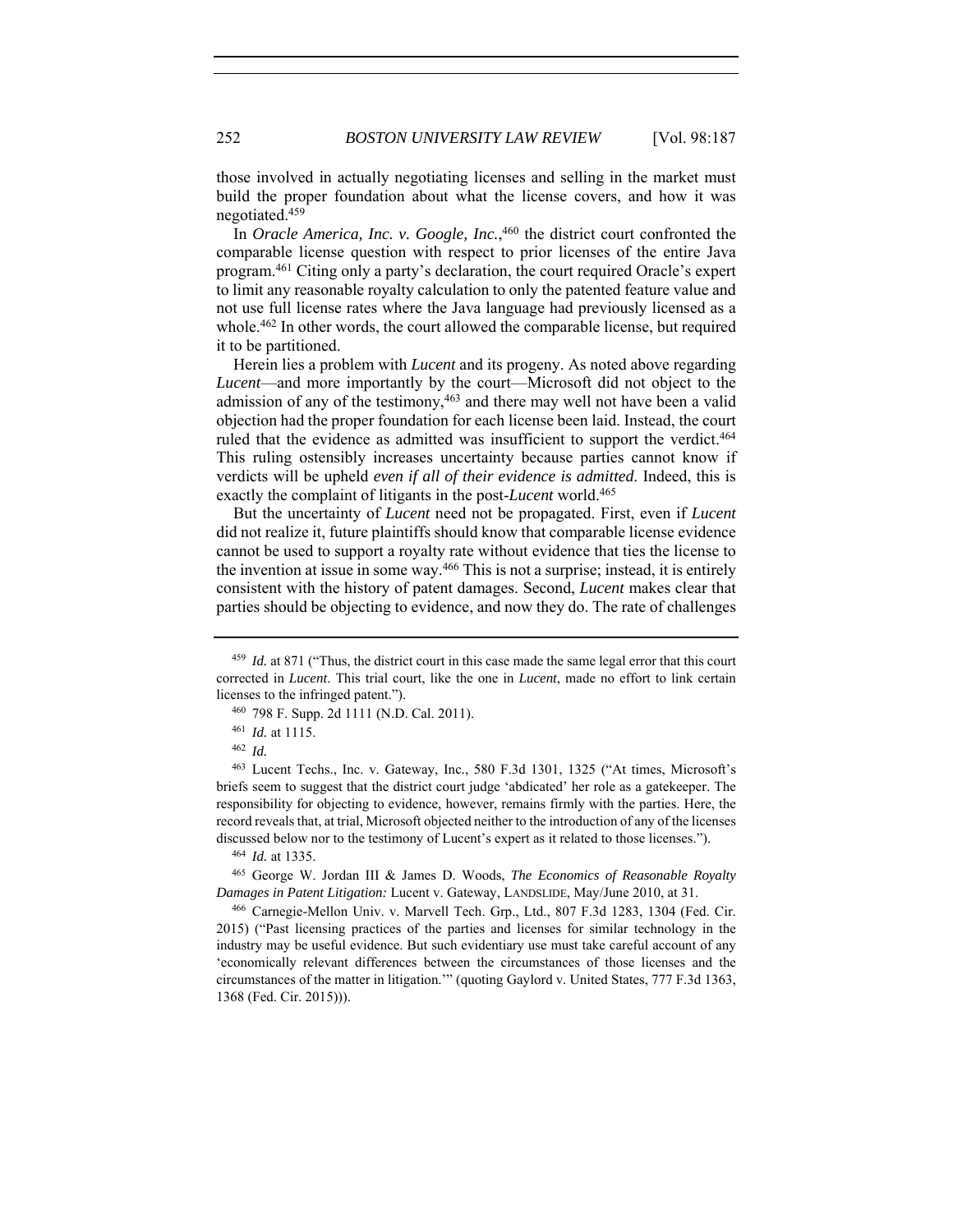to experts has accelerated. Although the results of those challenges might be uncertain due to some of rules described in this Article, challenges should be welcomed as a way to sort out the proper evidence before appeal.

Close consideration of comparable licenses is consistent with historic practice and complements de-emphasis of the hypothetical negotiation. Courts have often held that settlement licenses should almost never be considered, even if they are the only available licenses.467 Experts are typically not in favor of this rule, as it removes key data they could use to determine damages. This may be so, but the data is simply not probative of value even if it is probative of negotiation—there are too many confounding factors.468

Actual licenses should be used only if they can be tied to the value of the technology, rather than to the likely damages in litigation. Indeed, actual licenses are a direct form of damages—they are not reasonable royalties. *Rite-Hite*, for example, conflated the established royalty, which had always been a separate measure of damages, with the reasonable royalty.469 As others have pointed out, use of comparable licenses untied to ongoing value-based enterprises leads to a circularity,470 and a downward spiral in licensing because defendants will lack the incentive to enter into licenses when the worst that might happen is paying the license fee anyway.471 Interestingly, others argue that comparable licenses lead to an upward spiral.472 This makes the use of multipliers or other "kickers" difficult to apply with any consistency.<sup>473</sup> Courts throughout the history of reasonable royalties have understood this fact,<sup>474</sup> though recently it seems to have been lost, likely due to the overcompensation concerns.

Damages can be calculated without comparable licenses, even if it is more difficult.<sup>475</sup> Reasonable royalties—general damages—were invented for exactly those cases where actual licenses were unavailable to prove damages. Thus,

<sup>467</sup> *See* Masur, *supra* note 446, at 124-25.

<sup>468</sup> Masur argues that settlement licenses may be highly probative if the likelihood of success is known. *Id.* at 145. This is surely true, and such licenses would have likely been considered probative from a historical standpoint, but Masur's extension that a multiplier might be used when the likelihood of victory is unknown is much less certain, as Masur himself notes. *Id.* at 148-52; *see also* Taylor, *supra* note 1, at 130 (arguing that comparable licenses be adjusted to consider discounts).

<sup>469</sup> Rite-Hite Corp. v. Kelley Co., 56 F.3d 1538, 1554 (Fed. Cir. 1995) ("The [reasonable] royalty may be based upon an established royalty, if there is one, or if not, upon the supposed result of hypothetical negotiations between the plaintiff and defendant."). 470 Mark Schankerman & Suzanne Scotchmer, *Damages and Injunctions in Protecting* 

*Intellectual Property*, 32 RAND J. ECON. 199, 201-04 (2001).

<sup>471</sup> Masur, *supra* note 446, at 133-34.

<sup>472</sup> Lee & Melamed, *supra* note 138, at 438.

<sup>473</sup> Lemley & Shapiro, *supra* note 2, at 2021-24.

<sup>474</sup> Dunkley Co. v. Vrooman, 272 F. 468, 468-69 (6th Cir. 1921).

<sup>475</sup> Jarosz & Chapman, *supra* note 244, at 820.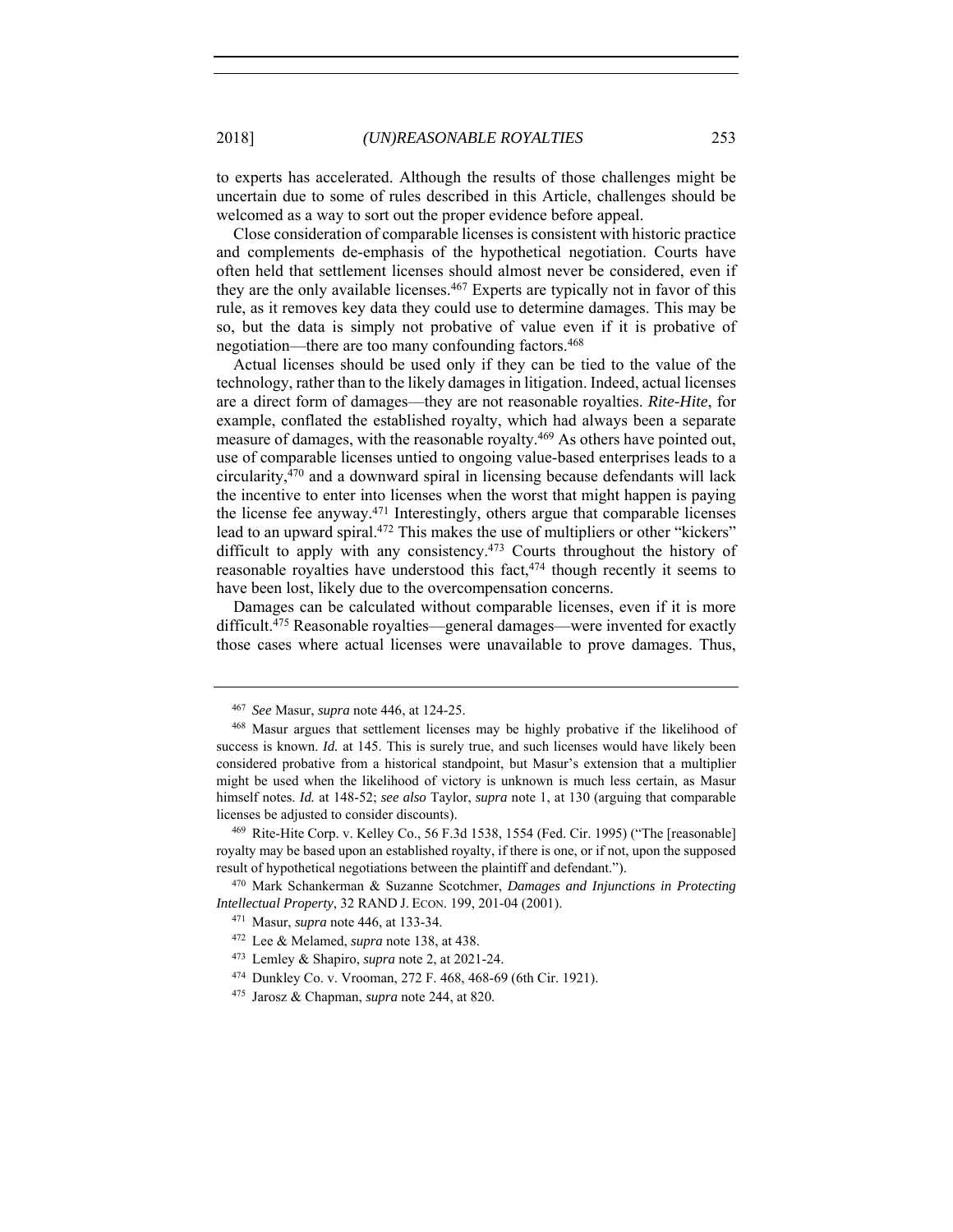earlier royalty awards often exceeded actual licenses.476 Embracing the history of reasonable royalties means letting go of the hypothetical negotiation, including comparable licenses if necessary.477

# 2. The Timing and Type of Evidentiary Rulings

Most of the exclusion of expert testimony has come in the form of *Daubert* motions.478 But that gatekeeping function is about process, not the final outcome.479 Further, the gatekeeping mandate is facially inconsistent with a substantial evidence analysis, which is about whether the evidence itself supports an award, especially where the evidence was properly admitted.<sup>480</sup> As the court noted in a later case, above a minimum threshold of relevance, the jury must sort things out, even if it is complex.<sup>481</sup>

This apparent conflict came to a head in *Apple Inc. v. Motorola, Inc.*, 482 in which the district court rejected almost all of the expert testimony of both sides and dismissed the case in part due to lack of evidence on damages.483 The appellate court ruled that an estimate based on product comparisons, though not the best method nor one that directly measured what a consumer would pay for the incremental feature, was reasonably reliable.<sup>484</sup>

But even in allowing the evidence, the court still scrupulously considered the factual support for expert opinions. On a different patent, the court affirmed exclusion of a licensing expert that did not provide comparable licenses nor evidence of technical reasons to support the proposed licensing rate.<sup>485</sup> Even so, the court allowed the remainder of the testimony, which examined but did not specifically value an alternative: "Nor is there a requirement that a patentee

<sup>476</sup> Reliance Constr. Co. v. Hassam Paving Co., 248 F. 701, 702 (1918). 477 *Contra* Bensen & White, *supra* note 122, at 2 n.3 (arguing that reasonable royalties

were merely a stand-in for actual royalties and that profit must be allowed Though some cases have so held, this is inconsistent with the full evolution described here.

<sup>478</sup> Daubert v. Merrell Dow Pharm., Inc*.*, 509 U.S. 579 (1993).

<sup>479</sup> *Id.* at 595.

<sup>480</sup> *See, e.g.*, i4i Ltd. P'ship v. Microsoft Corp., 598 F.3d 831, 856-57 (Fed. Cir. 2010) (holding that expert testimony arguing for royalty that exceeded price of software survived *Daubert* challenge but might not have survived substantial evidence review had such review been preserved on appeal), *aff'd*, 564 U.S. 91 (2011). Note that in a later case, at least part of the methodology used in *i4i*, the twenty-five percent rule, was rejected. Uniloc USA, Inc. v. Microsoft Corp., 632 F.3d 1292, 1317 (Fed. Cir. 2011). 481 *i4i Ltd. P'ship*, 598 F.3d at 856.

<sup>482</sup> 757 F.3d 1286 (Fed. Cir. 2014), *overruled on other grounds by* Williamson v. Citrix Online, LLC, 792 F.3d 1339 (Fed. Cir. 2015).

<sup>483</sup> *Id.* at 1313.

<sup>484</sup> *Id.* at 1319.

<sup>485</sup> *Id.* at 1324.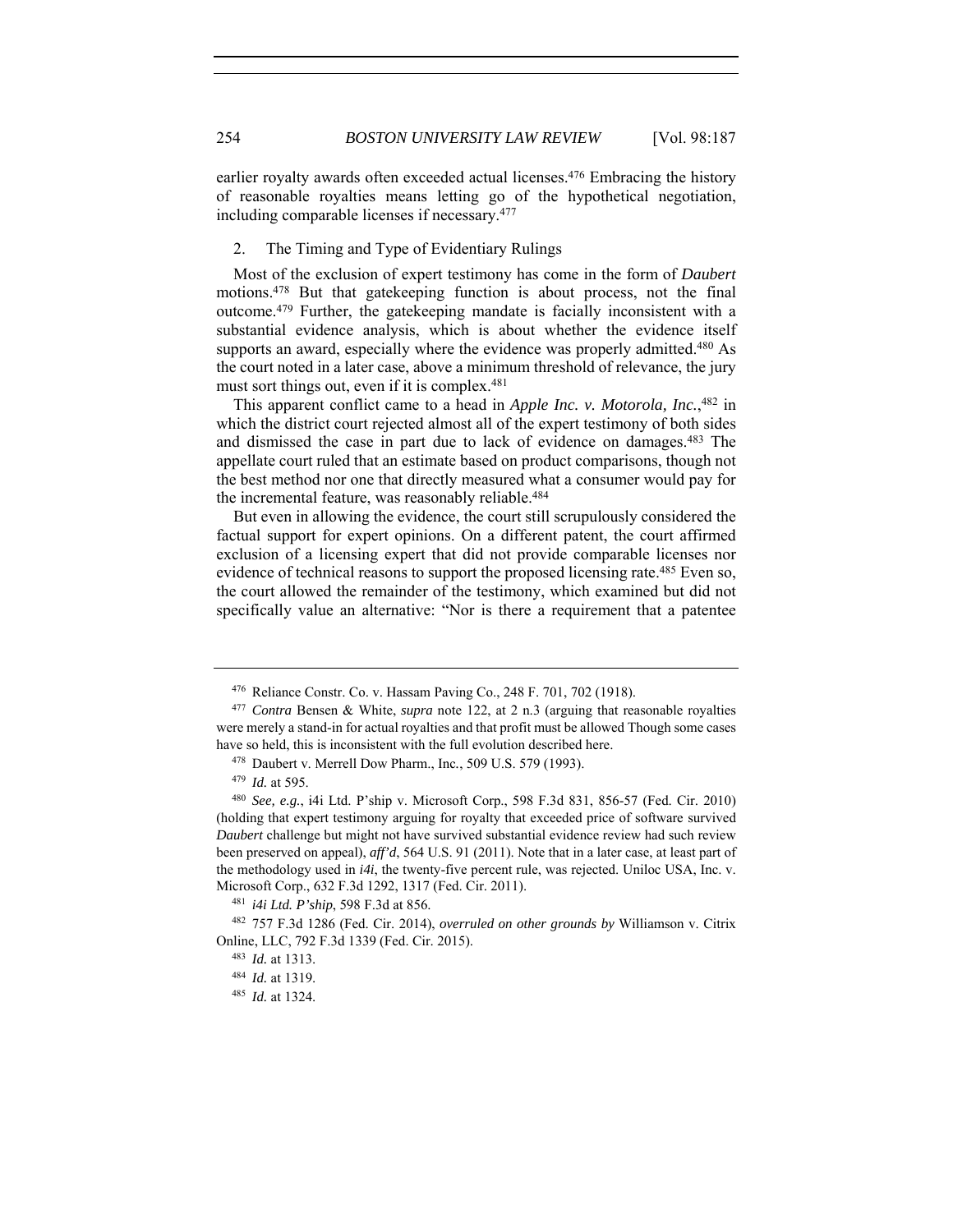value every potential noninfringing alternative in order for its damages testimony to be admissible."486

Perhaps most importantly, the court in *Apple* made clear that experts are not necessary for a royalty calculation: "If a patentee's evidence fails to support its specific royalty estimate, the fact finder is still required to determine what royalty is supported by the record."487 In other words, zero damages are exceedingly rare, occuring only when the patent really is valueless, *not* when the expert's determination of value is weak.<sup>488</sup> This is wholly consistent with the traditional approach to reasonable royalty damages. In fact, the statutory change that eliminated profits awards in 1946 made clear that there must be some minimal award of damages.489 It also contradicts recent proposals that suggest that nominal or zero damages should routinely be rewarded.<sup>490</sup>

Given the requirement that there be *some* damages award, it would be most helpful to juries if *Daubert* motions were heard much earlier in the case.<sup>491</sup> Currently, such motions are heard just before trial. At this late stage, there is little time for experts to modify reports if some portion is rejected, and—as *Apple* shows—sometimes experts are not allowed to update their opinions at all. As a result, experts will often provide three or four different models for damages as a redundant approach, in case one option is rejected. This not only multiplies work, it also increases the uncertainty of which theory will be presented. Of course, because many cases settle early, conducting the damages work later in the case may still be cheaper.

There are at least three benefits to hearing challenges to damages expert testimony earlier in the case. First, it would allow experts to update their opinions in a cogent way, which would assist juries in making decisions. Second, it would afford the other party time to depose experts about their updated reports, something that does not happen now. Third, it would allow parties to know what expert testimony will be before the jury when they enter final pre-trial settlement

<sup>486</sup> *Id.* at 1325.

<sup>487</sup> *Id.* at 1327; *see also id.* at 1330 ("Even if Apple had not submitted expert evidence, this alone would not support a finding that zero is a reasonable royalty.").

<sup>488</sup> *Id.* at 1327. The court puts it even more starkly: in hypothetical negotiation terms no willing patentee will accept zero dollars on a valid and infringed patent. *Id.* at 1328. As discussed elsewhere in this Article, however, that should not be the metric.<br><sup>489</sup> Aro Mfg. Co. v. Convertible Top Replacement Co., Inc., 377 U.S. 476, 505-06 (1964).

<sup>490</sup> Cotter, *supra* note 362, at 744.

<sup>&</sup>lt;sup>491</sup> THE SEDONA CONFERENCE, COMMENTARY ON PATENT DAMAGES AND REMEDIES 36 (John M. Desmarais et al. eds., 2014); Stuart Graham et al., *Final Report of the Berkeley Center for Law & Technology Patent Damages Workshop* 15-18 (2016), https://www.law.georgetown.edu/continuing-legal-education/programs/academic-conferenc es/Patent-Law/upload/Berkeley-Patent-Damages-Final-Report-2016-08-15.pdf [https://perm a.cc/22VN-BEJM]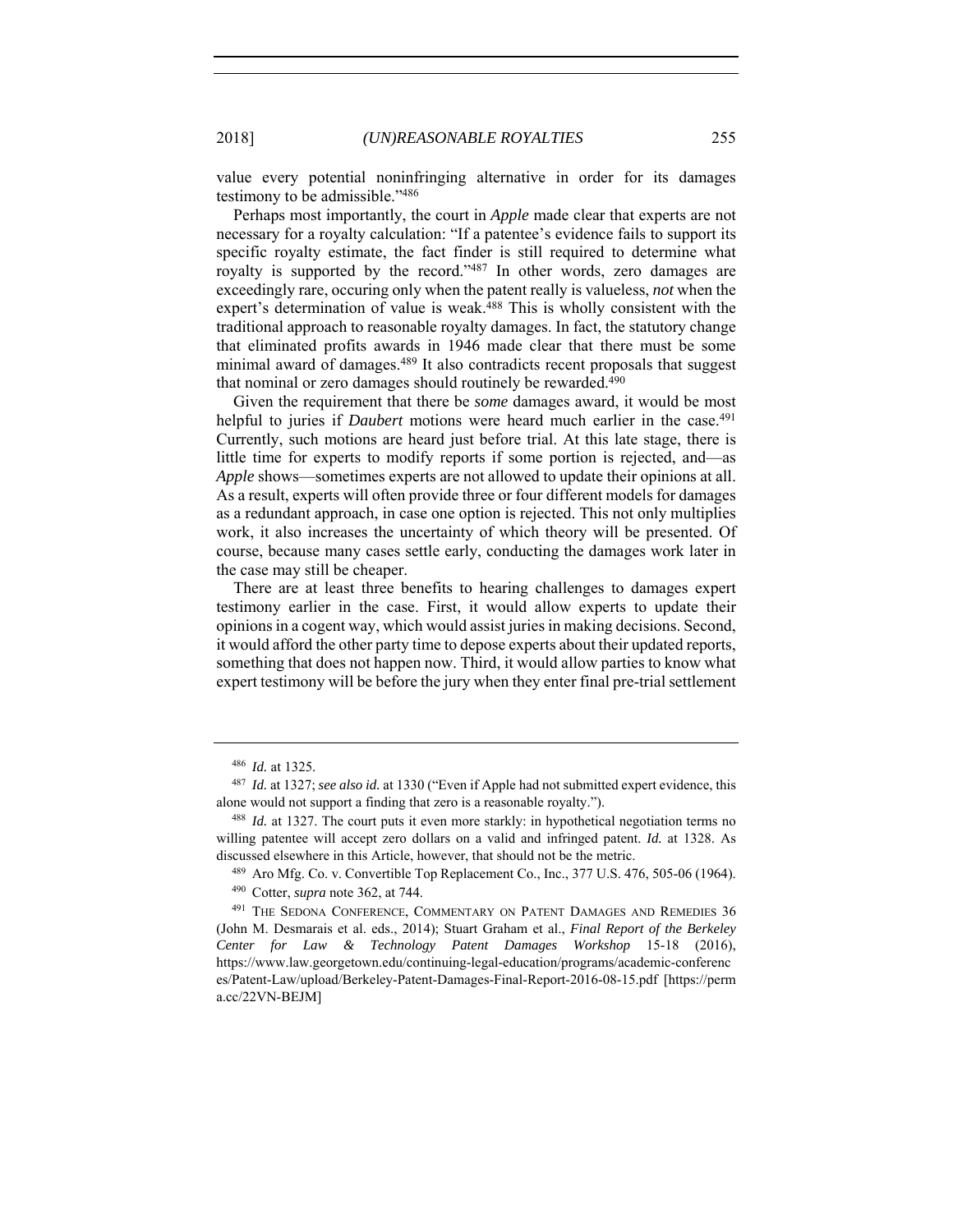conferences.492 Currently, a common sticking point is a disagreement about what the damages testimony at trial will be, just as claim construction disputes are sticking points to early case settlement.

These are the same benefits that were offered by the traditional special master approach. As described above, expert testimony was often taken, crossexamined, challenged, and reentered without the high stakes risk of exclusion on the eve of trial. Moving evidentiary decisions earlier in the case would provide some of the benefits of traditional methods without the delay of the special master system.

#### 3. Neutral Experts as Quasi-Special Masters in High-Stakes Cases

Although expert testimony may be admissible, it is frequently so contradictory that it is impossible to tell which is closer to reality. Having a financial expert not beholden to either party can aid in the analysis, even if the judge or jury rejects the conclusions in the end.

For many years, this function was handled by the special master. Indeed, even when special masters became unnecessary in  $1946,493$  courts continued to use them for decades.494 The Supreme Court considered a special master damages case as late as 1983.495 One of the questions in the petition involved review of the special master's findings (which the appellate court rejected), but the Supreme Court did not grant certiorari on that question.

One of the last special master damages cases appears to have been in 1993. The master was appointed in December 1992, a decision was rendered and objections were heard by September 1993,496 much more quickly than older cases. The court increased the royalty two percentage points over what special master awarded (from eight to ten percent).

<sup>&</sup>lt;sup>492</sup> One proposal suggests using neutral experts, discussed in Section III.E.3, for this purpose. J. Gregory Sidak, *Court-Appointed Neutral Economic Experts*, 9 J. COMPETITION L. & ECON. 359, 381 (2013). 493 H.R. REP. NO. 79-1587, at 2 (1946), *adopted as the report of the Senate Committee on* 

*Patents*; S. REP. NO. 79-1503, (1946), *as reprinted in* 1946 U.S.C.C.A.N. 1386, 1386-87 ("[B]y making it unnecessary to have proceedings before masters and empowering equity courts to assess general damages irrespective of profits, the measure represents legislation which in the judgment of the committee is long overdue.").<br><sup>494</sup> *See* TWM Mfg. Co v. Dura Corp., 789 F.2d 895, 898 (Fed. Cir. 1986) (special master

used in bench trial); Code-Alarm, Inc. v. Electromotive Techs. Corp., No. 87-cv-74022, 1995 U.S. Dist. LEXIS 22397, at \*2-3 (E.D. Mich. Apr. 28, 1995); Nat'l Gypsum Co. v. Steel Sys. Int'll, Inc., No. 85-cv-02134, 1988 U.S. Dist. LEXIS 11641, at \*4 (D. Or. Oct. 5, 1988) (special master used); Studiengesellschaft Kohle m.b.H. v. Dart Indus., 666 F. Supp. 674, 677-78 (D. Del. 1987) (special master assigned to determine damages but district court overruled), *aff'd*, 862 F.2d 1564 (Fed. Cir. 1988).<br><sup>495</sup> Gen. Motors Corp. v. Devex Corp., 461 U.S. 648, 650-51 (1983).

<sup>496</sup> FMT Corp. v. Nissei ASB Co., No. 1:90-cv-00786, 1993 U.S. Dist. LEXIS 19625, at \*1 (N.D. Ga. Sept. 27, 1993).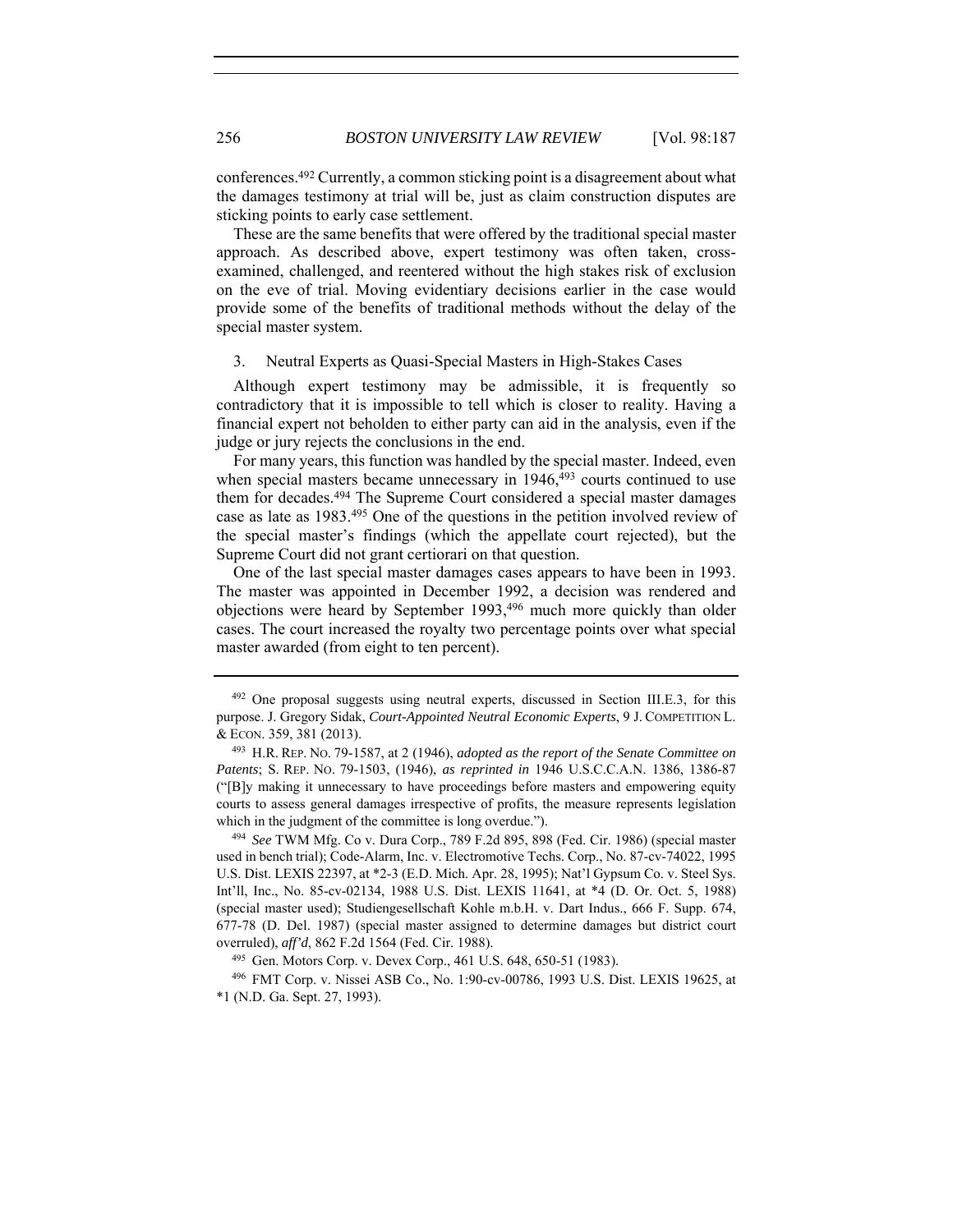Special masters were generally expensive and time consuming. Indeed, this was one of the reasons why the law changed in 1946 in the first place.<sup>497</sup> Cases that took  $six^{498}$  or seven<sup>499</sup> years were not unheard of. The damages determinations were so long, they were often considered separate trials. A recent Federal Circuit case recounted the long history of using special masters and ruled that a liability appeal may go forward while a damages trial was ongoing.<sup>500</sup>

Even if special masters were not so cumbersome, they are largely barred by the right to a jury trial.501 Courts have held that the Seventh Amendment "preserves to the patentee the right to elect a jury by seeking damages in an infringement action."502

The goal then, is to mimic some of the benefits of truly independent special masters in handling complex evidence, while avoiding the costs of delay and lack of jury trials. One previously proposed solution is the appointment of a neutral expert under Federal Rule of Evidence 706.503 Such an expert need not prepare long and detailed reports to be adopted by the court. Furthermore, the expert need not agree with either of the parties<sup>504</sup> or even provide a damages number at all. But this procedure would be costly, and should probably be limited to high-stakes litigation.

This procedure would not interfere with the right to a jury and has long been approved by the courts,<sup>505</sup> making it consistent with the historical approach. The Supreme Court long ago ruled that such an expert could testify and express opinions about the facts in dispute.506

<sup>499</sup> Merrell Soule Co. v. Powdered Milk Co. of Am.,  $7$  F.2d 297, 297 (2d Cir. 1925).<br><sup>500</sup> Robert Bosch, LLC v. Pylon Mfg. Corp., 719 F.3d 1305, 1313-16 (Fed. Cir. 2013).

<sup>501</sup> Apple Inc. v. Motorola, Inc., 757 F.3d 1286, 1315 (Fed. Cir. 2014), *overruled on other grounds by* Williamson v. Citrix Online, LLC, 792 F.3d 1339 (Fed. Cir. 2015); Tegal Corp.

v. Tokyo Electron Am., Inc., 257 F.3d 1331, 1340-41 (Fed. Cir. 2001). 502 *In re* Tech. Licensing Corp., 423 F.3d 1286, 1290 (Fed. Cir. 2005). *But cf.* Paice LLC v. Toyota Motor Corp., 504 F.3d 1293, 1315-16 (Fed. Cir. 2007) (finding no right to jury for ongoing royalties determination).

<sup>503</sup> Sidak, *supra* note 492, at 360 (arguing that benefits of neutral experts outweigh costs).

<sup>504</sup> *See* Smithkline Diagnostics, Inc. v. Helena Labs., Corp., 926 F.2d 1161, 1168 (Fed. Cir. 1991) ("A court is not restricted in finding a reasonable royalty to a specific figure put forth by one of the parties.").<br><sup>505</sup> Graffis v. Woodward, 96 F.2d 329, 330-31 (7th Cir. 1938) (appointing auditor to take

evidence and submit facts in complex case did not violate Seventh Amendment).

<sup>506</sup> *Ex parte* Peterson, 253 U.S. 300, 310-11 (1920).

<sup>497</sup> Kori Corp. v. Wilco Marsh Buggies & Draglines, Inc., 761 F.2d 649, 654 (Fed. Cir. 1985).

<sup>498</sup> Ellipse Corp. v. Ford Motor Co., 461 F. Supp. 1354, 1377 (N.D. Ill. 1978) ("The court finds that the Special Master devoted at least 4,000 hours to this case over approximately a six year period . . . .").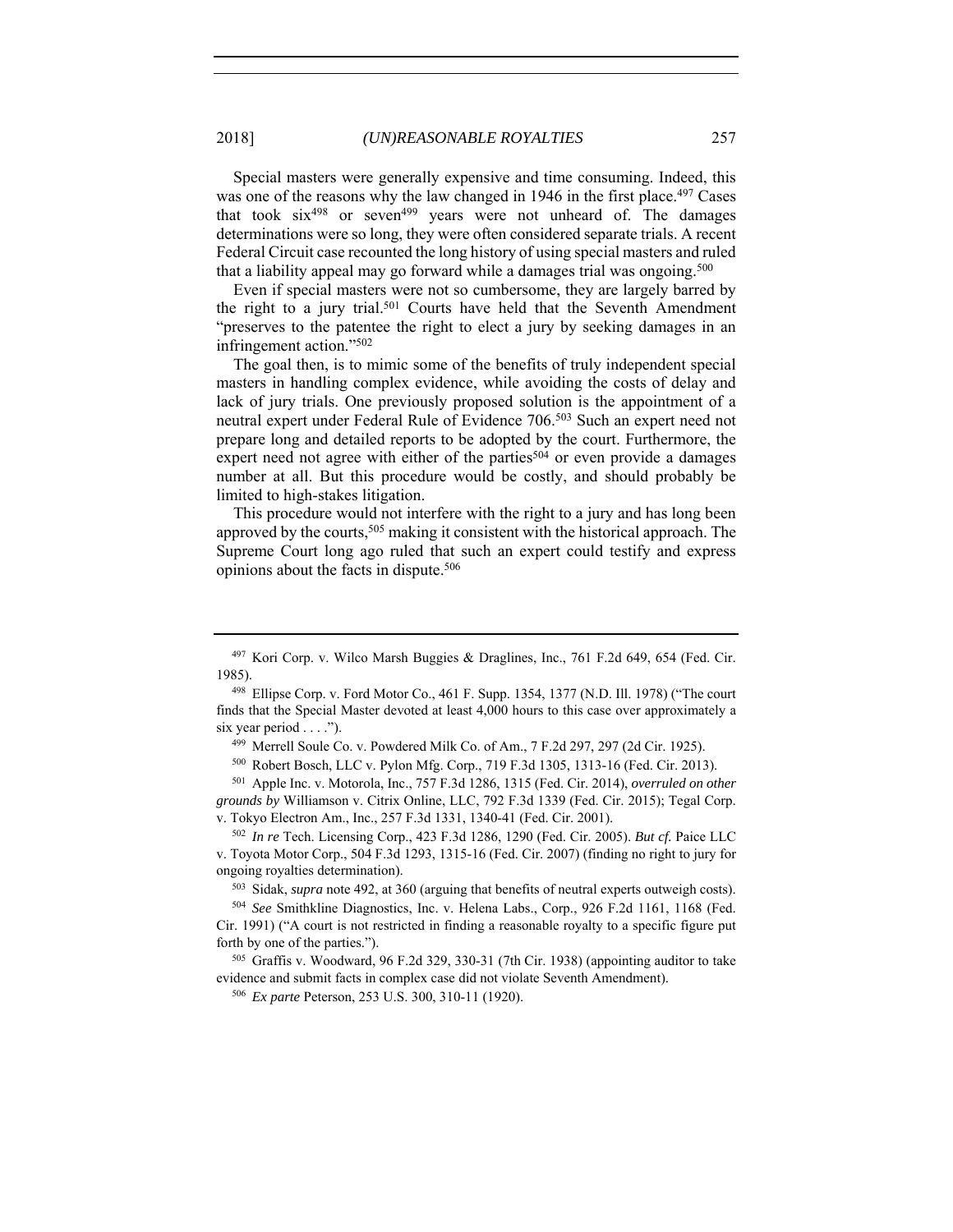Nonetheless, such a procedure should not be used all the time, lest it be used to delay trials and increase costs, the exact reasons special masters were no longer required.<sup>507</sup> Thus, appointing a neutral expert should only be considered in special cases. Where parties are seeking tens or even hundreds of millions of dollars (and the defendant argues that damages should be very small), having a third party assess the veracity of the damages claims for the court would be helpful. Indeed, such a procedure could be used in an expedited way simply to aid in determination of *Daubert* motions.508

This proposal is mindful of the drawbacks associated with neutral experts. First, the point of having adversarial litigation is that the truth will come out in each party's presentation and cross-examination of evidence.<sup>509</sup> This is true, but damages evidence can be particularly opaque and wildly divergent on the same facts. Courts often assign technical neutral experts, and there is no reason why they cannot obtain assistance in the financial realm as well. Second, the potential for burden and costs can be problematic. The costs of such an expert should be split and, as noted above, borne only in those cases that merit the additional expenditures. Third, experts often have their own biased or even uninformed viewpoints, and simply might want to further their own desires for the patent system or their own (even idiosyncratic) damage calculation methods, with the judge's imprimatur, no less. This is a typical complaint about neutral experts.<sup>510</sup> It is not clear, however, that the potential for bias outweighs the benefit of guidance on expert reports that are surely biased by the party-expert affiliations. The same lack of neutrality could have been argued about special masters, or even judges; the traditional approach is to seek out and avoid bias rather than avoid potentially helpful procedures for fear of it.

### CONCLUSION: A RETURN TO FOCUS ON VALUE

*Lucent* and *Uniloc* led to a shift from the standards that governed throughout history to more explicit rules, some of which had never been seen in the history of reasonable royalty analysis. Ironically, the shift to rules led to even more uncertainty, piling rigid rules that seem contrary to economic rationality on top of the inherently difficult endeavor of determining reasonable royalties.

To the extent that there was a concern about overcompensation, the new rules have achieved their goal. Damages awards have dropped precipitously. Despite

<sup>507</sup> *Graffis*, 96 F.2d at 332. 508 *See* Honeywell Int'l, Inc. v. Nikon Corp., No. 04-cv-01337, 2009 U.S. Dist. LEXIS 17115, at \*5 (D. Del. Mar. 4, 2009) (describing how special master was used only to determine evidence admissibility for submission to jury); Sidak, *supra* note 492, at 372 ("One possibility is that the court would use its neutral economic expert solely for *Daubert* purposes."). 509 Graham et al., *supra* note 491, at 18.

<sup>510</sup> JOE S. CECIL & THOMAS E. WILLGING, COURT-APPOINTED EXPERTS: DEFINING THE ROLE OF EXPERTS APPOINTED UNDER FEDERAL RULE OF EVIDENCE 706, at 32-33 (1993); Graham et al., *supra* note 491, at 18.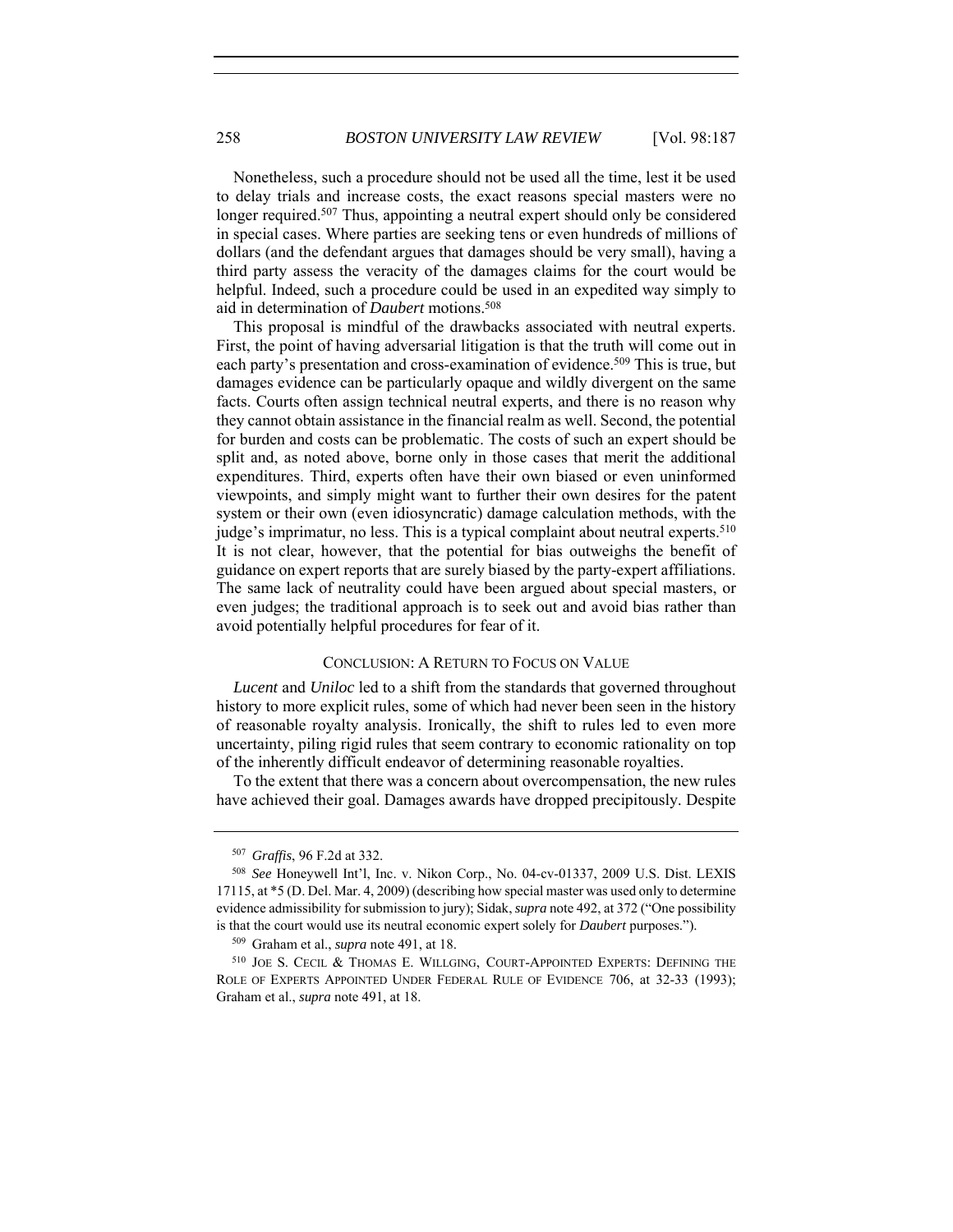tremendous growth in litigation since 2010, damage awards are much lower, falling to a \$2.9 million median award in 2014, the second lowest in twenty years, and about half the medians of the 2000s and lower than the medians in the 1990s.511

A common theme throughout this discussion is that the invention's value should govern<sup>512</sup> instead of obsessive focus on a hypothetical negotiation or rote adherence to economically suspect rules.<sup>513</sup> This is no easy task, of course, and it never has been.514 But the shortcuts simply do not reflect the nature of reasonable royalties. This is ironic, because the remedial measures are more of a liability rule than a property rule,<sup>515</sup> which is usually favored by modern commentators concerned about overcompensation. It is time to return to the roots of reasonable royalty: a remedial measure of damages that should apply when it is impossible to discern or apportion lost profits. Some of the court's recent cases have begun to move in this direction, citing back to original Supreme Court cases, like *Dowagiac*, and even *Suffolk*. 516

Though the traditional approach of focusing on value may be difficult, it is not impossible. Nor must it ignore concerns like royalty stacking; where there is evidence that multiple patents are associated with a product, that should be

<sup>511</sup> CHRIS BARRY ET. AL., PRICEWATERHOUSECOOPERS, 2015 PATENT LITIGATION STUDY: A CHANGE IN PATENTEE FORTUNES 4 (2015), http://www.pwc.com/en\_US/us/forensicservices/publications/assets/2015-pwc-patent-litigation-study.pdf [https://perma.cc**/**JV52- A2YM]. 512 Geradin & Layne-Farrar, *supra* note 404, at 779-84. 513 Taylor, *supra* note 1, at 141; *see generally* Durie & Lemley, *supra* note 161, at 636;

Jarosz & Chapman, *supra* note 244; Peter Lee, *The Accession Insight and Patent Infringement Remedies*, 110 MICH. L. REV. 175, 232-33 (2011); Seaman, *supra* note 143 (arguing that *Georgia-Pacific* test for reasonable royalties gives too much discretion to juries and advocating for estimation based on cost of non-infringing substitute).

<sup>514</sup> Cotter, *supra* note 16, at 20 (discussing heuristics that might be used when solid royalty evidence is lacking); *see also* Cotter, *supra* note 362, at 742-44 (describing difficulties with calculating value of next best alternative); Taylor, *supra* note 1, at 133-41; Ted M. Sichelman, *Innovation Factors for Reasonable Royalties*, TEX. INTELL. PROP. L.J. 21-22 (forthcoming 2017), https://papers.ssrn.com/sol3/papers.cfm?abstract\_id=2865022 (recognizing that "implementing [value determinations] can be daunting"). 515 Taylor, *supra* note 1, at 155-56.

<sup>516</sup> *See, e.g.*, Carnegie Mellon Univ. v. Marvell Tech. Grp., Ltd., 807 F.3d 1283, 1304 (Fed. Cir. 2015); Aqua Shield v. Inter Pool Cover Team, 774 F.3d 766, 770-71 (Fed. Cir. 2014).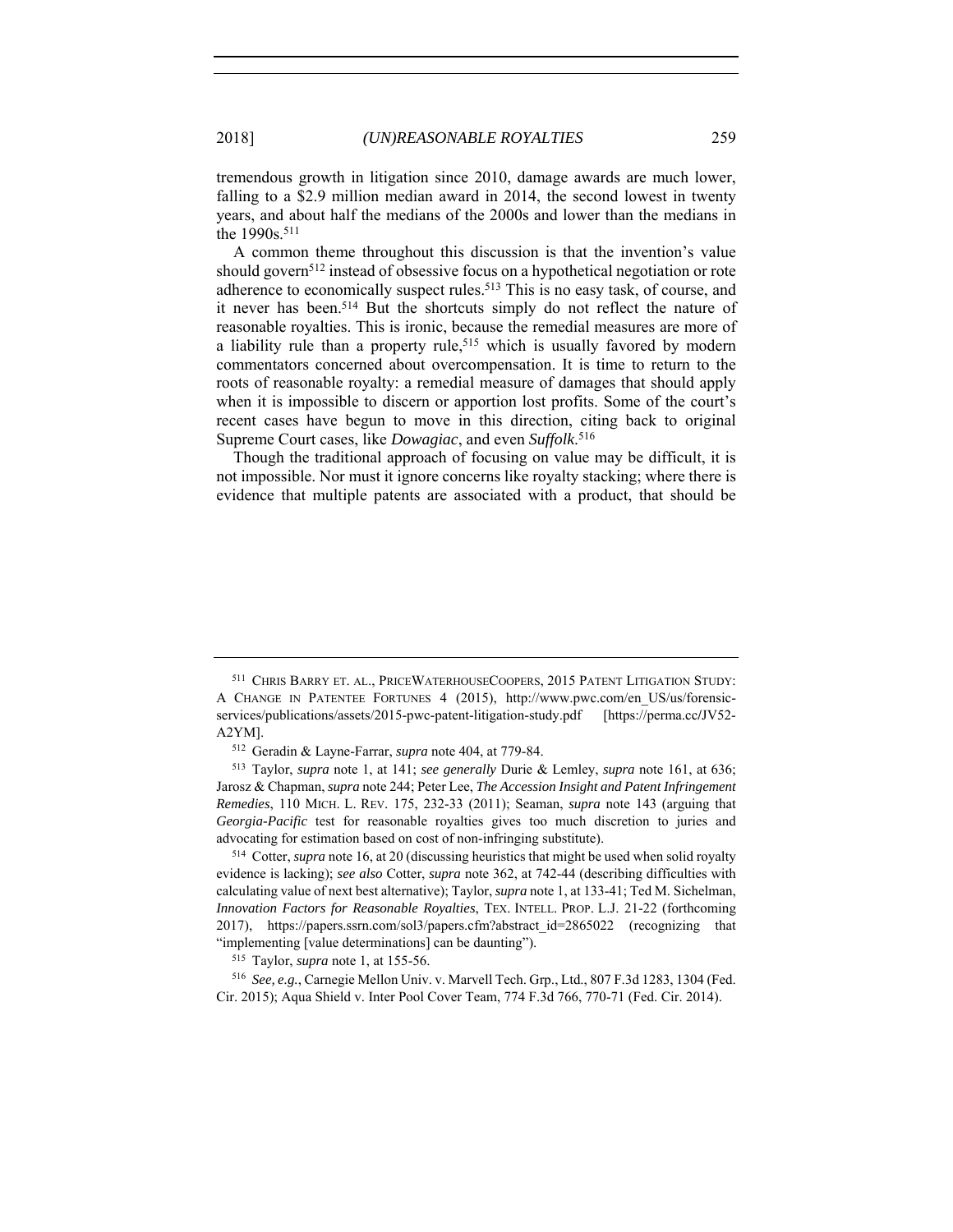considered in setting the royalty.517 Another long used valuation method is a cost savings methodology.<sup>518</sup> There are many others.

A focus on value does not mean that concepts such as the salable unit should never be relevant. For example, in *Lucent* a question emerged about whether the royalty base should be the revenue for sales of entire computer (with Microsoft Office preinstalled), Microsoft Office (which included Outlook), or Outlook (the infringing product). This analysis is complicated by the nature of bundling (Outlook costs less in the bundle), but in all events basing a royalty on the sales price of an entire computer seems silly in this context.

*Lucent* thus brought focus to the value of the invention and found that there was little or no evidence of the benefits to users nor to the profitability of the product.519 Examination of the invention's benefits was consistent with traditional analysis of reasonable royalties, but did not require pronouncements about the entire market value rule and apportionment.

The problem with mandatory royalty base apportionment is that the relationship between the royalty base and the royalty rate is fluid, so adjusting them together should not affect the final calculation and adjusting them separately makes no economic sense. If one is instead concerned with a large gross sales number (and the risk that small errors in royalty rate will lead to large swings in total royalties), one answer is to use—when possible—a price per unit that is tied to the value of the invention.<sup>520</sup> That way, it does not matter what the net sales are, and a reasonable royalty might be set with less risk of error. Indeed, focusing on the fixed, per unit, value allows estimation without having to value each of the other components of the product.<sup>521</sup>

How can better expert testimony be elicited without rigid rules? Courts cannot dictate how experts do their jobs. This is especially true for strict followers of the hypothetical negotiation, where expert testimony that parties would have negotiated a certain way is easy to come by despite its speculative nature.

But courts can control the evidence that comes before them. Judges could require parties to make offers of proof to show relevance of the royalty rate and

<sup>517</sup> *See* Ericsson, Inc. v. D-Link Sys., Inc., 773 F.3d 1201, 1234 (Fed. Cir. 2014) ("The district court need not instruct the jury on hold-up or stacking unless the accused infringer presents actual evidence of hold-up or stacking. Certainly something more than a general

argument that these phenomena are possibilities is necessary."). 518 *See, e.g.*, Apple Inc. v. Motorola, Inc., 757 F.3d 1286, 1321 (Fed. Cir. 2014), *overruled on other grounds by* Williamson v. Citrix Online, LLC, 792 F.3d 1339 (Fed. Cir. 2015); Hanson v. Alpine Valley Ski Area, Inc., 718 F.2d 1075, 1080 (Fed. Cir. 1983); Comair Rotron, Inc. v. Matsushita Elec. Corp. of Am. & Matsushita Elec. Indus. Co., Ltd., No. 85 cv-04308, 1993 U.S. Dist. LEXIS 21500, at \*6 (D.N.J. May 4, 1993).

<sup>519</sup> Lucent Techs., Inc. v. Gateway, Inc., 580 F.3d 1301, 1332-33 (Fed. Cir. 2009).

<sup>520</sup> *See Carnegie-Mellon*, 807 F.3d at 1304-05; Ellipse Corp. v. Ford Motor Co., 461 F. Supp. 1354, 1376 (N.D. Ill. 1978).

<sup>521</sup> *Contra* Lemley & Shapiro, *supra* note 2, at 2024-25 (arguing that apportionment is difficult because one must value all components).